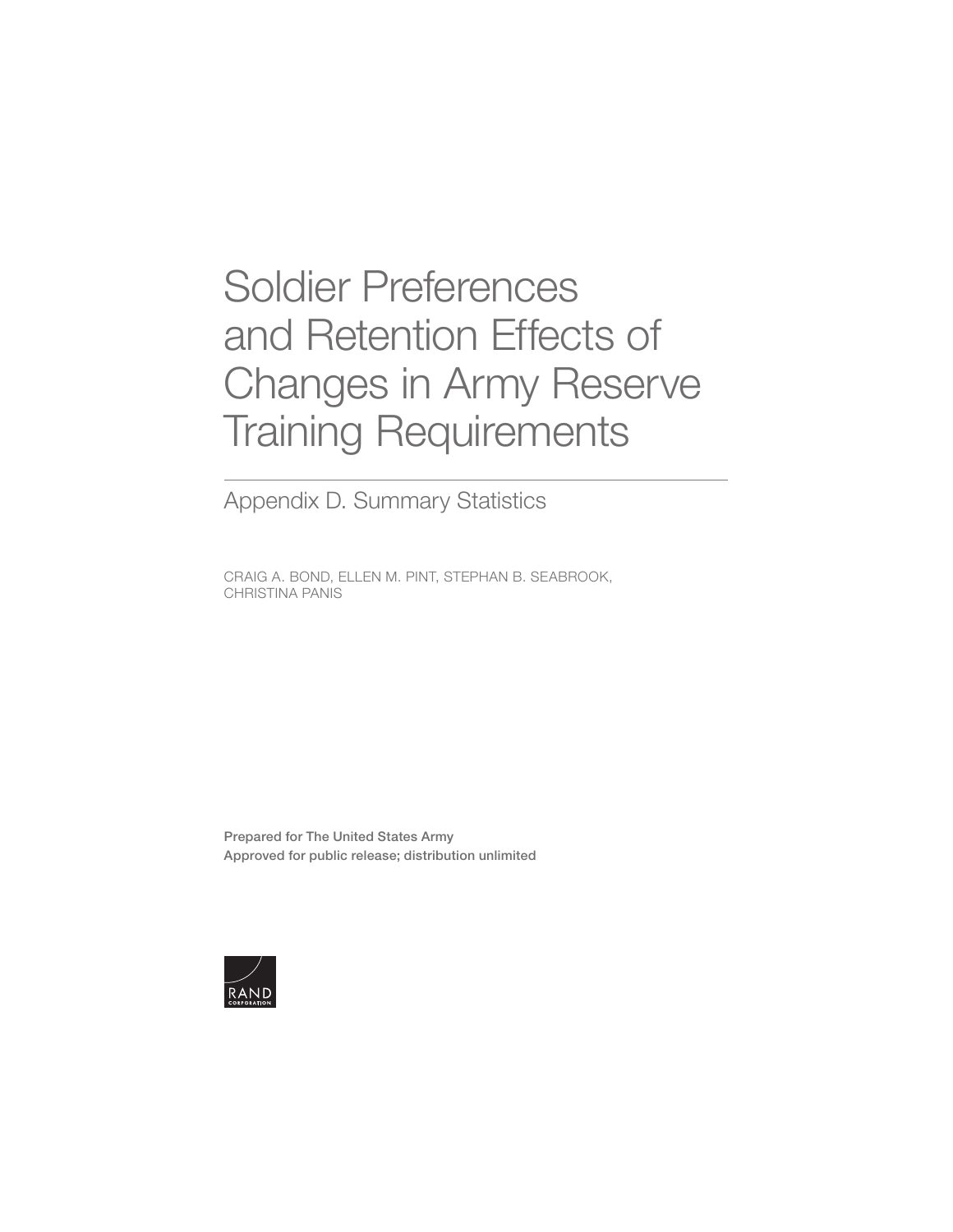For more information on this publication, visit **[www.rand.org/t/RRA750-1](http://www.rand.org/t/RRA750-1)**.

#### About RAND

The RAND Corporation is a research organization that develops solutions to public policy challenges to help make communities throughout the world safer and more secure, healthier and more prosperous. RAND is nonprofit, nonpartisan, and committed to the public interest. To learn more about RAND, visit [www.rand.org](http://www.rand.org).

#### Research Integrity

Our mission to help improve policy and decisionmaking through research and analysis is enabled through our core values of quality and objectivity and our unwavering commitment to the highest level of integrity and ethical behavior. To help ensure our research and analysis are rigorous, objective, and nonpartisan, we subject our research publications to a robust and exacting quality-assurance process; avoid both the appearance and reality of financial and other conflicts of interest through staff training, project screening, and a policy of mandatory disclosure; and pursue transparency in our research engagements through our commitment to the open publication of our research findings and recommendations, disclosure of the source of funding of published research, and policies to ensure intellectual independence. For more information, visit [www.rand.org/about/principles.](http://www.rand.org/about/principles)

RAND's publications do not necessarily reflect the opinions of its research clients and sponsors.

Published by the RAND Corporation, Santa Monica, Calif. © 2021 RAND Corporation RAND<sup>®</sup> is a registered trademark.

#### Limited Print and Electronic Distribution Rights

This document and trademark(s) contained herein are protected by law. This representation of RAND intellectual property is provided for noncommercial use only. Unauthorized posting of this publication online is prohibited. Permission is given to duplicate this document for personal use only, as long as it is unaltered and complete. Permission is required from RAND to reproduce, or reuse in another form, any of its research documents for commercial use. For information on reprint and linking permissions, please visit [www.rand.org/pubs/permissions.](http://www.rand.org/pubs/permissions)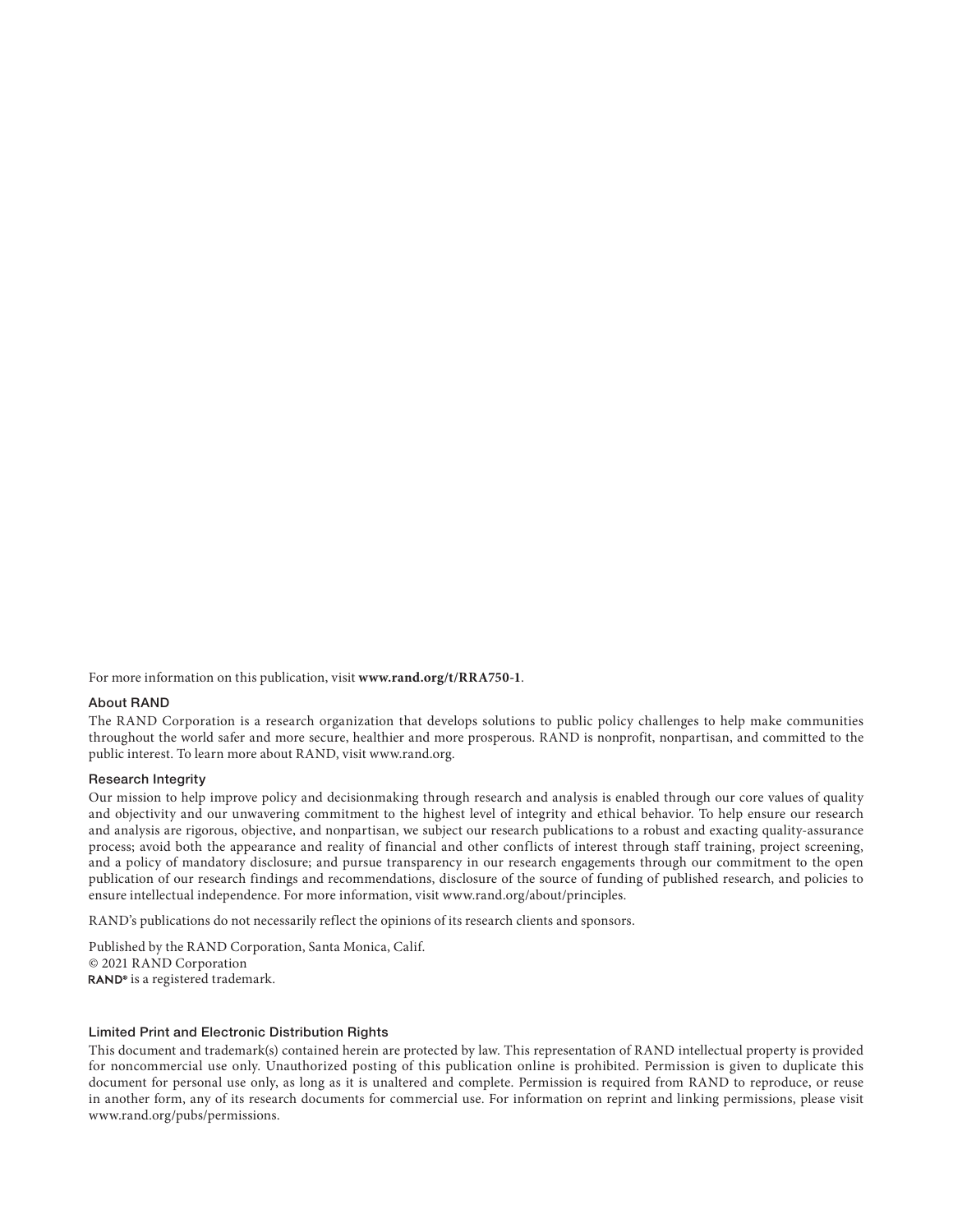This appendix documents research and analysis conducted as part of a project entitled *Breaking Point: The Effect of Operationalizing the Army Reserve on Drilling Reservists*, sponsored by the Office of the Chief, Army Reserve. The purpose of this project was to examine the effects of individual and collective training requirements across the readiness cycle on retention of U.S. Army Reserve soldiers, including indirect effects on family members and employers, and to identify mitigating steps that the Army Reserve could take to improve retention while maintaining an operational reserve. More information is available in the main report, *Soldier Preferences and Retention Effects of Changes in Army Reserve Training Requirements: An Exploration of Revealed and Stated Behavior*.

This research was conducted within RAND Arroyo Center's Personnel, Training, and Health Program. RAND Arroyo Center, part of the RAND Corporation, is a federally funded research and development center (FFRDC) sponsored by the United States Army.

RAND operates under a "Federal-Wide Assurance" (FWA00003425) and complies with the *Code of Federal Regulations for the Protection of Human Subjects Under United States Law* (45 CFR 46), also known as "the Common Rule," as well as with the implementation guidance set forth in Department of Defense (DoD) Instruction 3216.02. As applicable, this compliance includes reviews and approvals by RAND's Institutional Review Board (the Human Subjects Protection Committee) and by the U.S. Army. The views of sources utilized in this study are solely their own and do not represent the official policy or position of DoD or the U.S. government.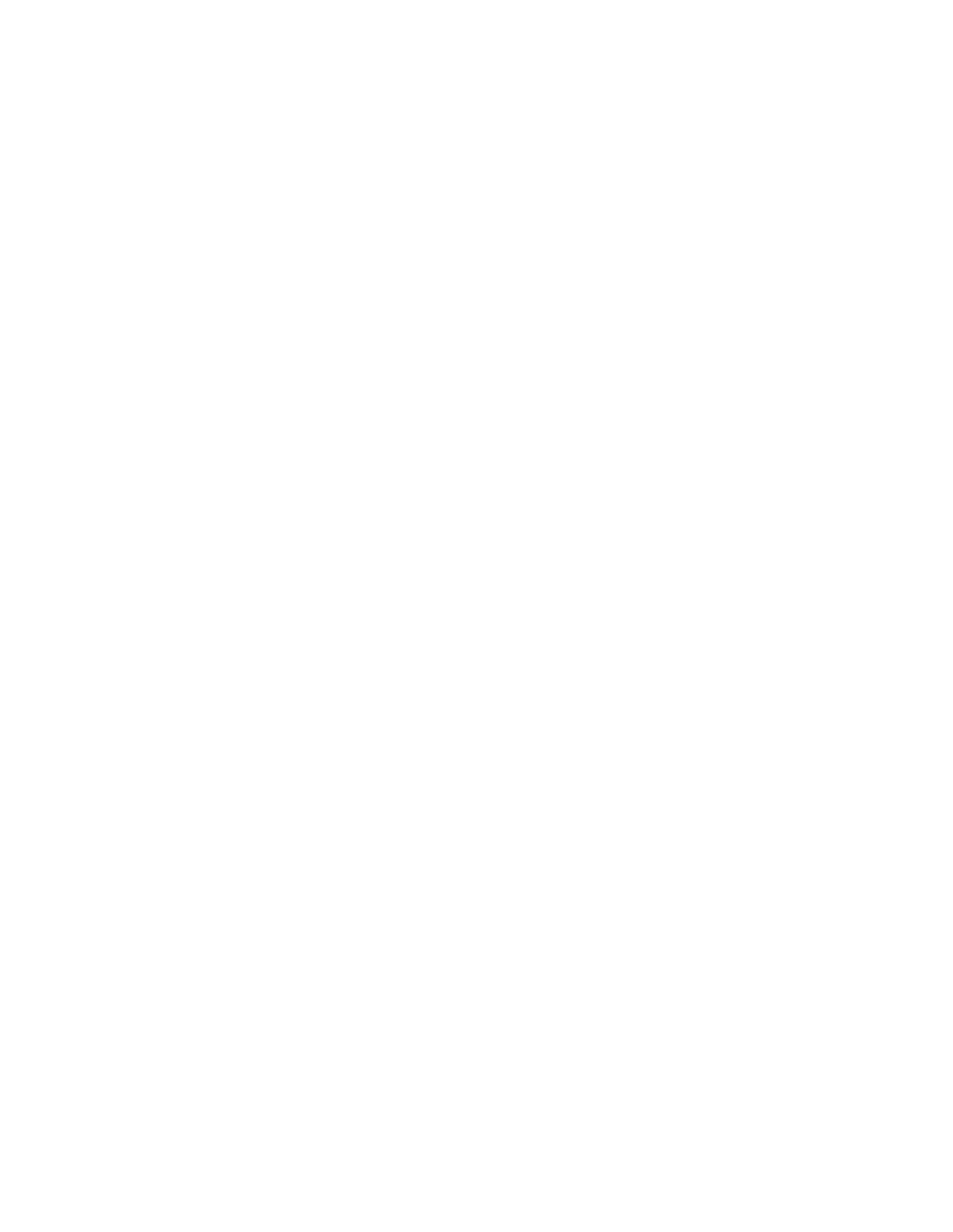# **Contents**

| <b>APPENDIX D</b> |  |
|-------------------|--|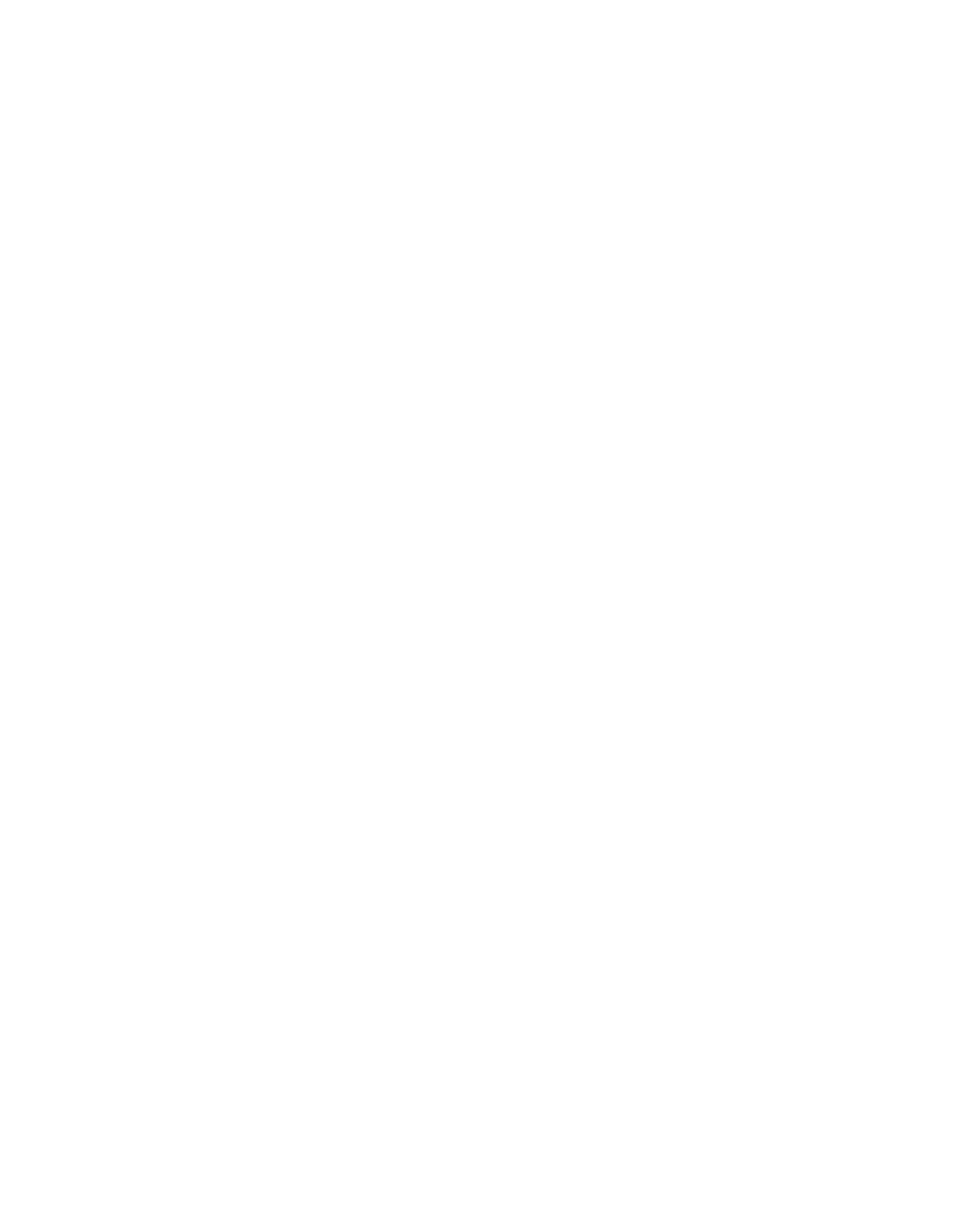# **Tables**

| D.1.            |                                                                                    |  |
|-----------------|------------------------------------------------------------------------------------|--|
| D.2.            |                                                                                    |  |
| D.3.            |                                                                                    |  |
| D.4.            | Percentage of Time Spent Working in Primary MOS or AOC in Past Year  4             |  |
| D.5.            |                                                                                    |  |
| D.6.            |                                                                                    |  |
| D.7a.           |                                                                                    |  |
| D.7b.           |                                                                                    |  |
| D.7c.           |                                                                                    |  |
| D.7d.           |                                                                                    |  |
| D.8a.           |                                                                                    |  |
| D.8b.           |                                                                                    |  |
| D.8c.           |                                                                                    |  |
| D.8d.           |                                                                                    |  |
| D.9.            |                                                                                    |  |
| D.10.           |                                                                                    |  |
| D.11.           |                                                                                    |  |
| D.12.           |                                                                                    |  |
| D.13.           |                                                                                    |  |
| D.14a.          | Importance of Serving Your Country in Your Decision to Stay in the                 |  |
|                 |                                                                                    |  |
| D.14b.          | Importance of Educational Benefits in Your Decision to Stay in the Army Reserve 10 |  |
| D.14c.          | Importance of Training in a Skill That Would Help You in a Civilian Job in         |  |
|                 |                                                                                    |  |
| D.14d.          | Importance of the Army Reserve's Role in the National Defense in Your              |  |
|                 |                                                                                    |  |
| D.14e.          | Importance of Your Unit's Mission in Your Decision to Stay in the                  |  |
|                 |                                                                                    |  |
| D.14f.          | Importance of Your Role in the Unit in Your Decision to Stay in the                |  |
|                 |                                                                                    |  |
| D.14g.          | Importance of Promotion Opportunities in Your Decision to Stay in the              |  |
|                 |                                                                                    |  |
| D.14h.          | Importance of the Type of Work You Do in Your Decision to Stay in the              |  |
|                 |                                                                                    |  |
| D.14 <i>i</i> . | Importance of Camaraderie/Brotherhood of Soldiers in Your Decision to              |  |
|                 |                                                                                    |  |
| D.14j.          | Importance of the Number of Inactive Duty Training Days in Your                    |  |
|                 |                                                                                    |  |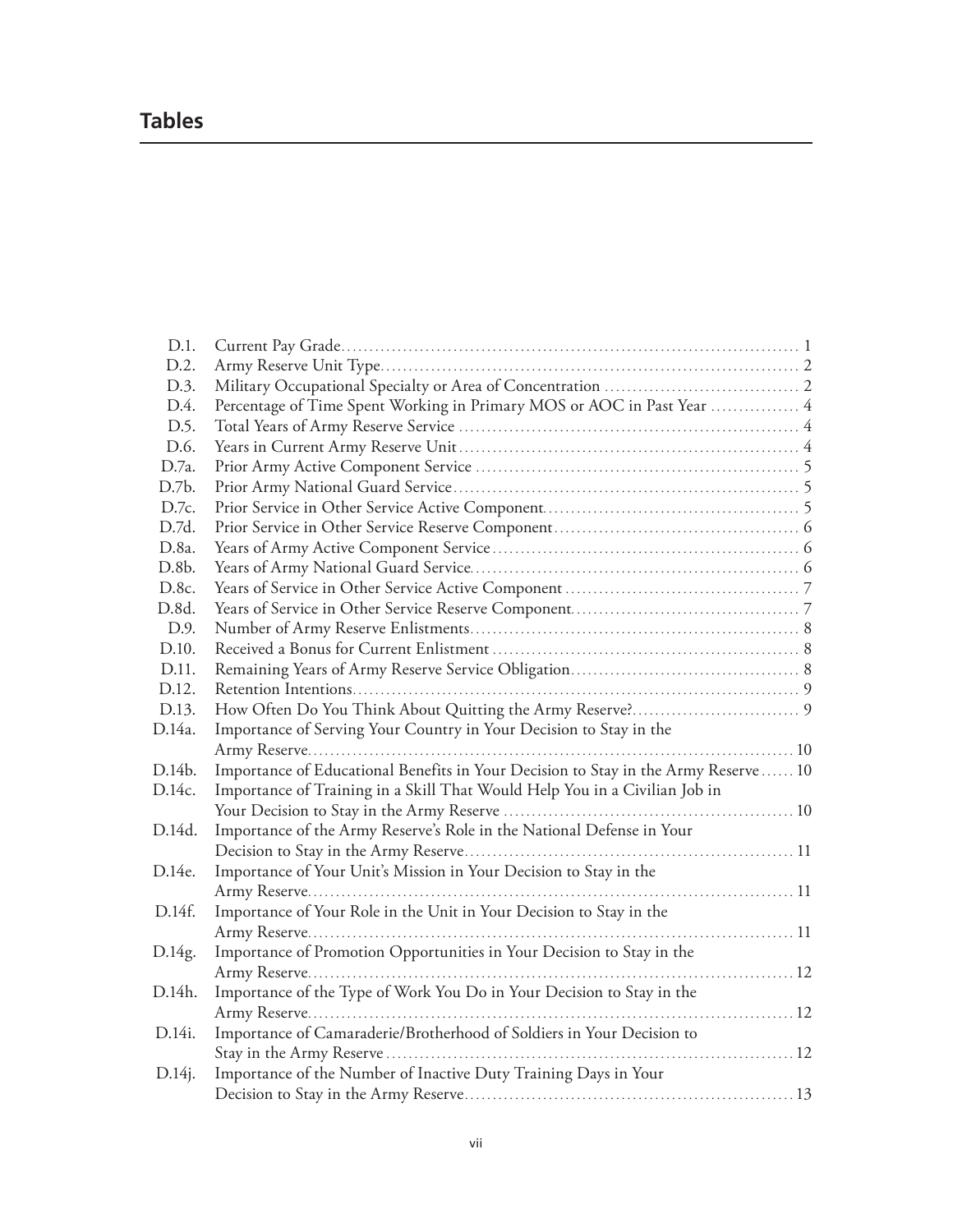| D.14k.          | Importance of the Number of Annual Training Days in Your Decision to            |  |
|-----------------|---------------------------------------------------------------------------------|--|
|                 |                                                                                 |  |
| D.14l.          | Importance of the Timing of IDT in Your Decision to Stay in the                 |  |
|                 |                                                                                 |  |
| D.14m.          | Importance of the Timing of AT in Your Decision to Stay in the Army Reserve  14 |  |
| D.14n.          | Importance of Travel Opportunities in Your Decision to Stay in the              |  |
|                 |                                                                                 |  |
| D.140.          | Importance of Pride in the Army Reserve in Your Decision to Stay in the         |  |
|                 |                                                                                 |  |
| D.14p.          | Importance of Job Security and Stability in Your Decision to Stay in the        |  |
|                 |                                                                                 |  |
| D.14q.          | Importance of Pay and Allowances in Your Decision to Stay in the                |  |
|                 |                                                                                 |  |
| D.14r.          | Importance of Retirement Pay in Your Decision to Stay in the Army Reserve  15   |  |
| D.14s.          | Importance of Other Benefits in Your Decision to Stay in the Army Reserve  16   |  |
| D.14t.          | Importance of Recognition and Rewards in Your Decision to Stay in the           |  |
|                 |                                                                                 |  |
| D.15a.          | Opinion of Your Spouse/Boyfriend/Girlfriend About Your Army Reserve Service 16  |  |
| D.15b.          | Opinion of Your Immediate Family About Your Army Reserve Service 17             |  |
| D.15c.          | Opinion of Your Friends About Your Army Reserve Service 17                      |  |
| D.15d.          | Opinion of Your Employer About Your Army Reserve Service  17                    |  |
| D.15e.          | Opinion of Your Coworkers About Your Army Reserve Service 18                    |  |
| D.16a.          | Importance of "Superiors Don't Care About Junior Soldiers" in Your              |  |
|                 |                                                                                 |  |
| D.16b.          | Importance of Pressures Related to Civilian Employment or School in Your        |  |
|                 |                                                                                 |  |
| D.16c.          | Importance of Failure to Get Promoted in Your Decision to Leave the             |  |
|                 |                                                                                 |  |
| D.16d.          | Importance of Lack of Employer Support in Your Decision to Leave the            |  |
|                 |                                                                                 |  |
| D.16e.          | Importance of Lack of Spouse/Family Support in Your Decision to Leave the       |  |
|                 |                                                                                 |  |
| D.16f.          | Importance of Poor Officer and/or Noncommissioned Officer                       |  |
|                 |                                                                                 |  |
| D.16g.          | Importance of Low Pay in Your Decision to Leave the Army Reserve 20             |  |
| D.16h.          | Importance of Lack of Credit for Doing a Good Job in Your Decision to           |  |
|                 |                                                                                 |  |
| D.16i.          | Importance of Too Many IDT Days in Your Decision to Leave the                   |  |
|                 |                                                                                 |  |
| D.16 <i>j</i> . | Importance of Too Many AT Days in Your Decision to Leave the Army Reserve  21   |  |
| D.16k.          | Importance of IDT Schedule in Your Decision to Leave the Army Reserve  21       |  |
| D.16l.          | Importance of AT Schedule in Your Decision to Leave the Army Reserve 22         |  |
| D.16m.          | Importance of Too Many Changes in IDT Schedules in Your Decision to             |  |
|                 |                                                                                 |  |
| D.16n.          | Importance of Too Many Changes in AT Schedules in Your Decision to              |  |
|                 |                                                                                 |  |
| D.160.          | Importance of Too Much Family Separation in Your Decision to Leave the          |  |
|                 |                                                                                 |  |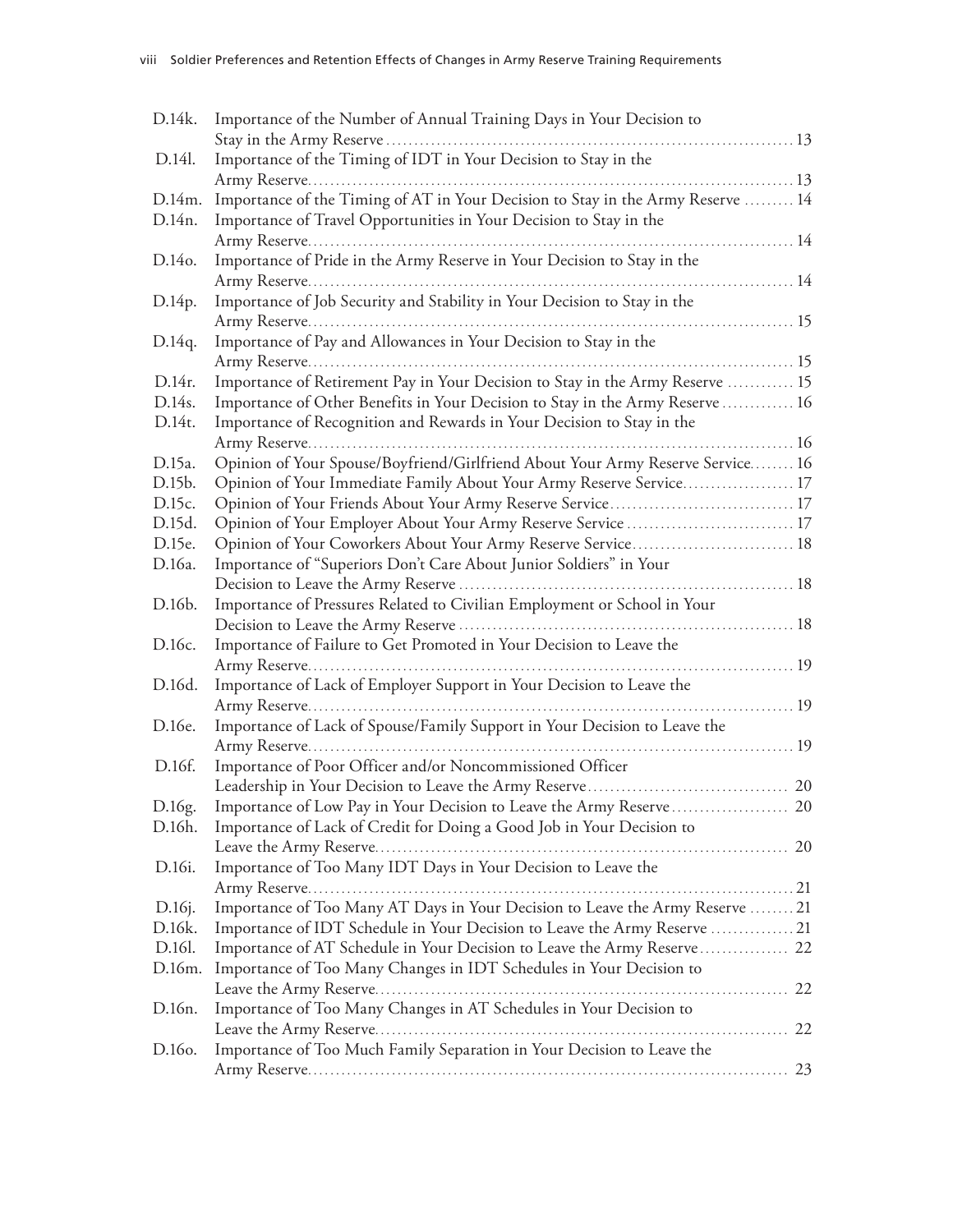| D.16p.    | Importance of Wanting to Go to School or College in Your Decision to           |     |
|-----------|--------------------------------------------------------------------------------|-----|
|           | Leave the Army Reserve                                                         | 23  |
| D.16q.    | Importance of Not Getting Training You Want in Your Decision to Leave the      |     |
|           |                                                                                | 23  |
| D.16r.    | Importance of Too Many Military Rules and Regulations in Your Decision to      |     |
|           |                                                                                | 24  |
| D.16s.    | Importance of Not Enough Challenging Work in Your Decision to Leave the        |     |
|           |                                                                                | 24  |
| D.16t.    | Importance of Not Being Treated with Respect in Your Decision to Leave the     |     |
|           |                                                                                | 24  |
| D.16u.    | Importance of Not Enough Travel in Your Decision to Leave the                  |     |
|           |                                                                                | 25  |
| D.16v.    | Importance of Not Liking Your Unit Duty Assignment in Your Decision to         |     |
|           |                                                                                | .25 |
| D.16w.    | Importance of Pay Problems in Your Decision to Leave the Army Reserve  25      |     |
| D.16x.    | Importance of Poor Advancement Opportunities in Your Decision to Leave         |     |
|           |                                                                                | 26  |
|           | .                                                                              |     |
| D.16y.    | Importance of Lack of Equal Opportunity in Your Decision to Leave the          |     |
|           |                                                                                | 26  |
| D.17a.    | Number of AT Days Attended in Last Calendar Year, Including                    |     |
|           |                                                                                |     |
| D.17b.    |                                                                                |     |
| D.18.     |                                                                                |     |
| D.19.     |                                                                                |     |
| D.20.     |                                                                                |     |
| D.21a.    |                                                                                |     |
| D.21b.    | Importance of Doing Something That Uses Your Military Skills at IDT31          |     |
| D.21c.    | Importance of Doing Something That Draws on Your Professional Skills at IDT 31 |     |
| D.21d.    |                                                                                |     |
| D.21e.    | Importance of Doing Something for Members of Your Unit at IDT 32               |     |
| D.21f.    | Importance of Doing Something for Which You Will Be Recognized by              |     |
|           |                                                                                | 32  |
| D.21g.    | Importance of Doing Something for Which You Will Be Recognized by              |     |
|           |                                                                                | 32  |
| D.21h.    | Importance of Doing Something for Which You Will Be Recognized by              |     |
|           |                                                                                |     |
| D.21i.    | Importance of Doing Something That Pushes You to Your Limits at IDT33          |     |
|           |                                                                                |     |
| $D.21$ j. | Importance of Doing Training That Improves Your Unit's Performance as a        |     |
|           |                                                                                |     |
| D.22.     | Ability to Attend Additional IDT to Prepare for AT Longer Than Two Weeks 34    |     |
| D.23a.    | When Reservists in Your Unit Do Not Attend IDT, Nothing Happens  34            |     |
| D.23b.    | When Reservists in Your Unit Do Not Attend IDT, They Get a Call from           |     |
|           |                                                                                |     |
| D.23c.    | When Reservists in Your Unit Do Not Attend IDT, They Get a Call from           |     |
|           |                                                                                |     |
| D.23d.    | When Reservists in Your Unit Do Not Attend IDT, They Get a Letter              |     |
|           |                                                                                |     |
| D.23e.    | When Reservists in Your Unit Do Not Attend IDT, They Get a Letter              |     |
|           |                                                                                |     |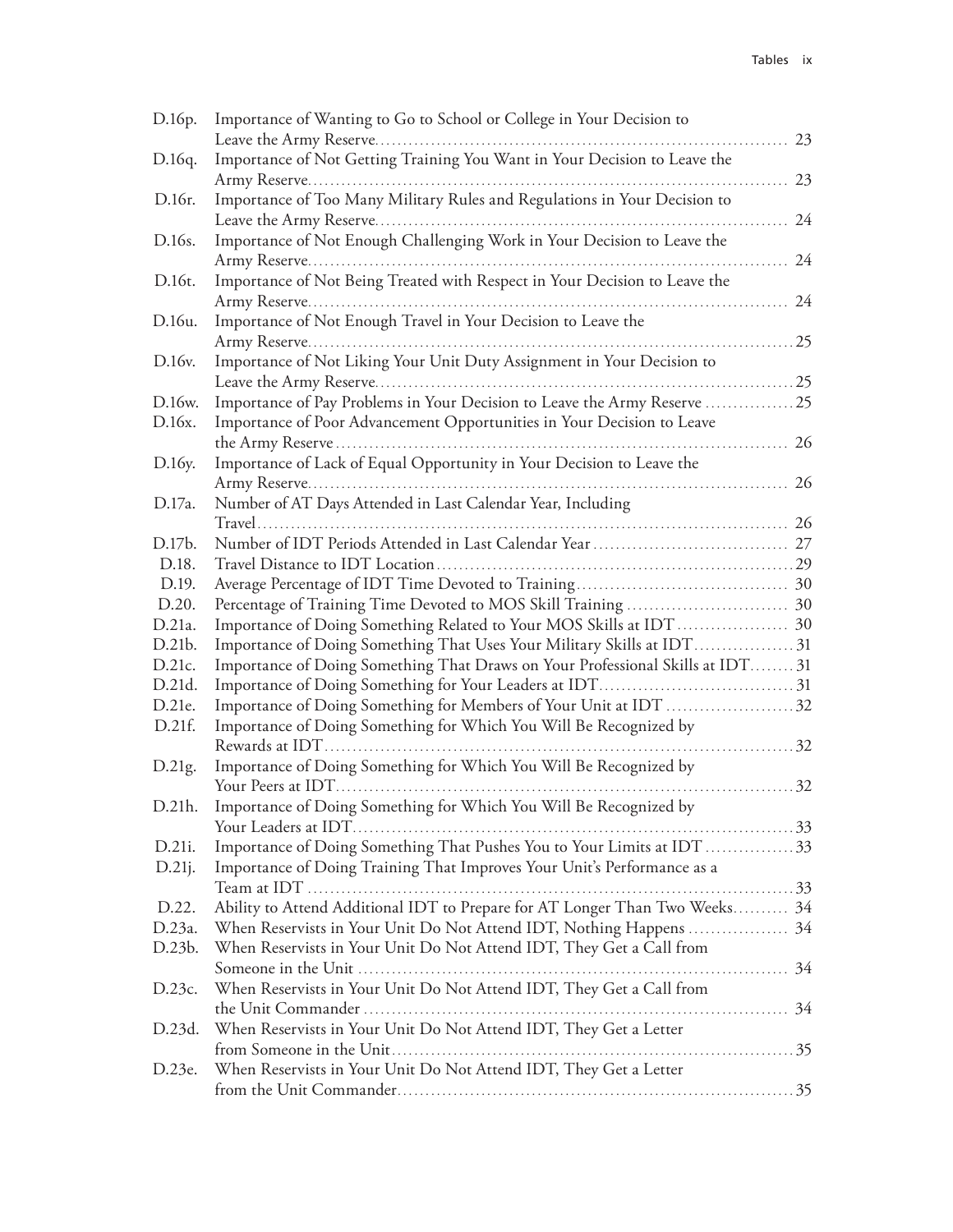| D.23f. | When Reservists in Your Unit Do Not Attend IDT, a Notation Is Made            |    |
|--------|-------------------------------------------------------------------------------|----|
|        |                                                                               | 35 |
| D.23g. | When Reservists in Your Unit Do Not Attend IDT, They Are Transferred          |    |
|        |                                                                               |    |
| D.23h. | When Reservists in Your Unit Do Not Attend IDT, They Are Involuntarily        |    |
|        |                                                                               | 36 |
| D.23i. | When Reservists in Your Unit Do Not Attend IDT, They Receive                  |    |
|        |                                                                               |    |
| D.23j. | When Reservists in Your Unit Do Not Attend IDT, They Are Court-Martialed 36   |    |
| D.23k. | When Reservists in Your Unit Do Not Attend IDT, You Don't Know What           |    |
|        |                                                                               |    |
| D.24a. |                                                                               |    |
| D.24b. |                                                                               |    |
| D.24c. | More Administrative Training Assemblies Are Needed in the Army Reserve 37     |    |
| D.24d. |                                                                               |    |
| D.25.  |                                                                               |    |
| D.26.  |                                                                               |    |
| D.27.  |                                                                               |    |
| D.28.  |                                                                               |    |
| D.29.  |                                                                               |    |
| D.30.  |                                                                               |    |
| D.31.  |                                                                               |    |
| D.32.  | Is Daily Compensation Higher at Civilian or Army Reserve Job? 42              |    |
| D.33.  | Total Civilian Income Before Taxes and Other Deductions in the Past           |    |
|        | 12 Months                                                                     | 42 |
| D.34.  | Similarity of Skills Used in Civilian Job and Army Reserve Military           |    |
|        |                                                                               | 42 |
| D.35.  | Importance to Your Decision to Remain in the Reserves That Your Army          |    |
|        |                                                                               |    |
| D.36.  | Immediate Civilian Job Supervisor's Attitude Toward Your Participation in the |    |
|        |                                                                               | 43 |
| D.37.  | Flexibility of Your Civilian Employer in Accommodating Your Army Reserve      |    |
|        |                                                                               | 43 |
| D.38.  | Compensated Military Leave Time Provided by Your Civilian Employer            | 44 |
| D.39.  |                                                                               |    |
| D.40.  | Does Your Civilian Employer Pay the Difference Between Military and           |    |
|        |                                                                               |    |
| D.41a. | How Much of a Problem Is Absence for IDT Drills for Your Civilian Job         |    |
|        |                                                                               |    |
| D.41b. | How Much of a Problem Is Absence for AT for Your Civilian Job Supervisor? 45  |    |
| D.41c. | How Much of a Problem Is Absence for Extra Time Spent with Your Army          |    |
|        |                                                                               |    |
| D.41d. | How Much of a Problem Is Using Time at Your Civilian Job for Army             |    |
|        | <b>Reserve Duties</b>                                                         |    |
|        |                                                                               |    |
| D.41e. | How Much of a Problem Is Unscheduled Army Reserve Activities for Your         |    |
|        |                                                                               |    |
| D.42a. | How Much of a Problem Is Absence for IDT Drills for Your Educational          |    |
|        |                                                                               |    |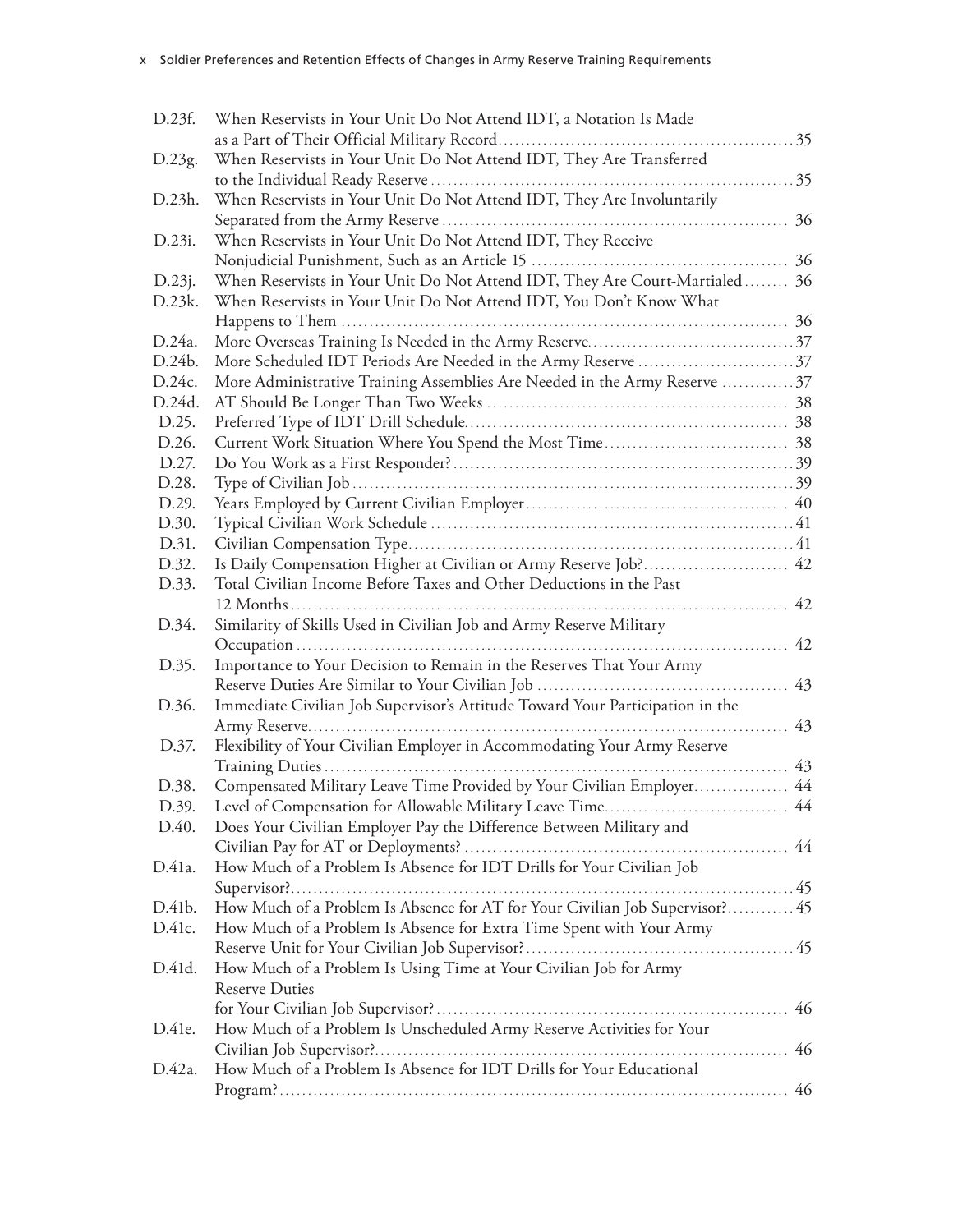| D.42b. | How Much of a Problem Is Absence for AT for Your Educational Program?47                                                                                 |      |
|--------|---------------------------------------------------------------------------------------------------------------------------------------------------------|------|
| D.42c. | How Much of a Problem Is Absence for Extra Time Spent with Your Army                                                                                    |      |
|        |                                                                                                                                                         |      |
| D.42d. | How Much of a Problem Is Using Time at Your Civilian Job for Army                                                                                       |      |
|        |                                                                                                                                                         |      |
| D.42e. | How Much of a Problem Is Unscheduled Army Reserve Activities for Your                                                                                   |      |
|        |                                                                                                                                                         |      |
| D.43.  | Flexibility of Your Unit in Accommodating Your Civilian Work Schedule                                                                                   | 48   |
| D.44.  | Flexibility of Your Unit in Accommodating Your School Schedule  48                                                                                      |      |
| D.45a. | How Much of a Problem for You Are Conflicts at Your Civilian Job Because of                                                                             |      |
|        |                                                                                                                                                         |      |
| D.45b. | How Much of a Problem for You Are Promotions at Your Civilian Job Because of                                                                            |      |
|        |                                                                                                                                                         | 49   |
| D.45c. | How Much of a Problem for You Is Lost Vacation Time at Your Civilian Job                                                                                |      |
|        |                                                                                                                                                         | 49   |
| D.45d. | How Much of a Problem for You Is Using Vacation Time at Your Civilian                                                                                   |      |
|        |                                                                                                                                                         | 50   |
| D.45e. | How Much of a Problem for You Is Using Vacation Time at Your Civilian                                                                                   |      |
|        |                                                                                                                                                         | 50   |
| D.45f. | How Much of a Problem for You Is Time Away from Your Civilian Job                                                                                       |      |
|        |                                                                                                                                                         |      |
| D.46a. | How Do You Feel About the Amount of Time You Spend in Your Civilian Job? 51                                                                             |      |
| D.46b. | How Do You Feel About the Amount of Time You Spend on Family                                                                                            |      |
|        |                                                                                                                                                         | . 51 |
| D.46c. | How Do You Feel About the Amount of Time You Spend on Army Reserve AT? 51                                                                               |      |
| D.46d. | How Do You Feel About the Amount of Time You Spend on Army                                                                                              |      |
|        | . 52                                                                                                                                                    |      |
| D.46e. | How Do You Feel About the Amount of Time You Spend on Other Army                                                                                        |      |
|        |                                                                                                                                                         |      |
| D.46f. | How Do You Feel About the Amount of Time You Spend on Community/                                                                                        |      |
|        |                                                                                                                                                         |      |
| D.46g. | How Do You Feel About the Amount of Time You Spend on Recreational/                                                                                     |      |
|        |                                                                                                                                                         | .53  |
| D.47a. | How Much of a Problem Would Increasing IDT from 48 Periods to 56 Periods                                                                                |      |
|        |                                                                                                                                                         | . 53 |
| D.47b. | How Much of a Problem Would Increasing AT from Two Weeks to Three Weeks                                                                                 |      |
| D.47c. |                                                                                                                                                         |      |
|        | How Much of a Problem Would Increasing Unscheduled Army Reserve                                                                                         |      |
| D.48a. | Activities by a Total of Seven Extra Days per Year Be for Your Employer? 54<br>How Much of a Problem Would Increasing IDT from 48 Periods to 56 Periods |      |
|        |                                                                                                                                                         | 54   |
| D.48b. | How Much of a Problem Would Increasing AT from Two Weeks to Three Weeks                                                                                 |      |
|        |                                                                                                                                                         |      |
| D.48c. | How Much of a Problem Would Increasing Unscheduled Army Reserve Activities                                                                              |      |
|        | by a Total of Seven Extra Days per Year Be for Your Educational Institution?  55                                                                        |      |
| D.49.  |                                                                                                                                                         |      |
| D.50.  |                                                                                                                                                         |      |
| D.51.  |                                                                                                                                                         |      |
|        |                                                                                                                                                         |      |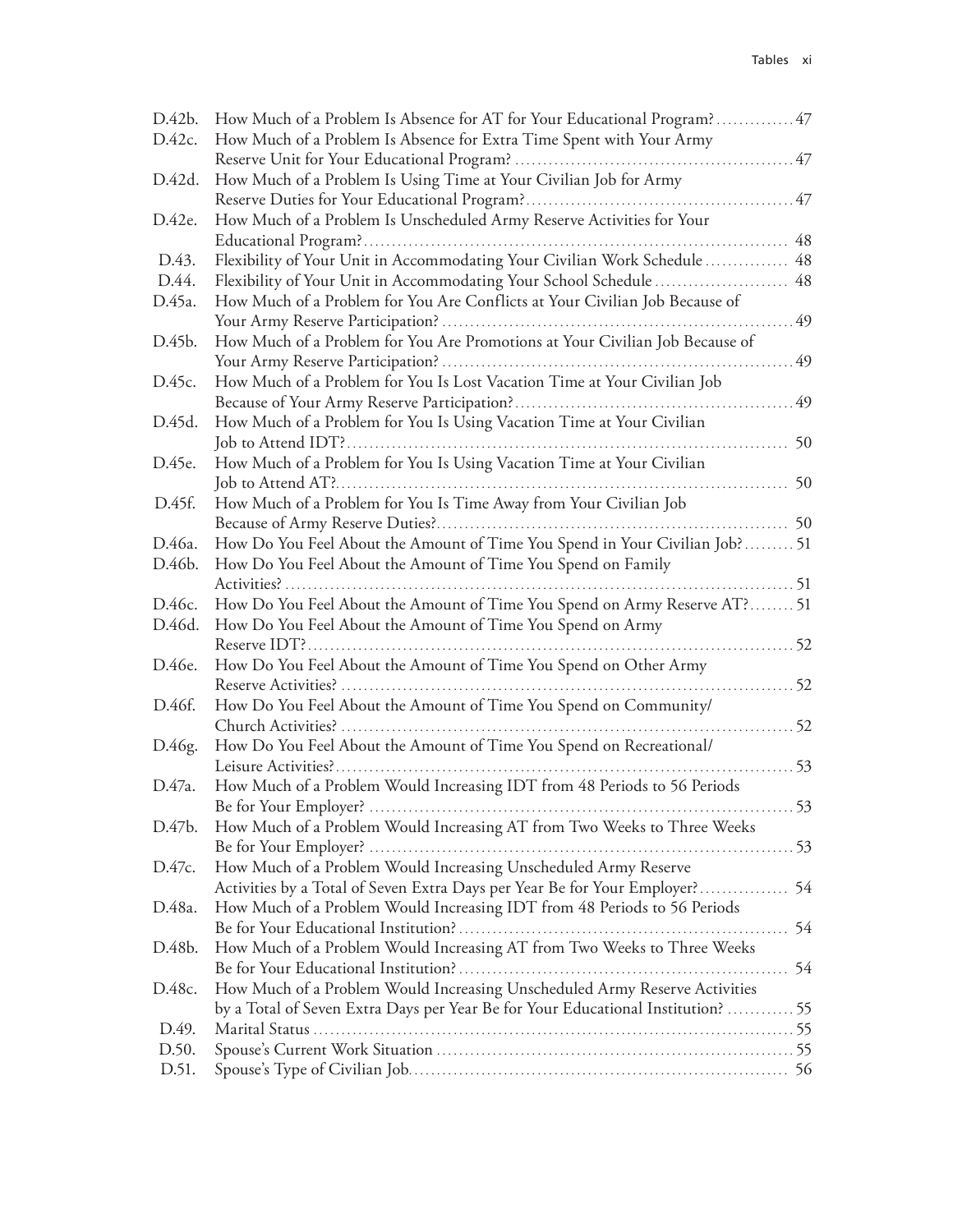| D.52.  | Spouse's Income from Civilian Job Before Taxes and Other Deductions         |  |
|--------|-----------------------------------------------------------------------------|--|
|        |                                                                             |  |
| D.53.  |                                                                             |  |
| D.54.  | How Much Do You and Your Spouse Agree on Your Career Plans for              |  |
|        |                                                                             |  |
| D.55a. |                                                                             |  |
| D.55b. |                                                                             |  |
| D.55c. |                                                                             |  |
| D.55d. |                                                                             |  |
| D.55e. | How Supportive of Your Family Is the Army Reserve in General?  59           |  |
| D.56a. |                                                                             |  |
| D.56b. |                                                                             |  |
| D.56c. | How Much of a Problem Is Absence for Extra Time Spent with Your Army        |  |
|        |                                                                             |  |
| D.56d. | How Much of a Problem Is Unscheduled Army Reserve Activities for Your       |  |
|        |                                                                             |  |
| D.56e. | How Much of a Problem Is Scheduling Family Vacations for Your Family?  61   |  |
| D.57a. | How Much of a Problem Would Increasing IDT from 48 Periods to 56 Periods    |  |
|        |                                                                             |  |
| D.57b. | How Much of a Problem Would Increasing AT from Two Weeks to Three Weeks     |  |
|        |                                                                             |  |
| D.57c. | How Much of a Problem Would Increasing AT from Two Weeks to Four Weeks      |  |
|        |                                                                             |  |
| D.57d. | How Much of a Problem Would Increasing Unscheduled Army Reserve Activities  |  |
|        |                                                                             |  |
| D.58.  |                                                                             |  |
| D.59.  |                                                                             |  |
| D.60.  |                                                                             |  |
| D.61a. | Number of Children or Other Legal Dependents Aged Five Years and Younger 65 |  |
| D.61b. |                                                                             |  |
| D.61c. |                                                                             |  |
| D.61d. |                                                                             |  |
| D.61e. | Number of Children or Other Legal Dependents Aged 23 Years and Older 66     |  |
| D.62.  |                                                                             |  |
| D.63a. |                                                                             |  |
| D.63b. |                                                                             |  |
| D.63c. |                                                                             |  |
| D.63d. |                                                                             |  |
| D.63e. |                                                                             |  |
| D.64.  |                                                                             |  |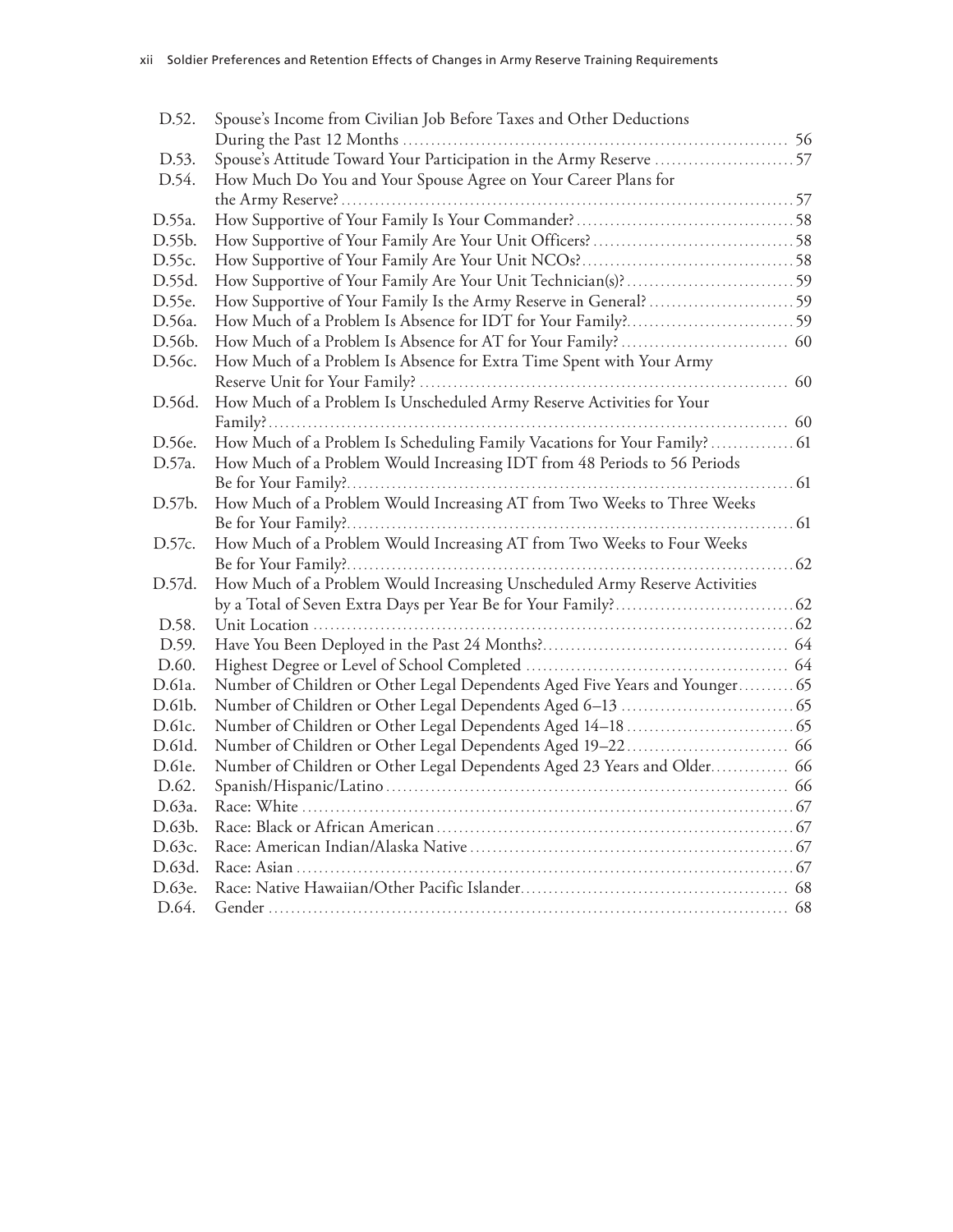This online appendix provides summary statistics for the information gathered in the survey presented in Appendix A of the main report, *Soldier Preferences and Retention Effects of Changes in Army Reserve Training Requirements: An Exploration of Revealed and Stated Behavior*.

| Pay Grade      | Frequency    | Percent | <b>Cumulative Percent</b> |
|----------------|--------------|---------|---------------------------|
| E <sub>1</sub> | $\mathbf{1}$ | 0.03    | 0.03                      |
| E <sub>2</sub> | 12           | 0.39    | 0.42                      |
| E3             | 16           | 0.52    | 0.94                      |
| E4             | 238          | 7.74    | 8.68                      |
| E <sub>5</sub> | 394          | 12.81   | 21.50                     |
| E <sub>6</sub> | 328          | 10.67   | 32.16                     |
| E7             | 247          | 8.03    | 40.20                     |
| E8             | 171          | 5.56    | 45.76                     |
| E <sub>9</sub> | 86           | 2.80    | 48.55                     |
| W <sub>1</sub> | 26           | 0.85    | 49.40                     |
| W <sub>2</sub> | 47           | 1.53    | 50.93                     |
| W <sub>3</sub> | 51           | 1.66    | 52.59                     |
| W4             | 24           | 0.78    | 53.37                     |
| W <sub>5</sub> | 6            | 0.20    | 53.56                     |
| O <sub>1</sub> | 14           | 0.46    | 54.02                     |
| O <sub>2</sub> | 110          | 3.58    | 57.59                     |
| O <sub>3</sub> | 362          | 11.77   | 69.37                     |
| O <sub>4</sub> | 392          | 12.75   | 82.11                     |
| O <sub>5</sub> | 276          | 8.98    | 91.09                     |
| O6 or above    | 143          | 4.65    | 95.74                     |
| Missing        | 131          | 4.26    | 100.00                    |

**Table D.1 Current Pay Grade**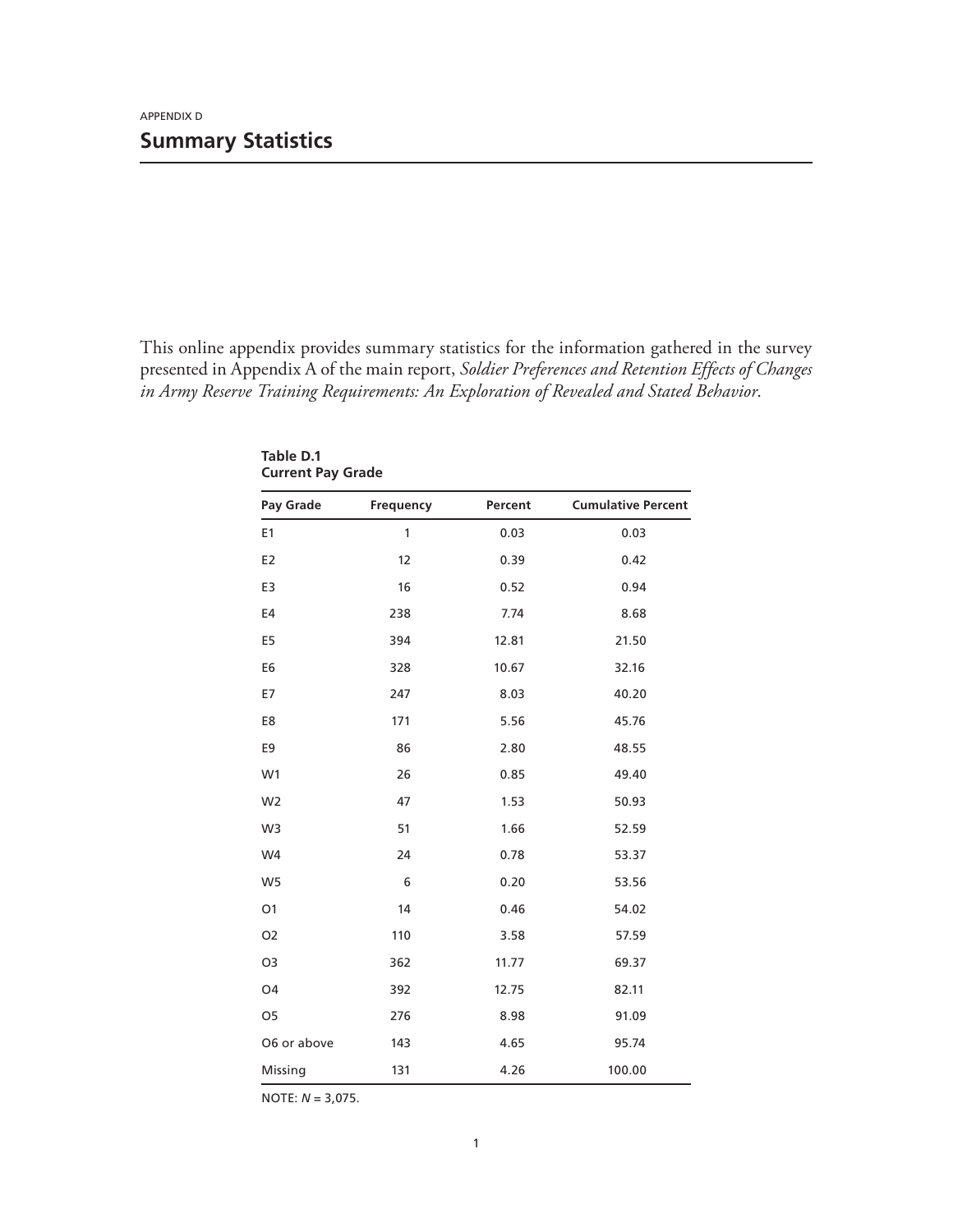| <b>Unit Type</b>                                                       | Frequency | Percent | <b>Cumulative Percent</b> |
|------------------------------------------------------------------------|-----------|---------|---------------------------|
| Adjutant general/personnel/human resources                             | 66        | 2.15    | 2.15                      |
| Aviation                                                               | 69        | 2.24    | 4.39                      |
| Chemical, biological, radiological, and nuclear<br>specialists         | 54        | 1.76    | 6.15                      |
| Civil affairs                                                          | 190       | 6.18    | 12.33                     |
| Engineer                                                               | 188       | 6.11    | 18.44                     |
| Finance                                                                | 18        | 0.59    | 19.02                     |
| Headquarters organization                                              | 127       | 4.13    | 23.15                     |
| Legal/judge advocate general                                           | 77        | 2.50    | 25.66                     |
| Medical                                                                | 481       | 15.64   | 41.30                     |
| Military intelligence                                                  | 204       | 6.63    | 47.93                     |
| Military police (MP)                                                   | 136       | 4.42    | 52.36                     |
| Signal                                                                 | 92        | 2.99    | 55.35                     |
| Special operations/psychological operations/<br>information operations | 94        | 3.06    | 58.41                     |
| Maintenance                                                            | 23        | 0.75    | 59.15                     |
| Ordnance/ammunition                                                    | 33        | 1.07    | 60.23                     |
| Quartermaster/supply                                                   | 123       | 4.00    | 64.23                     |
| Transportation                                                         | 198       | 6.44    | 70.67                     |
| Other combat service support/logistics                                 | 138       | 4.49    | 75.15                     |
| Training                                                               | 287       | 9.33    | 84.49                     |
| Training support                                                       | 89        | 2.89    | 87.38                     |
| Not assigned to unit                                                   | 11        | 0.36    | 87.74                     |
| Other                                                                  | 231       | 7.51    | 95.25                     |
| Missing                                                                | 146       | 4.75    | 100.00                    |

| Table D.2 |                               |  |
|-----------|-------------------------------|--|
|           | <b>Army Reserve Unit Type</b> |  |

NOTE: *N* = 3,075.

#### **Table D.3 Military Occupational Specialty (MOS) or Area of Concentration (AOC)**

| <b>Military Occupation</b>            | Frequency | Percent | <b>Cumulative Percent</b> |
|---------------------------------------|-----------|---------|---------------------------|
| <b>Enlisted</b>                       |           |         |                           |
| 25B Information technology            | 33        | 1.07    | 1.07                      |
| 25U Signal support systems specialist | 25        | 0.81    | 1.89                      |
| 31B MP                                | 77        | 2.50    | 4.39                      |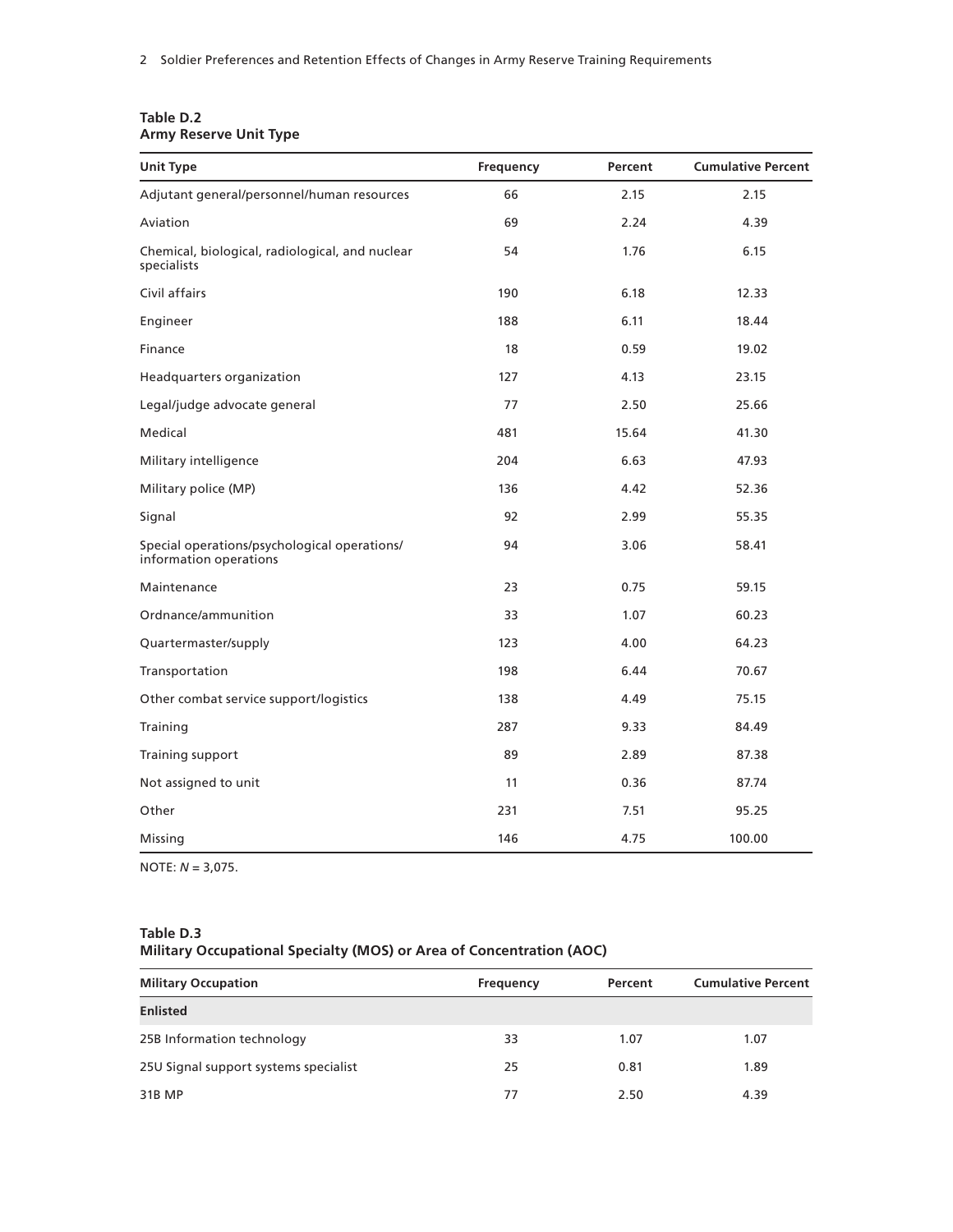# **Table D.3—Continued**

| <b>Military Occupation</b>                                         | Frequency      | Percent | <b>Cumulative Percent</b> |
|--------------------------------------------------------------------|----------------|---------|---------------------------|
| 35F Intelligence analyst                                           | 50             | 1.63    | 6.02                      |
| 42A Human resources specialist                                     | 132            | 4.29    | 10.31                     |
| 68W Health care specialist                                         | 77             | 2.50    | 12.81                     |
| 74D Chemical, biological, radiological, and nuclear<br>specialists | 44             | 1.43    | 14.24                     |
| 88M Motor transport operator                                       | 69             | 2.24    | 16.49                     |
| 91B Wheeled vehicle mechanic                                       | 70             | 2.28    | 18.76                     |
| 92A Automated logistical specialist                                | 53             | 1.72    | 20.49                     |
| 92Y Unit supply specialist                                         | 63             | 2.05    | 22.54                     |
| <b>Warrant Officer</b>                                             |                |         |                           |
| 153D UH-60 pilot                                                   | $\overline{7}$ | 0.23    | 22.76                     |
| 154F CH-47F pilot                                                  | 6              | 0.20    | 22.96                     |
| 255A Information services technician                               | 11             | 0.36    | 23.32                     |
| 255N Network management                                            | 7              | 0.23    | 23.54                     |
| 311A Criminal Investigation Command special<br>agent               | 8              | 0.26    | 23.80                     |
| 350F All source intelligence                                       | 4              | 0.13    | 23.93                     |
| 420A Human resources technician                                    | 14             | 0.46    | 24.39                     |
| 915A Automotive maintenance                                        | 14             | 0.46    | 24.85                     |
| 920A Property accounting technician                                | 5              | 0.16    | 25.01                     |
| <b>Officer</b>                                                     |                |         |                           |
| 25A Signal                                                         | 58             | 1.89    | 26.89                     |
| 31A MP                                                             | 44             | 1.43    | 28.33                     |
| 35D All source intelligence                                        | 119            | 3.87    | 32.20                     |
| 42B Human resources officer                                        | 41             | 1.33    | 33.53                     |
| 56A Chaplain                                                       | 30             | 0.98    | 34.50                     |
| 66H Medical-surgical nurse                                         | 64             | 2.08    | 36.59                     |
| 70B Health services administration                                 | 54             | 1.76    | 38.34                     |
| 74A CBRN                                                           | 12             | 0.39    | 38.73                     |
| 90A Logistics                                                      | 176            | 5.72    | 44.46                     |
| 91A Maintenance & munitions                                        | 6              | 0.20    | 44.65                     |
| 92A Quartermaster                                                  | 18             | 0.59    | 45.24                     |
| Other                                                              | 1,512          | 49.17   | 94.41                     |
| Missing                                                            | 172            | 5.59    | 100.00                    |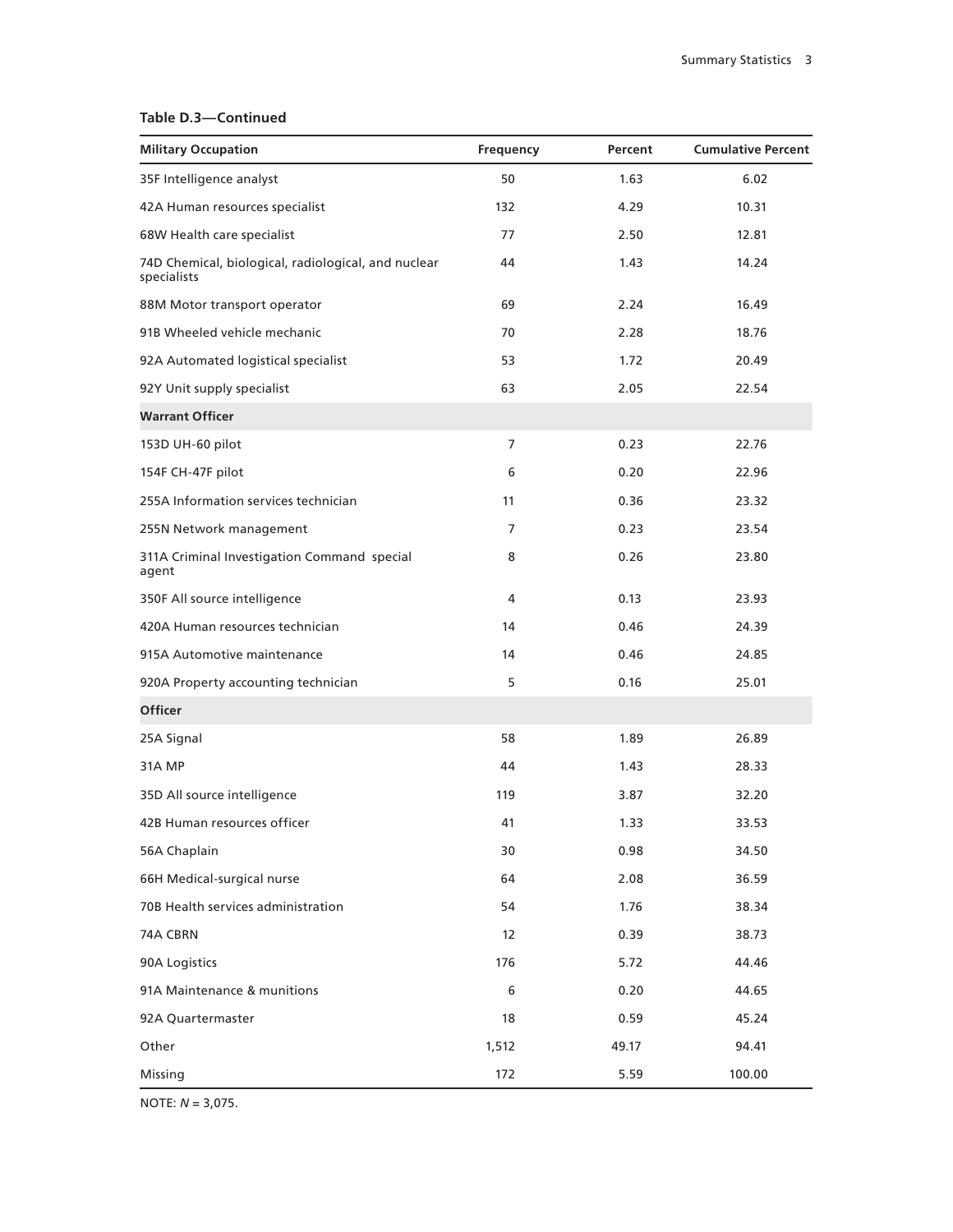| <b>Percentage of Time</b> | Frequency | Percent | <b>Cumulative Percent</b> |
|---------------------------|-----------|---------|---------------------------|
| None                      | 533       | 17.33   | 17.33                     |
| 1-25 percent              | 754       | 24.52   | 41.85                     |
| 26-50 percent             | 387       | 12.59   | 54.44                     |
| 51-75 percent             | 386       | 12.55   | 66.99                     |
| 76-100 percent            | 859       | 27.93   | 94.93                     |
| Missing                   | 156       | 5.07    | 100.00                    |

**Table D.4 Percentage of Time Spent Working in Primary MOS or AOC in Past Year**

NOTE: *N* = 3,075.

### **Table D.5 Total Years of Army Reserve Service**

| <b>Years of Service</b> | <b>Frequency</b> | Percent | <b>Cumulative Percent</b> |
|-------------------------|------------------|---------|---------------------------|
| 0                       | 4                | 0.13    | 0.13                      |
| 1                       | 42               | 1.37    | 1.50                      |
| $\overline{2}$          | 157              | 5.11    | 6.60                      |
| 3                       | 153              | 4.98    | 11.58                     |
| 4                       | 129              | 4.20    | 15.77                     |
| 5                       | 154              | 5.01    | 20.78                     |
| 6                       | 140              | 4.55    | 25.33                     |
| $\overline{7}$          | 159              | 5.17    | 30.50                     |
| 8                       | 155              | 5.04    | 35.54                     |
| 9                       | 107              | 3.48    | 39.02                     |
| More than 9             | 1,713            | 55.71   | 94.73                     |
| Missing                 | 162              | 5.27    | 100.00                    |

NOTE: *N* = 3,075.

#### **Table D.6 Years in Current Army Reserve Unit**

| <b>Years in Unit</b> | Frequency | Percent | <b>Cumulative Percent</b> |
|----------------------|-----------|---------|---------------------------|
| $\mathbf{0}$         | 239       | 7.77    | 7.77                      |
| $\mathbf{1}$         | 597       | 19.41   | 27.19                     |
| 2                    | 554       | 18.02   | 45.20                     |
| 3                    | 382       | 12.42   | 57.63                     |
| 4                    | 223       | 7.25    | 64.88                     |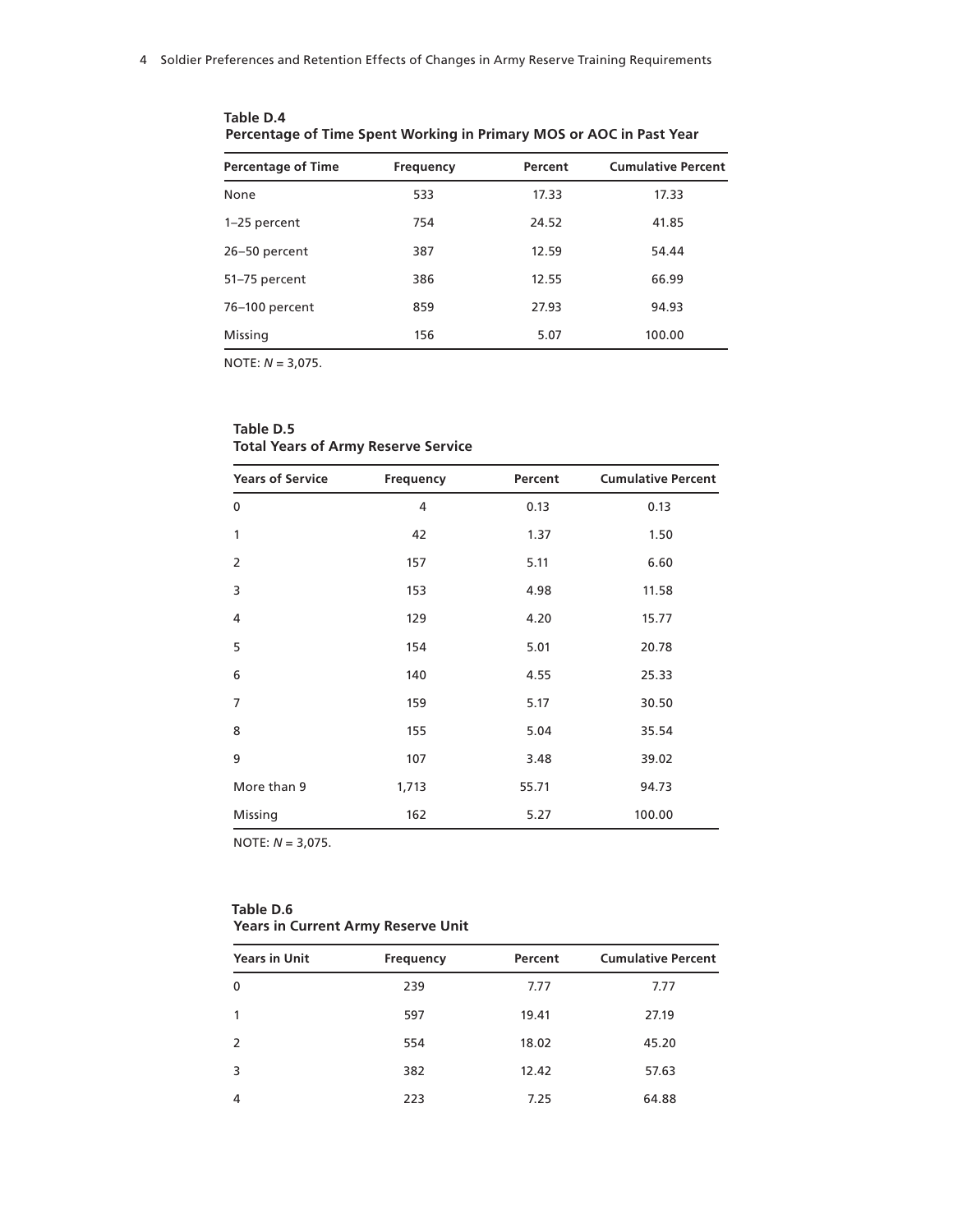| <b>Years in Unit</b> | Frequency | Percent | <b>Cumulative Percent</b> |
|----------------------|-----------|---------|---------------------------|
| 5                    | 180       | 5.85    | 70.73                     |
| 6                    | 117       | 3.80    | 74.54                     |
| 7                    | 97        | 3.15    | 77.69                     |
| 8                    | 86        | 2.80    | 80.49                     |
| 9                    | 43        | 1.40    | 81.89                     |
| More than 9          | 360       | 11.71   | 93.59                     |
| Missing              | 197       | 6.41    | 100.00                    |

# **Table D.6—Continued**

NOTE: *N* = 3,075.

#### **Table D.7a Prior Army Active Component Service**

| <b>Army Active Component</b> | <b>Frequency</b> | Percent | <b>Cumulative Percent</b> |
|------------------------------|------------------|---------|---------------------------|
| No                           | 1.744            | 56.72   | 56.72                     |
| Yes                          | 1.160            | 37.72   | 94.44                     |
| Missing                      | 171              | 5.56    | 100.00                    |

NOTE: *N* = 3,075.

#### **Table D.7b Prior Army National Guard Service**

| <b>Army National Guard</b> | Frequency | Percent | <b>Cumulative Percent</b> |
|----------------------------|-----------|---------|---------------------------|
| No                         | 2.374     | 77.20   | 77.20                     |
| Yes                        | 530       | 17.24   | 94.44                     |
| Missing                    | 171       | 5.56    | 100.00                    |

NOTE: *N* = 3,075.

#### **Table D.7c Prior Service in Other Service Active Component**

| <b>Other Service</b><br><b>Active Component</b> | <b>Frequency</b> | Percent | <b>Cumulative Percent</b> |
|-------------------------------------------------|------------------|---------|---------------------------|
| No                                              | 2,741            | 89.14   | 89.14                     |
| Yes                                             | 163              | 5.30    | 94.44                     |
| Missing                                         | 171              | 5.56    | 100.00                    |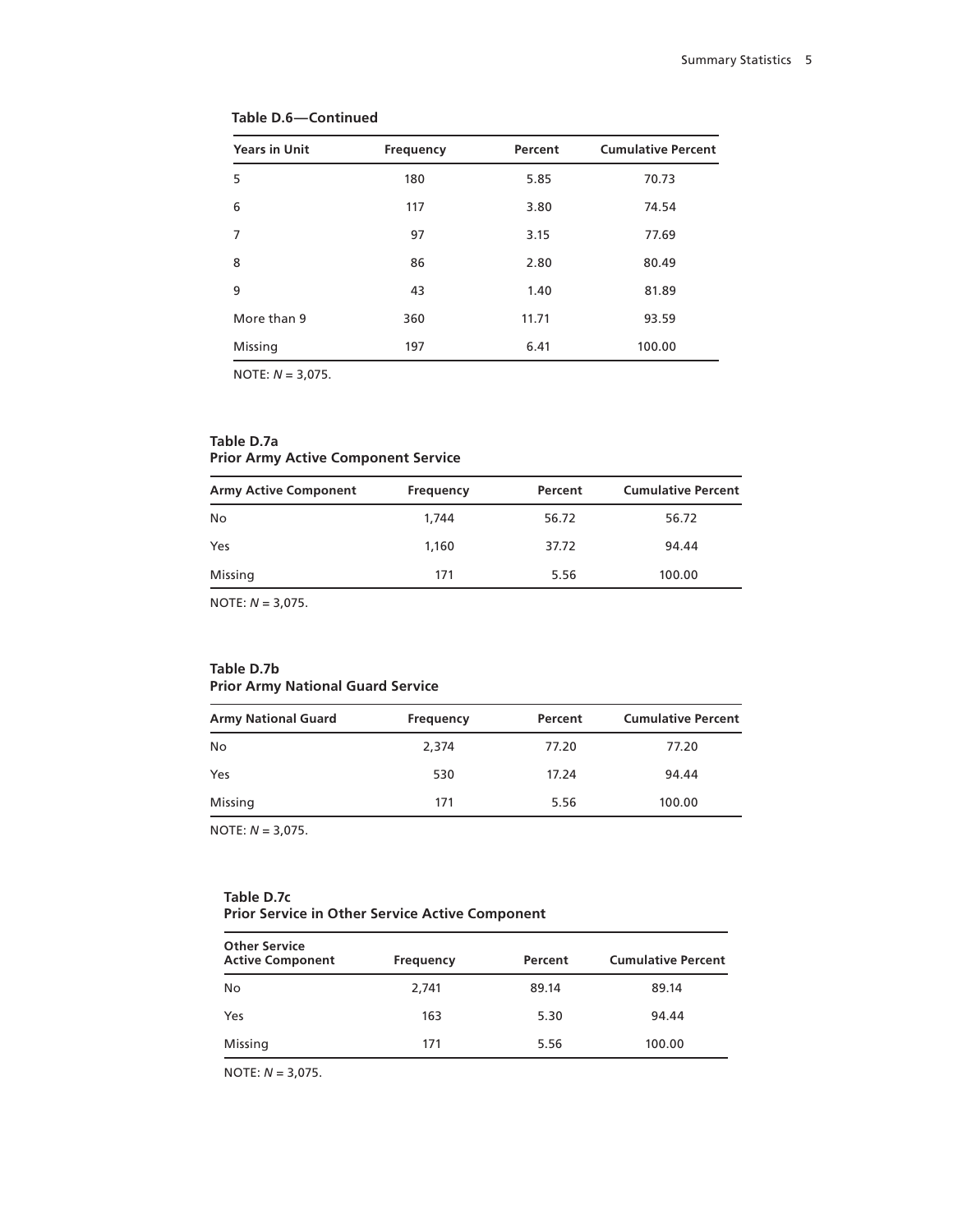| <b>Other Service</b>     |                  |         |                           |
|--------------------------|------------------|---------|---------------------------|
| <b>Reserve Component</b> | <b>Frequency</b> | Percent | <b>Cumulative Percent</b> |
| No                       | 2,780            | 90.41   | 90.41                     |
| Yes                      | 124              | 4.03    | 94.44                     |
| Missing                  | 171              | 5.56    | 100.00                    |

**Table D.7d Prior Service in Other Service Reserve Component**

NOTE: *N* = 3,075.

| rears of Army Active Component Service |                  |         |                           |
|----------------------------------------|------------------|---------|---------------------------|
| <b>Years of Service</b>                | <b>Frequency</b> | Percent | <b>Cumulative Percent</b> |
| 0                                      | 1                | 0.09    | 0.09                      |
| 1                                      | 12               | 1.03    | 1.12                      |
| $\overline{2}$                         | 43               | 3.71    | 4.83                      |
| 3                                      | 148              | 12.76   | 17.59                     |
| 4                                      | 234              | 20.17   | 37.76                     |
| 5                                      | 146              | 12.59   | 50.34                     |
| 6                                      | 110              | 9.48    | 59.83                     |
| $\overline{7}$                         | 83               | 7.16    | 66.98                     |
| 8                                      | 98               | 8.45    | 75.43                     |
| 9                                      | 50               | 4.31    | 79.74                     |
| More than 9                            | 231              | 19.91   | 99.66                     |
| Missing                                | 4                | 0.34    | 100.00                    |

**Table D.8a Years of Army Active Component Service**

NOTE: *N* = 1,160.

#### **Table D.8b Years of Army National Guard Service**

| <b>Years of Service</b> | <b>Frequency</b> | Percent | <b>Cumulative Percent</b> |
|-------------------------|------------------|---------|---------------------------|
| $\mathbf{0}$            | 8                | 1.51    | 1.51                      |
| 1                       | 30               | 5.66    | 7.17                      |
| $\overline{2}$          | 38               | 7.17    | 14.34                     |
| 3                       | 52               | 9.81    | 24.15                     |
| 4                       | 39               | 7.36    | 31.51                     |
| 5                       | 32               | 6.04    | 37.55                     |
| 6                       | 64               | 12.08   | 49.62                     |
|                         |                  |         |                           |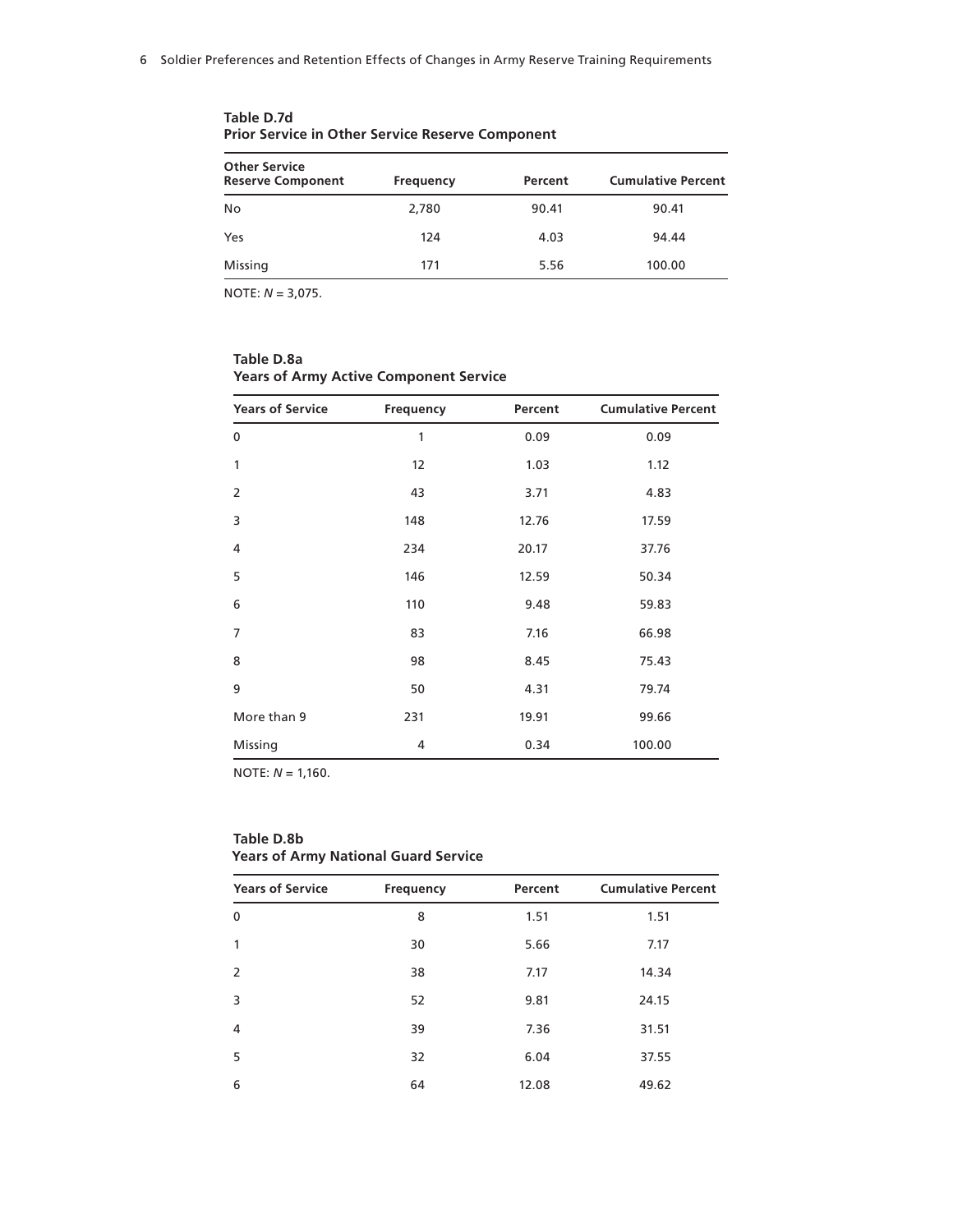| <b>Years of Service</b> | Frequency | Percent | <b>Cumulative Percent</b> |
|-------------------------|-----------|---------|---------------------------|
| 7                       | 29        | 5.47    | 55.09                     |
| 8                       | 34        | 6.42    | 61.51                     |
| 9                       | 20        | 3.77    | 65.28                     |
| More than 9             | 182       | 34.34   | 99.62                     |
| Missing                 | 2         | 0.38    | 100.00                    |

#### **Table D.8b—Continued**

NOTE: *N* = 530.

| Table D.8c                                                |
|-----------------------------------------------------------|
| <b>Years of Service in Other Service Active Component</b> |

| <b>Years of Service</b> | Frequency      | Percent | <b>Cumulative Percent</b> |
|-------------------------|----------------|---------|---------------------------|
| 0                       | 4              | 2.45    | 2.45                      |
| 1                       | 4              | 2.45    | 4.91                      |
| 2                       | 6              | 3.68    | 8.59                      |
| 3                       | 8              | 4.91    | 13.50                     |
| 4                       | 50             | 30.67   | 44.17                     |
| 5                       | 14             | 8.59    | 52.76                     |
| 6                       | 18             | 11.04   | 63.80                     |
| $\overline{7}$          | $\overline{2}$ | 1.23    | 65.03                     |
| 8                       | 12             | 7.36    | 72.39                     |
| 9                       | 6              | 3.68    | 76.07                     |
| More than 9             | 38             | 23.31   | 99.39                     |
| Missing                 | 1              | 0.61    | 100.00                    |

NOTE: *N* = 163.

| <b>Years of Service</b> | Frequency | Percent | <b>Cumulative Percent</b> |
|-------------------------|-----------|---------|---------------------------|
| 0                       | 2         | 1.61    | 1.61                      |
| 1                       | 10        | 8.06    | 9.68                      |
| 2                       | 17        | 13.71   | 23.39                     |
| 3                       | 14        | 11.29   | 34.68                     |
| 4                       | 12        | 9.68    | 44.35                     |
| 5                       | 10        | 8.06    | 52.42                     |

# **Table D.8d Years of Service in Other Service Reserve Component**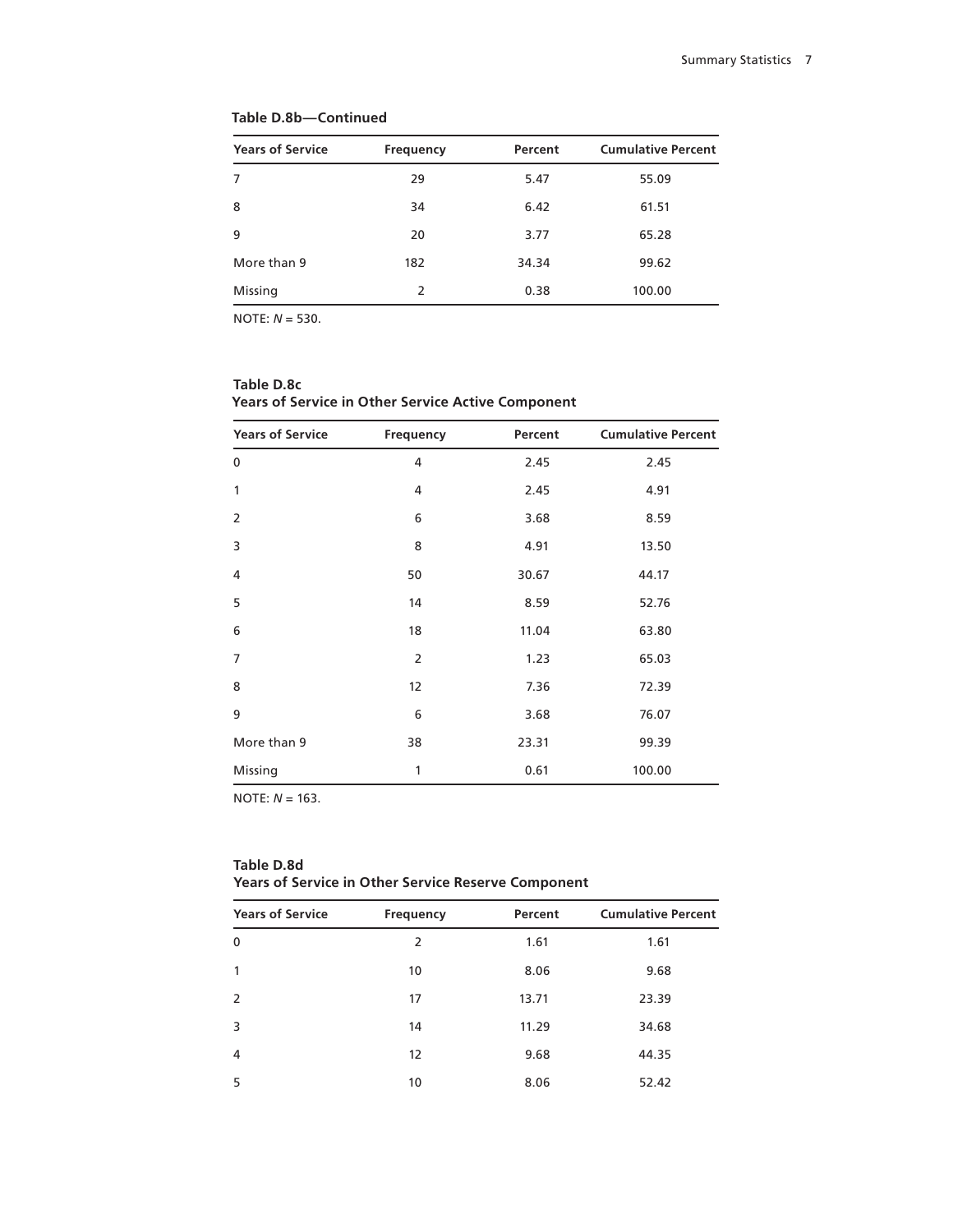| <b>Years of Service</b> | Frequency | Percent | <b>Cumulative Percent</b> |
|-------------------------|-----------|---------|---------------------------|
| 6                       | 9         | 7.26    | 59.68                     |
| 7                       | 7         | 5.65    | 65.32                     |
| 8                       | 7         | 5.65    | 70.97                     |
| 9                       | 3         | 2.42    | 73.39                     |
| More than 9             | 31        | 25.00   | 98.39                     |
| Missing                 | 2         | 1.61    | 100.00                    |

**Table D.8d—Continued**

NOTE: *N* = 124.

#### **Table D.9 Number of Army Reserve Enlistments**

| <b>Number of Enlistments</b> | Frequency | Percent | <b>Cumulative Percent</b> |
|------------------------------|-----------|---------|---------------------------|
| 1                            | 273       | 18.29   | 18.29                     |
| 2                            | 371       | 24.85   | 43.13                     |
| 3                            | 347       | 23.24   | 66.38                     |
| 4                            | 226       | 15.14   | 81.51                     |
| 5                            | 79        | 5.29    | 86.81                     |
| More than 5                  | 166       | 11.12   | 97.92                     |
| Missing                      | 31        | 2.08    | 100.00                    |

NOTE: *N* = 1,493.

#### **Table D.10 Received a Bonus for Current Enlistment**

| <b>Received a Bonus</b> | Frequency | Percent | <b>Cumulative Percent</b> |
|-------------------------|-----------|---------|---------------------------|
| Yes                     | 610       | 40.86   | 40.86                     |
| No                      | 849       | 56.87   | 97.72                     |
| Missing                 | 34        | 2.28    | 100.00                    |

NOTE: *N* = 1,493.

# **Table D.11 Remaining Years of Army Reserve Service Obligation**

| <b>Years of Service</b> | Frequency | Percent | <b>Cumulative Percent</b> |
|-------------------------|-----------|---------|---------------------------|
| $\mathbf{0}$            | 606       | 19.71   | 19.71                     |
| $\mathbf{1}$            | 254       | 8.26    | 27.97                     |
| 2                       | 265       | 8.62    | 36.59                     |
| 3                       | 242       | 7.87    | 44.46                     |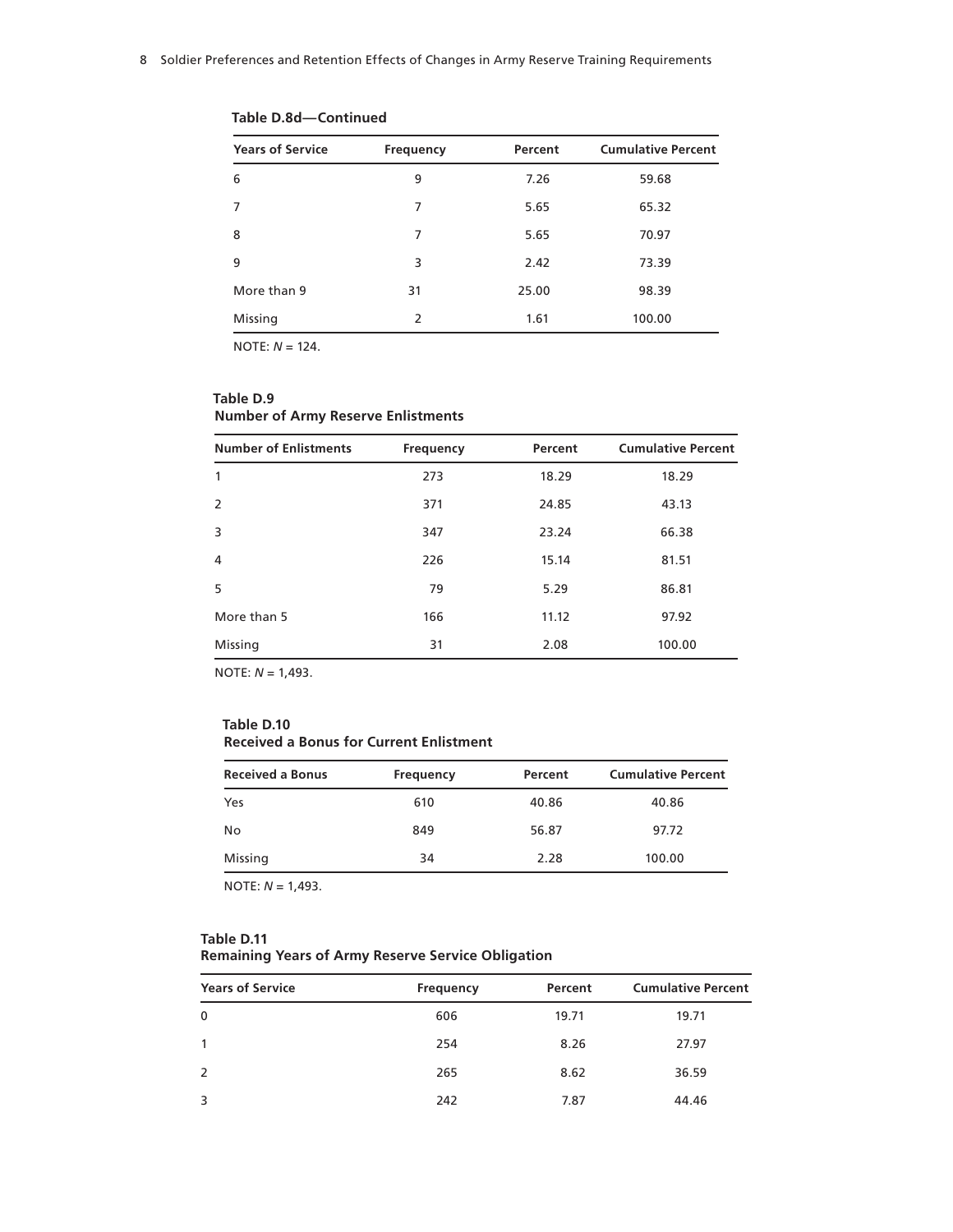| <b>Years of Service</b>                                | <b>Frequency</b> | Percent | <b>Cumulative Percent</b> |
|--------------------------------------------------------|------------------|---------|---------------------------|
| 4                                                      | 130              | 4.23    | 48.68                     |
| 5                                                      | 91               | 2.96    | 51.64                     |
| 6                                                      | 253              | 8.23    | 59.87                     |
| $\overline{7}$                                         | 18               | 0.59    | 60.46                     |
| 8                                                      | 56               | 1.82    | 62.28                     |
| 9                                                      | 5                | 0.16    | 62.44                     |
| More than 9                                            | 31               | 1.01    | 63.45                     |
| Does not apply; I am on<br>voluntary indefinite status | 940              | 30.57   | 94.02                     |
| Missing                                                | 184              | 5.98    | 100.00                    |

# **Table D.11—Continued**

NOTE: *N* = 3,075.

#### **Table D.12 Retention Intentions**

| <b>Retention Intention</b>                               | Frequency | Percent | <b>Cumulative Percent</b> |
|----------------------------------------------------------|-----------|---------|---------------------------|
| Stay in the Army Reserve<br>until retirement             | 2.162     | 70.31   | 70.31                     |
| Stay in the Army Reserve<br>beyond my present obligation | 264       | 8.59    | 78.89                     |
| Leave upon completion<br>of my present obligation        | 370       | 12.03   | 90.93                     |
| Leave before the end<br>of my present obligation         | 92        | 2.99    | 93.92                     |
| Missing                                                  | 187       | 6.08    | 100.00                    |

NOTE: *N* = 3,075.

#### **Table D.13 How Often Do You Think About Quitting the Army Reserve?**

| Response         | <b>Frequency</b> | Percent | <b>Cumulative Percent</b> |
|------------------|------------------|---------|---------------------------|
| All the time     | 389              | 12.65   | 12.65                     |
| Most of the time | 340              | 11.06   | 23.71                     |
| Some of the time | 1,017            | 33.07   | 56.78                     |
| Rarely           | 673              | 21.89   | 78.67                     |
| Never            | 468              | 15.22   | 93.89                     |
| Missing          | 188              | 6.11    | 100.00                    |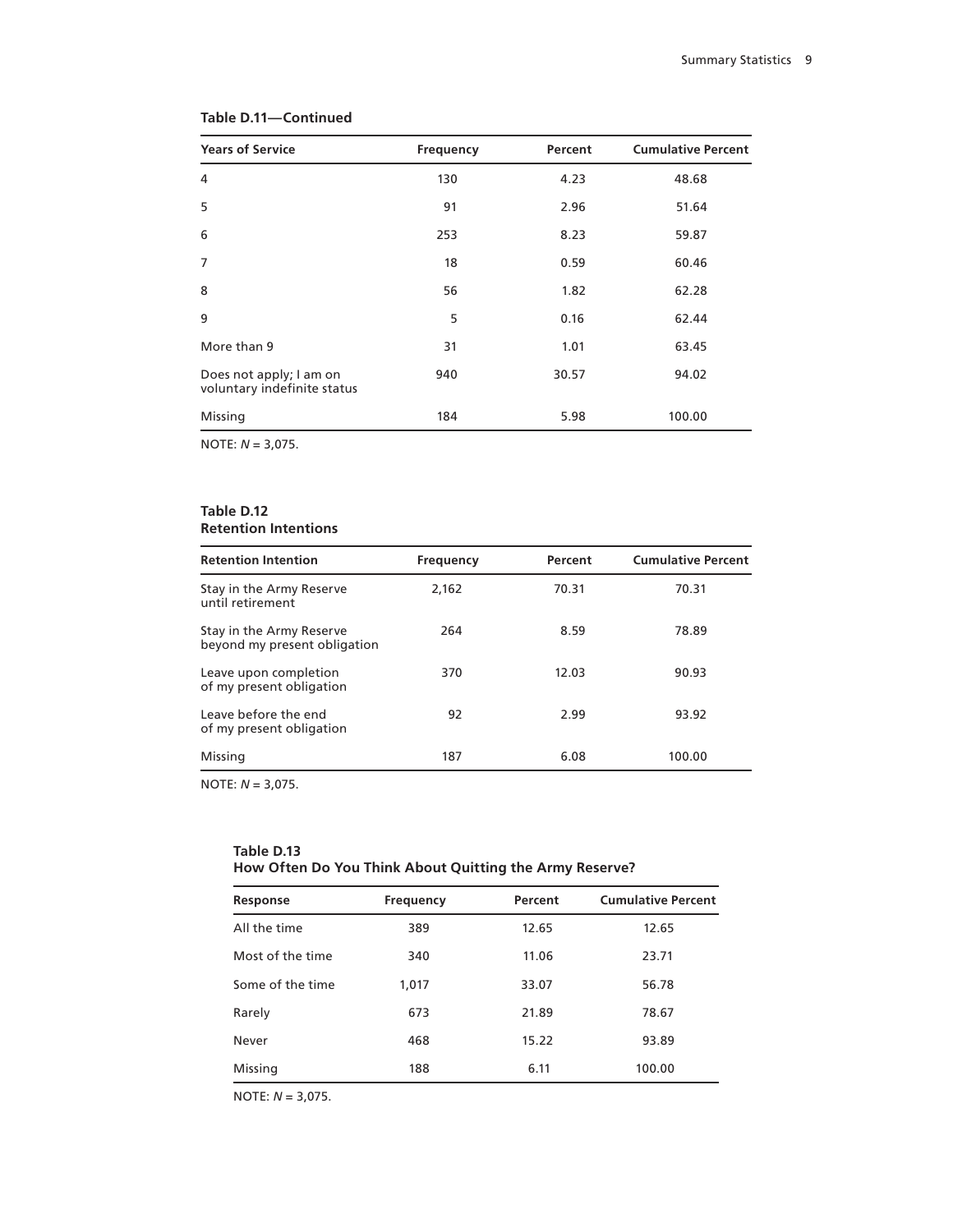| Response                   | <b>Frequency</b> | Percent | <b>Cumulative Percent</b> |
|----------------------------|------------------|---------|---------------------------|
| <b>Extremely important</b> | 1.269            | 52.31   | 52.31                     |
| Very important             | 661              | 27.25   | 79.55                     |
| Moderately important       | 297              | 12.24   | 91.80                     |
| Slightly important         | 91               | 3.75    | 95.55                     |
| Not at all important       | 47               | 1.94    | 97.49                     |
| Missing                    | 61               | 2.51    | 100.00                    |
|                            |                  |         |                           |

#### **Table D.14a Importance of Serving Your Country in Your Decision to Stay in the Army Reserve**

NOTE: *N* = 2,426.

#### **Table D.14b Importance of Educational Benefits in Your Decision to Stay in the Army Reserve**

| Response                   | Frequency | Percent | <b>Cumulative Percent</b> |
|----------------------------|-----------|---------|---------------------------|
| <b>Extremely important</b> | 529       | 21.81   | 21.81                     |
| Very important             | 512       | 21.10   | 42.91                     |
| Moderately important       | 479       | 19.74   | 62.65                     |
| Slightly important         | 373       | 15.38   | 78.03                     |
| Not at all important       | 438       | 18.05   | 96.08                     |
| Missing                    | 95        | 3.92    | 100.00                    |

NOTE: *N* = 2,426.

#### **Table D.14c**

#### **Importance of Training in a Skill That Would Help You in a Civilian Job in Your Decision to Stay in the Army Reserve**

| Response                   | <b>Frequency</b> | Percent | <b>Cumulative Percent</b> |
|----------------------------|------------------|---------|---------------------------|
| <b>Extremely important</b> | 491              | 20.24   | 20.24                     |
| Very important             | 508              | 20.94   | 41.18                     |
| Moderately important       | 514              | 21.19   | 62.37                     |
| Slightly important         | 368              | 15.17   | 77.54                     |
| Not at all important       | 483              | 19.91   | 97.44                     |
| Missing                    | 62               | 2.56    | 100.00                    |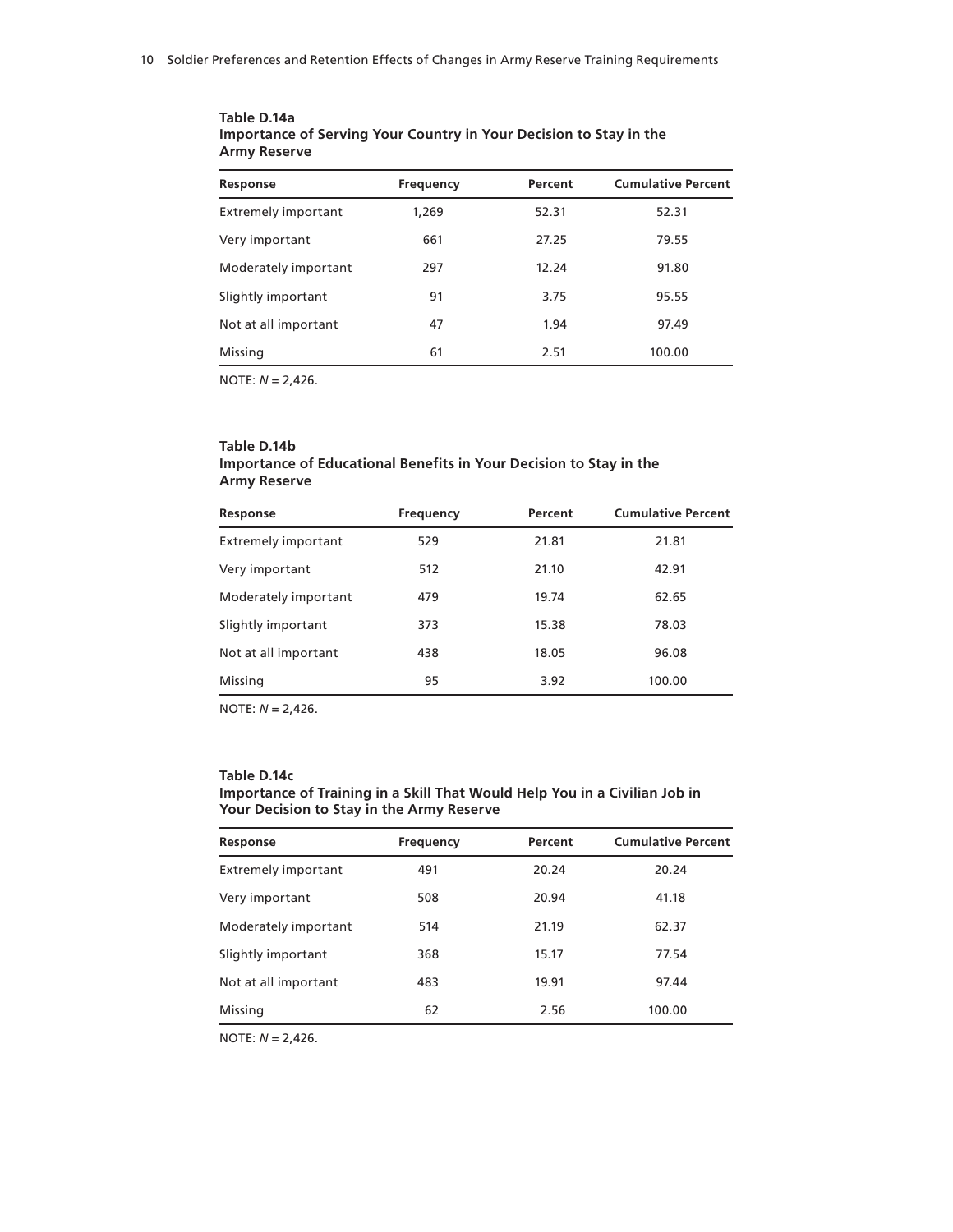#### **Table D.14d Importance of the Army Reserve's Role in the National Defense in Your Decision to Stay in the Army Reserve**

| Response                   | <b>Frequency</b> | Percent | <b>Cumulative Percent</b> |
|----------------------------|------------------|---------|---------------------------|
| <b>Extremely important</b> | 812              | 33.47   | 33.47                     |
| Very important             | 735              | 30.30   | 63.77                     |
| Moderately important       | 478              | 19.70   | 83.47                     |
| Slightly important         | 196              | 8.08    | 91.55                     |
| Not at all important       | 147              | 6.06    | 97.61                     |
| Missing                    | 58               | 2.39    | 100.00                    |

NOTE: *N* = 2,426.

#### **Table D.14e Importance of Your Unit's Mission in Your Decision to Stay in the Army Reserve**

| Response                   | <b>Frequency</b> | Percent | <b>Cumulative Percent</b> |
|----------------------------|------------------|---------|---------------------------|
| <b>Extremely important</b> | 641              | 26.42   | 26.42                     |
| Very important             | 737              | 30.38   | 56.80                     |
| Moderately important       | 577              | 23.78   | 80.59                     |
| Slightly important         | 250              | 10.31   | 90.89                     |
| Not at all important       | 169              | 6.97    | 97.86                     |
| Missing                    | 52               | 2.14    | 100.00                    |
|                            |                  |         |                           |

NOTE: *N* = 2,426.

#### **Table D.14f Importance of Your Role in the Unit in Your Decision to Stay in the Army Reserve**

| Response                   | <b>Frequency</b> | Percent | <b>Cumulative Percent</b> |
|----------------------------|------------------|---------|---------------------------|
| <b>Extremely important</b> | 776              | 31.99   | 31.99                     |
| Very important             | 762              | 31.41   | 63.40                     |
| Moderately important       | 476              | 19.62   | 83.02                     |
| Slightly important         | 209              | 8.62    | 91.63                     |
| Not at all important       | 152              | 6.27    | 97.90                     |
| Missing                    | 51               | 2.10    | 100.00                    |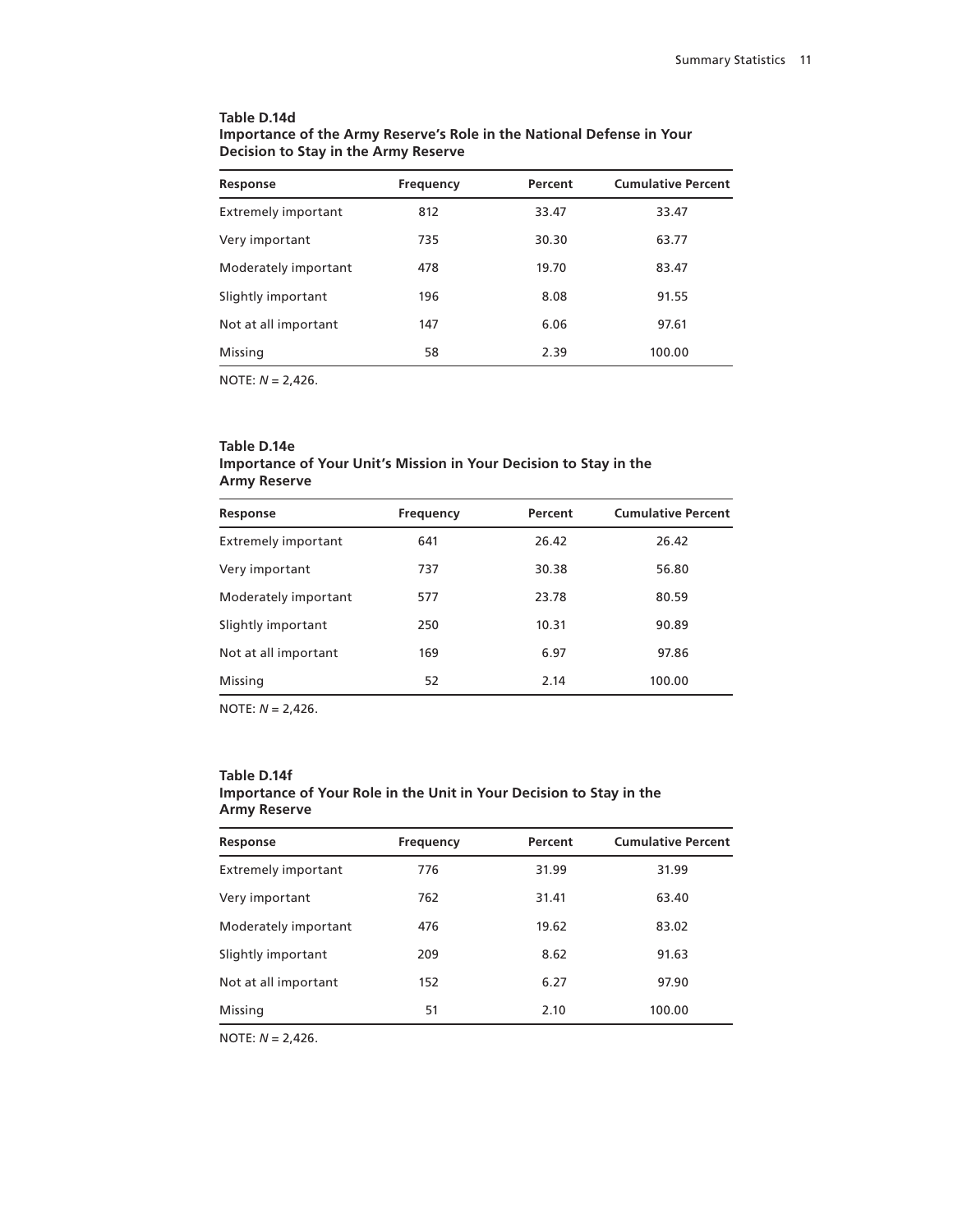| Response                   | <b>Frequency</b> | Percent | <b>Cumulative Percent</b> |
|----------------------------|------------------|---------|---------------------------|
| <b>Extremely important</b> | 643              | 26.50   | 26.50                     |
| Very important             | 644              | 26.55   | 53.05                     |
| Moderately important       | 567              | 23.37   | 76.42                     |
| Slightly important         | 250              | 10.31   | 86.73                     |
| Not at all important       | 270              | 11.13   | 97.86                     |
| Missing                    | 52               | 2.14    | 100.00                    |
|                            |                  |         |                           |

**Table D.14g Importance of Promotion Opportunities in Your Decision to Stay in the Army Reserve**

#### **Table D.14h Importance of the Type of Work You Do in Your Decision to Stay in the Army Reserve**

| Response             | <b>Frequency</b> | Percent | <b>Cumulative Percent</b> |
|----------------------|------------------|---------|---------------------------|
| Extremely important  | 782              | 32.23   | 32.23                     |
| Very important       | 841              | 34.67   | 66.90                     |
| Moderately important | 454              | 18.71   | 85.61                     |
| Slightly important   | 181              | 7.46    | 93.08                     |
| Not at all important | 116              | 4.78    | 97.86                     |
| Missing              | 52               | 2.14    | 100.00                    |

NOTE: *N* = 2,426.

#### **Table D.14i Importance of Camaraderie/Brotherhood of Soldiers in Your Decision to Stay in the Army Reserve**

| Response                   | Frequency | Percent | <b>Cumulative Percent</b> |
|----------------------------|-----------|---------|---------------------------|
| <b>Extremely important</b> | 933       | 38.46   | 38.46                     |
| Very important             | 814       | 33.35   | 72.01                     |
| Moderately important       | 393       | 16.20   | 88.21                     |
| Slightly important         | 155       | 6.39    | 94.60                     |
| Not at all important       | 77        | 3.17    | 97.77                     |
| Missing                    | 54        | 2.23    | 100.00                    |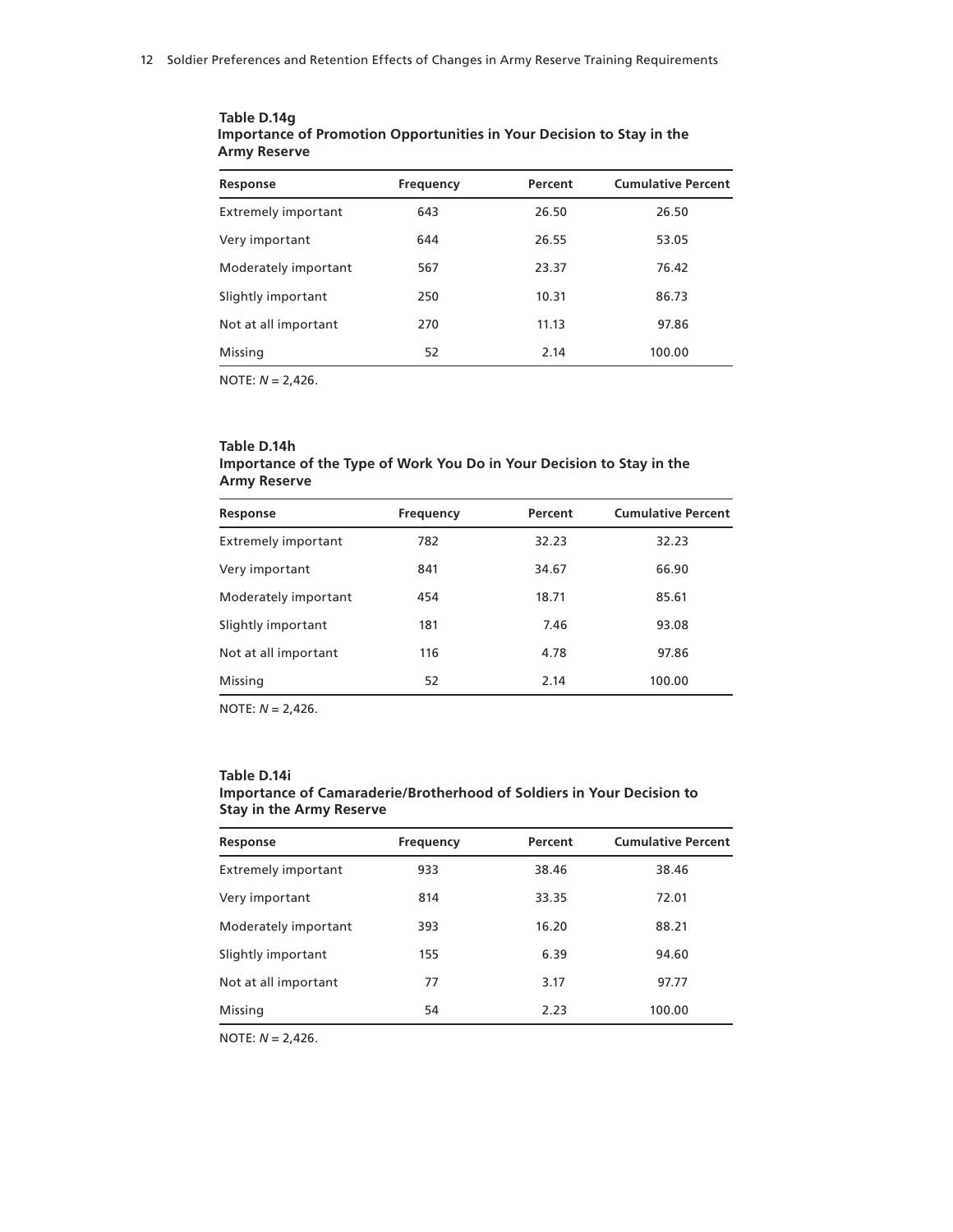| Table D.14i                                                           |
|-----------------------------------------------------------------------|
| Importance of the Number of Inactive Duty Training (IDT) Days in Your |
| Decision to Stay in the Army Reserve                                  |

| Response                   | <b>Frequency</b> | Percent | <b>Cumulative Percent</b> |
|----------------------------|------------------|---------|---------------------------|
| <b>Extremely important</b> | 394              | 16.24   | 16.24                     |
| Very important             | 526              | 21.68   | 37.92                     |
| Moderately important       | 713              | 29.39   | 67.31                     |
| Slightly important         | 347              | 14.30   | 81.62                     |
| Not at all important       | 385              | 15.87   | 97.49                     |
| Missing                    | 61               | 2.51    | 100.00                    |

#### **Table D.14k Importance of the Number of Annual Training (AT) Days in Your Decision to Stay in the Army Reserve**

| Response                   | <b>Frequency</b> | Percent | <b>Cumulative Percent</b> |
|----------------------------|------------------|---------|---------------------------|
| <b>Extremely important</b> | 519              | 21.39   | 21.39                     |
| Very important             | 547              | 22.55   | 43.94                     |
| Moderately important       | 668              | 27.54   | 71.48                     |
| Slightly important         | 312              | 12.86   | 84.34                     |
| Not at all important       | 328              | 13.52   | 97.86                     |
| Missing                    | 52               | 2.14    | 100.00                    |
|                            |                  |         |                           |

NOTE: *N* = 2,426.

#### **Table D.14l Importance of the Timing of IDT in Your Decision to Stay in the Army Reserve**

| Response                   | <b>Frequency</b> | Percent | <b>Cumulative Percent</b> |
|----------------------------|------------------|---------|---------------------------|
| <b>Extremely important</b> | 477              | 19.66   | 19.66                     |
| Very important             | 553              | 22.79   | 42.46                     |
| Moderately important       | 663              | 27.33   | 69.79                     |
| Slightly important         | 319              | 13.15   | 82.93                     |
| Not at all important       | 353              | 14.55   | 97.49                     |
| Missing                    | 61               | 2.51    | 100.00                    |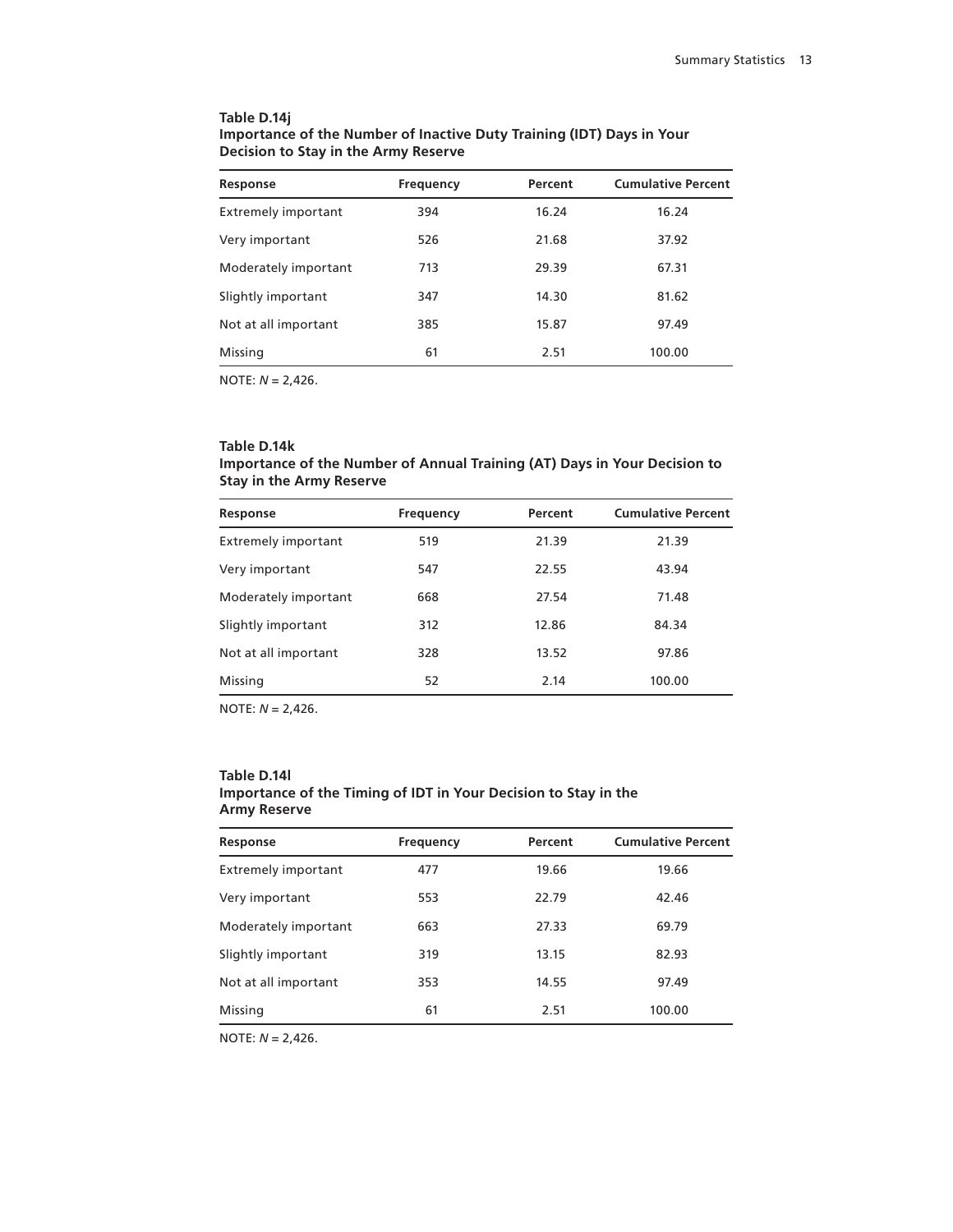| Response                   | <b>Frequency</b> | Percent | <b>Cumulative Percent</b> |
|----------------------------|------------------|---------|---------------------------|
| <b>Extremely important</b> | 575              | 23.70   | 23.70                     |
| Very important             | 626              | 25.80   | 49.51                     |
| Moderately important       | 586              | 24.15   | 73.66                     |
| Slightly important         | 270              | 11.13   | 84.79                     |
| Not at all important       | 317              | 13.07   | 97.86                     |
| Missing                    | 52               | 2.14    | 100.00                    |

**Table D.14m Importance of the Timing of AT in Your Decision to Stay in the Army Reserve**

#### **Table D.14n Importance of Travel Opportunities in Your Decision to Stay in the Army Reserve**

| Response                   | <b>Frequency</b> | Percent | <b>Cumulative Percent</b> |
|----------------------------|------------------|---------|---------------------------|
| <b>Extremely important</b> | 541              | 22.30   | 22.30                     |
| Very important             | 579              | 23.87   | 46.17                     |
| Moderately important       | 622              | 25.64   | 71.81                     |
| Slightly important         | 305              | 12.57   | 84.38                     |
| Not at all important       | 316              | 13.03   | 97.40                     |
| Missing                    | 63               | 2.60    | 100.00                    |

NOTE: *N* = 2,426.

#### **Table D.14o Importance of Pride in the Army Reserve in Your Decision to Stay in the Army Reserve**

| Frequency | Percent | <b>Cumulative Percent</b> |
|-----------|---------|---------------------------|
| 760       | 31.33   | 31.33                     |
| 719       | 29.64   | 60.96                     |
| 469       | 19.33   | 80.30                     |
| 245       | 10.10   | 90.40                     |
| 179       | 7.38    | 97.77                     |
| 54        | 2.23    | 100.00                    |
|           |         |                           |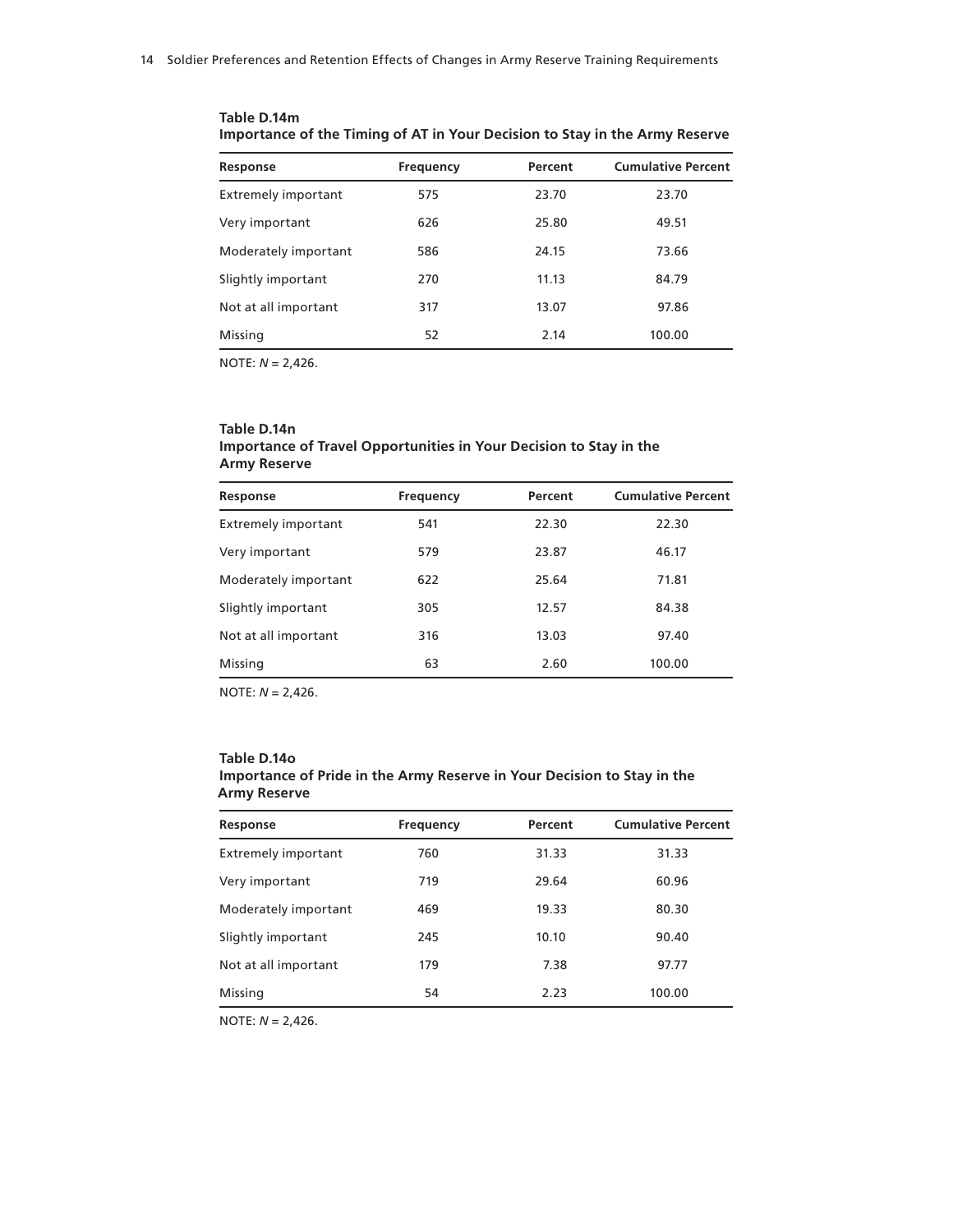| Table D.14p                                                              |  |
|--------------------------------------------------------------------------|--|
| Importance of Job Security and Stability in Your Decision to Stay in the |  |
| <b>Army Reserve</b>                                                      |  |

| Response                   | <b>Frequency</b> | Percent | <b>Cumulative Percent</b> |
|----------------------------|------------------|---------|---------------------------|
| <b>Extremely important</b> | 685              | 28.24   | 28.24                     |
| Very important             | 613              | 25.27   | 53.50                     |
| Moderately important       | 516              | 21.27   | 74.77                     |
| Slightly important         | 277              | 11.42   | 86.19                     |
| Not at all important       | 271              | 11.17   | 97.36                     |
| Missing                    | 64               | 2.64    | 100.00                    |

#### **Table D.14q Importance of Pay and Allowances in Your Decision to Stay in the Army Reserve**

| Response             | <b>Frequency</b> | Percent | <b>Cumulative Percent</b> |
|----------------------|------------------|---------|---------------------------|
| Extremely important  | 858              | 35.37   | 35.37                     |
| Very important       | 695              | 28.65   | 64.01                     |
| Moderately important | 470              | 19.37   | 83.39                     |
| Slightly important   | 191              | 7.87    | 91.26                     |
| Not at all important | 157              | 6.47    | 97.73                     |
| Missing              | 55               | 2.27    | 100.00                    |
|                      |                  |         |                           |

NOTE: *N* = 2,426.

### **Table D.14r Importance of Retirement Pay in Your Decision to Stay in the Army Reserve**

| Response                   | <b>Frequency</b> | Percent | <b>Cumulative Percent</b> |
|----------------------------|------------------|---------|---------------------------|
| <b>Extremely important</b> | 1,430            | 58.94   | 58.94                     |
| Very important             | 548              | 22.59   | 81.53                     |
| Moderately important       | 233              | 9.60    | 91.14                     |
| Slightly important         | 106              | 4.37    | 95.51                     |
| Not at all important       | 44               | 1.81    | 97.32                     |
| Missing                    | 65               | 2.68    | 100.00                    |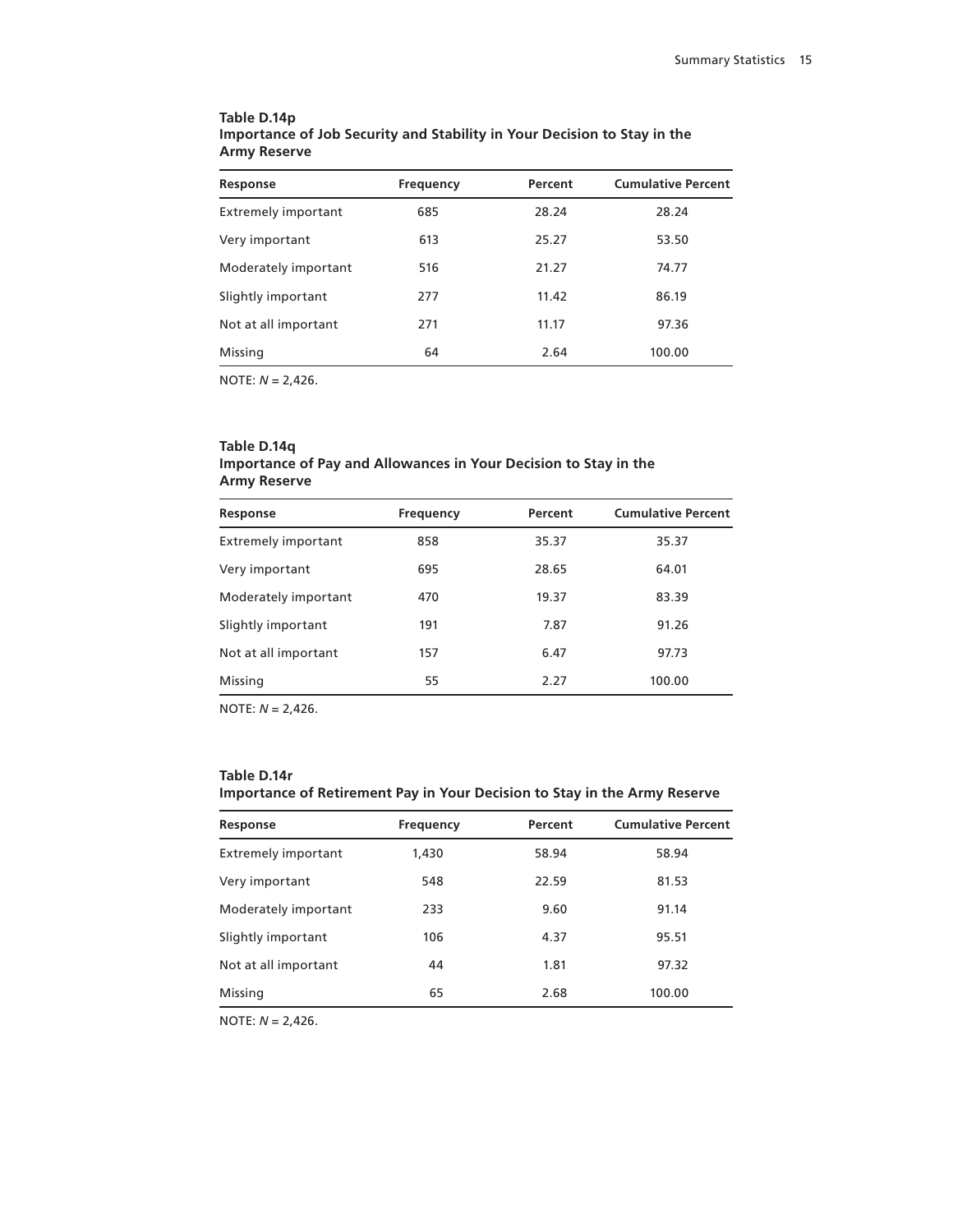| Table D.14s                                                             |
|-------------------------------------------------------------------------|
| Importance of Other Benefits (bonuses, tuition assistance, student loan |
| repayment, etc.) in Your Decision to Stay in the Army Reserve           |

| Response                   | <b>Frequency</b> | Percent | <b>Cumulative Percent</b> |
|----------------------------|------------------|---------|---------------------------|
| <b>Extremely important</b> | 805              | 33.18   | 33.18                     |
| Very important             | 523              | 21.56   | 54.74                     |
| Moderately important       | 449              | 18.51   | 73.25                     |
| Slightly important         | 292              | 12.04   | 85.28                     |
| Not at all important       | 299              | 13.32   | 97.61                     |
| Missing                    | 58               | 2.39    | 100.00                    |

#### **Table D.14t Importance of Recognition and Rewards in Your Decision to Stay in the Army Reserve**

| Response                   | <b>Frequency</b> | Percent | <b>Cumulative Percent</b> |
|----------------------------|------------------|---------|---------------------------|
| <b>Extremely important</b> | 332              | 13.69   | 13.69                     |
| Very important             | 389              | 16.03   | 29.72                     |
| Moderately important       | 609              | 25.10   | 54.82                     |
| Slightly important         | 502              | 20.69   | 75.52                     |
| Not at all important       | 542              | 22.34   | 97.86                     |
| Missing                    | 52               | 2.14    | 100.00                    |

NOTE: *N* = 2,426.

### **Table D.15a Opinion of Your Spouse/Boyfriend/Girlfriend About Your Army Reserve Service**

| Response                                         | <b>Frequency</b> | Percent | <b>Cumulative Percent</b> |
|--------------------------------------------------|------------------|---------|---------------------------|
| Very positive                                    | 840              | 27.32   | 27.32                     |
| Positive                                         | 902              | 29.33   | 56.65                     |
| Neither positive nor negative                    | 421              | 13.69   | 70.34                     |
| Negative                                         | 270              | 8.78    | 79.12                     |
| Very negative                                    | 123              | 4.00    | 83.12                     |
| Does not apply/do not talk<br>about the military | 274              | 8.91    | 92.03                     |
| Missing                                          | 245              | 7.97    | 100.00                    |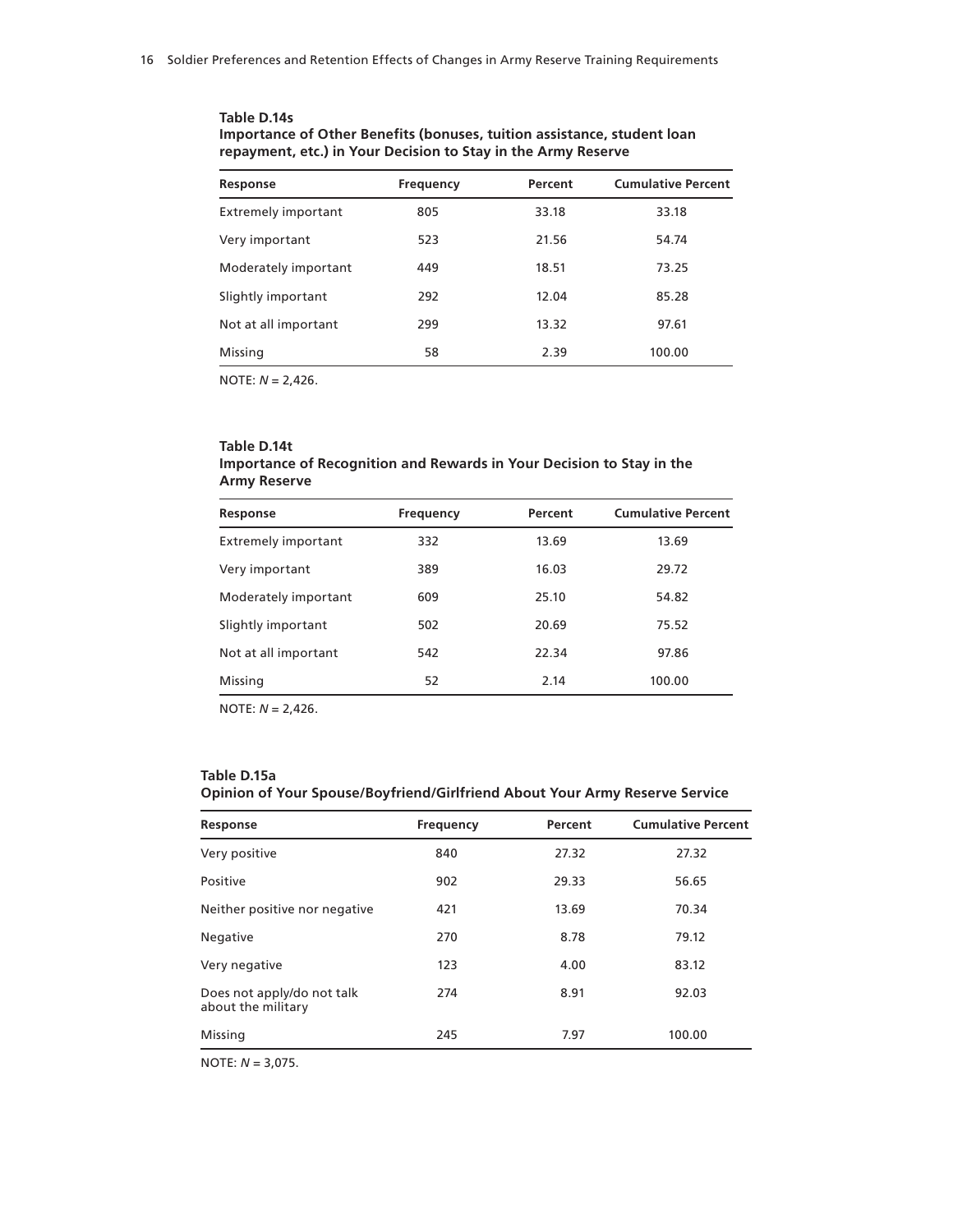| Response                                         | <b>Frequency</b> | Percent | <b>Cumulative Percent</b> |
|--------------------------------------------------|------------------|---------|---------------------------|
| Very positive                                    | 971              | 31.58   | 31.58                     |
| Positive                                         | 1,110            | 36.10   | 67.67                     |
| Neither positive nor negative                    | 432              | 14.05   | 81.72                     |
| Negative                                         | 164              | 5.33    | 87.06                     |
| Very negative                                    | 64               | 2.08    | 89.14                     |
| Does not apply/do not talk<br>about the military | 77               | 2.50    | 91.64                     |
| Missing                                          | 257              | 8.36    | 100.00                    |
|                                                  |                  |         |                           |

# **Table D.15b Opinion of Your Immediate Family About Your Army Reserve Service**

NOTE: *N* = 3,075.

# **Table D.15c Opinion of Your Friends About Your Army Reserve Service**

| Response                                         | <b>Frequency</b> | Percent | <b>Cumulative Percent</b> |
|--------------------------------------------------|------------------|---------|---------------------------|
| Very positive                                    | 748              | 24.33   | 24.33                     |
| Positive                                         | 1,226            | 39.87   | 64.20                     |
| Neither positive nor negative                    | 612              | 19.90   | 84.10                     |
| Negative                                         | 104              | 3.38    | 87.48                     |
| Very negative                                    | 40               | 1.30    | 88.78                     |
| Does not apply/do not talk<br>about the military | 99               | 3.22    | 92.00                     |
| Missing                                          | 246              | 8.00    | 100.00                    |

NOTE: *N* = 3,075.

#### **Table D.15d Opinion of Your Employer About Your Army Reserve Service**

| Response                                         | <b>Frequency</b> | Percent | <b>Cumulative Percent</b> |
|--------------------------------------------------|------------------|---------|---------------------------|
| Very positive                                    | 604              | 19.64   | 19.64                     |
| Positive                                         | 919              | 29.89   | 49.53                     |
| Neither positive nor negative                    | 745              | 24.23   | 73.76                     |
| Negative                                         | 247              | 8.03    | 81.79                     |
| Very negative                                    | 125              | 4.07    | 85.85                     |
| Does not apply/do not talk<br>about the military | 197              | 6.41    | 92.26                     |
| Missing                                          | 238              | 7.74    | 100.00                    |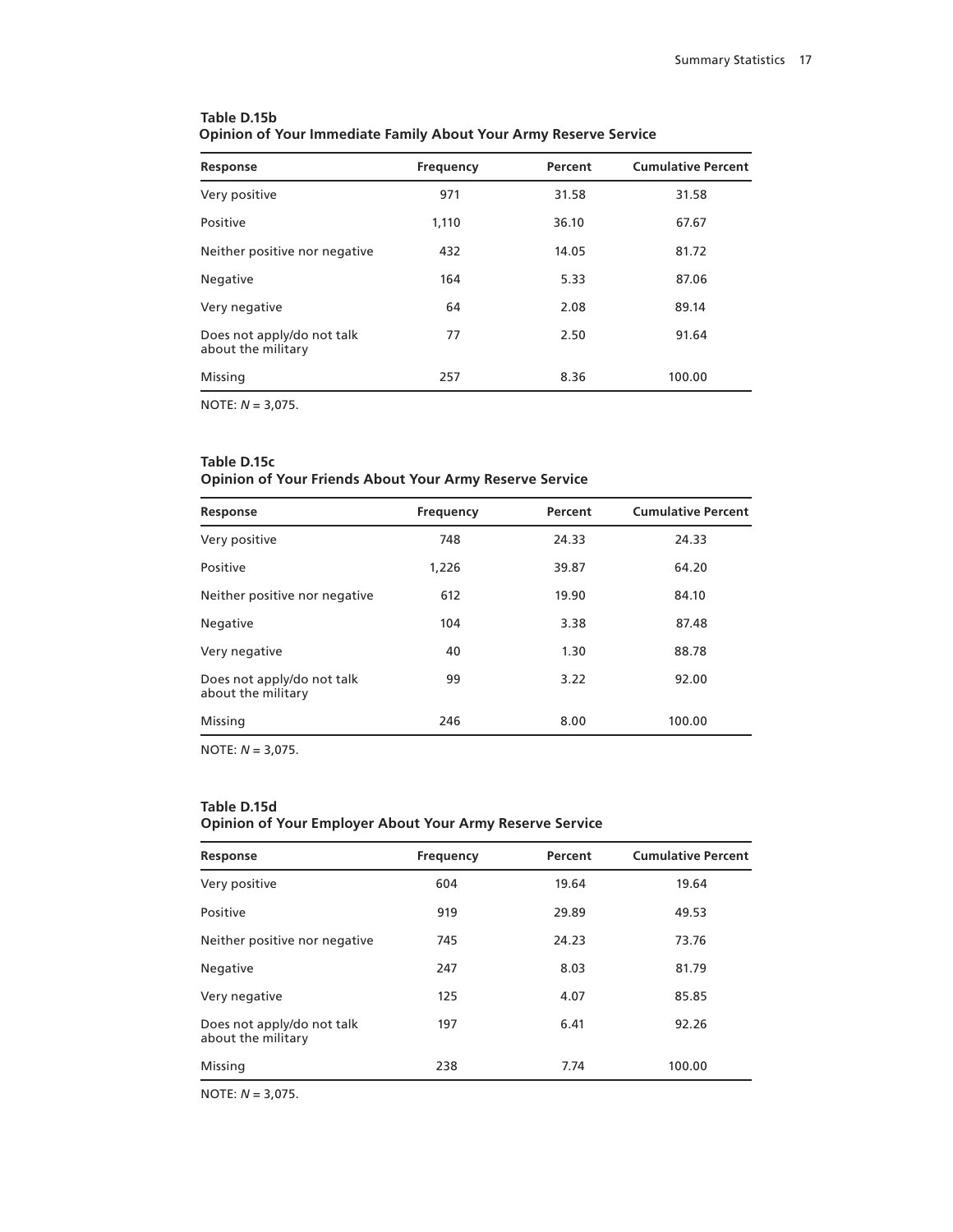| Response                                         | <b>Frequency</b> | Percent | <b>Cumulative Percent</b> |
|--------------------------------------------------|------------------|---------|---------------------------|
| Very positive                                    | 594              | 19.32   | 19.32                     |
| Positive                                         | 1,119            | 36.39   | 55.71                     |
| Neither positive nor negative                    | 697              | 22.67   | 78.37                     |
| Negative                                         | 180              | 5.85    | 84.23                     |
| Very negative                                    | 61               | 1.98    | 86.21                     |
| Does not apply/do not talk<br>about the military | 183              | 5.95    | 92.16                     |
| Missing                                          | 241              | 7.84    | 100.00                    |
|                                                  |                  |         |                           |

**Table D.15e Opinion of Your Coworkers About Your Army Reserve Service**

NOTE: *N* = 3,075.

#### **Table D.16a Importance of "Superiors Don't Care About Junior Soldiers" in Your Decision to Leave the Army Reserve**

| Response                   | <b>Frequency</b> | Percent | <b>Cumulative Percent</b> |
|----------------------------|------------------|---------|---------------------------|
| <b>Extremely important</b> | 172              | 37.23   | 37.23                     |
| Very important             | 94               | 20.35   | 57.58                     |
| Moderately important       | 74               | 16.02   | 73.59                     |
| Slightly important         | 35               | 7.58    | 81.17                     |
| Not at all important       | 63               | 13.64   | 94.81                     |
| Missing                    | 24               | 5.19    | 100.00                    |
|                            |                  |         |                           |

NOTE: *N* = 462.

#### **Table D.16b Importance of Pressures Related to Civilian Employment or School in Your Decision to Leave the Army Reserve**

| Response                   | <b>Frequency</b> | Percent | <b>Cumulative Percent</b> |
|----------------------------|------------------|---------|---------------------------|
| <b>Extremely important</b> | 164              | 35.50   | 35.50                     |
| Very important             | 108              | 23.38   | 58.87                     |
| Moderately important       | 61               | 13.20   | 72.08                     |
| Slightly important         | 36               | 7.79    | 79.87                     |
| Not at all important       | 68               | 14.72   | 94.59                     |
| Missing                    | 25               | 5.41    | 100.00                    |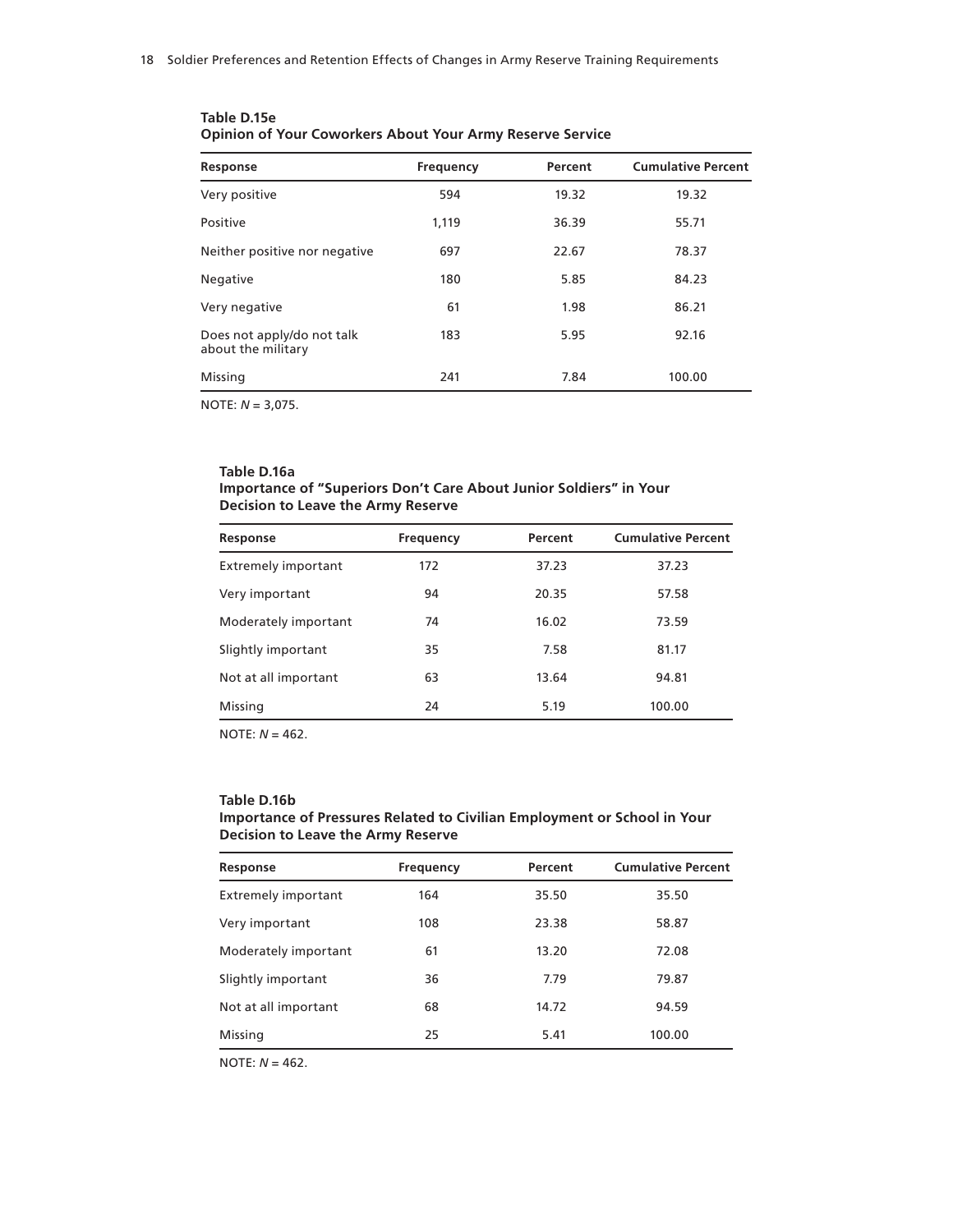| Table D.16c                                                         |
|---------------------------------------------------------------------|
| Importance of Failure to Get Promoted in Your Decision to Leave the |
| <b>Army Reserve</b>                                                 |

| Response                   | <b>Frequency</b> | Percent | <b>Cumulative Percent</b> |
|----------------------------|------------------|---------|---------------------------|
| <b>Extremely important</b> | 116              | 25.11   | 25.11                     |
| Very important             | 49               | 10.61   | 35.71                     |
| Moderately important       | 70               | 15.15   | 50.87                     |
| Slightly important         | 50               | 10.82   | 61.69                     |
| Not at all important       | 156              | 33.77   | 95.45                     |
| Missing                    | 21               | 4.55    | 100.00                    |

#### **Table D.16d Importance of Lack of Employer Support in Your Decision to Leave the Army Reserve**

| Response                   | <b>Frequency</b> | Percent | <b>Cumulative Percent</b> |
|----------------------------|------------------|---------|---------------------------|
| <b>Extremely important</b> | 73               | 15.80   | 15.80                     |
| Very important             | 56               | 12.12   | 27.92                     |
| Moderately important       | 79               | 17.10   | 45.02                     |
| Slightly important         | 57               | 12.34   | 57.36                     |
| Not at all important       | 175              | 37.88   | 95.24                     |
| Missing                    | 22               | 4.76    | 100.00                    |

NOTE: *N* = 462.

#### **Table D.16e**

| <b>Army Reserve</b>        |           |         |                           |
|----------------------------|-----------|---------|---------------------------|
| Response                   | Frequency | Percent | <b>Cumulative Percent</b> |
| <b>Extremely important</b> | 79        | 17.10   | 17.10                     |
| Very important             | 52        | 11.26   | 28.35                     |

Moderately important 73 15.80 44.16 Slightly important 56 56 12.12 56.28 Not at all important 175 175 37.88 94.16 Missing 27 5.84 100.00

#### **Importance of Lack of Spouse/Family Support in Your Decision to Leave the Army Reserve**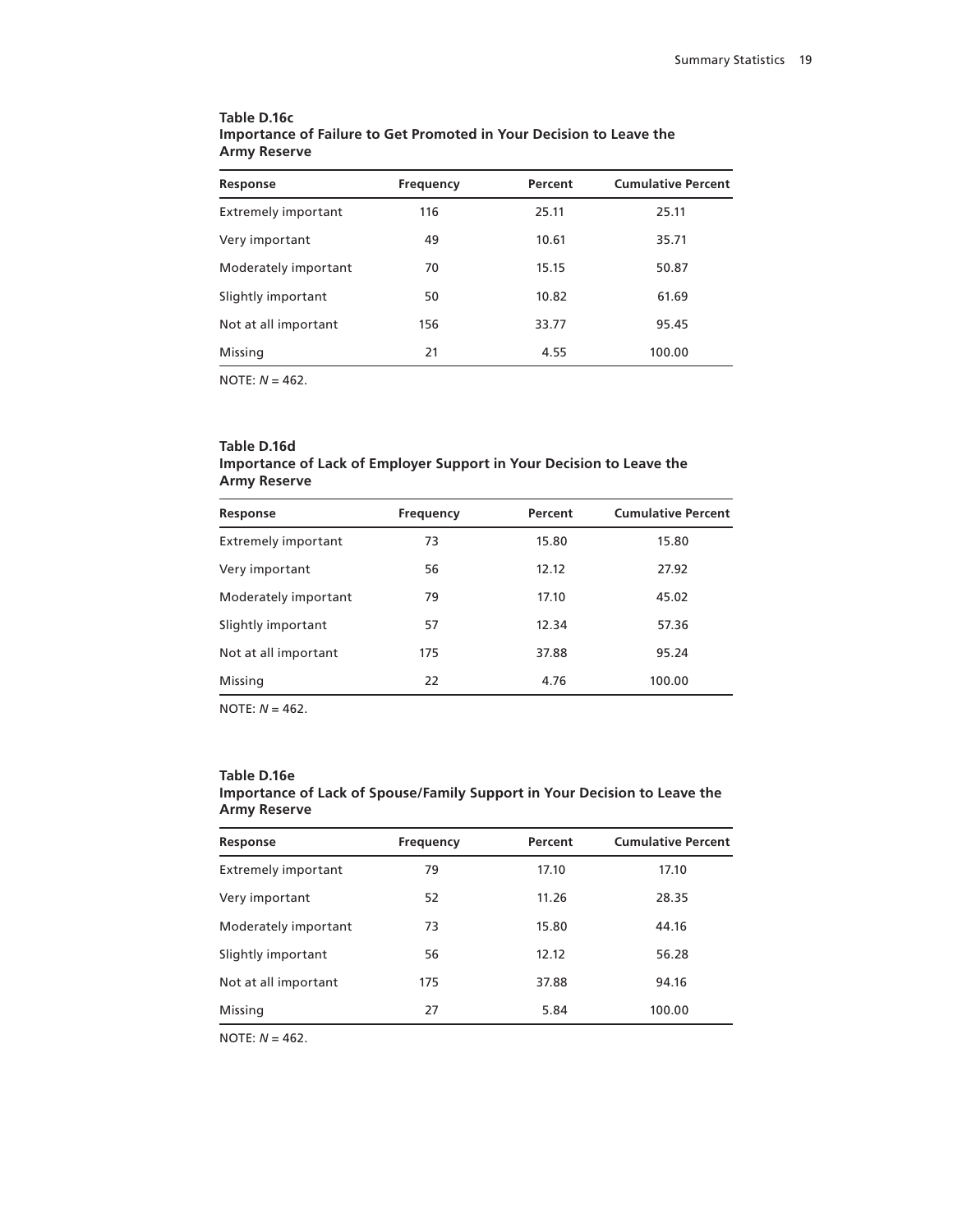| <b>Frequency</b> | Percent | <b>Cumulative Percent</b> |
|------------------|---------|---------------------------|
| 197              | 42.64   | 42.64                     |
| 84               | 18.18   | 60.82                     |
| 56               | 12.12   | 72.94                     |
| 41               | 8.87    | 81.82                     |
| 61               | 13.20   | 95.02                     |
| 23               | 4.98    | 100.00                    |
|                  |         |                           |

#### **Table D.16f Importance of Poor Officer and/or Noncommissioned Officer (NCO) Leadership in Your Decision to Leave the Army Reserve**

NOTE: *N* = 462.

# **Table D.16g Importance of Low Pay in Your Decision to Leave the Army Reserve**

| Response                   | <b>Frequency</b> | Percent | <b>Cumulative Percent</b> |
|----------------------------|------------------|---------|---------------------------|
| <b>Extremely important</b> | 123              | 26.62   | 26.62                     |
| Very important             | 71               | 15.37   | 41.99                     |
| Moderately important       | 83               | 17.97   | 59.96                     |
| Slightly important         | 56               | 12.12   | 72.08                     |
| Not at all important       | 104              | 22.51   | 94.59                     |
| Missing                    | 25               | 5.41    | 100.00                    |

NOTE: *N* = 462.

#### **Table D.16h Importance of Lack of Credit for Doing a Good Job in Your Decision to Leave the Army Reserve**

| Response                   | <b>Frequency</b> | Percent | <b>Cumulative Percent</b> |
|----------------------------|------------------|---------|---------------------------|
| <b>Extremely important</b> | 122              | 26.41   | 26.41                     |
| Very important             | 70               | 15.15   | 41.56                     |
| Moderately important       | 67               | 14.50   | 56.06                     |
| Slightly important         | 67               | 14.50   | 70.56                     |
| Not at all important       | 112              | 24.24   | 94.81                     |
| Missing                    | 24               | 5.19    | 100.00                    |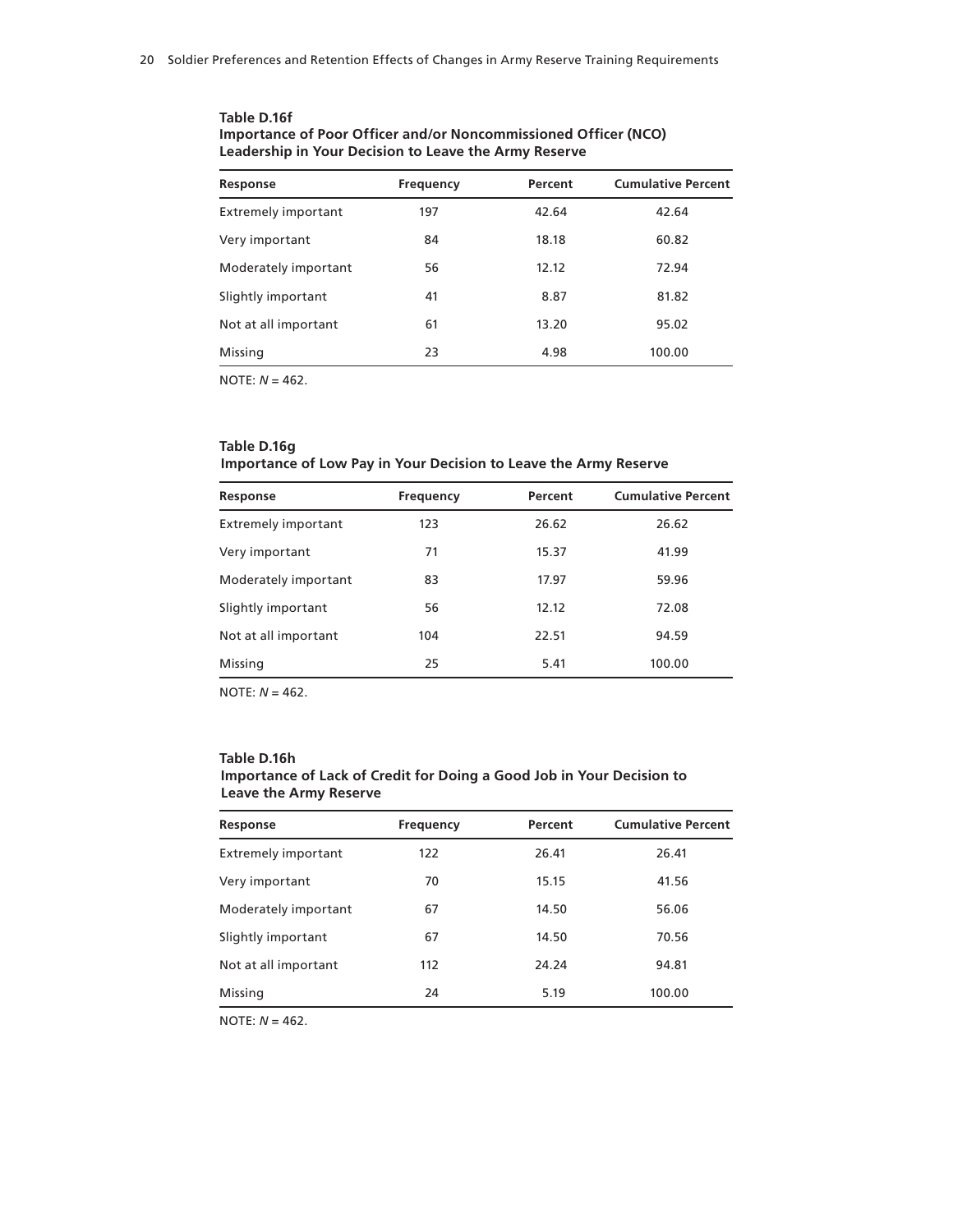| Table D.16i                                                   |  |
|---------------------------------------------------------------|--|
| Importance of Too Many IDT Days in Your Decision to Leave the |  |
| <b>Army Reserve</b>                                           |  |

| <b>Frequency</b> | Percent | <b>Cumulative Percent</b> |
|------------------|---------|---------------------------|
| 104              | 22.51   | 22.51                     |
| 53               | 11.47   | 33.98                     |
| 86               | 18.61   | 52.60                     |
| 62               | 13.42   | 66.02                     |
| 137              | 29.65   | 95.67                     |
| 20               | 4.33    | 100.00                    |
|                  |         |                           |

#### **Table D.16j Importance of Too Many AT Days in Your Decision to Leave the Army Reserve**

| Response                   | Frequency | Percent | <b>Cumulative Percent</b> |
|----------------------------|-----------|---------|---------------------------|
| <b>Extremely important</b> | 130       | 28.14   | 28.14                     |
| Very important             | 52        | 11.26   | 39.39                     |
| Moderately important       | 65        | 14.07   | 53.46                     |
| Slightly important         | 62        | 13.42   | 66.88                     |
| Not at all important       | 133       | 28.79   | 95.67                     |
| Missing                    | 20        | 4.33    | 100.00                    |
|                            |           |         |                           |

NOTE: *N* = 462.

### **Table D.16k Importance of IDT Schedule in Your Decision to Leave the Army Reserve**

| Response                   | Frequency | Percent | <b>Cumulative Percent</b> |
|----------------------------|-----------|---------|---------------------------|
| <b>Extremely important</b> | 105       | 22.73   | 22.73                     |
| Very important             | 61        | 13.20   | 35.93                     |
| Moderately important       | 89        | 19.26   | 55.19                     |
| Slightly important         | 62        | 13.42   | 68.61                     |
| Not at all important       | 122       | 26.41   | 95.02                     |
| Missing                    | 23        | 4.98    | 100.00                    |
|                            |           |         |                           |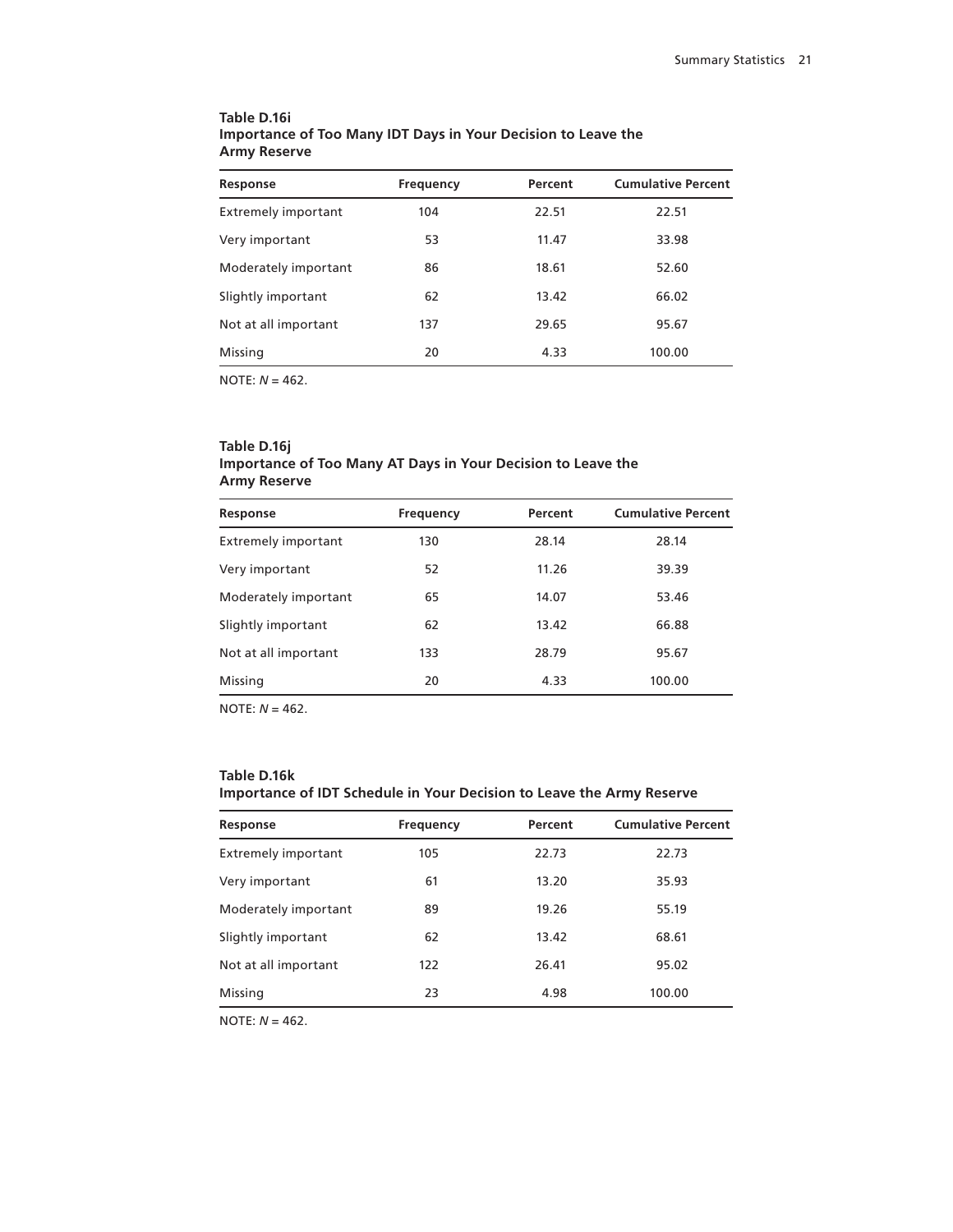| Response                   | <b>Frequency</b> | Percent | <b>Cumulative Percent</b> |
|----------------------------|------------------|---------|---------------------------|
| <b>Extremely important</b> | 132              | 28.57   | 28.57                     |
| Very important             | 69               | 14.94   | 43.51                     |
| Moderately important       | 67               | 14.50   | 58.01                     |
| Slightly important         | 57               | 12.34   | 70.35                     |
| Not at all important       | 115              | 24.89   | 95.24                     |
| Missing                    | 22               | 4.76    | 100.00                    |

**Table D.16l Importance of AT Schedule in Your Decision to Leave the Army Reserve**

#### **Table D.16m Importance of Too Many Changes in IDT Schedules in Your Decision to Leave the Army Reserve**

| Response                   | <b>Frequency</b> | Percent | <b>Cumulative Percent</b> |
|----------------------------|------------------|---------|---------------------------|
| <b>Extremely important</b> | 136              | 29.44   | 29.44                     |
| Very important             | 70               | 15.15   | 44.59                     |
| Moderately important       | 72               | 15.58   | 60.17                     |
| Slightly important         | 47               | 10.17   | 70.35                     |
| Not at all important       | 116              | 25.11   | 95.45                     |
| Missing                    | 21               | 4.55    | 100.00                    |

NOTE: *N* = 462.

#### **Table D.16n Importance of Too Many Changes in AT Schedules in Your Decision to Leave the Army Reserve**

| Response                   | <b>Frequency</b> | Percent | <b>Cumulative Percent</b> |
|----------------------------|------------------|---------|---------------------------|
| <b>Extremely important</b> | 144              | 31.17   | 31.71                     |
| Very important             | 73               | 15.80   | 46.97                     |
| Moderately important       | 68               | 14.72   | 61.69                     |
| Slightly important         | 46               | 9.96    | 71.65                     |
| Not at all important       | 110              | 23.81   | 95.45                     |
| Missing                    | 21               | 4.55    | 100.00                    |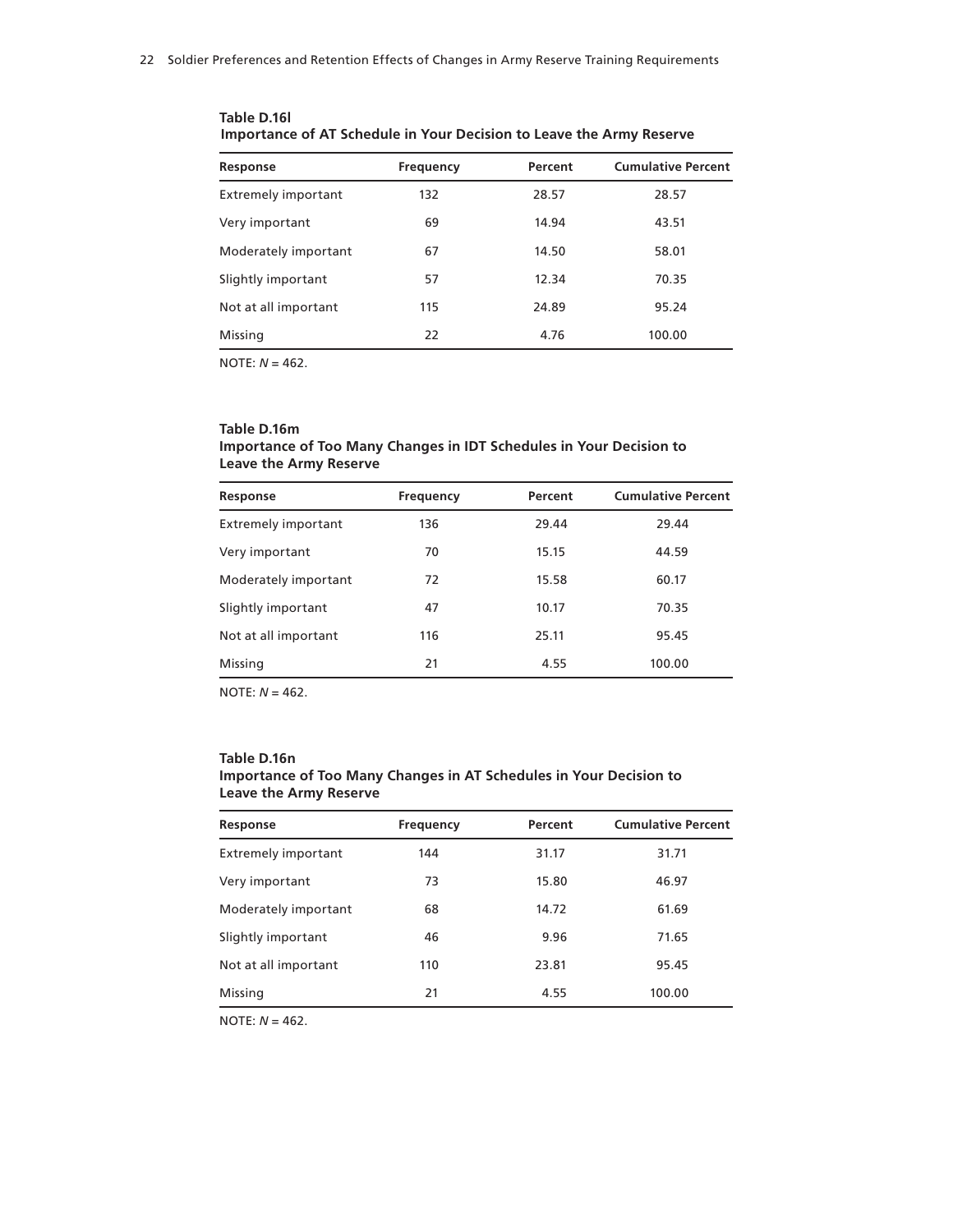| Table D.16o                                                            |
|------------------------------------------------------------------------|
| Importance of Too Much Family Separation in Your Decision to Leave the |
| <b>Army Reserve</b>                                                    |

| Response                   | Frequency | Percent | <b>Cumulative Percent</b> |
|----------------------------|-----------|---------|---------------------------|
| <b>Extremely important</b> | 128       | 27.71   | 27.71                     |
| Very important             | 67        | 14.50   | 42.21                     |
| Moderately important       | 87        | 18.83   | 61.04                     |
| Slightly important         | 55        | 11.90   | 72.94                     |
| Not at all important       | 102       | 22.73   | 95.67                     |
| Missing                    | 20        | 4.33    | 100.00                    |

#### **Table D.16p Importance of Wanting to Go to School or College in Your Decision to Leave the Army Reserve**

| Response                   | <b>Frequency</b> | Percent | <b>Cumulative Percent</b> |
|----------------------------|------------------|---------|---------------------------|
| <b>Extremely important</b> | 90               | 19.48   | 19.48                     |
| Very important             | 52               | 11.26   | 30.74                     |
| Moderately important       | 49               | 10.61   | 41.34                     |
| Slightly important         | 59               | 12.77   | 54.11                     |
| Not at all important       | 192              | 41.56   | 95.67                     |
| Missing                    | 20               | 4.33    | 100.00                    |

NOTE: *N* = 462.

# **Table D.16q**

| Importance of Not Getting Training You Want in Your Decision to Leave the |  |  |
|---------------------------------------------------------------------------|--|--|
| Army Reserve                                                              |  |  |

| Response                   | <b>Frequency</b> | Percent | <b>Cumulative Percent</b> |
|----------------------------|------------------|---------|---------------------------|
| <b>Extremely important</b> | 148              | 32.03   | 32.03                     |
| Very important             | 66               | 14.29   | 46.32                     |
| Moderately important       | 54               | 11.69   | 58.01                     |
| Slightly important         | 51               | 11.04   | 69.05                     |
| Not at all important       | 124              | 26.84   | 95.89                     |
| Missing                    | 19               | 4.11    | 100.00                    |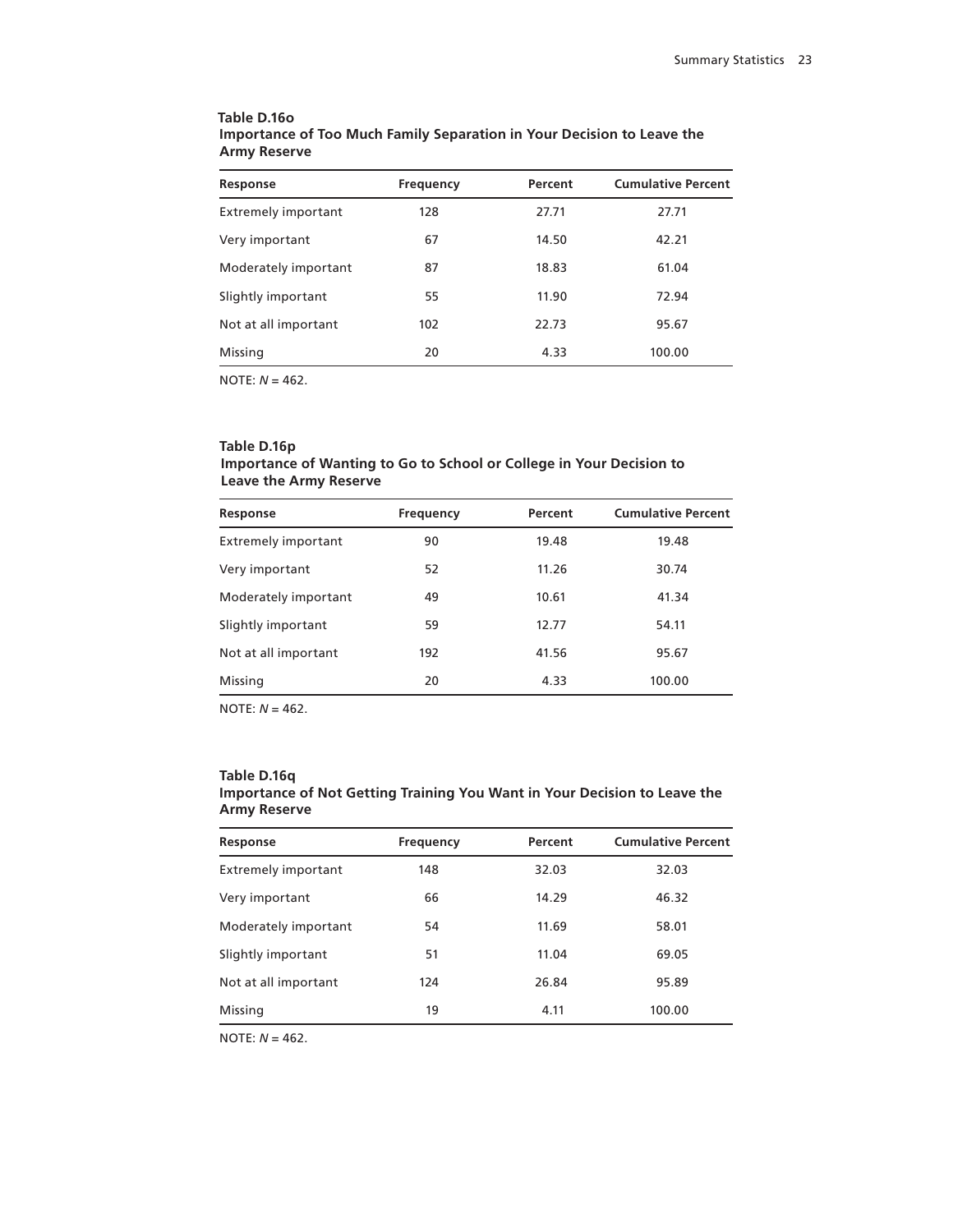| Response                   | Frequency | Percent | <b>Cumulative Percent</b> |
|----------------------------|-----------|---------|---------------------------|
| <b>Extremely important</b> | 56        | 12.12   | 12.12                     |
| Very important             | 33        | 7.14    | 19.26                     |
| Moderately important       | 71        | 15.37   | 34.63                     |
| Slightly important         | 74        | 16.02   | 50.65                     |
| Not at all important       | 209       | 45.24   | 95.89                     |
| Missing                    | 19        | 4.11    | 100.00                    |
|                            |           |         |                           |

**Table D.16r Importance of Too Many Military Rules and Regulations in Your Decision to Leave the Army Reserve**

#### **Table D.16s Importance of Not Enough Challenging Work in Your Decision to Leave the Army Reserve**

| Response                   | <b>Frequency</b> | Percent | <b>Cumulative Percent</b> |
|----------------------------|------------------|---------|---------------------------|
| <b>Extremely important</b> | 71               | 15.37   | 15.37                     |
| Very important             | 39               | 8.44    | 23.81                     |
| Moderately important       | 95               | 20.56   | 44.37                     |
| Slightly important         | 76               | 16.45   | 60.82                     |
| Not at all important       | 161              | 34.85   | 95.67                     |
| Missing                    | 20               | 4.33    | 100.00                    |
|                            |                  |         |                           |

NOTE: *N* = 462.

#### **Table D.16t**

| <b>Army Reserve</b>                                                        |  |  |  |  |
|----------------------------------------------------------------------------|--|--|--|--|
| Importance of Not Being Treated with Respect in Your Decision to Leave the |  |  |  |  |
|                                                                            |  |  |  |  |

| Response                   | <b>Frequency</b> | Percent | <b>Cumulative Percent</b> |
|----------------------------|------------------|---------|---------------------------|
| <b>Extremely important</b> | 117              | 25.32   | 25.32                     |
| Very important             | 71               | 15.37   | 40.69                     |
| Moderately important       | 68               | 14.72   | 55.41                     |
| Slightly important         | 57               | 12.34   | 67.75                     |
| Not at all important       | 126              | 27.27   | 95.02                     |
| Missing                    | 23               | 4.98    | 100.00                    |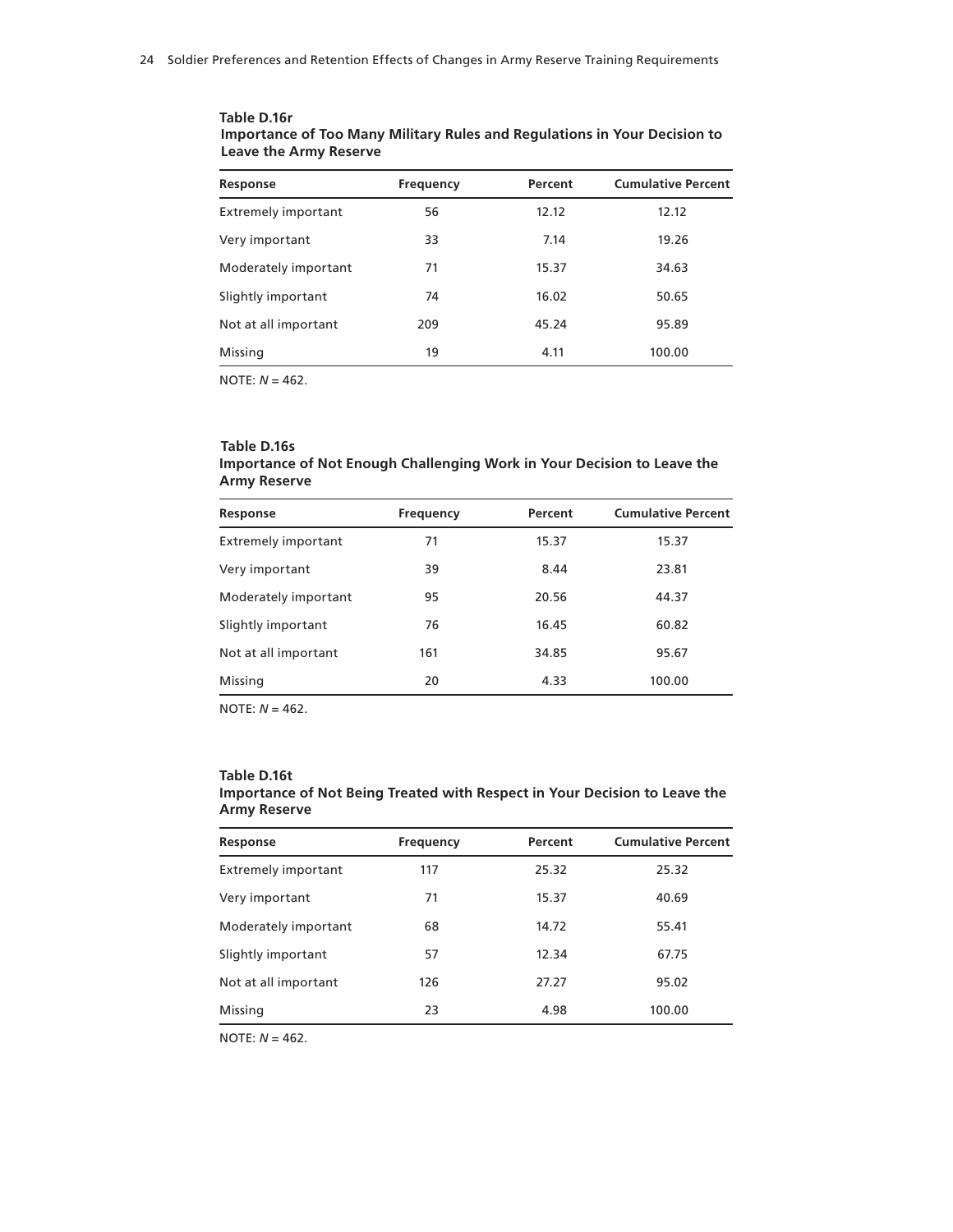| Response                   | <b>Frequency</b> | Percent | <b>Cumulative Percent</b> |
|----------------------------|------------------|---------|---------------------------|
| <b>Extremely important</b> | 53               | 11.47   | 11.47                     |
| Very important             | 36               | 7.79    | 19.26                     |
| Moderately important       | 53               | 11.47   | 30.74                     |
| Slightly important         | 64               | 13.85   | 44.59                     |
| Not at all important       | 237              | 51.30   | 95.89                     |
| Missing                    | 19               | 4.11    | 100.00                    |
|                            |                  |         |                           |

## **Table D.16u Importance of Not Enough Travel in Your Decision to Leave the Army Reserve**

NOTE: *N* = 462.

## **Table D.16v Importance of Not Liking Your Unit Duty Assignment in Your Decision to Leave the Army Reserve**

| Response                   | <b>Frequency</b> | Percent | <b>Cumulative Percent</b> |
|----------------------------|------------------|---------|---------------------------|
| <b>Extremely important</b> | 109              | 23.59   | 23.59                     |
| Very important             | 51               | 11.04   | 34.63                     |
| Moderately important       | 60               | 12.99   | 47.62                     |
| Slightly important         | 65               | 14.07   | 61.69                     |
| Not at all important       | 156              | 33.77   | 95.45                     |
| Missing                    | 21               | 4.55    | 100.00                    |
|                            |                  |         |                           |

NOTE: *N* = 462.

## **Table D.16w Importance of Pay Problems in Your Decision to Leave the Army Reserve**

| 22.29 |        |
|-------|--------|
|       | 22.29  |
| 10.39 | 32.68  |
| 12.55 | 45.24  |
| 14.07 | 59.31  |
| 36.15 | 95.45  |
| 4.55  | 100.00 |
|       |        |

NOTE: *N* = 462.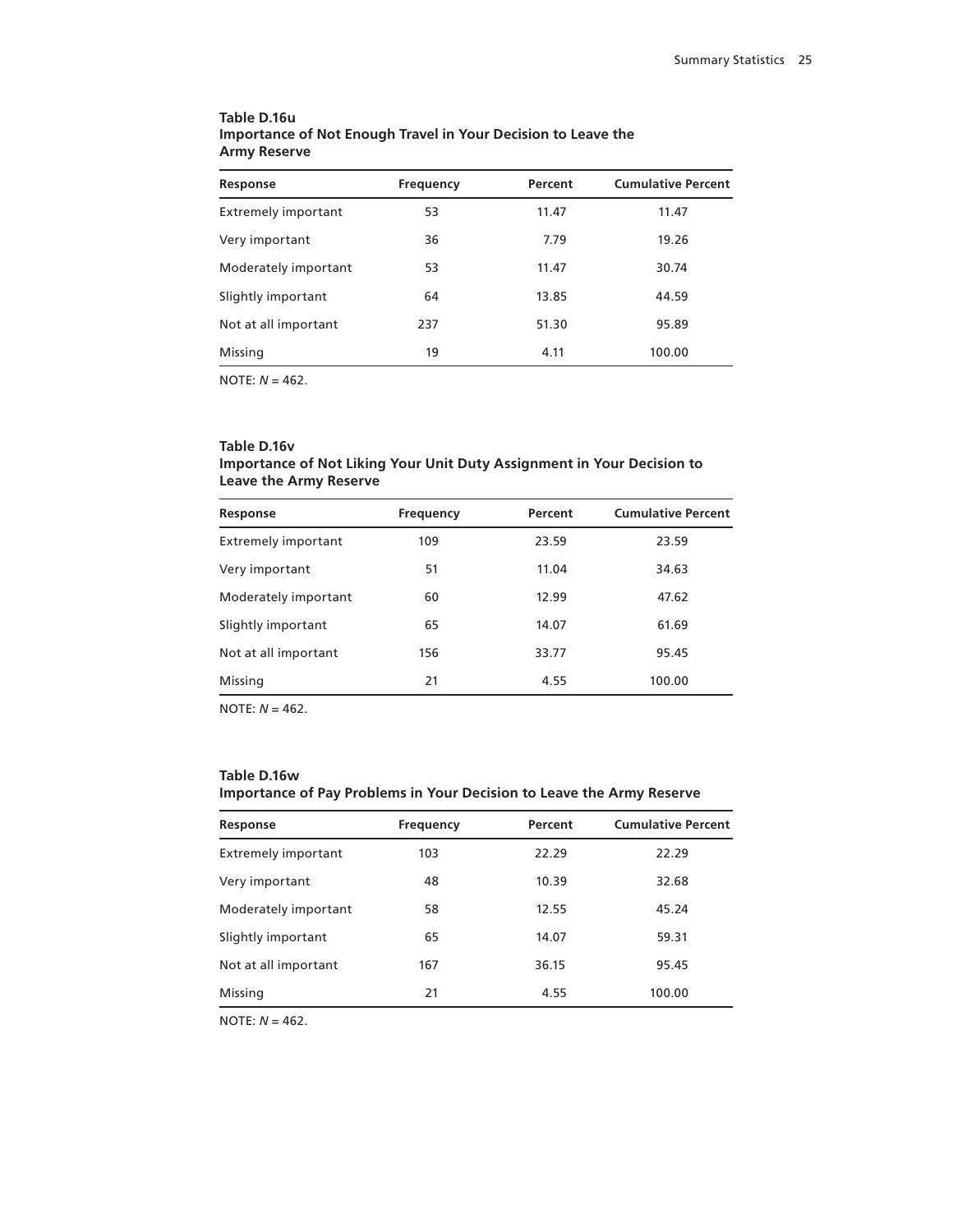| Response                   | <b>Frequency</b> | Percent | <b>Cumulative Percent</b> |
|----------------------------|------------------|---------|---------------------------|
| <b>Extremely important</b> | 126              | 27.27   | 27.27                     |
| Very important             | 53               | 11.47   | 38.74                     |
| Moderately important       | 68               | 14.72   | 53.46                     |
| Slightly important         | 46               | 9.96    | 63.42                     |
| Not at all important       | 146              | 31.60   | 95.02                     |
| Missing                    | 23               | 4.98    | 100.00                    |
|                            |                  |         |                           |

**Table D.16x Importance of Poor Advancement Opportunities in Your Decision to Leave the Army Reserve**

NOTE: *N* = 462.

#### **Table D.16y Importance of Lack of Equal Opportunity in Your Decision to Leave the Army Reserve**

| Response                   | <b>Frequency</b> | Percent | <b>Cumulative Percent</b> |
|----------------------------|------------------|---------|---------------------------|
| <b>Extremely important</b> | 109              | 23.59   | 25.39                     |
| Very important             | 32               | 6.93    | 30.52                     |
| Moderately important       | 38               | 8.23    | 38.74                     |
| Slightly important         | 49               | 10.61   | 49.35                     |
| Not at all important       | 215              | 46.54   | 95.89                     |
| Missing                    | 19               | 4.11    | 100.00                    |

NOTE: *N* = 462.

| Table D.17a                                                        |
|--------------------------------------------------------------------|
| Number of AT Days Attended in Last Calendar Year (2018), Including |
| Travel                                                             |

| <b>AT Days</b> | <b>Frequency</b> | Percent | <b>Cumulative Percent</b> |
|----------------|------------------|---------|---------------------------|
| $\mathbf{0}$   | 357              | 11.61   | 11.61                     |
| 1              | 15               | 0.49    | 12.10                     |
| 2              | 17               | 0.55    | 12.65                     |
| 3              | 11               | 0.36    | 13.01                     |
| 4              | 11               | 0.36    | 13.37                     |
| 5              | 10               | 0.33    | 13.69                     |
| 6              | 10               | 0.33    | 14.02                     |
| 7              | 15               | 0.49    | 14.50                     |
| 8              | 5                | 0.16    | 14.67                     |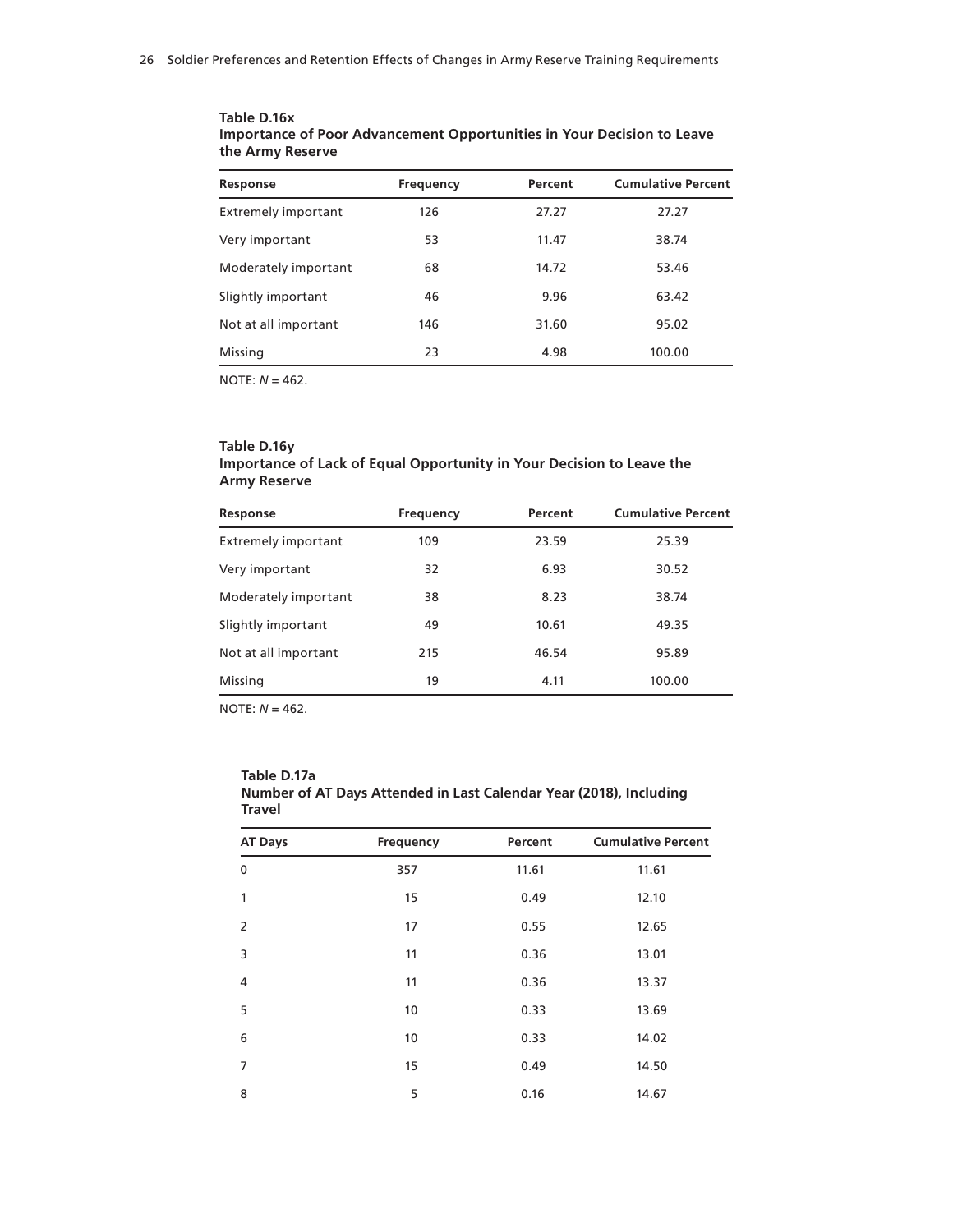| <b>AT Days</b> | Frequency      | Percent | <b>Cumulative Percent</b> |
|----------------|----------------|---------|---------------------------|
| 9              | $\overline{7}$ | 0.23    | 14.89                     |
| 10             | 28             | 0.91    | 15.80                     |
| 11             | 6              | 0.20    | 16.00                     |
| 12             | 37             | 1.20    | 17.20                     |
| 13             | 15             | 0.49    | 17.69                     |
| 14             | 319            | 10.37   | 28.07                     |
| 15             | 212            | 6.89    | 34.96                     |
| 16             | 82             | 2.67    | 37.63                     |
| 17             | 54             | 1.76    | 39.38                     |
| 18             | 59             | 1.92    | 41.30                     |
| 19             | 29             | 0.94    | 42.24                     |
| 20             | 76             | 2.47    | 44.72                     |
| 21             | 222            | 7.22    | 51.93                     |
| 22             | 66             | 2.15    | 54.08                     |
| 23             | 47             | 1.53    | 55.61                     |
| 24             | 62             | 2.02    | 57.63                     |
| 25             | 54             | 1.76    | 59.38                     |
| 26             | 33             | 1.07    | 60.46                     |
| 27             | 36             | 1.17    | 61.63                     |
| $28+$          | 910            | 29.59   | 91.00                     |
| Missing        | 270            | 8.78    | 100.00                    |

**Table D.17a—Continued**

| <b>IDT Periods</b> | <b>Frequency</b> | Percent | <b>Cumulative Percent</b> |
|--------------------|------------------|---------|---------------------------|
| $\mathbf 0$        | 249              | 8.10    | 8.10                      |
| 1                  | 28               | 0.91    | 9.01                      |
| 2                  | 46               | 1.50    | 10.50                     |
| 3                  | 27               | 0.88    | 11.38                     |
| $\overline{4}$     | 27               | 0.88    | 12.26                     |
| 5                  | 21               | 0.68    | 12.94                     |
| 6                  | 36               | 1.17    | 14.11                     |
| 7                  | 17               | 0.55    | 14.67                     |

**Table D.17b Number of IDT Periods Attended in Last Calendar Year (2018)**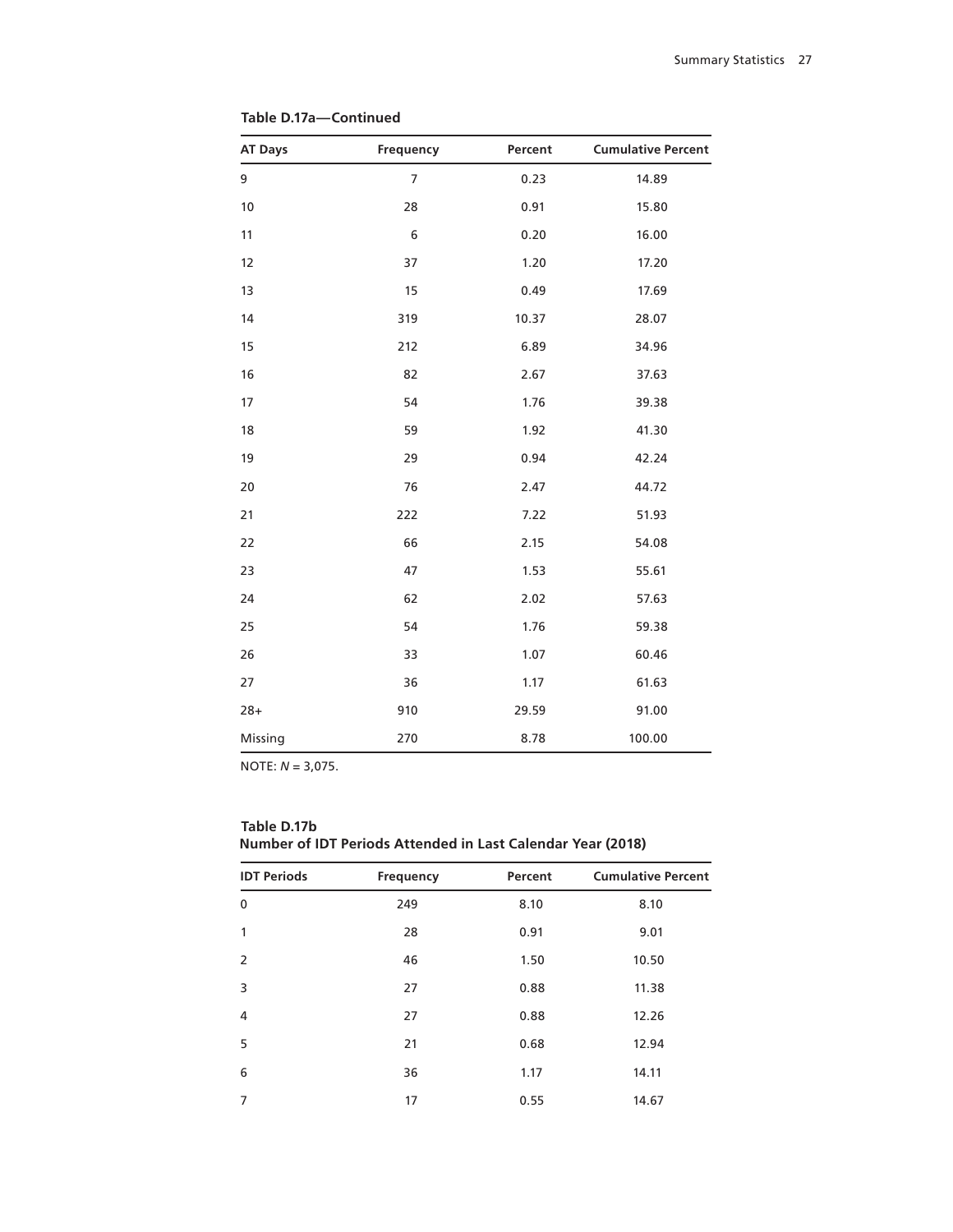| <b>IDT Periods</b> | Frequency               | Percent | <b>Cumulative Percent</b> |
|--------------------|-------------------------|---------|---------------------------|
| 8                  | 24                      | 0.78    | 15.45                     |
| 9                  | 16                      | 0.52    | 15.97                     |
| $10$               | 76                      | 2.47    | 18.44                     |
| 11                 | 30                      | 0.98    | 19.41                     |
| 12                 | 99                      | 3.22    | 22.63                     |
| 13                 | 6                       | 0.20    | 22.83                     |
| 14                 | 39                      | 1.27    | 24.10                     |
| 15                 | 23                      | 0.75    | 24.85                     |
| 16                 | 16                      | 0.52    | 25.37                     |
| 17                 | $\overline{7}$          | 0.23    | 25.59                     |
| 18                 | 9                       | 0.29    | 25.89                     |
| 19                 | $\mathbf{1}$            | 0.03    | 25.92                     |
| 20                 | 44                      | 1.43    | 27.35                     |
| 21                 | 12                      | 0.39    | 27.74                     |
| 22                 | 11                      | 0.36    | 28.10                     |
| 23                 | $\overline{7}$          | 0.23    | 28.33                     |
| 24                 | 93                      | 3.02    | 31.35                     |
| 25                 | $10$                    | 0.33    | 31.67                     |
| 26                 | 18                      | 0.59    | 32.26                     |
| 27                 | $\overline{7}$          | 0.23    | 32.49                     |
| 28                 | 60                      | 1.95    | 34.44                     |
| 29                 | $\overline{7}$          | 0.23    | 34.67                     |
| 30                 | 42                      | 1.37    | 36.03                     |
| 31                 | $\overline{\mathbf{c}}$ | 0.07    | 36.10                     |
| 32                 | 18                      | 0.59    | 36.68                     |
| 33                 | $\mathbf{1}$            | 0.03    | 36.72                     |
| 34                 | 12                      | 0.39    | 37.11                     |
| 35                 | 10                      | 0.33    | 37.43                     |
| 36                 | 23                      | 0.75    | 38.18                     |
| 37                 | $\mathbf 1$             | 0.03    | 38.21                     |
| 38                 | 9                       | 0.29    | 38.50                     |
| 39                 | $\mathbf{1}$            | 0.03    | 38.54                     |
| 40                 | 83                      | 2.70    | 41.24                     |
| 41                 | $\overline{\mathbf{c}}$ | 0.07    | 41.30                     |

**Table D.17b—Continued**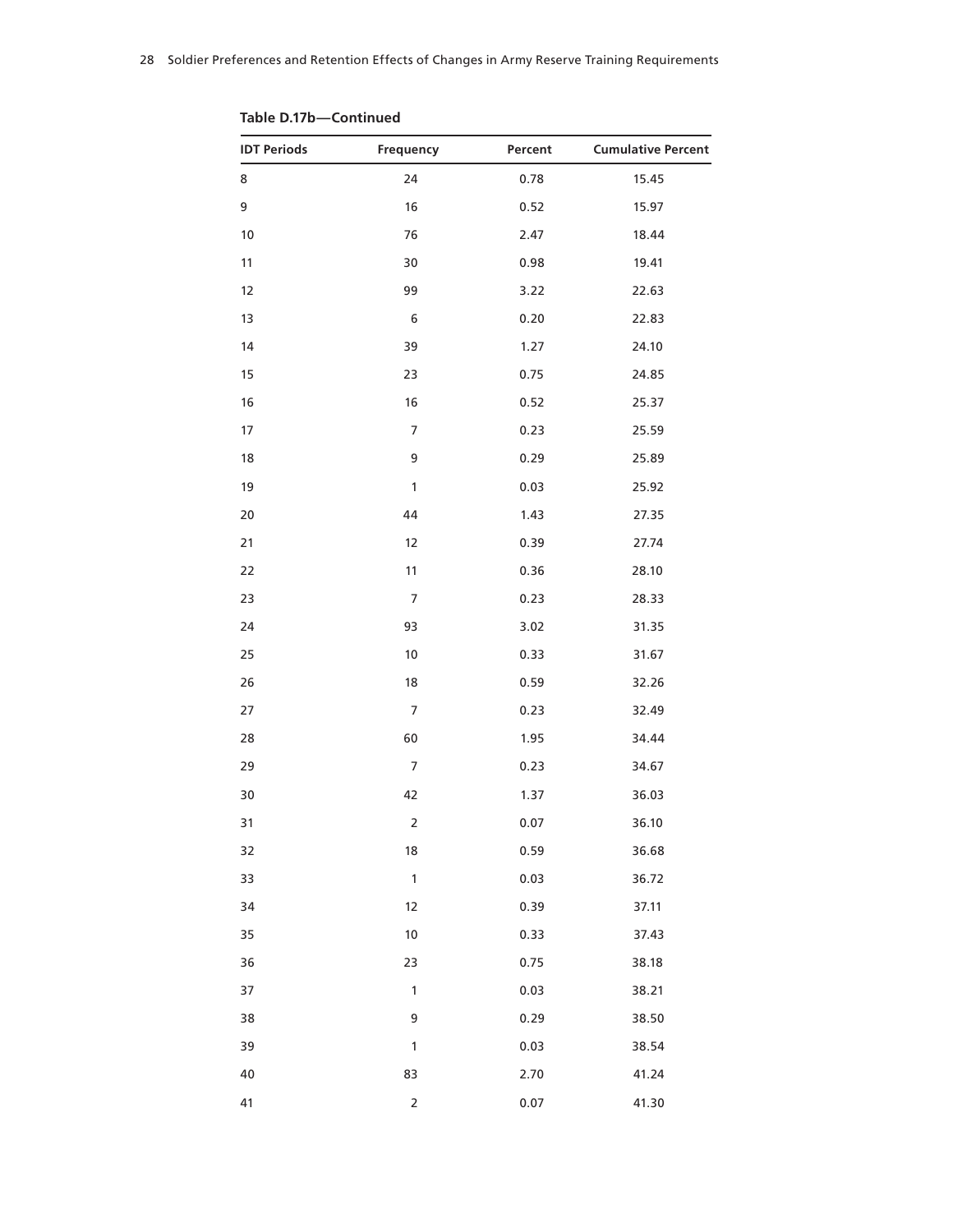| <b>IDT Periods</b> | Frequency | Percent | <b>Cumulative Percent</b> |
|--------------------|-----------|---------|---------------------------|
| 42                 | 16        | 0.52    | 41.82                     |
| 43                 | 6         | 0.20    | 42.02                     |
| 44                 | 51        | 1.66    | 43.67                     |
| 45                 | 14        | 0.46    | 44.13                     |
| 46                 | 39        | 1.27    | 45.40                     |
| 47                 | 9         | 0.29    | 45.69                     |
| 48                 | 859       | 27.93   | 73.63                     |
| 49                 | 6         | 0.20    | 73.82                     |
| 50                 | 76        | 2.47    | 76.29                     |
| 51                 | 6         | 0.20    | 76.49                     |
| 52                 | 54        | 1.76    | 78.24                     |
| 53                 | 8         | 0.26    | 78.50                     |
| 54                 | 37        | 1.20    | 79.71                     |
| 55                 | 11        | 0.36    | 80.07                     |
| $56+$              | 305       | 9.92    | 89.98                     |
| Missing            | 308       | 10.02   | 100.00                    |

**Table D.17b—Continued**

## **Table D.18 Travel Distance to IDT Location**

| <b>Distance</b>        | <b>Frequency</b> | Percent | <b>Cumulative Percent</b> |
|------------------------|------------------|---------|---------------------------|
| Less than 10 miles     | 219              | 7.12    | 7.12                      |
| $10-20$ miles          | 336              | 10.93   | 18.05                     |
| $21-30$ miles          | 248              | 8.07    | 26.11                     |
| $31-40$ miles          | 183              | 5.95    | 32.07                     |
| 41-50 miles            | 186              | 6.05    | 38.11                     |
| 51-60 miles            | 177              | 5.76    | 43.87                     |
| 61-70 miles            | 100              | 3.25    | 47.12                     |
| 71-80 miles            | 63               | 2.05    | 49.17                     |
| 81-90 miles            | 54               | 1.76    | 50.93                     |
| 91-100 miles           | 79               | 2.57    | 53.50                     |
| Greater than 100 miles | 1,154            | 37.53   | 91.02                     |
| Missing                | 276              | 8.98    | 100.00                    |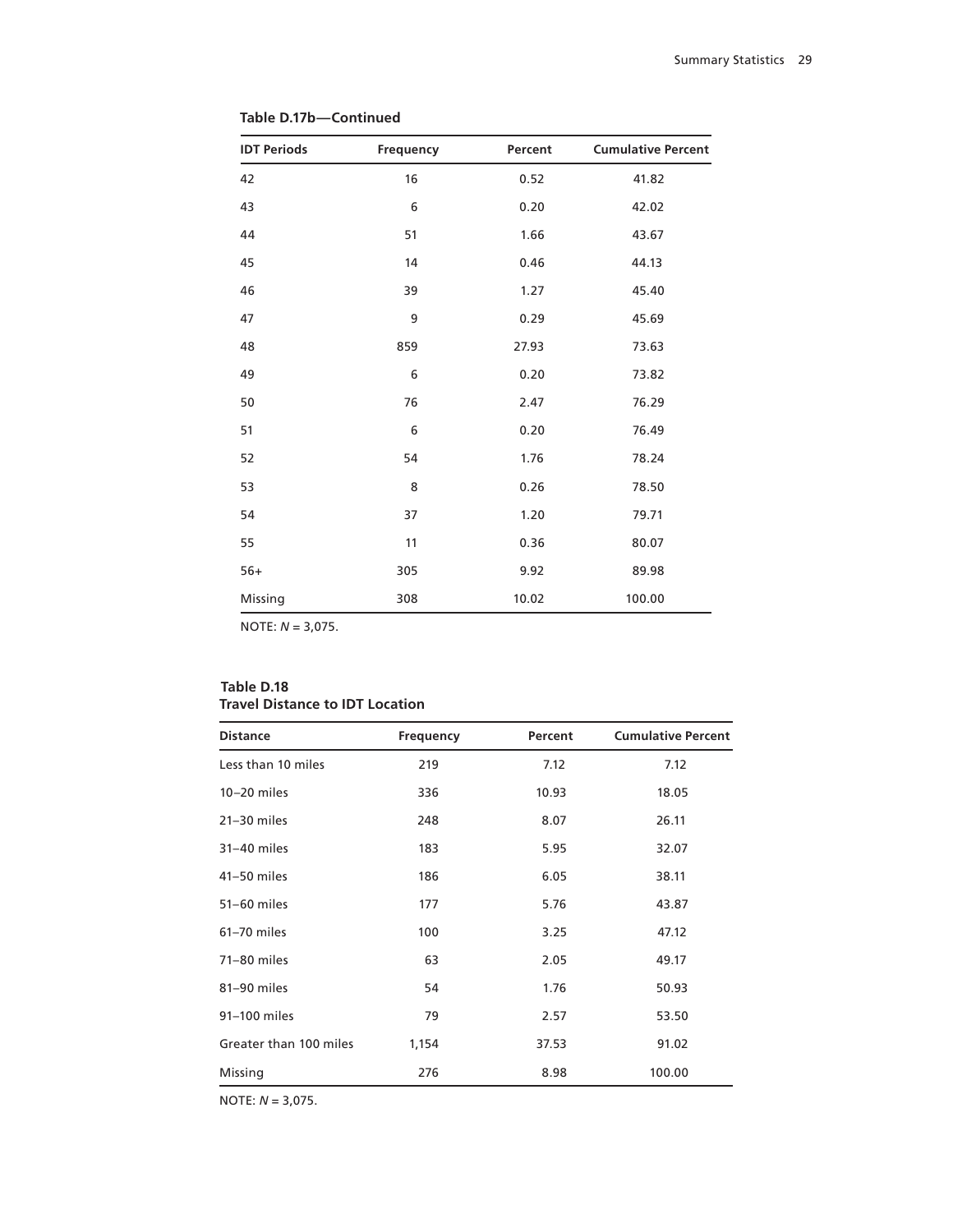| Percentage     | <b>Frequency</b> | Percent | <b>Cumulative Percent</b> |
|----------------|------------------|---------|---------------------------|
| None           | 141              | 4.59    | 4.59                      |
| 1-25 percent   | 1,107            | 36.00   | 40.59                     |
| 26-50 percent  | 892              | 29.01   | 69.59                     |
| 51-75 percent  | 486              | 15.80   | 85.40                     |
| 76-100 percent | 157              | 5.11    | 90.50                     |
| Missing        | 292              | 9.50    | 100.00                    |

**Table D.19 Average Percentage of IDT Time Devoted to Training**

# **Table D.20 Percentage of Training Time Devoted to MOS Skill Training**

| Percentage     | <b>Frequency</b> | Percent | <b>Cumulative Percent</b> |
|----------------|------------------|---------|---------------------------|
| None           | 757              | 24.62   | 26.62                     |
| 1-25 percent   | 1,1777           | 36.28   | 62.89                     |
| 26-50 percent  | 418              | 13.59   | 76.49                     |
| 51-75 percent  | 241              | 7.84    | 84.33                     |
| 76-100 percent | 177              | 5.76    | 90.08                     |
| Missing        | 305              | 9.92    | 100.00                    |

NOTE: *N* = 3,075.

| Table D.21a                                                     |
|-----------------------------------------------------------------|
| Importance of Doing Something Related to Your MOS Skills at IDT |

| Response                   | <b>Frequency</b> | Percent | <b>Cumulative Percent</b> |
|----------------------------|------------------|---------|---------------------------|
| Not at all important       | 106              | 3.45    | 3.45                      |
| Slightly important         | 163              | 5.30    | 8.75                      |
| Moderately important       | 419              | 13.63   | 22.37                     |
| Very important             | 825              | 26.83   | 49.20                     |
| <b>Extremely important</b> | 1,235            | 40.16   | 89.37                     |
| Missing                    | 327              | 10.63   | 100.00                    |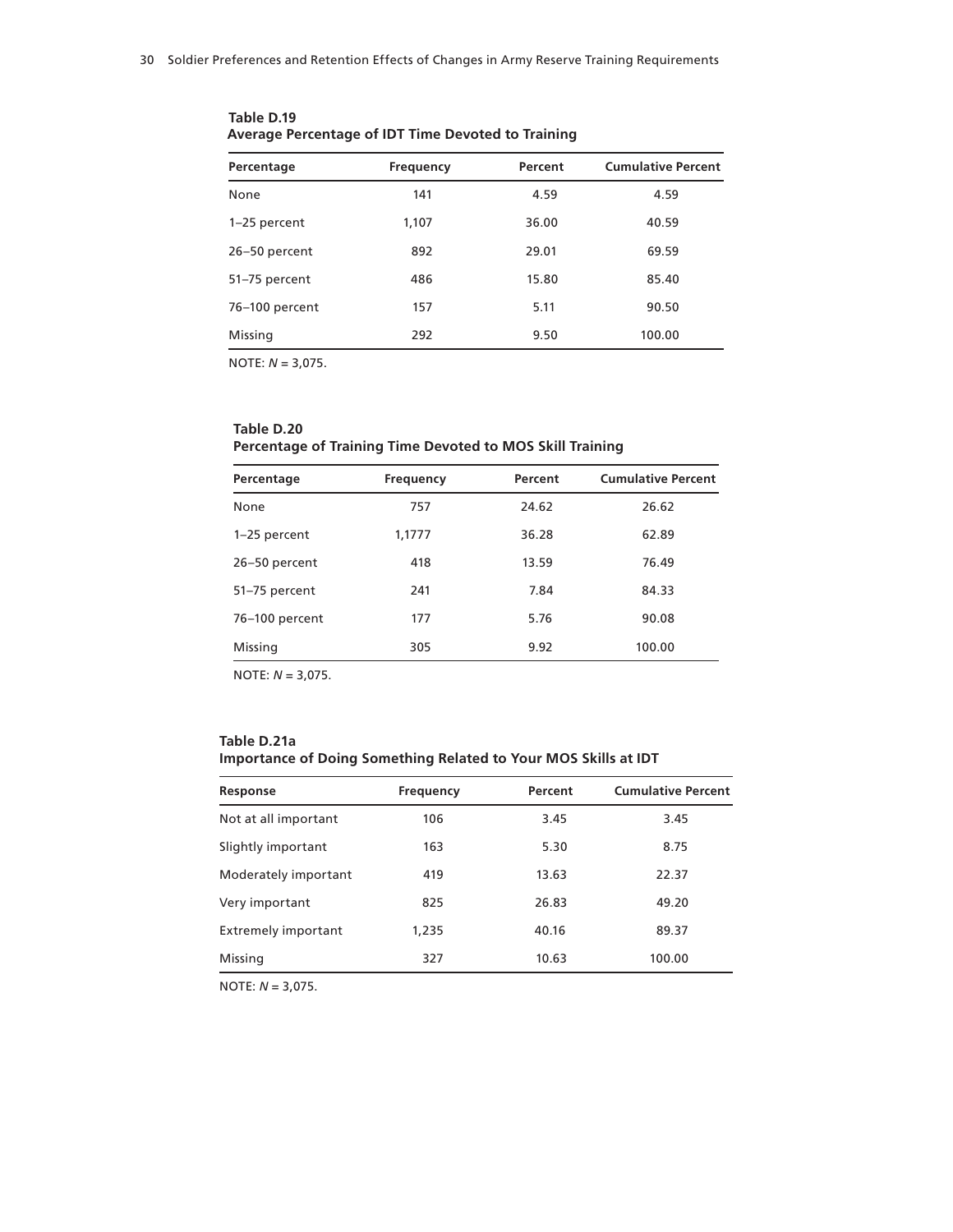| Response                   | Frequency | Percent | <b>Cumulative Percent</b> |
|----------------------------|-----------|---------|---------------------------|
| Not at all important       | 61        | 1.98    | 1.98                      |
| Slightly important         | 117       | 3.80    | 5.79                      |
| Moderately important       | 476       | 15.48   | 21.27                     |
| Very important             | 1,063     | 34.57   | 55.84                     |
| <b>Extremely important</b> | 1,011     | 32.88   | 88.72                     |
| Missing                    | 347       | 11.28   | 100.00                    |

# **Table D.21b Importance of Doing Something That Uses Your Military Skills at IDT**

NOTE: *N* = 3,075.

## **Table D.21c Importance of Doing Something That Draws on Your Professional Skills at IDT**

| Response                   | Frequency | Percent | <b>Cumulative Percent</b> |
|----------------------------|-----------|---------|---------------------------|
| Not at all important       | 85        | 2.76    | 2.76                      |
| Slightly important         | 145       | 4.72    | 7.48                      |
| Moderately important       | 488       | 15.87   | 23.35                     |
| Very important             | 1,040     | 33.82   | 57.17                     |
| <b>Extremely important</b> | 975       | 31.71   | 88.88                     |
| Missing                    | 342       | 11.12   | 100.00                    |

NOTE: *N* = 3,075.

| Table D.21d                                                  |  |  |
|--------------------------------------------------------------|--|--|
| <b>Importance of Doing Something for Your Leaders at IDT</b> |  |  |

| Response                   | <b>Frequency</b> | Percent | <b>Cumulative Percent</b> |
|----------------------------|------------------|---------|---------------------------|
| Not at all important       | 221              | 7.19    | 7.19                      |
| Slightly important         | 424              | 13.92   | 21.11                     |
| Moderately important       | 878              | 28.55   | 49.66                     |
| Very important             | 764              | 24.85   | 74.50                     |
| <b>Extremely important</b> | 448              | 14.57   | 89.07                     |
| Missing                    | 336              | 10.93   | 100.00                    |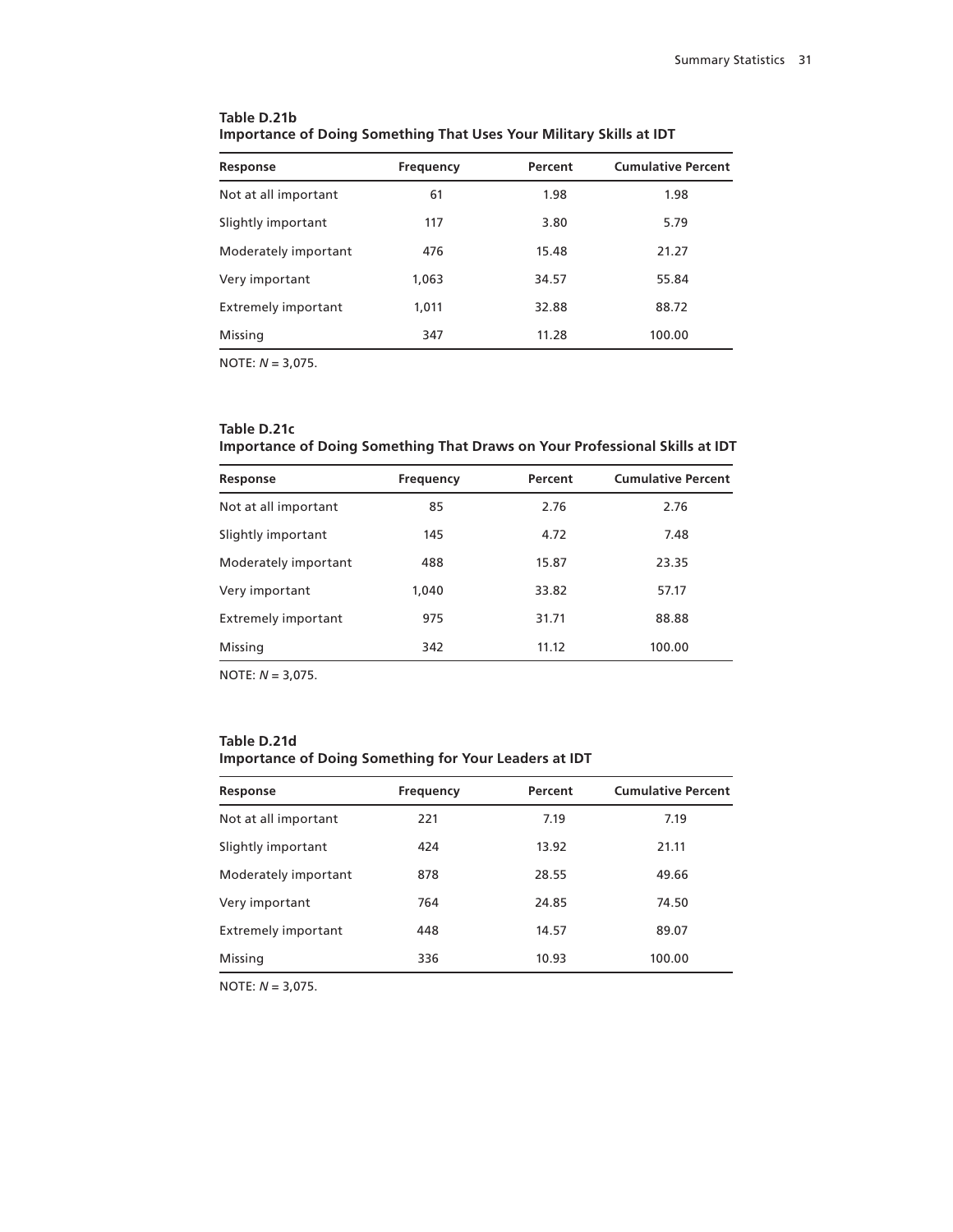| Response                   | Frequency | Percent | <b>Cumulative Percent</b> |
|----------------------------|-----------|---------|---------------------------|
| Not at all important       | 72        | 2.34    | 2.34                      |
| Slightly important         | 152       | 4.94    | 7.28                      |
| Moderately important       | 554       | 18.02   | 25.30                     |
| Very important             | 1,084     | 35.25   | 60.55                     |
| <b>Extremely important</b> | 869       | 28.26   | 88.81                     |
| Missing                    | 344       | 11.19   | 100.00                    |

**Table D.21e Importance of Doing Something for Members of Your Unit at IDT**

## **Table D.21f Importance of Doing Something for Which You Will Be Recognized by Rewards at IDT**

| Response                   | <b>Frequency</b> | Percent | <b>Cumulative Percent</b> |
|----------------------------|------------------|---------|---------------------------|
| Not at all important       | 1,013            | 32.94   | 32.94                     |
| Slightly important         | 692              | 22.50   | 55.45                     |
| Moderately important       | 564              | 18.34   | 73.79                     |
| Very important             | 242              | 7.87    | 81.66                     |
| <b>Extremely important</b> | 233              | 7.58    | 89.24                     |
| Missing                    | 331              | 10.76   | 100.00                    |

NOTE: *N* = 3,075.

#### **Table D.21g Importance of Doing Something for Which You Will Be Recognized by Your Peers at IDT**

| Response                   | <b>Frequency</b> | Percent | <b>Cumulative Percent</b> |
|----------------------------|------------------|---------|---------------------------|
| Not at all important       | 756              | 24.59   | 24.59                     |
| Slightly important         | 618              | 20.10   | 44.68                     |
| Moderately important       | 708              | 23.02   | 67.71                     |
| Very important             | 393              | 12.78   | 80.49                     |
| <b>Extremely important</b> | 269              | 8.75    | 89.24                     |
| Missing                    | 331              | 10.76   | 100.00                    |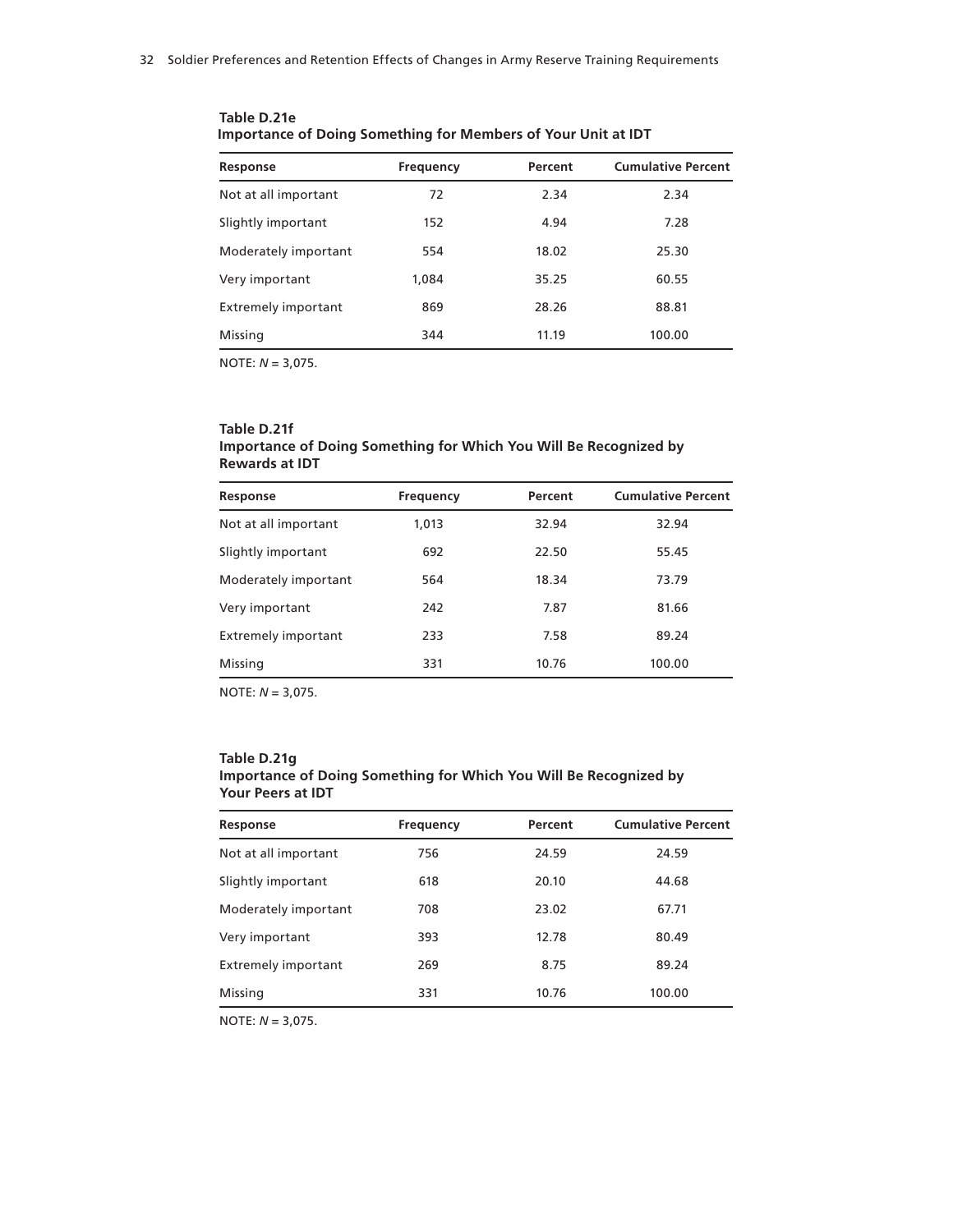| Response                   | <b>Frequency</b> | Percent | <b>Cumulative Percent</b> |
|----------------------------|------------------|---------|---------------------------|
| Not at all important       | 685              | 22.28   | 22.28                     |
| Slightly important         | 634              | 20.62   | 42.89                     |
| Moderately important       | 689              | 22.41   | 65.30                     |
| Very important             | 438              | 14.24   | 79.54                     |
| <b>Extremely important</b> | 289              | 9.40    | 88.94                     |
| Missing                    | 340              | 11.06   | 100.00                    |

#### **Table D.21h Importance of Doing Something for Which You Will Be Recognized by Your Leaders at IDT**

NOTE: *N* = 3,075.

# **Table D.21i Importance of Doing Something That Pushes You to Your Limits at IDT**

| Response                   | <b>Frequency</b> | Percent | <b>Cumulative Percent</b> |
|----------------------------|------------------|---------|---------------------------|
| Not at all important       | 184              | 5.98    | 5.98                      |
| Slightly important         | 281              | 9.14    | 15.12                     |
| Moderately important       | 768              | 24.98   | 40.10                     |
| Very important             | 879              | 28.59   | 68.68                     |
| <b>Extremely important</b> | 620              | 20.16   | 88.85                     |
| Missing                    | 343              | 11.15   | 100.00                    |

NOTE: *N* = 3,075.

#### **Table D.21j Importance of Doing Training That Improves Your Unit's Performance as a Team at IDT**

| <b>Frequency</b> | Percent | <b>Cumulative Percent</b> |
|------------------|---------|---------------------------|
| 71               | 2.31    | 2.31                      |
| 91               | 2.96    | 5.27                      |
| 360              | 11.71   | 16.98                     |
| 936              | 30.44   | 47.41                     |
| 1,280            | 41.63   | 89.04                     |
| 337              | 10.96   | 100.00                    |
|                  |         |                           |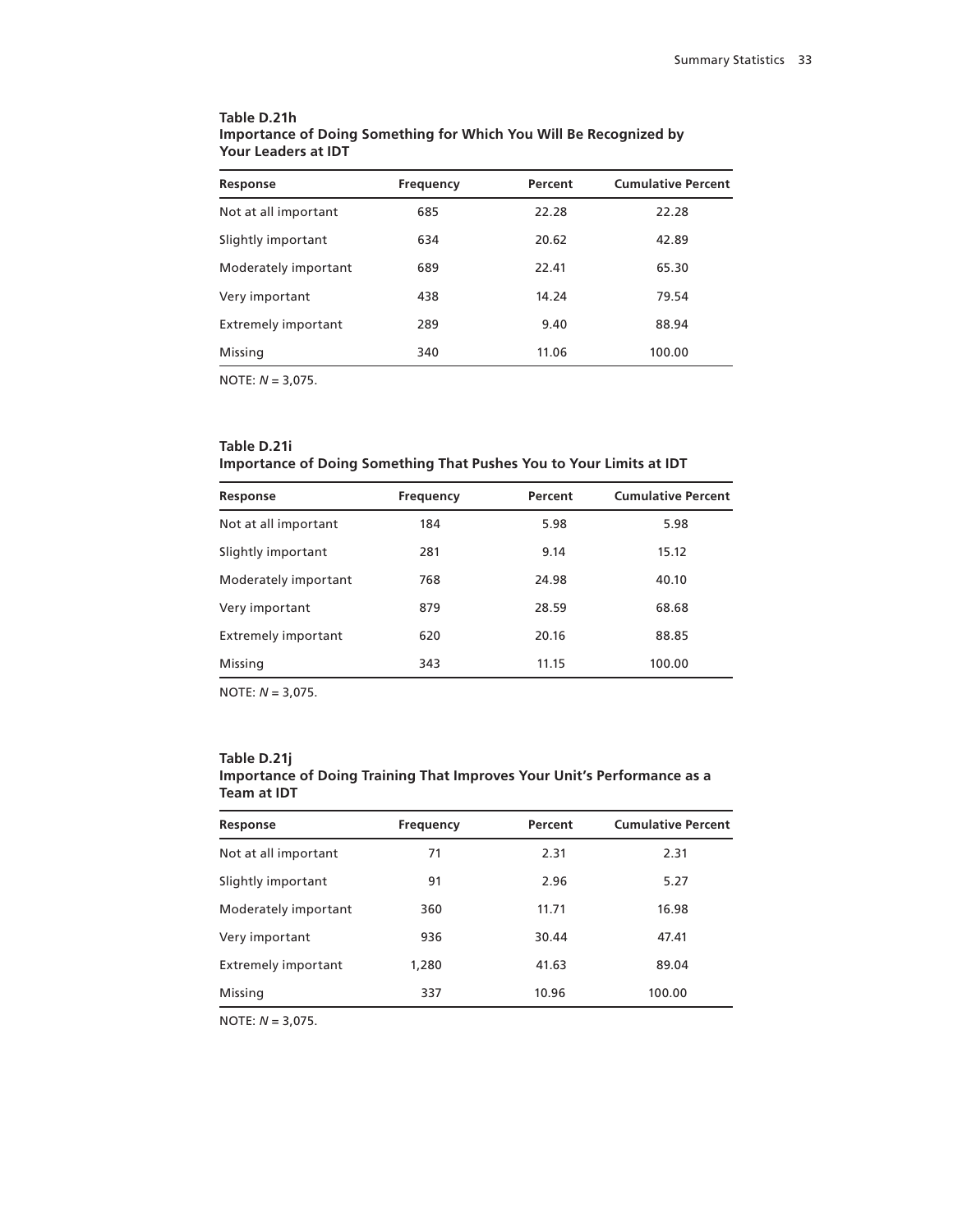| Response       | <b>Frequency</b> | Percent | <b>Cumulative Percent</b> |
|----------------|------------------|---------|---------------------------|
| Definitely yes | 1,227            | 36.65   | 36.65                     |
| Probably yes   | 910              | 29.59   | 66.24                     |
| Not sure       | 274              | 8.91    | 75.15                     |
| Probably no    | 274              | 8.91    | 84.07                     |
| Definitely no  | 163              | 5.30    | 89.37                     |
| Missing        | 327              | 10.63   | 100.00                    |

**Table D.22 Ability to Attend Additional IDT to Prepare for AT Longer Than Two Weeks**

# **Table D.23a When Reservists in Your Unit Do Not Attend IDT, Nothing Happens**

| Response       | Frequency | Percent | <b>Cumulative Percent</b> |
|----------------|-----------|---------|---------------------------|
| Does not apply | 2,043     | 66.44   | 66.44                     |
| <b>Applies</b> | 698       | 22.70   | 89.14                     |
| Missing        | 334       | 10.86   | 100.00                    |

NOTE: *N* = 3,075.

#### **Table D.23b When Reservists in Your Unit Do Not Attend IDT, They Get a Call from Someone in the Unit**

| Frequency | Percent | <b>Cumulative Percent</b> |
|-----------|---------|---------------------------|
| 1,071     | 34.83   | 34.83                     |
| 1,670     | 54.31   | 89.14                     |
| 334       | 10.86   | 100.00                    |
|           |         |                           |

NOTE: *N* = 3,075.

#### **Table D.23c When Reservists in Your Unit Do Not Attend IDT, They Get a Call from the Unit Commander**

| Response       | Frequency | Percent | <b>Cumulative Percent</b> |
|----------------|-----------|---------|---------------------------|
| Does not apply | 2.045     | 66.50   | 66.50                     |
| Applies        | 696       | 22.63   | 89.14                     |
| Missing        | 334       | 10.86   | 100.00                    |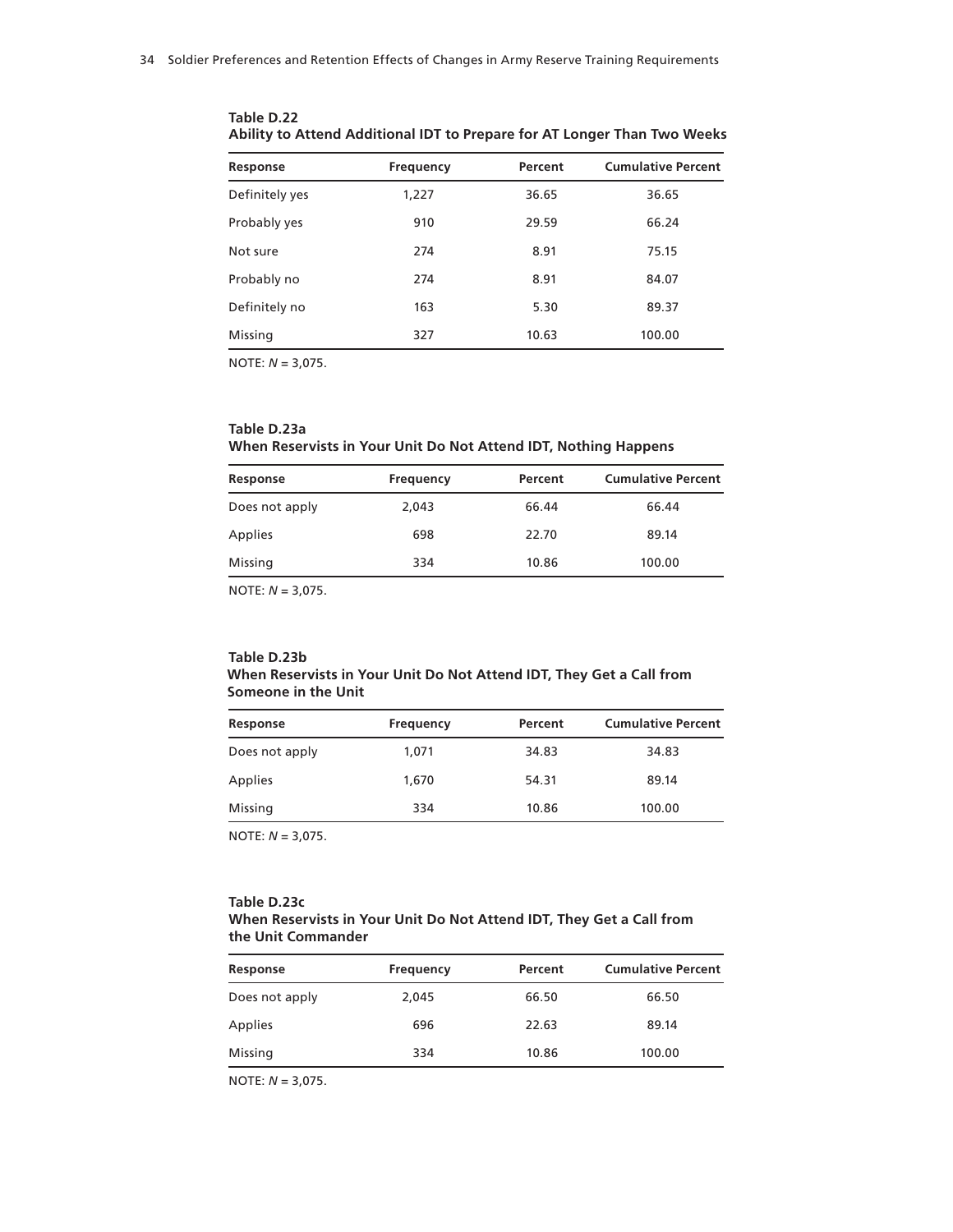| Response       | Frequency | Percent | <b>Cumulative Percent</b> |
|----------------|-----------|---------|---------------------------|
| Does not apply | 1,985     | 64.55   | 64.55                     |
| Applies        | 756       | 24.59   | 89.14                     |
| Missing        | 334       | 10.86   | 100.00                    |
|                |           |         |                           |

#### **Table D.23d When Reservists in Your Unit Do Not Attend IDT, They Get a Letter from Someone in the Unit**

NOTE: *N* = 3,075.

#### **Table D.23e When Reservists in Your Unit Do Not Attend IDT, They Get a Letter from the Unit Commander**

| Response       | Frequency | Percent | <b>Cumulative Percent</b> |
|----------------|-----------|---------|---------------------------|
| Does not apply | 1.914     | 62.24   | 62.24                     |
| Applies        | 827       | 26.89   | 89.14                     |
| Missing        | 334       | 10.86   | 100.00                    |

NOTE: *N* = 3,075.

# **Table D.23f**

#### **When Reservists in Your Unit Do Not Attend IDT, a Notation Is Made as a Part of Their Official Military Record**

| Response       | Frequency | Percent | <b>Cumulative Percent</b> |
|----------------|-----------|---------|---------------------------|
| Does not apply | 2,184     | 71.02   | 71.02                     |
| Applies        | 557       | 18.11   | 89.14                     |
| Missing        | 334       | 10.86   | 100.00                    |

NOTE: *N* = 3,075.

#### **Table D.23g**

#### **When Reservists in Your Unit Do Not Attend IDT, They Are Transferred to the Individual Ready Reserve**

| Response       | Frequency | Percent | <b>Cumulative Percent</b> |
|----------------|-----------|---------|---------------------------|
| Does not apply | 2,472     | 80.39   | 80.39                     |
| Applies        | 269       | 8.75    | 89.14                     |
| Missing        | 334       | 10.86   | 100.00                    |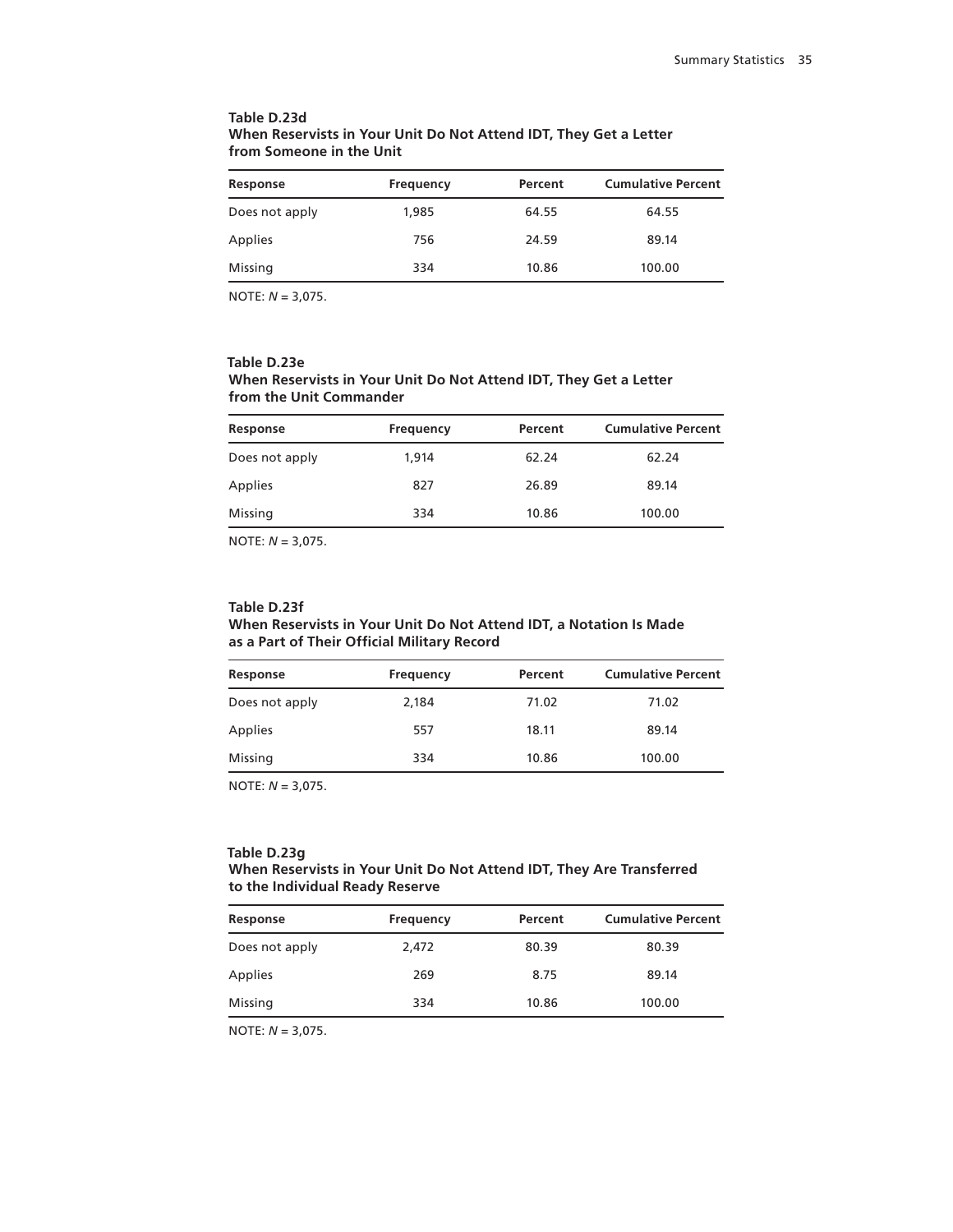| Response       | Frequency | Percent | <b>Cumulative Percent</b> |
|----------------|-----------|---------|---------------------------|
| Does not apply | 2,201     | 71.58   | 71.58                     |
| Applies        | 540       | 17.56   | 89.14                     |
| Missing        | 334       | 10.86   | 100.00                    |

**Table D.23h When Reservists in Your Unit Do Not Attend IDT, They Are Involuntarily Separated from the Army Reserve**

#### **Table D.23i When Reservists in Your Unit Do Not Attend IDT, They Receive Nonjudicial Punishment, Such as an Article 15**

| Response       | Frequency | Percent | <b>Cumulative Percent</b> |
|----------------|-----------|---------|---------------------------|
| Does not apply | 2,630     | 85.53   | 85.53                     |
| Applies        | 111       | 3.61    | 89.14                     |
| Missing        | 334       | 10.86   | 100.00                    |

NOTE: *N* = 3,075.

## **Table D.23j When Reservists in Your Unit Do Not Attend IDT, They Are Court-Martialed**

| Response       | Frequency | Percent | <b>Cumulative Percent</b> |
|----------------|-----------|---------|---------------------------|
| Does not apply | 2,732     | 88.85   | 88.85                     |
| Applies        | 9         | 0.29    | 89.14                     |
| Missing        | 334       | 10.86   | 100.00                    |

NOTE: *N* = 3,075.

#### **Table D.23k**

## **When Reservists in Your Unit Do Not Attend IDT, You Don't Know What Happens to Them**

| Response       | Frequency | Percent | <b>Cumulative Percent</b> |
|----------------|-----------|---------|---------------------------|
| Does not apply | 2,105     | 68.46   | 68.46                     |
| <b>Applies</b> | 636       | 20.68   | 89.14                     |
| Missing        | 334       | 10.86   | 100.00                    |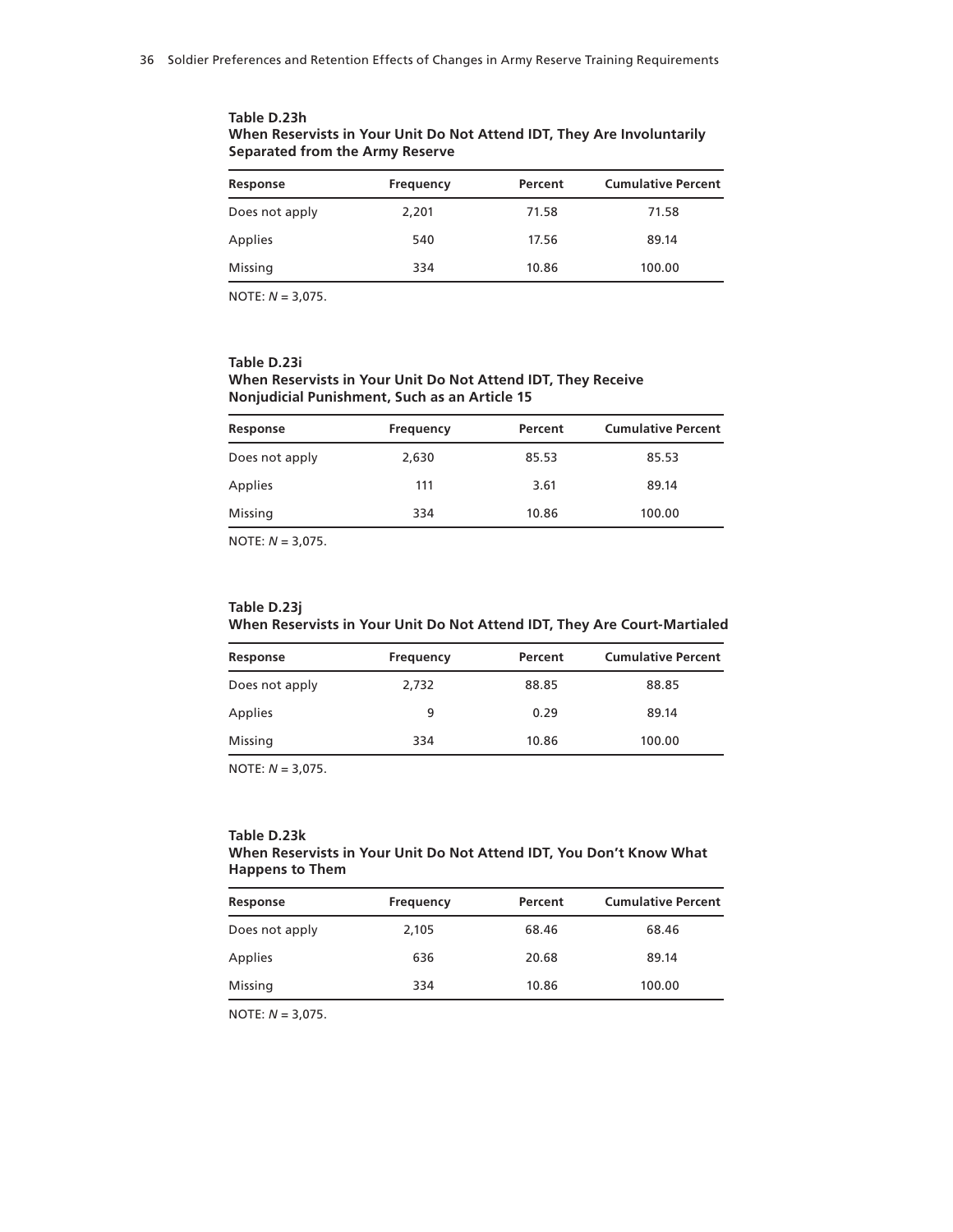| Response                   | <b>Frequency</b> | Percent | <b>Cumulative Percent</b> |
|----------------------------|------------------|---------|---------------------------|
| Strongly agree             | 1,264            | 41.11   | 41.11                     |
| Agree                      | 724              | 23.54   | 64.65                     |
| Neither agree nor disagree | 476              | 15.48   | 80.13                     |
| <b>Disagree</b>            | 148              | 4.81    | 84.94                     |
| Strongly disagree          | 117              | 3.80    | 88.75                     |
| Missing                    | 346              | 11.25   | 100.00                    |

## **Table D.24a More Overseas Training Is Needed in the Army Reserve**

NOTE: *N* = 3,075.

## **Table D.24b**

## **More Scheduled IDT Periods Are Needed in the Army Reserve**

| Response                   | Frequency | Percent | <b>Cumulative Percent</b> |
|----------------------------|-----------|---------|---------------------------|
| Strongly agree             | 462       | 15.02   | 15.02                     |
| Agree                      | 447       | 14.54   | 29.56                     |
| Neither agree nor disagree | 771       | 25.07   | 54.63                     |
| <b>Disagree</b>            | 656       | 21.33   | 75.97                     |
| Strongly disagree          | 376       | 12.23   | 88.20                     |
| Missing                    | 363       | 11.80   | 100.00                    |

NOTE: *N* = 3,075.

# **Table D.24c More Administrative Training Assemblies Are Needed in the Army Reserve**

| Response                   | <b>Frequency</b> | Percent | <b>Cumulative Percent</b> |
|----------------------------|------------------|---------|---------------------------|
| Strongly agree             | 572              | 18.60   | 18.60                     |
| Agree                      | 711              | 23.12   | 41.72                     |
| Neither agree nor disagree | 703              | 22.86   | 64.59                     |
| <b>Disagree</b>            | 386              | 12.55   | 77.14                     |
| Strongly disagree          | 351              | 11.41   | 88.55                     |
| Missing                    | 352              | 11.45   | 100.00                    |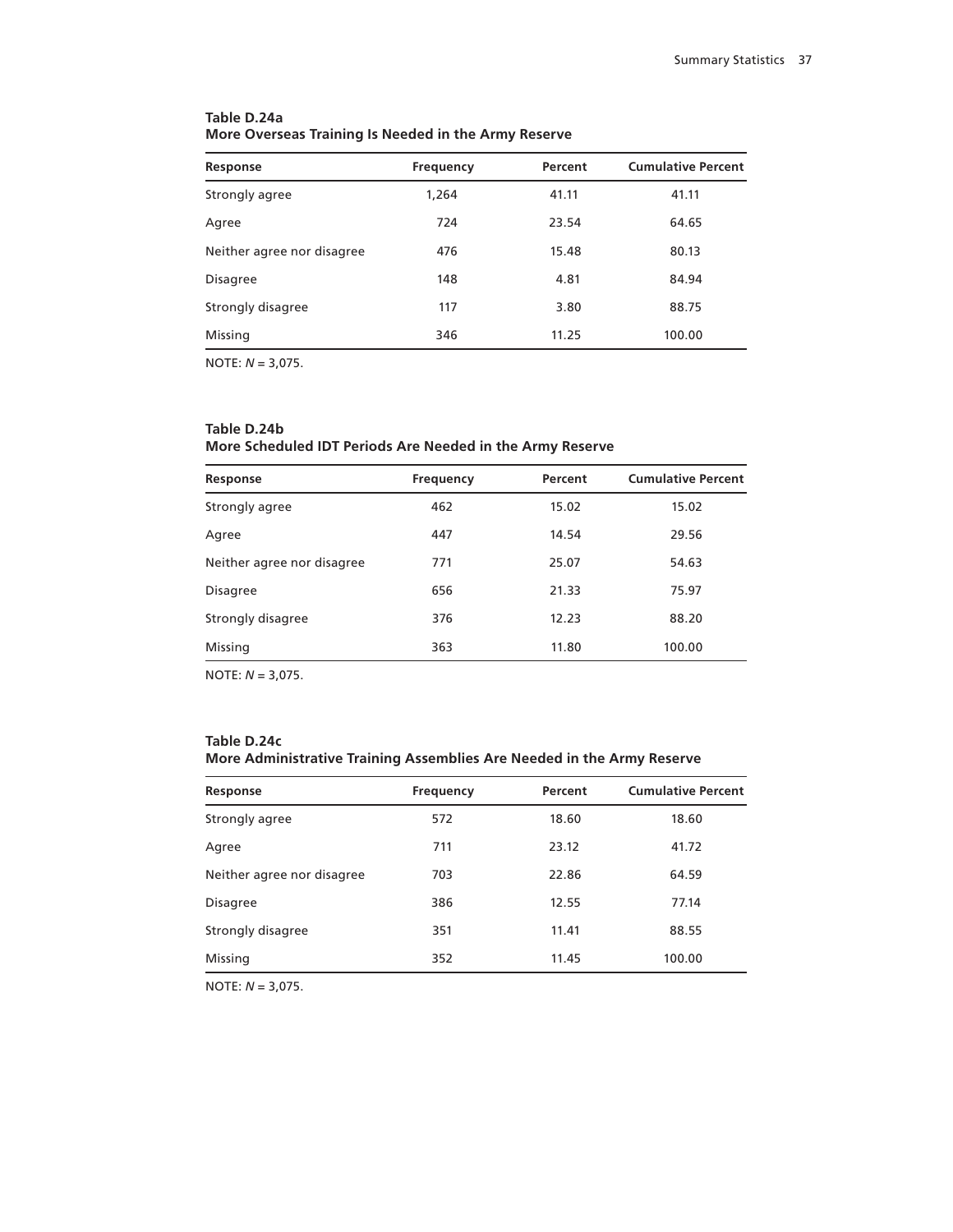| Response                   | Frequency | Percent | <b>Cumulative Percent</b> |
|----------------------------|-----------|---------|---------------------------|
| Strongly agree             | 662       | 21.53   | 21.53                     |
| Agree                      | 527       | 17.14   | 38.67                     |
| Neither agree nor disagree | 689       | 22.41   | 61.07                     |
| <b>Disagree</b>            | 435       | 14.15   | 75.22                     |
| Strongly disagree          | 416       | 13.35   | 88.75                     |
| Missing                    | 346       | 11.25   | 100.00                    |

## **Table D.24d AT Should Be Longer Than Two Weeks**

NOTE: *N* = 3,075.

## **Table D.25**

## **Preferred Type of IDT Drill Schedule**

| Response                        | <b>Frequency</b> | Percent | <b>Cumulative Percent</b> |
|---------------------------------|------------------|---------|---------------------------|
| Mostly weeknights               | 102              | 3.32    | 3.32                      |
| Mostly weekends                 | 1,782            | 57.95   | 61.27                     |
| A mix of weeknights or weekends | 846              | 27.51   | 88.78                     |
| Missing                         | 345              | 11.22   | 100.00                    |
|                                 |                  |         |                           |

NOTE: *N* = 3,075.

#### **Table D.26 Current Work Situation Where You Spend the Most Time**

| <b>Work Situation</b>                                                                                                   | Frequency | Percent | <b>Cumulative Percent</b> |
|-------------------------------------------------------------------------------------------------------------------------|-----------|---------|---------------------------|
| Working full time in a civilian job (not government)                                                                    | 1,084     | 35.25   | 35.25                     |
| Working part time in a civilian job (not<br>qovernment)                                                                 | 63        | 2.05    | 37.30                     |
| Working full time in a government civilian job                                                                          | 841       | 27.35   | 64.65                     |
| Working part time in a government civilian job                                                                          | 16        | 0.52    | 65.17                     |
| Working as Army Reserve full-time support (Active<br>Guard Reserve [AGR]), technician, active component<br>or civilian) | 263       | 8.55    | 73.72                     |
| Self-employed full time in own business                                                                                 | 78        | 2.54    | 73.26                     |
| Self-employed part time in own business                                                                                 | 24        | 0.78    | 77.04                     |
| Have a job, but not at work presently because of<br>temporary illness, strike, or some other reason                     | 6         | 0.20    | 77.24                     |
| Unpaid worker (e.g., for example, in family-run<br>business)                                                            | 3         | 0.10    | 77.33                     |
| Unemployed/laid off                                                                                                     | 64        | 2.08    | 79.41                     |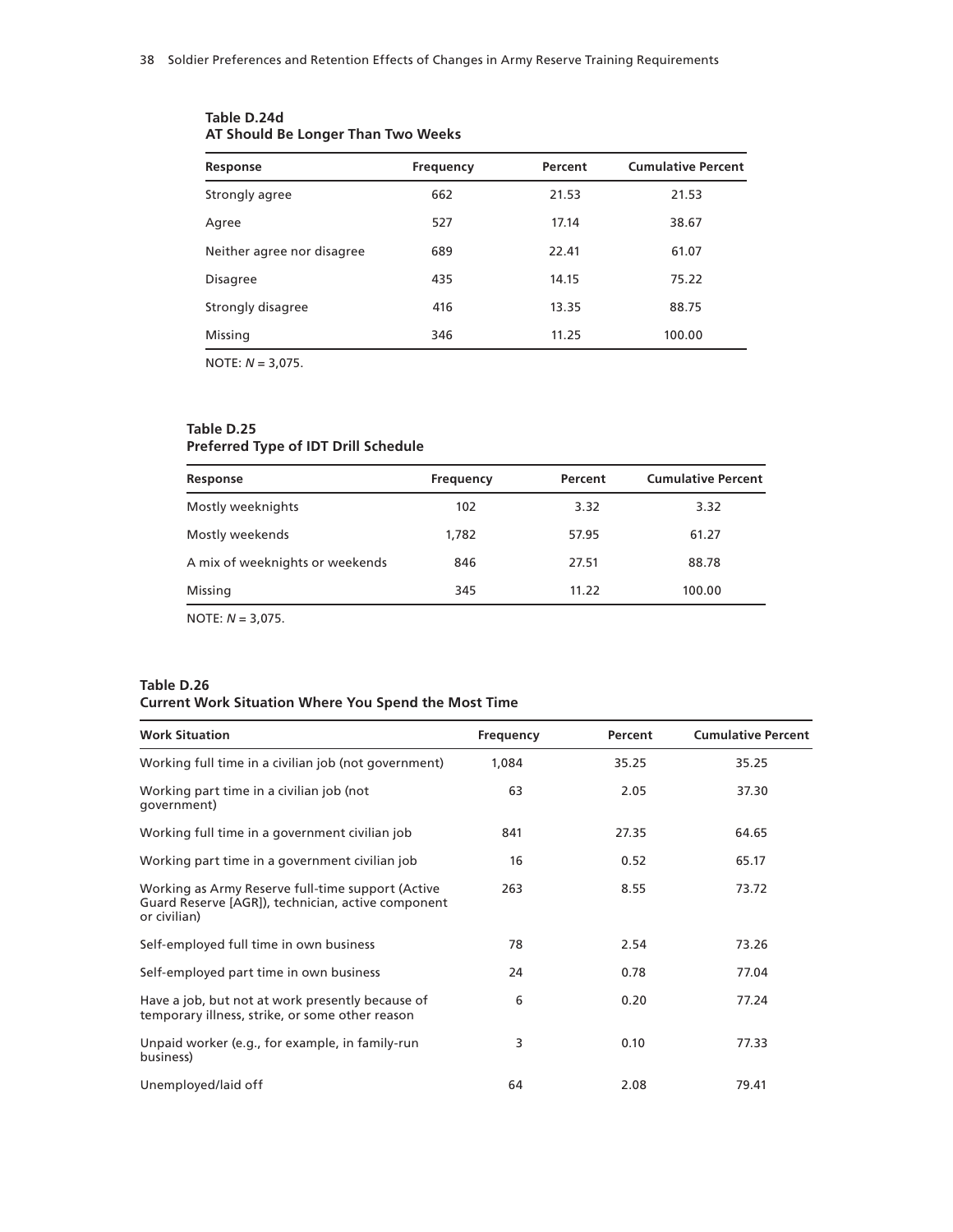## **Table D.26—Continued**

| <b>Work Situation</b>   | Frequency | Percent | <b>Cumulative Percent</b> |
|-------------------------|-----------|---------|---------------------------|
| In school               | 104       | 3.38    | 82.80                     |
| Keeping house/homemaker | 26        | 0.85    | 83.64                     |
| Retired                 | 16        | 0.52    | 84.16                     |
| Other                   | 113       | 3.67    | 87.84                     |
| Missing                 | 374       | 12.16   | 100.00                    |

NOTE: *N* = 3,075.

| Table D.27 |                                                               |  |  |
|------------|---------------------------------------------------------------|--|--|
|            | Do You Work as a First Responder (police, firefighter, etc.)? |  |  |

| Response | <b>Frequency</b> | Percent | <b>Cumulative Percent</b> |
|----------|------------------|---------|---------------------------|
| Yes      | 320              | 10.41   | 10.41                     |
| No       | 1,903            | 61.89   | 72.29                     |
| Missing  | 852              | 27.71   | 100.00                    |

NOTE: *N* = 3,075.

## **Table D.28 Type of Civilian Job**

| Occupation                                                                                                                                  | <b>Frequency</b> | Percent | <b>Cumulative Percent</b> |
|---------------------------------------------------------------------------------------------------------------------------------------------|------------------|---------|---------------------------|
| Professional, such as social worker, accountant,<br>computer programmer, artist, registered nurse,<br>engineer, librarian, writer           | 868              | 34.87   | 34.87                     |
| Manager or administrator, such as sales manager,<br>office manager, school administrator, buyer,<br>restaurant manager, government official | 371              | 14.91   | 49.78                     |
| Proprietor or owner, such as owner of a small<br>business, contractor                                                                       | 37               | 1.49    | 51.27                     |
| Schoolteacher, such as elementary or secondary                                                                                              | 33               | 1.33    | 52.59                     |
| Sales, such as salesperson, advertising or insurance<br>agent, real estate broker                                                           | 43               | 1.73    | 54.32                     |
| Technical, such as draftsman, medical or dental<br>technician, computer operator                                                            | 82               | 3.29    | 57.61                     |
| Craftsman, such as baker, auto mechanic, machinist,<br>painter, plumber, telephone installer, carpenter                                     | 79               | 3.17    | 60.79                     |
| Clerical, such as bank teller, bookkeeper, secretary,<br>typist, ticket agent                                                               | 23               | 0.92    | 61.71                     |
| Service, such as barber, beautician, practical nurse,<br>private household worker, janitor, waiter, waitress,<br>food service worker        | 25               | 1.00    | 62.72                     |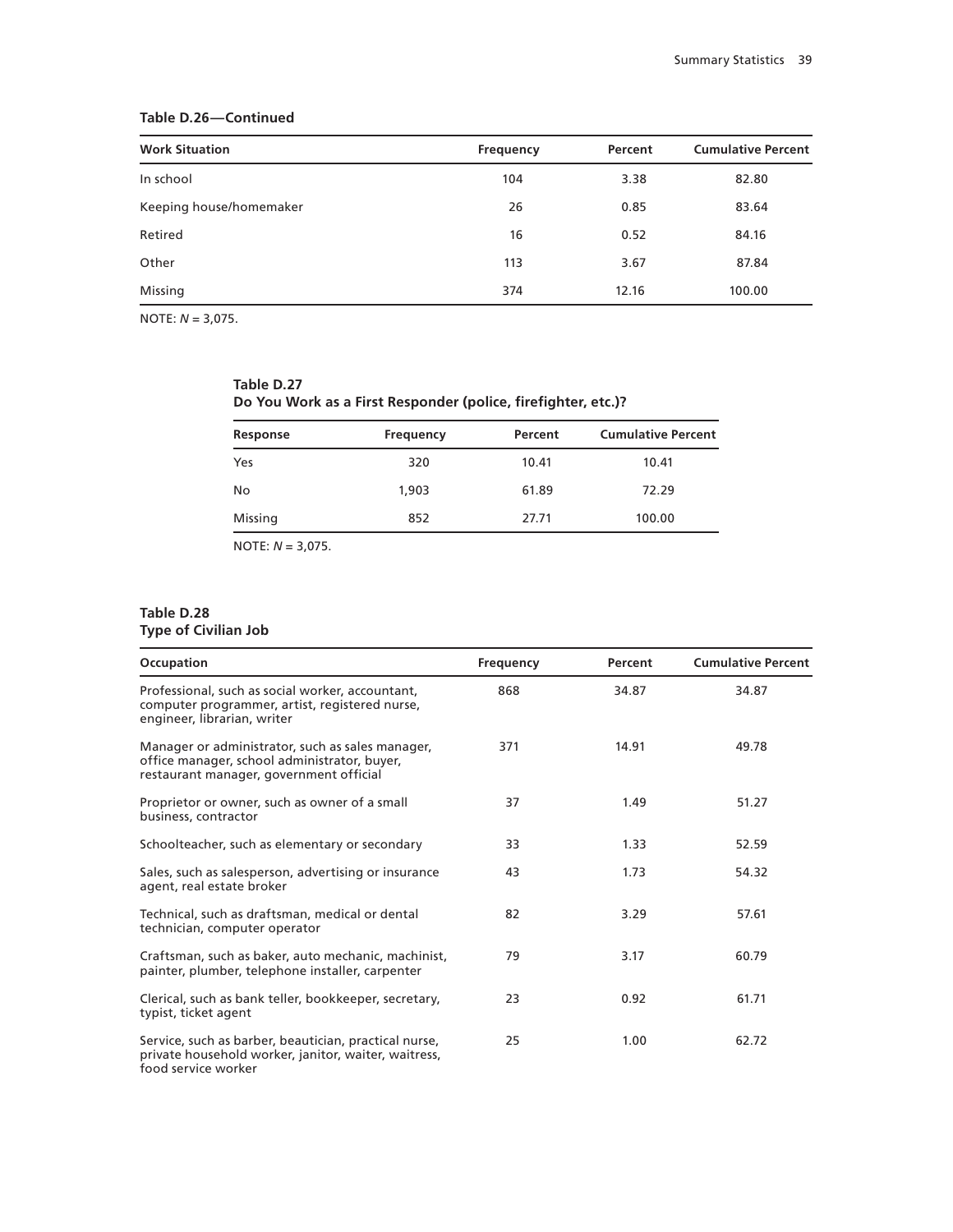| Table D.28-Continued |
|----------------------|
|----------------------|

| Occupation                                                           | Frequency | Percent | <b>Cumulative Percent</b> |
|----------------------------------------------------------------------|-----------|---------|---------------------------|
| Operative, such as assembler, machine operator,<br>welder            | 32        | 1.29    | 64.00                     |
| Laborer, such as construction worker, car washer,<br>sanitary worker | 20        | 0.80    | 64.81                     |
| Child care or other day care worker                                  | 6         | 0.24    | 65.05                     |
| Student (full time)                                                  | 5         | 0.20    | 65.25                     |
| Other                                                                | 483       | 19.41   | 84.65                     |
| Missing                                                              | 382       | 15.35   | 100.00                    |

| Years          | Frequency | Percent | <b>Cumulative Percent</b> |
|----------------|-----------|---------|---------------------------|
| $\pmb{0}$      | 79        | 3.17    | 3.17                      |
| $\mathbf{1}$   | 296       | 11.89   | 15.07                     |
| $\overline{2}$ | 275       | 11.05   | 26.11                     |
| 3              | 237       | 9.52    | 35.64                     |
| $\overline{4}$ | 160       | 6.43    | 42.07                     |
| 5              | 174       | 6.99    | 49.06                     |
| 6              | 95        | 3.82    | 52.87                     |
| $\overline{7}$ | 74        | 2.97    | 55.85                     |
| 8              | 66        | 2.65    | 58.50                     |
| 9              | 53        | 2.13    | 60.63                     |
| 10             | 91        | 3.66    | 64.28                     |
| 11             | 48        | 1.93    | 66.21                     |
| 12             | 51        | 2.05    | 68.26                     |
| 13             | 36        | 1.45    | 69.71                     |
| 14             | 29        | 1.17    | 70.87                     |
| 15             | 48        | 1.93    | 72.80                     |
| 16             | 20        | 0.80    | 73.60                     |
| 17             | 26        | 1.04    | 74.65                     |
| 18             | 30        | 1.21    | 75.85                     |
| 19             | 30        | 1.21    | 77.06                     |
| 20             | 47        | 1.89    | 78.95                     |

| Table D.29                                         |
|----------------------------------------------------|
| <b>Years Employed by Current Civilian Employer</b> |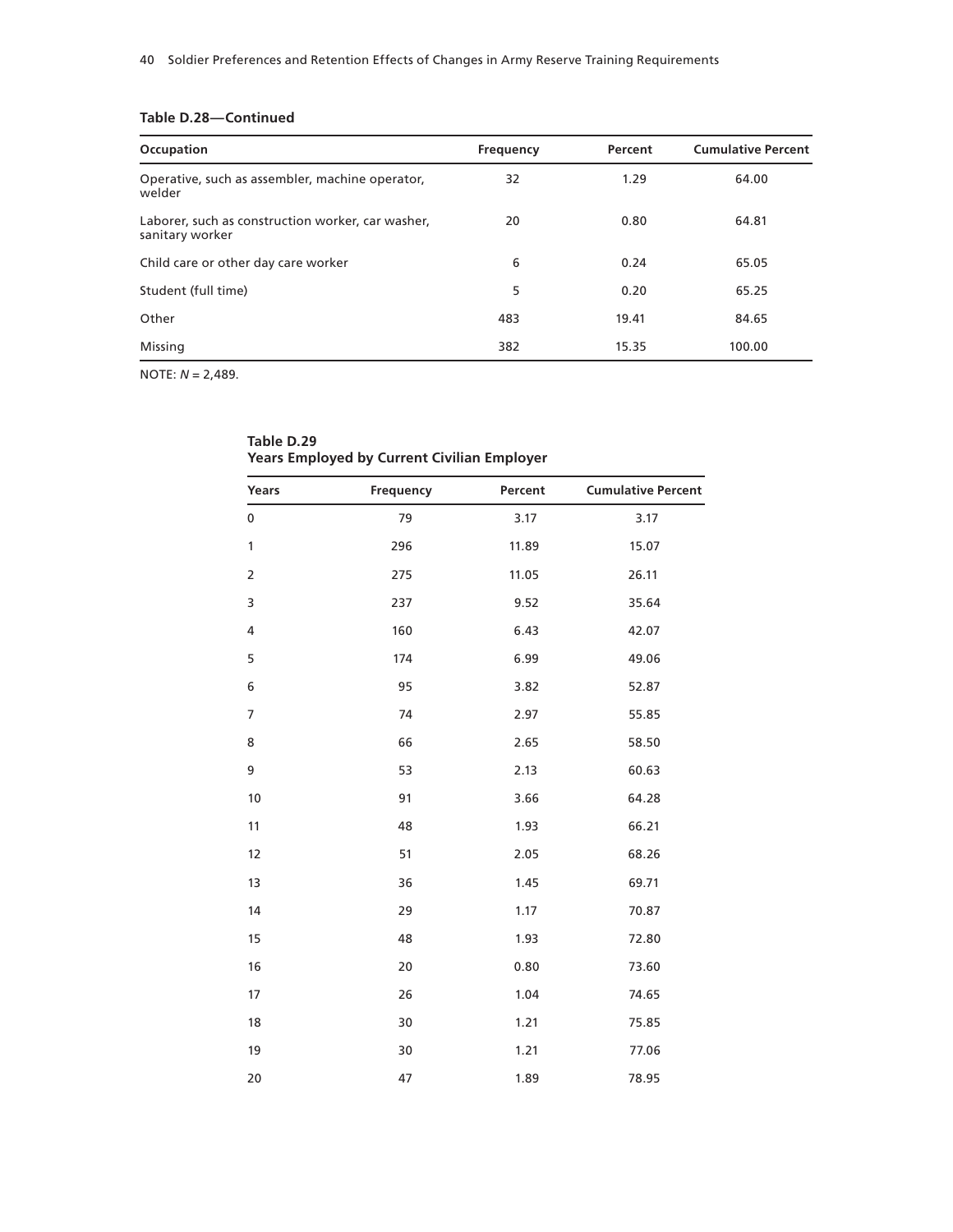| Years   | <b>Frequency</b> | Percent | <b>Cumulative Percent</b> |
|---------|------------------|---------|---------------------------|
| 21      | 21               | 0.84    | 77.79                     |
| 22      | 20               | 0.80    | 80.59                     |
| 23      | 18               | 0.72    | 81.32                     |
| 24      | 12               | 0.48    | 81.80                     |
| 25      | 18               | 0.72    | 82.52                     |
| 26      | 12               | 0.48    | 83.01                     |
| 27      | 3                | 0.12    | 83.13                     |
| 28      | 9                | 0.36    | 83.49                     |
| 29      | 5                | 0.20    | 83.69                     |
| $30+$   | 24               | 0.96    | 84.65                     |
| Missing | 382              | 15.35   | 100.00                    |

**Table D.29—Continued**

# **Table D.30 Typical Civilian Work Schedule**

| <b>Work Schedule</b>                             | Frequency | Percent | <b>Cumulative Percent</b> |
|--------------------------------------------------|-----------|---------|---------------------------|
| Fixed weekly schedule                            | 1,380     | 55.44   | 55.44                     |
| Irregular weekly schedule (hours vary by day)    | 479       | 19.24   | 74.69                     |
| Flexible schedule (hours worked are your choice) | 245       | 9.84    | 84.53                     |
| Missing                                          | 385       | 15.47   | 100.00                    |
|                                                  |           |         |                           |

NOTE: *N* = 2,489.

## **Table D.31 Civilian Compensation Type**

| Compensation | Frequency | Percent | <b>Cumulative Percent</b> |
|--------------|-----------|---------|---------------------------|
| Hourly       | 886       | 35.60   | 35.60                     |
| Salary       | 1,215     | 48.81   | 84.41                     |
| Missing      | 388       | 15.59   | 100.00                    |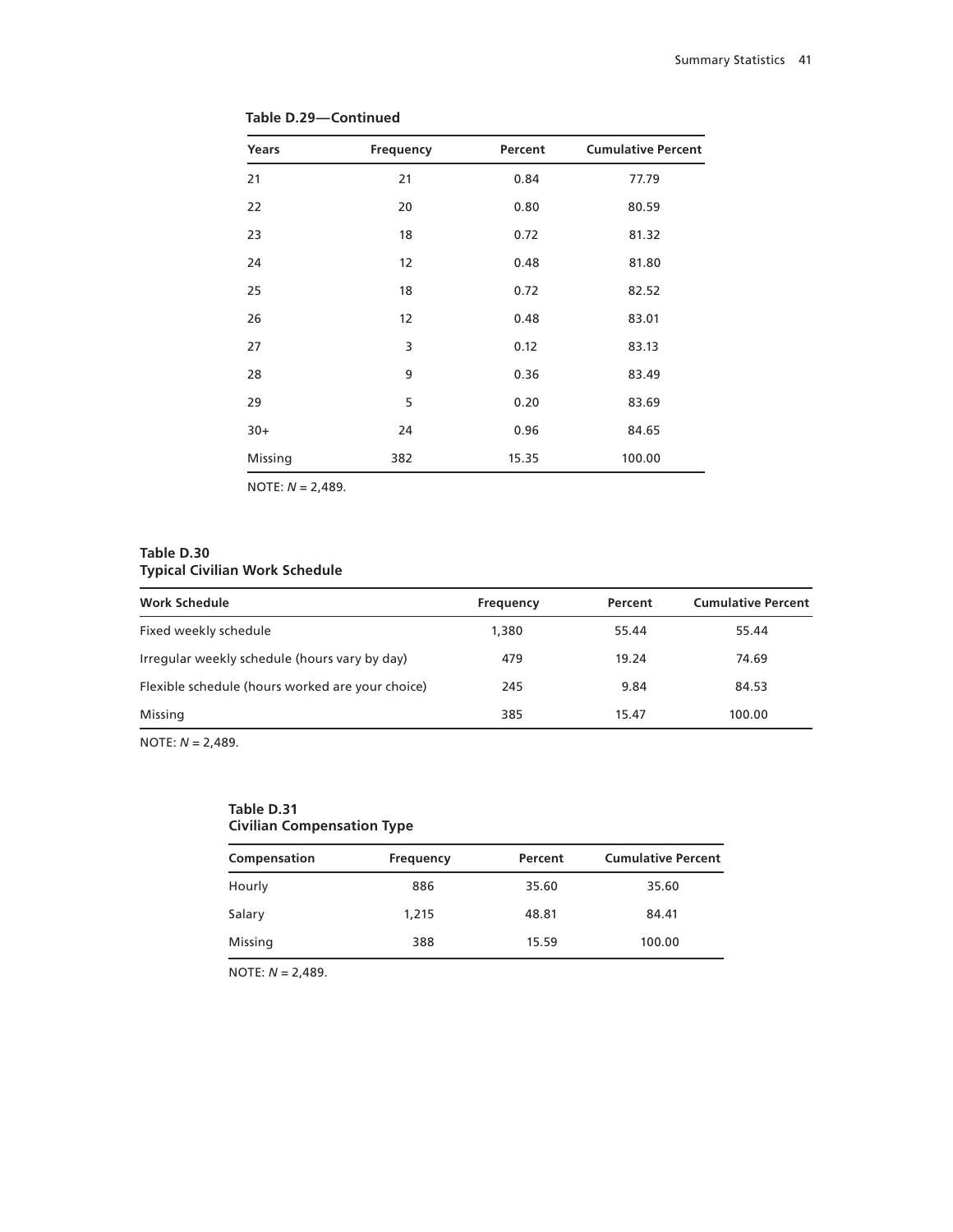| <b>Frequency</b> | Percent | <b>Cumulative Percent</b> |
|------------------|---------|---------------------------|
| 1,339            | 53.80   | 53.80                     |
| 555              | 22.30   | 76.09                     |
| 207              | 8.32    | 84.41                     |
| 388              | 15.59   | 100.00                    |
|                  |         |                           |

**Table D.32 Is Daily Compensation Higher at Civilian or Army Reserve Job?**

#### **Table D.33**

**Total Civilian Income Before Taxes and Other Deductions in the Past 12 Months**

| Income                                 | Frequency | Percent | <b>Cumulative Percent</b> |
|----------------------------------------|-----------|---------|---------------------------|
| Less than \$25,000                     | 79        | 3.17    | 3.17                      |
| \$25,000-\$34,999                      | 85        | 3.42    | 6.59                      |
| \$35,000-\$49,999                      | 240       | 9.64    | 16.23                     |
| \$50,000-\$74,999                      | 513       | 20.61   | 36.84                     |
| \$75,000-\$99,999                      | 450       | 18.08   | 54.92                     |
| \$100,000-\$149,999                    | 464       | 18.64   | 73.56                     |
| \$150,000 or more                      | 236       | 9.48    | 83.05                     |
| Does not apply, I did not work for pay | 24        | 0.96    | 84.01                     |
| Missing                                | 398       | 15.99   | 100.00                    |

NOTE: *N* = 2,489.

#### **Table D.34 Similarity of Skills Used in Civilian Job and Army Reserve Military Occupation**

| Response                 | <b>Frequency</b> | Percent | <b>Cumulative Percent</b> |
|--------------------------|------------------|---------|---------------------------|
| <b>Extremely similar</b> | 377              | 15.15   | 15.15                     |
| Very similar             | 370              | 14.87   | 30.01                     |
| Moderately similar       | 466              | 18.72   | 48.73                     |
| Slightly similar         | 355              | 14.26   | 63.00                     |
| Not at all similar       | 528              | 21.21   | 84.21                     |
| Missing                  | 393              | 15.79   | 100.00                    |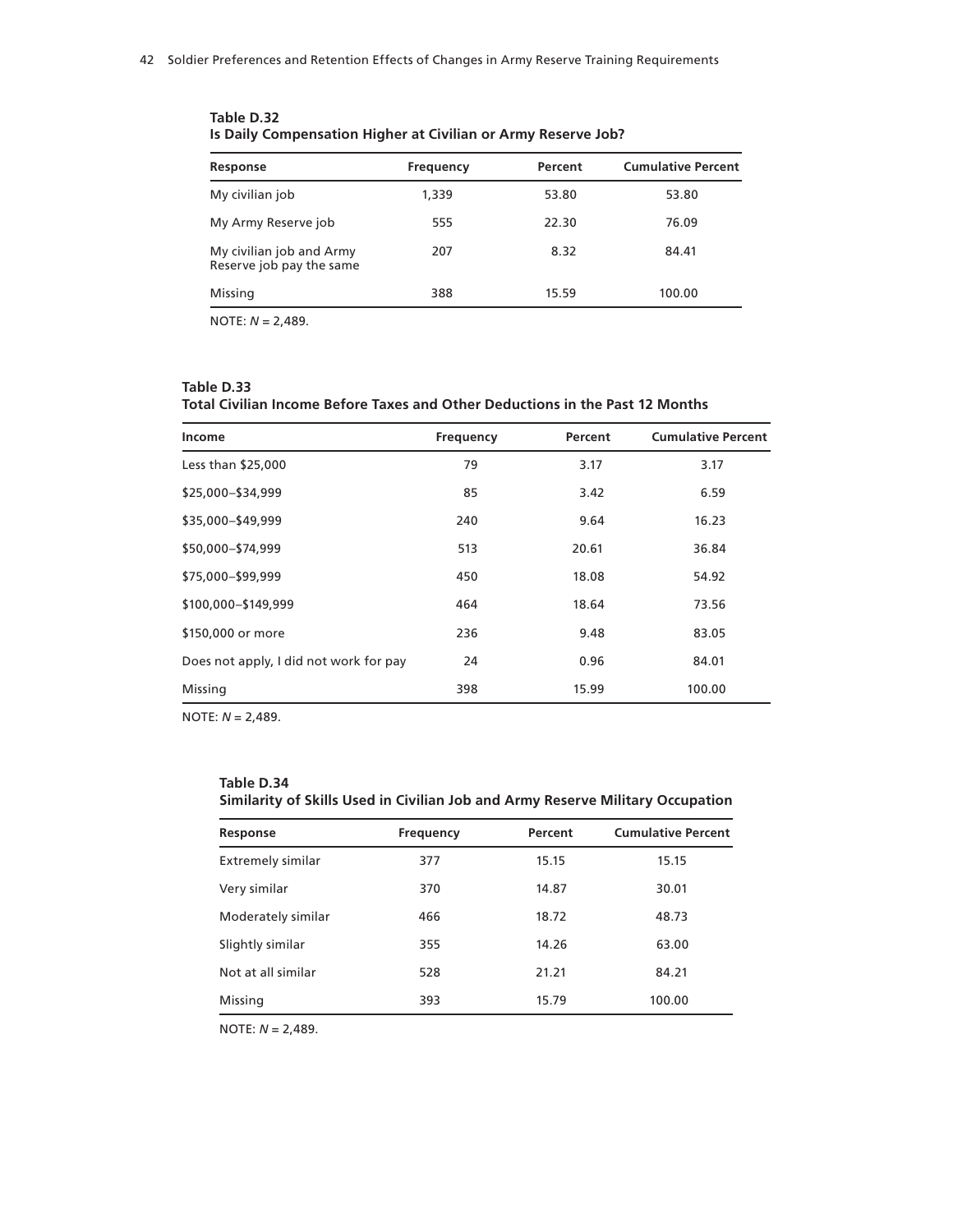| Table D.35                                                           |
|----------------------------------------------------------------------|
| Importance to Your Decision to Remain in the Reserves That Your Army |
| <b>Reserve Duties Are Similar to Your Civilian Job</b>               |

| Response                   | <b>Frequency</b> | Percent | <b>Cumulative Percent</b> |
|----------------------------|------------------|---------|---------------------------|
| <b>Extremely important</b> | 377              | 15.15   | 15.15                     |
| Very important             | 370              | 14.87   | 30.01                     |
| Moderately important       | 466              | 18.72   | 48.73                     |
| Slightly important         | 355              | 14.26   | 63.00                     |
| Not at all important       | 528              | 21.21   | 84.21                     |
| Missing                    | 393              | 15.79   | 100.00                    |

# **Table D.36**

## **Immediate Civilian Job Supervisor's Attitude Toward Your Participation in the Army Reserve**

| Response                       | <b>Frequency</b> | Percent | <b>Cumulative Percent</b> |
|--------------------------------|------------------|---------|---------------------------|
| <b>Extremely favorable</b>     | 461              | 18.52   | 18.52                     |
| Very favorable                 | 542              | 21.78   | 40.30                     |
| Moderately favorable           | 493              | 19.81   | 60.10                     |
| Slightly favorable             | 317              | 12.74   | 72.84                     |
| Not at all favorable           | 198              | 7.96    | 80.80                     |
| Not applicable (no supervisor) | 80               | 3.21    | 84.01                     |
| Missing                        | 398              | 15.99   | 100.00                    |

NOTE: *N* = 2,489.

#### **Table D.37 Flexibility of Your Civilian Employer in Accommodating Your Army Reserve Training Duties**

| Response                  | <b>Frequency</b> | Percent | <b>Cumulative Percent</b> |
|---------------------------|------------------|---------|---------------------------|
| <b>Extremely flexible</b> | 705              | 28.32   | 28.32                     |
| Very flexible             | 671              | 26.96   | 55.28                     |
| Moderately flexible       | 453              | 18.20   | 73.48                     |
| Slightly flexible         | 212              | 8.52    | 82.00                     |
| Not at all flexible       | 46               | 1.85    | 83.85                     |
| Missing                   | 402              | 16.15   | 100.00                    |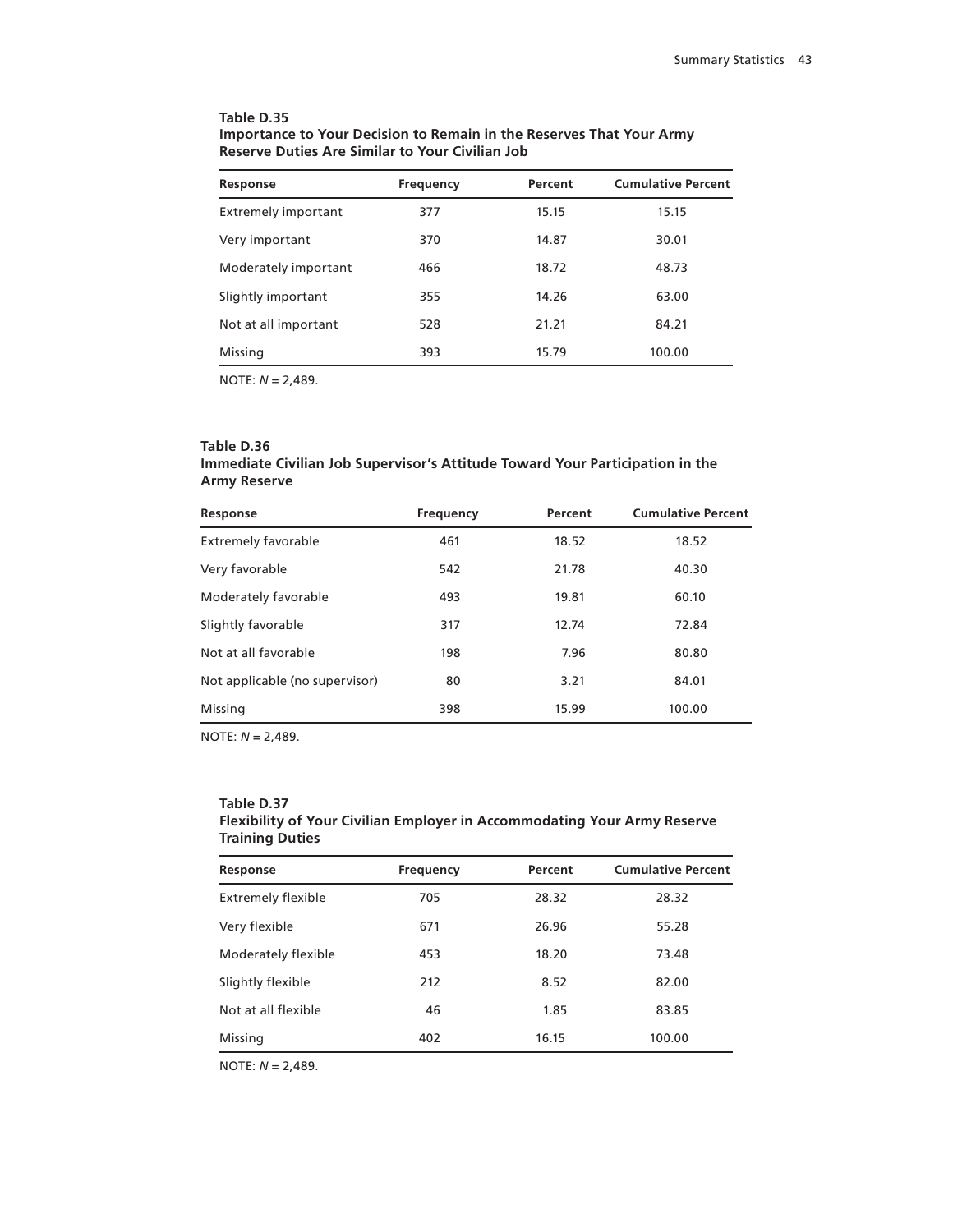| <b>Amount of Paid Leave</b>                | Frequency | Percent | <b>Cumulative Percent</b> |
|--------------------------------------------|-----------|---------|---------------------------|
| None                                       | 597       | 23.99   | 23.99                     |
| Less than 1 week                           | 25        | 1.00    | 24.99                     |
| About 1 week                               | 34        | 1.37    | 26.36                     |
| Greater than 1 week but less than 2 weeks  | 47        | 1.89    | 28.24                     |
| About 2 weeks                              | 461       | 18.52   | 46.77                     |
| Greater than 2 weeks but less than 3 weeks | 114       | 4.58    | 51.35                     |
| About 3 weeks                              | 465       | 18.68   | 70.03                     |
| Greater than 3 weeks                       | 340       | 13.66   | 83.69                     |
| Missing                                    | 406       | 16.31   | 100.00                    |

| Table D.38                                                                |
|---------------------------------------------------------------------------|
| <b>Compensated Military Leave Time Provided by Your Civilian Employer</b> |

## **Table D.39 Level of Compensation for Allowable Military Leave Time**

| Response                                                   | Frequency | Percent | <b>Cumulative Percent</b> |
|------------------------------------------------------------|-----------|---------|---------------------------|
| I am not compensated for<br>allowable military leave       | 287       | 15.17   | 15.17                     |
| I am partially compensated<br>for allowable military leave | 315       | 16.65   | 31.82                     |
| I am fully compensated for<br>allowable military leave     | 883       | 46.67   | 78.49                     |
| Missing                                                    | 407       | 21.51   | 100.00                    |

NOTE: *N* = 1,892.

#### **Table D.40**

## **Does Your Civilian Employer Pay the Difference Between Military and Civilian Pay for AT or Deployments?**

| Response                    | <b>Frequency</b> | Percent | <b>Cumulative Percent</b> |
|-----------------------------|------------------|---------|---------------------------|
| No                          | 1,266            | 50.86   | 50.86                     |
| Yes, for deployments only   | 267              | 10.73   | 61.59                     |
| Yes, for AT only            | 119              | 4.78    | 66.37                     |
| Yes, for AT and deployments | 235              | 9.44    | 75.81                     |
| Unsure or do not know       | 195              | 7.83    | 83.65                     |
| Missing                     | 407              | 16.35   | 100.00                    |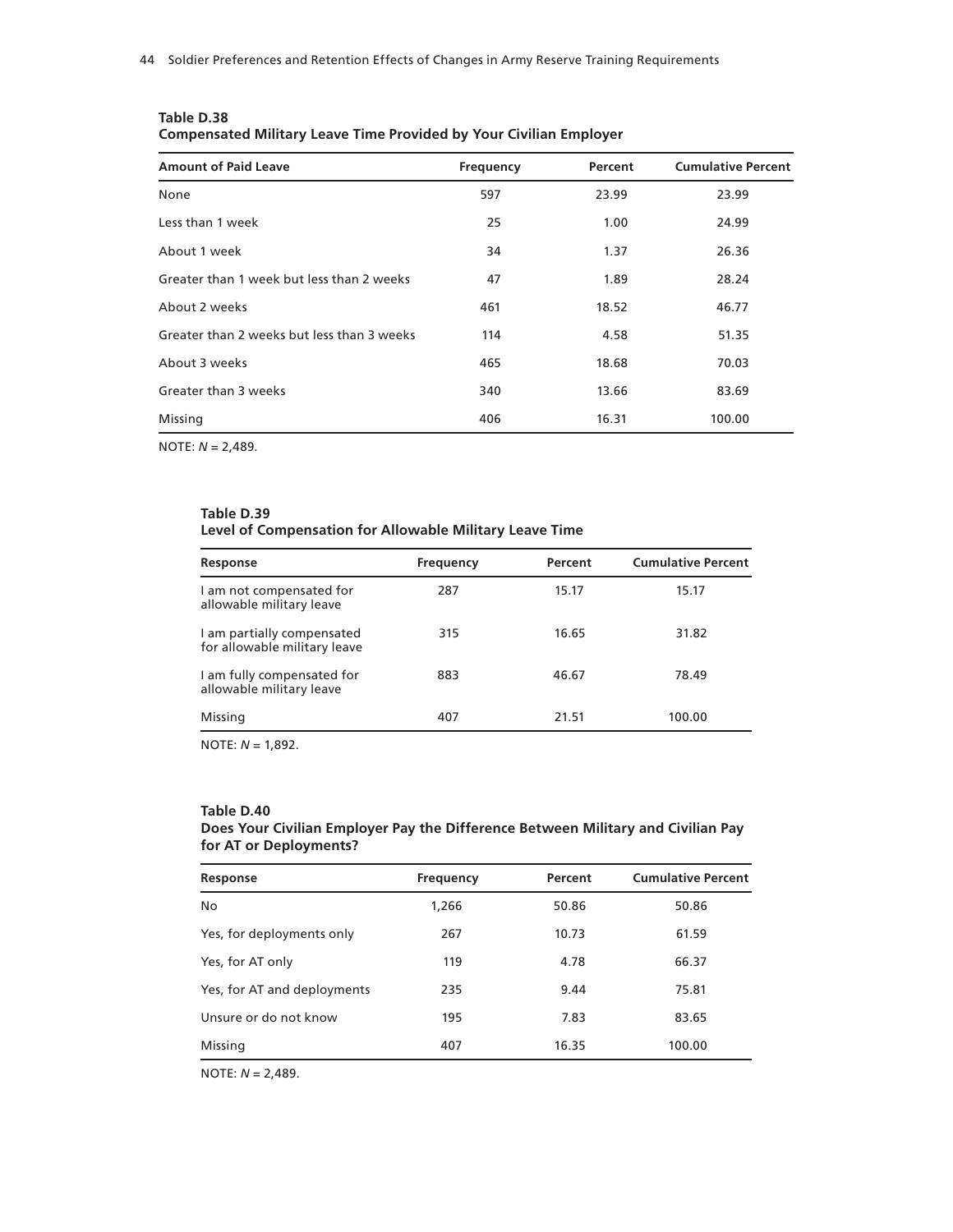#### **Table D.41a How Much of a Problem Is Absence for IDT Drills for Your Civilian Job Supervisor (or for you, if self-employed)?**

| Response                     | <b>Frequency</b> | Percent | <b>Cumulative Percent</b> |
|------------------------------|------------------|---------|---------------------------|
| Not a problem                | 1,219            | 48.98   | 48.98                     |
| A slightly serious problem   | 463              | 18.60   | 67.58                     |
| A moderately serious problem | 264              | 10.61   | 78.18                     |
| A very serious problem       | 81               | 3.25    | 81.44                     |
| An extremely serious problem | 46               | 1.85    | 83.29                     |
| Missing                      | 416              | 16.71   | 100.00                    |

NOTE: *N* = 2,489.

#### **Table D.41b How Much of a Problem Is Absence for AT for Your Civilian Job Supervisor (or for you, if self-employed)?**

| Response                     | <b>Frequency</b> | Percent | <b>Cumulative Percent</b> |
|------------------------------|------------------|---------|---------------------------|
| Not a problem                | 858              | 34.47   | 34.47                     |
| A slightly serious problem   | 470              | 18.88   | 53.35                     |
| A moderately serious problem | 467              | 18.76   | 72.12                     |
| A very serious problem       | 188              | 7.55    | 79.67                     |
| An extremely serious problem | 76               | 3.05    | 82.72                     |
| Missing                      | 430              | 17.28   | 100.00                    |

NOTE: *N* = 2,489.

#### **Table D.41c**

#### **How Much of a Problem Is Absence for Extra Time Spent with Your Army Reserve Unit for Your Civilian Job Supervisor (or for you, if self-employed)?**

| Response                     | <b>Frequency</b> | Percent | <b>Cumulative Percent</b> |
|------------------------------|------------------|---------|---------------------------|
| Not a problem                | 696              | 27.96   | 27.96                     |
| A slightly serious problem   | 566              | 22.74   | 50.70                     |
| A moderately serious problem | 447              | 17.96   | 68.66                     |
| A very serious problem       | 230              | 9.24    | 77.90                     |
| An extremely serious problem | 128              | 5.14    | 83.05                     |
| Missing                      | 422              | 16.95   | 100.00                    |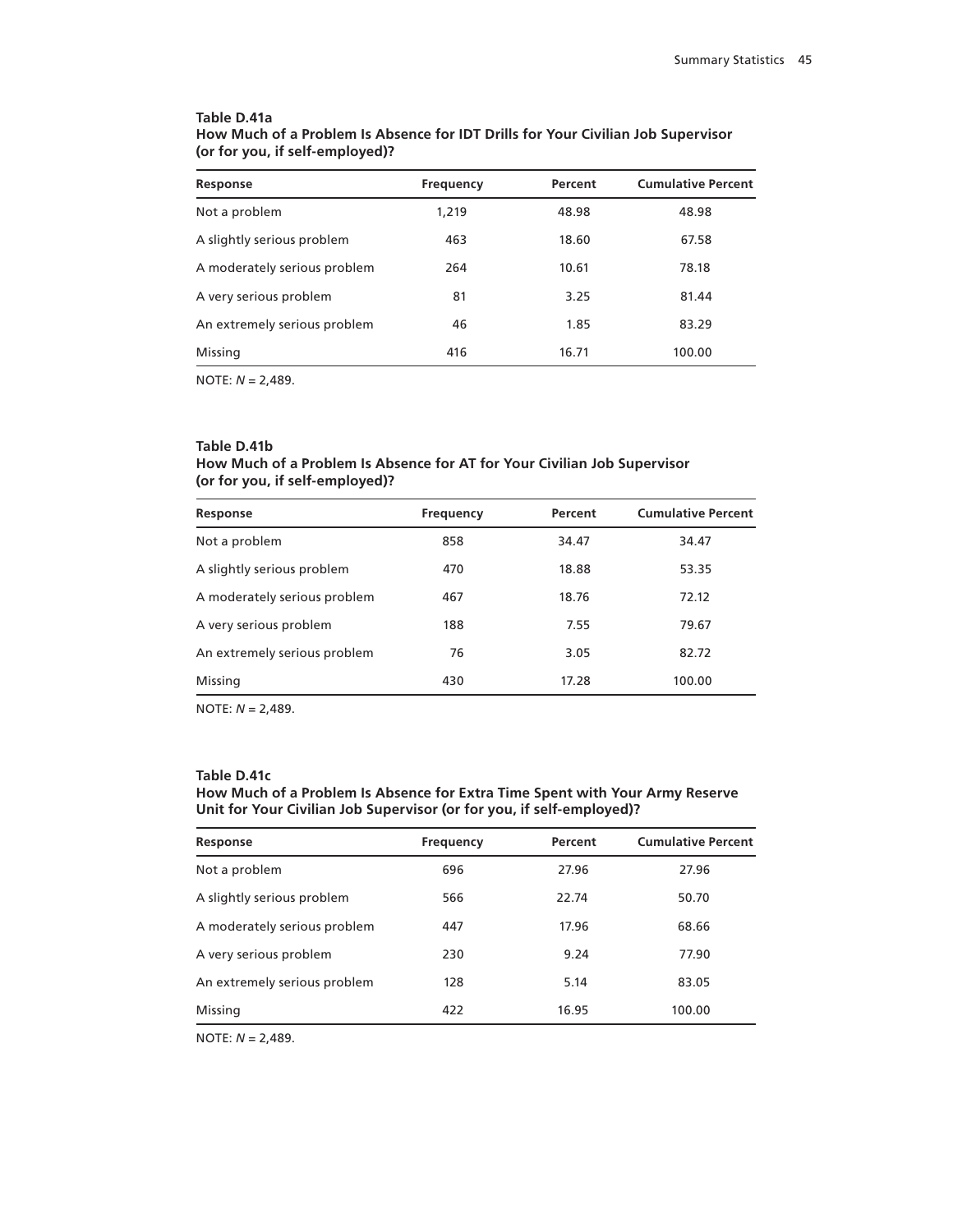# **Table D.41d**

| How Much of a Problem Is Using Time at Your Civilian Job for Army Reserve Duties |
|----------------------------------------------------------------------------------|
| for Your Civilian Job Supervisor (or for you, if self-employed)?                 |

| <b>Cumulative Percent</b> |
|---------------------------|
|                           |
|                           |
|                           |
|                           |
|                           |
|                           |
| 68.46<br>100.00           |

NOTE: *N* = 2,489.

## **Table D.41e**

#### **How Much of a Problem Is Unscheduled Army Reserve Activities for Your Civilian Job Supervisor (or for you, if self-employed)?**

| Response                     | Frequency | Percent | <b>Cumulative Percent</b> |
|------------------------------|-----------|---------|---------------------------|
| Not a problem                | 467       | 18.76   | 18.76                     |
| A slightly serious problem   | 448       | 18.00   | 36.76                     |
| A moderately serious problem | 455       | 18.28   | 55.04                     |
| A very serious problem       | 352       | 14.14   | 69.18                     |
| An extremely serious problem | 349       | 14.02   | 83.21                     |
| Missing                      | 418       | 16.79   | 100.00                    |

NOTE: *N* = 2,489.

## **Table D.42a How Much of a Problem Is Absence for IDT Drills for Your Educational Program?**

| Response                     | <b>Frequency</b> | Percent | <b>Cumulative Percent</b> |
|------------------------------|------------------|---------|---------------------------|
| Not a problem                | 44               | 42.31   | 42.31                     |
| A slightly serious problem   | 24               | 23.08   | 65.38                     |
| A moderately serious problem | 17               | 16.35   | 81.73                     |
| A very serious problem       | 8                | 7.69    | 89.42                     |
| An extremely serious problem | 11               | 10.58   | 100.00                    |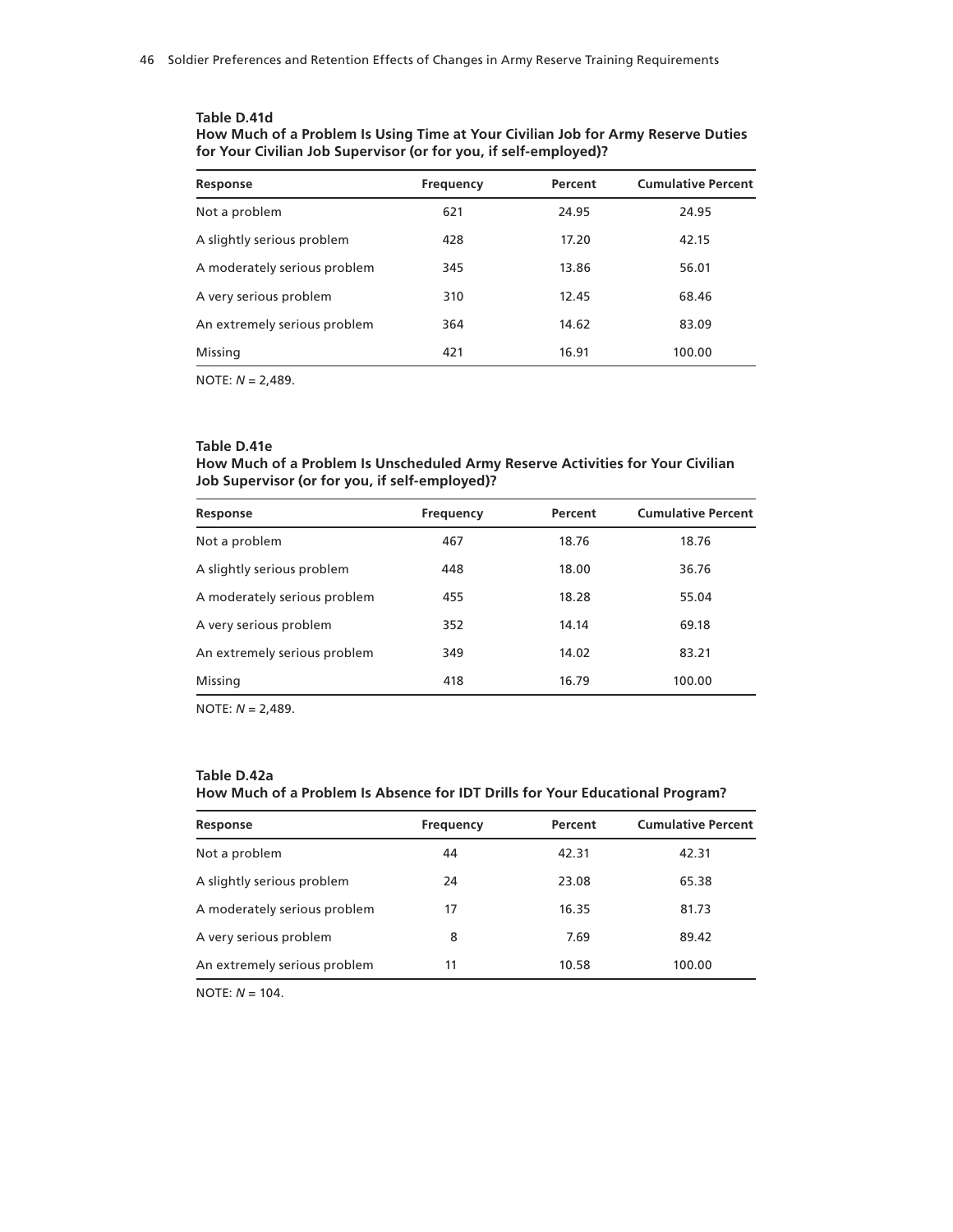| Response                     | Frequency | Percent | <b>Cumulative Percent</b> |
|------------------------------|-----------|---------|---------------------------|
| Not a problem                | 35        | 33.65   | 33.65                     |
| A slightly serious problem   | 22        | 21.15   | 54.81                     |
| A moderately serious problem | 12        | 11.54   | 66.35                     |
| A very serious problem       | 15        | 14.42   | 80.77                     |
| An extremely serious problem | 20        | 19.23   | 100.00                    |

# **Table D.42b How Much of a Problem Is Absence for AT for Your Educational Program?**

NOTE: *N* = 104.

#### **Table D.42c**

## **How Much of a Problem Is Absence for Extra Time Spent with Your Army Reserve Unit for Your Educational Program?**

| Response                     | Frequency | Percent | <b>Cumulative Percent</b> |
|------------------------------|-----------|---------|---------------------------|
| Not a problem                | 40        | 38.46   | 38.46                     |
| A slightly serious problem   | 24        | 23.08   | 61.54                     |
| A moderately serious problem | 20        | 19.23   | 80.77                     |
| A very serious problem       | 11        | 10.58   | 91.35                     |
| An extremely serious problem | 7         | 6.73    | 98.08                     |
| Missing                      | 2         | 1.92    | 100.00                    |

NOTE: *N* = 104.

#### **Table D.42d**

## **How Much of a Problem Is Using Time at Your Civilian Job for Army Reserve Duties for Your Educational Program?**

| Frequency | Percent | <b>Cumulative Percent</b> |
|-----------|---------|---------------------------|
| 48        | 46.15   | 46.15                     |
| 13        | 12.50   | 58.65                     |
| 20        | 19.23   | 77.85                     |
| 11        | 10.58   | 88.46                     |
| 12        | 11.54   | 100.00                    |
|           |         |                           |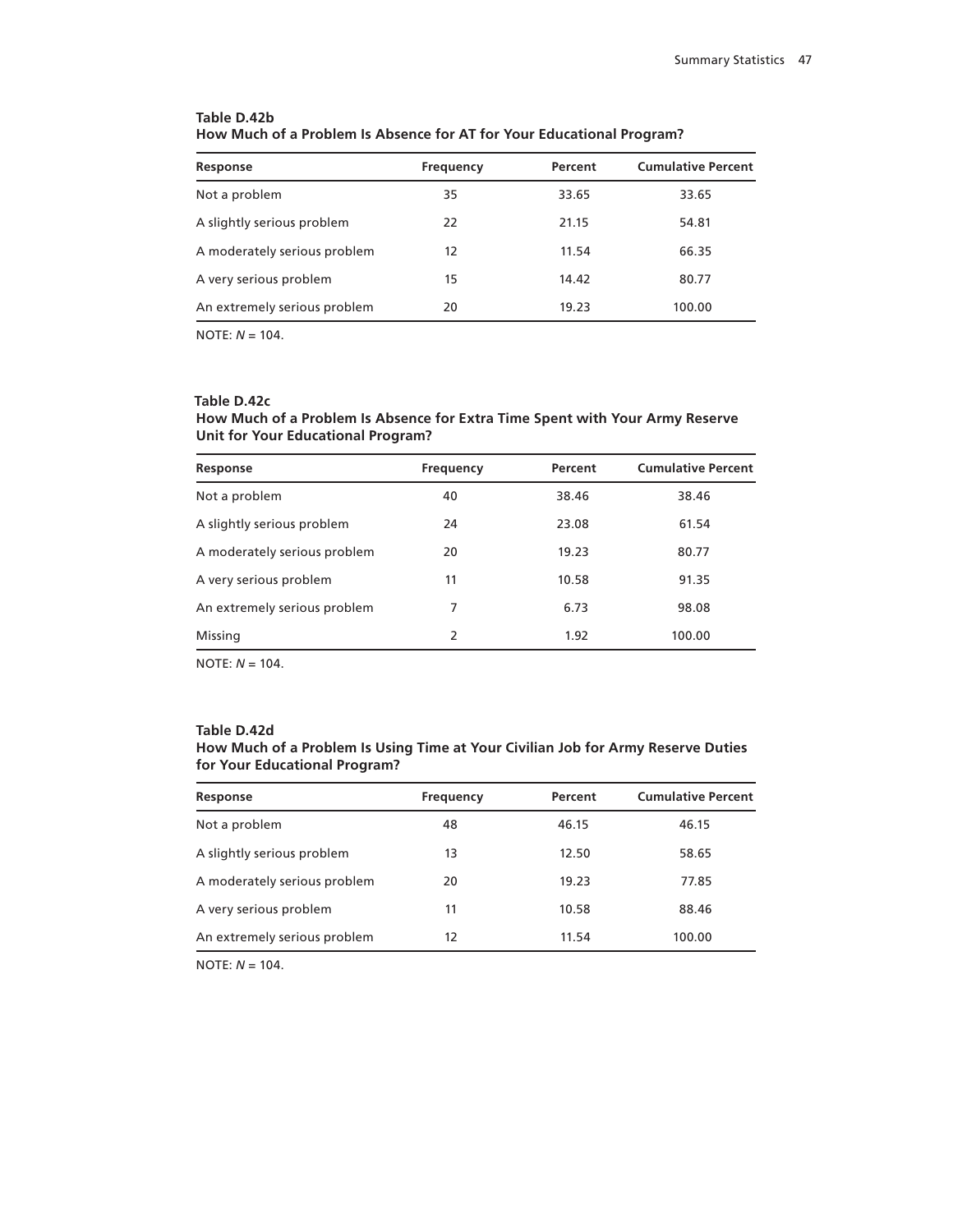| Response                     | Frequency | Percent | <b>Cumulative Percent</b> |
|------------------------------|-----------|---------|---------------------------|
| Not a problem                | 27        | 25.96   | 25.96                     |
| A slightly serious problem   | 25        | 24.04   | 50.00                     |
| A moderately serious problem | 18        | 17.31   | 67.31                     |
| A very serious problem       | 15        | 14.42   | 81.73                     |
| An extremely serious problem | 19        | 18.27   | 100.00                    |

#### **Table D.42e How Much of a Problem Is Unscheduled Army Reserve Activities for Your Educational Program?**

NOTE: *N* = 104.

## **Table D.43 Flexibility of Your Unit in Accommodating Your Civilian Work Schedule**

| Response                  | <b>Frequency</b> | Percent | <b>Cumulative Percent</b> |
|---------------------------|------------------|---------|---------------------------|
| <b>Extremely flexible</b> | 261              | 10.49   | 10.49                     |
| Very flexible             | 432              | 17.36   | 27.84                     |
| Moderately flexible       | 611              | 24.55   | 52.39                     |
| Slightly flexible         | 415              | 16.67   | 69.06                     |
| Not at all flexible       | 353              | 14.18   | 83.25                     |
| Missing                   | 417              | 16.75   | 100.00                    |

NOTE: *N* = 2,489.

# **Table D.44 Flexibility of Your Unit in Accommodating Your School Schedule**

| Response                  | <b>Frequency</b> | Percent | <b>Cumulative Percent</b> |
|---------------------------|------------------|---------|---------------------------|
| <b>Extremely flexible</b> | 18               | 17.31   | 17.31                     |
| Very flexible             | 26               | 25.00   | 42.31                     |
| Moderately flexible       | 29               | 27.88   | 70.19                     |
| Slightly flexible         | 18               | 17.31   | 87.50                     |
| Not at all flexible       | 12               | 11.54   | 99.04                     |
| Missing                   | 1                | 0.96    | 100.00                    |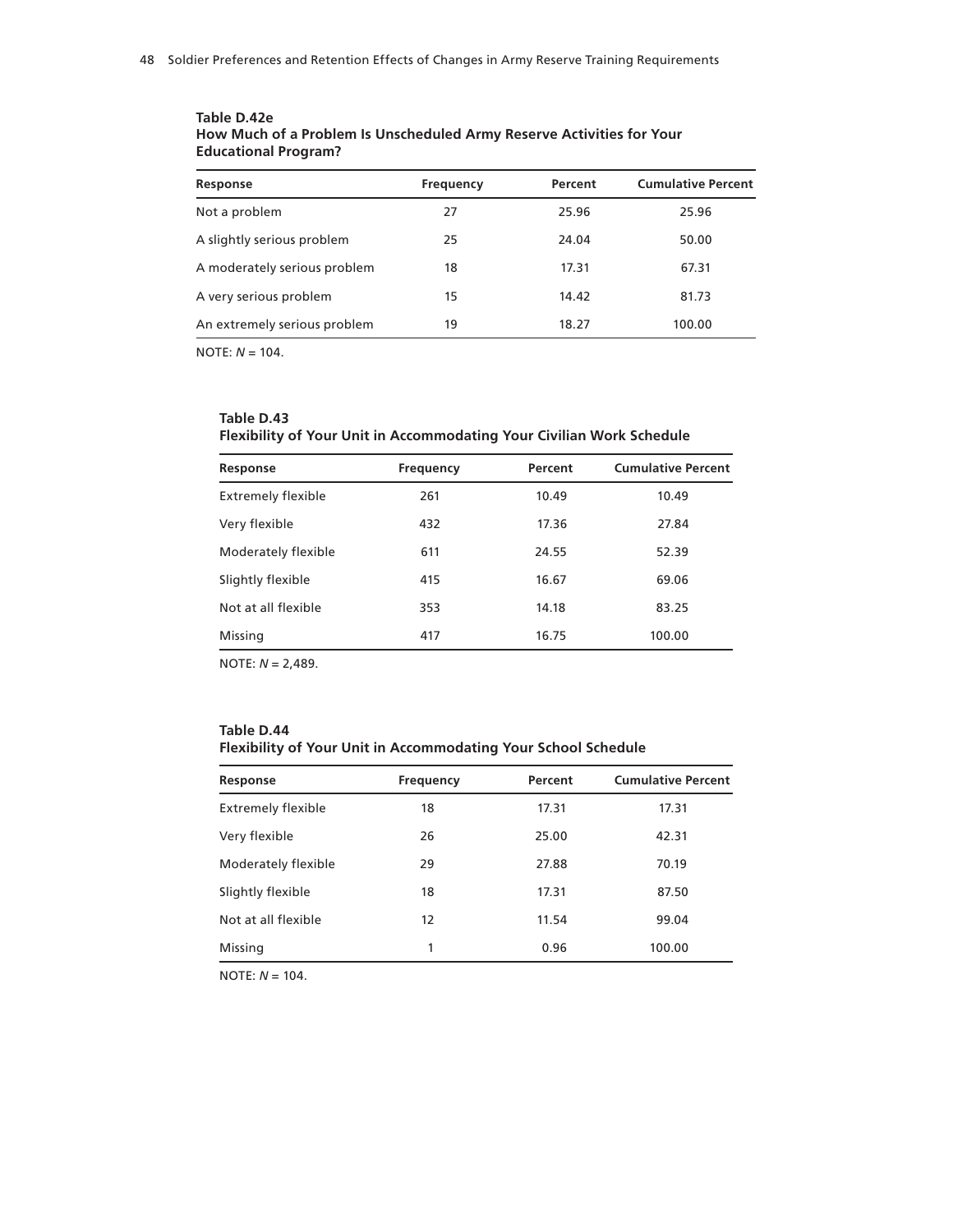#### **Table D.45a How Much of a Problem for You Are Conflicts at Your Civilian Job Because of Your Army Reserve Participation?**

| Response                     | Frequency | Percent | <b>Cumulative Percent</b> |
|------------------------------|-----------|---------|---------------------------|
| Not a problem                | 785       | 31.54   | 31.54                     |
| A slightly serious problem   | 555       | 22.30   | 53.84                     |
| A moderately serious problem | 394       | 15.83   | 69.67                     |
| A very serious problem       | 202       | 8.12    | 77.78                     |
| An extremely serious problem | 129       | 5.18    | 82.97                     |
| Missing                      | 424       | 17.03   | 100.00                    |

NOTE: *N* = 2,489.

## **Table D.45b**

## **How Much of a Problem for You Are Promotions at Your Civilian Job Because of Your Army Reserve Participation?**

| Response                     | Frequency | Percent | <b>Cumulative Percent</b> |
|------------------------------|-----------|---------|---------------------------|
| Not a problem                | 1,125     | 45.20   | 45.20                     |
| A slightly serious problem   | 303       | 12.17   | 57.37                     |
| A moderately serious problem | 265       | 10.65   | 68.02                     |
| A very serious problem       | 179       | 7.19    | 75.21                     |
| An extremely serious problem | 181       | 7.27    | 82.48                     |
| Missing                      | 436       | 17.52   | 100.00                    |

NOTE: *N* = 2,489.

#### **Table D.45c**

#### **How Much of a Problem for You Is Lost Vacation Time at Your Civilian Job Because of Your Army Reserve Participation?**

| Response                     | Frequency | Percent | <b>Cumulative Percent</b> |
|------------------------------|-----------|---------|---------------------------|
| Not a problem                | 1,005     | 40.38   | 40.38                     |
| A slightly serious problem   | 313       | 12.58   | 52.95                     |
| A moderately serious problem | 271       | 10.89   | 63.84                     |
| A very serious problem       | 220       | 8.84    | 72.68                     |
| An extremely serious problem | 247       | 9.92    | 82.60                     |
| Missing                      | 433       | 17.40   | 100.00                    |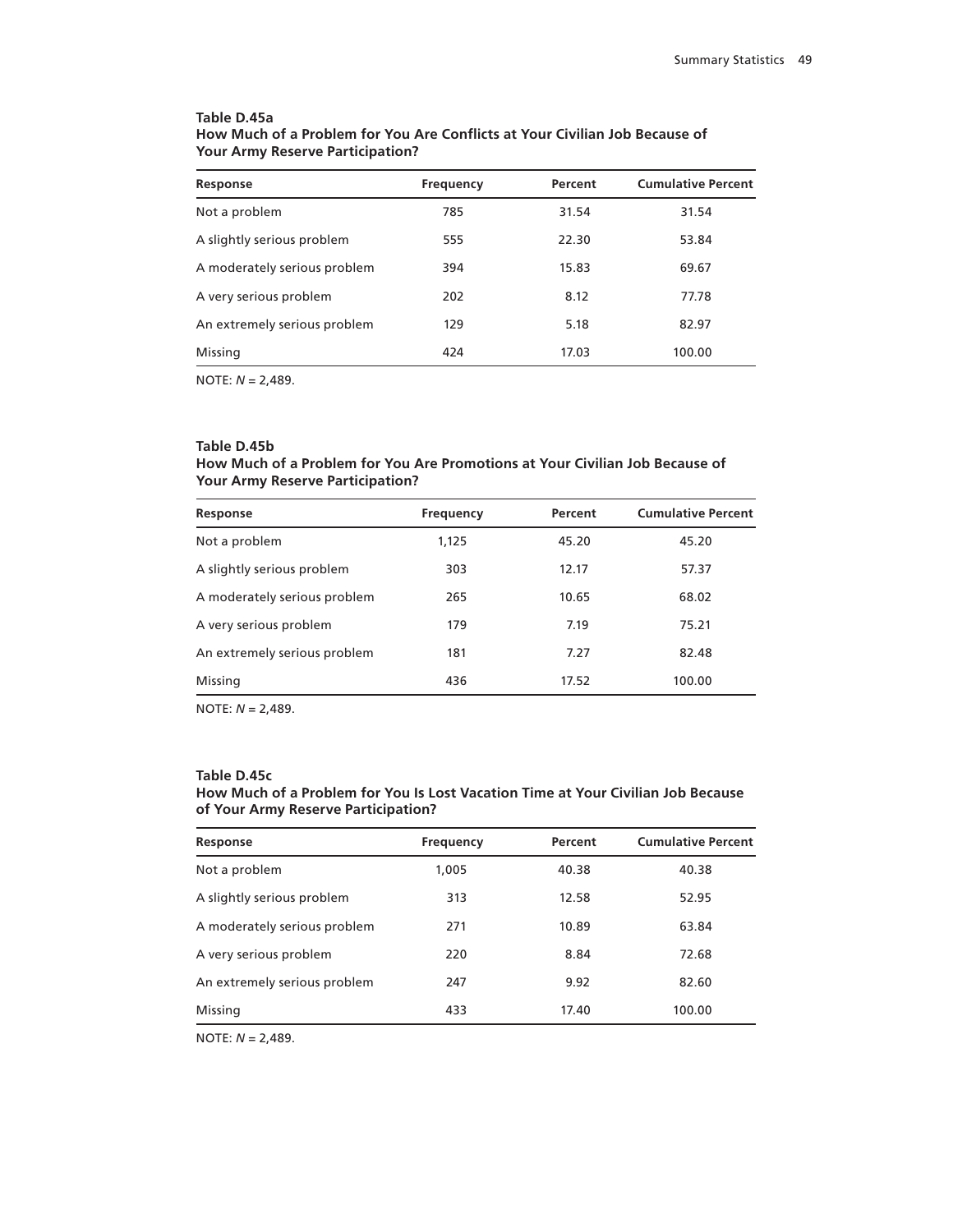| Response                     | Frequency | Percent | <b>Cumulative Percent</b> |
|------------------------------|-----------|---------|---------------------------|
| Not a problem                | 986       | 39.61   | 39.61                     |
| A slightly serious problem   | 332       | 13.34   | 52.95                     |
| A moderately serious problem | 269       | 10.81   | 63.76                     |
| A very serious problem       | 216       | 8.68    | 72.44                     |
| An extremely serious problem | 249       | 10.00   | 82.44                     |
| Missing                      | 437       | 17.56   | 100.00                    |
|                              |           |         |                           |

#### **Table D.45d How Much of a Problem for You Is Using Vacation Time at Your Civilian Job to Attend IDT?**

NOTE: *N* = 2,489.

# **Table D.45e**

## **How Much of a Problem for You Is Using Vacation Time at Your Civilian Job to Attend AT?**

| Response                     | <b>Frequency</b> | Percent | <b>Cumulative Percent</b> |
|------------------------------|------------------|---------|---------------------------|
| Not a problem                | 945              | 37.97   | 37.97                     |
| A slightly serious problem   | 291              | 11.69   | 49.66                     |
| A moderately serious problem | 286              | 11.49   | 61.15                     |
| A very serious problem       | 216              | 8.68    | 69.83                     |
| An extremely serious problem | 309              | 12.41   | 82.24                     |
| Missing                      | 442              | 17.76   | 100.00                    |

NOTE: *N* = 2,489.

#### **Table D.45f How Much of a Problem for You Is Time Away from Your Civilian Job Because of**

| <b>Army Reserve Duties?</b> |           |         |                           |
|-----------------------------|-----------|---------|---------------------------|
| Response                    | Frequency | Percent | <b>Cumulative Percent</b> |
| Not a problem               | 541       | 21 74   | 21 74                     |

| <b>Frequency</b> | Percent | <b>Cumulative Percen</b> |
|------------------|---------|--------------------------|
| 541              | 21.74   | 21.74                    |
| 534              | 21.45   | 43.19                    |
|                  |         |                          |

A moderately serious problem 493 19.81 63.00 A very serious problem 257 10.33 73.32 An extremely serious problem 236 9.48 9.48 82.80 Missing 100.00 128 17.20 100.00 100.00 128 17.20 100.00 100.00 100.00 100.00 100

|  | NOTE: $N = 2,489$ . |
|--|---------------------|
|--|---------------------|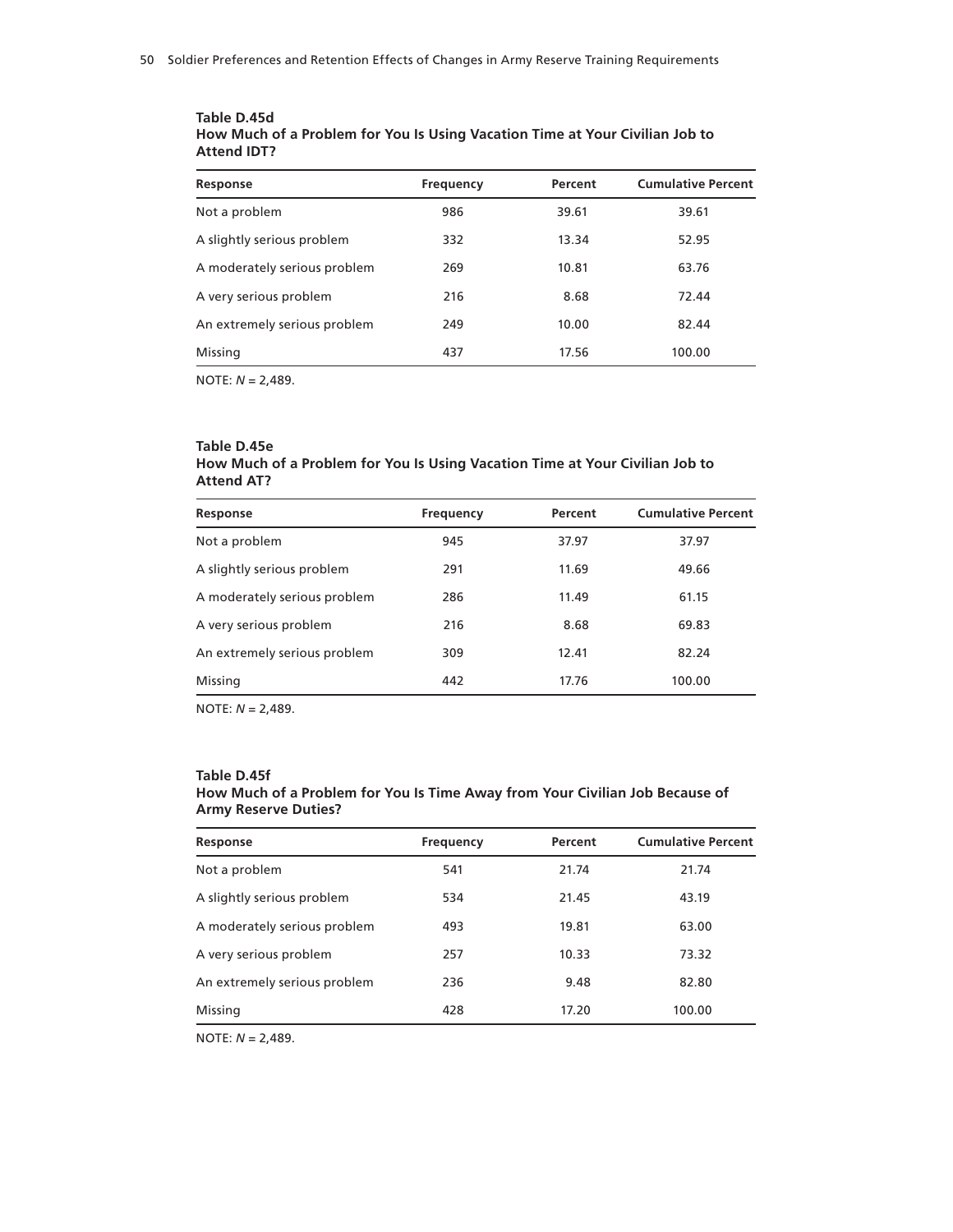| Response               | Frequency | Percent | <b>Cumulative Percent</b> |
|------------------------|-----------|---------|---------------------------|
| Too much               | 396       | 12.88   | 12.88                     |
| About the right amount | 1,552     | 50.47   | 63.35                     |
| Not enough             | 166       | 5.40    | 68.75                     |
| Not applicable         | 52        | 1.69    | 70.44                     |
| Missing                | 909       | 29.56   | 100.00                    |

## **Table D.46a How Do You Feel About the Amount of Time You Spend in Your Civilian Job?**

NOTE: *N* = 3,075.

## **Table D.46b How Do You Feel About the Amount of Time You Spend on Family Activities?**

| Response               | Frequency | Percent | <b>Cumulative Percent</b> |
|------------------------|-----------|---------|---------------------------|
| Too much               | 23        | 0.75    | 0.75                      |
| About the right amount | 919       | 29.89   | 30.63                     |
| Not enough             | 1,592     | 51.77   | 82.41                     |
| Not applicable         | 79        | 2.57    | 84.98                     |
| Missing                | 462       | 15.02   | 100.00                    |
|                        |           |         |                           |

NOTE: *N* = 3,075.

#### **Table D.46c How Do You Feel About the Amount of Time You Spend on Army Reserve AT?**

| Response               | <b>Frequency</b> | Percent | <b>Cumulative Percent</b> |
|------------------------|------------------|---------|---------------------------|
| Too much               | 528              | 17.17   | 17.17                     |
| About the right amount | 1,627            | 52.91   | 70.08                     |
| Not enough             | 428              | 13.92   | 84.00                     |
| Not applicable         | 46               | 1.50    | 85.50                     |
| Missing                | 446              | 14.50   | 100.00                    |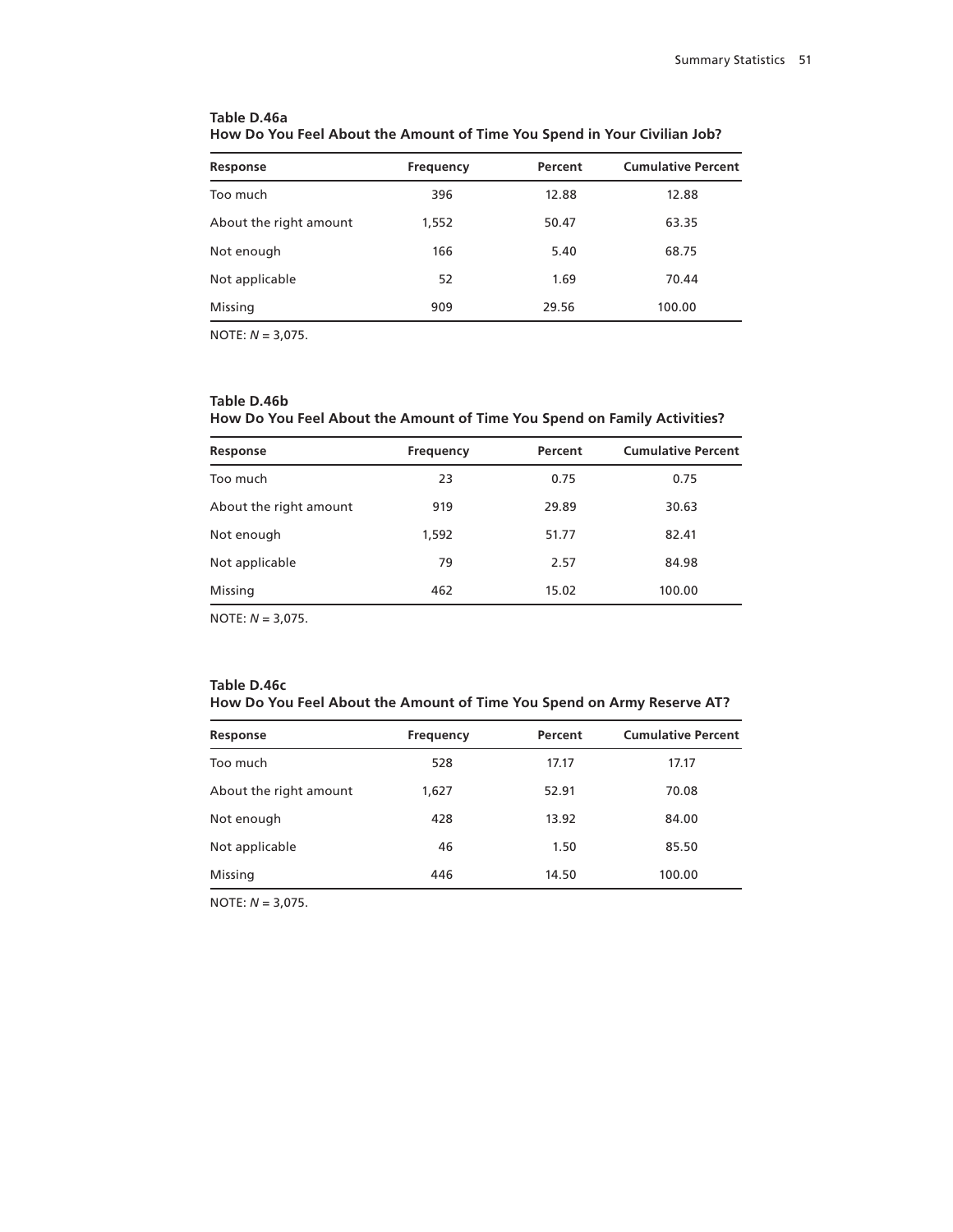| <b>Cumulative Percent</b><br>Percent<br>Response<br>Frequency<br>571<br>Too much<br>18.57<br>18.57 |  |
|----------------------------------------------------------------------------------------------------|--|
|                                                                                                    |  |
|                                                                                                    |  |
| About the right amount<br>74.44<br>1,718<br>55.87                                                  |  |
| 283<br>83.64<br>Not enough<br>9.20                                                                 |  |
| Not applicable<br>52<br>1.69<br>85.33                                                              |  |
| Missing<br>451<br>100.00<br>14.67                                                                  |  |

**Table D.46d How Do You Feel About the Amount of Time You Spend on Army Reserve IDT?**

#### **Table D.46e How Do You Feel About the Amount of Time You Spend on Other Army Reserve Activities?**

| Response               | <b>Frequency</b> | Percent | <b>Cumulative Percent</b> |
|------------------------|------------------|---------|---------------------------|
| Too much               | 927              | 30.15   | 30.15                     |
| About the right amount | 1,208            | 39.28   | 69.43                     |
| Not enough             | 311              | 10.11   | 79.54                     |
| Not applicable         | 171              | 5.56    | 85.11                     |
| Missing                | 458              | 14.89   | 100.00                    |

NOTE: *N* = 3,075.

#### **Table D.46f How Do You Feel About the Amount of Time You Spend on Community/ Church Activities?**

| Response               | Frequency | Percent | <b>Cumulative Percent</b> |
|------------------------|-----------|---------|---------------------------|
| Too much               | 20        | 0.65    | 0.65                      |
| About the right amount | 928       | 30.18   | 30.83                     |
| Not enough             | 1,112     | 36.16   | 66.99                     |
| Not applicable         | 569       | 18.50   | 85.50                     |
| Missing                | 446       | 14.50   | 100.00                    |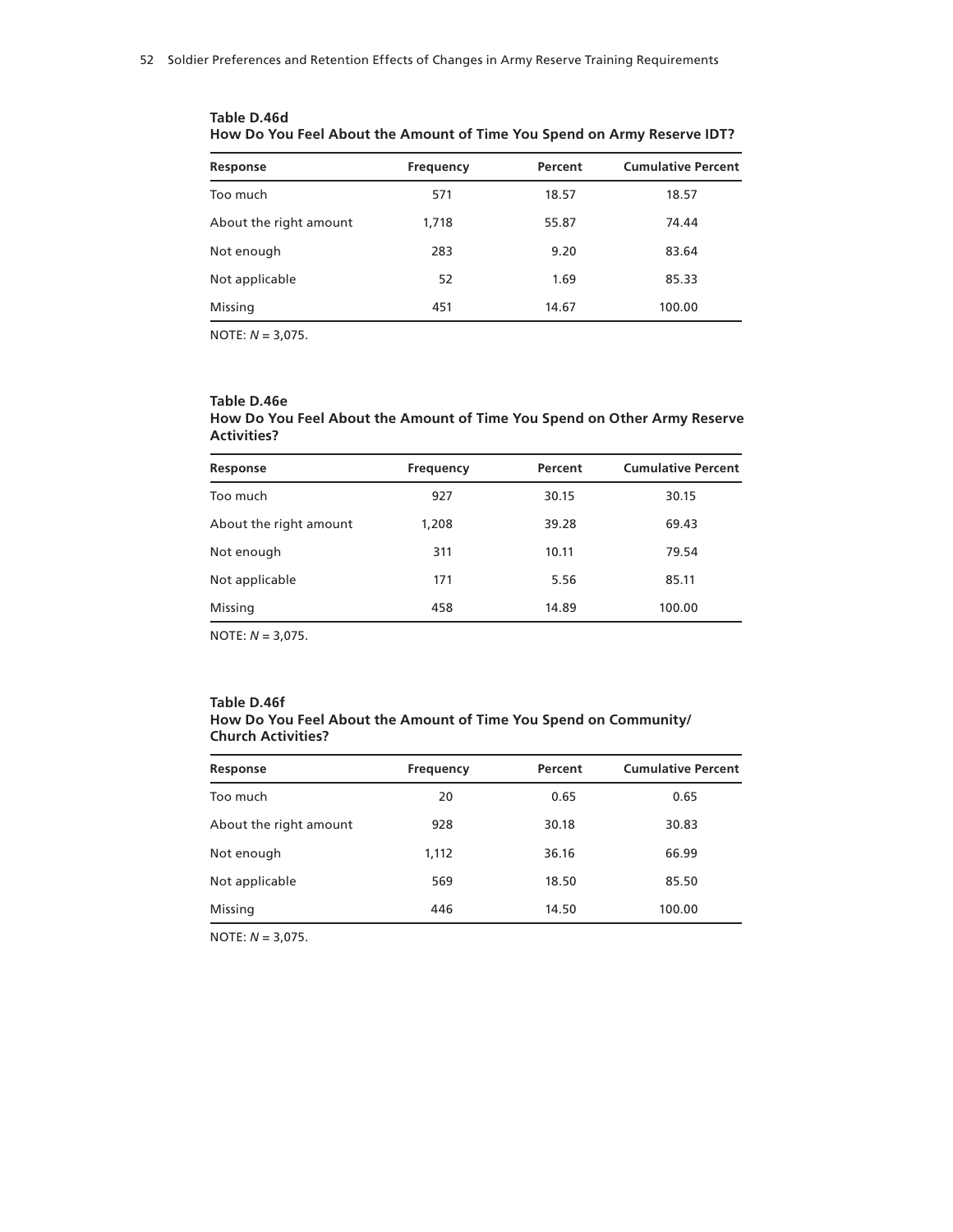## **Table D.46g How Do You Feel About the Amount of Time You Spend on Recreational/ Leisure Activities?**

| Response               | Frequency | Percent | <b>Cumulative Percent</b> |
|------------------------|-----------|---------|---------------------------|
| Too much               | 27        | 0.88    | 0.88                      |
| About the right amount | 804       | 26.15   | 27.02                     |
| Not enough             | 1,739     | 56.55   | 83.58                     |
| Not applicable         | 62        | 2.02    | 85.59                     |
| Missing                | 443       | 14.41   | 100.00                    |

NOTE: *N* = 3,075.

#### **Table D.47a**

## **How Much of a Problem Would Increasing IDT from 48 Periods to 56 Periods Be for Your Employer?**

| Response                     | <b>Frequency</b> | Percent | <b>Cumulative Percent</b> |
|------------------------------|------------------|---------|---------------------------|
| Not a problem                | 669              | 26.88   | 26.88                     |
| A slightly serious problem   | 495              | 19.89   | 46.77                     |
| A moderately serious problem | 402              | 16.15   | 62.92                     |
| A very serious problem       | 236              | 9.48    | 72.40                     |
| An extremely serious problem | 252              | 10.12   | 82.52                     |
| Missing                      | 435              | 17.48   | 100.00                    |

NOTE: *N* = 2,489.

#### **Table D.47b**

| How Much of a Problem Would Increasing AT from Two Weeks to Three Weeks Be |  |
|----------------------------------------------------------------------------|--|
| for Your Employer?                                                         |  |

| Response                     | <b>Frequency</b> | Percent | <b>Cumulative Percent</b> |
|------------------------------|------------------|---------|---------------------------|
| Not a problem                | 690              | 27.72   | 27.72                     |
| A slightly serious problem   | 462              | 18.56   | 46.28                     |
| A moderately serious problem | 375              | 15.07   | 61.35                     |
| A very serious problem       | 245              | 9.84    | 71.19                     |
| An extremely serious problem | 285              | 11.45   | 82.64                     |
| Missing                      | 432              | 17.36   | 100.00                    |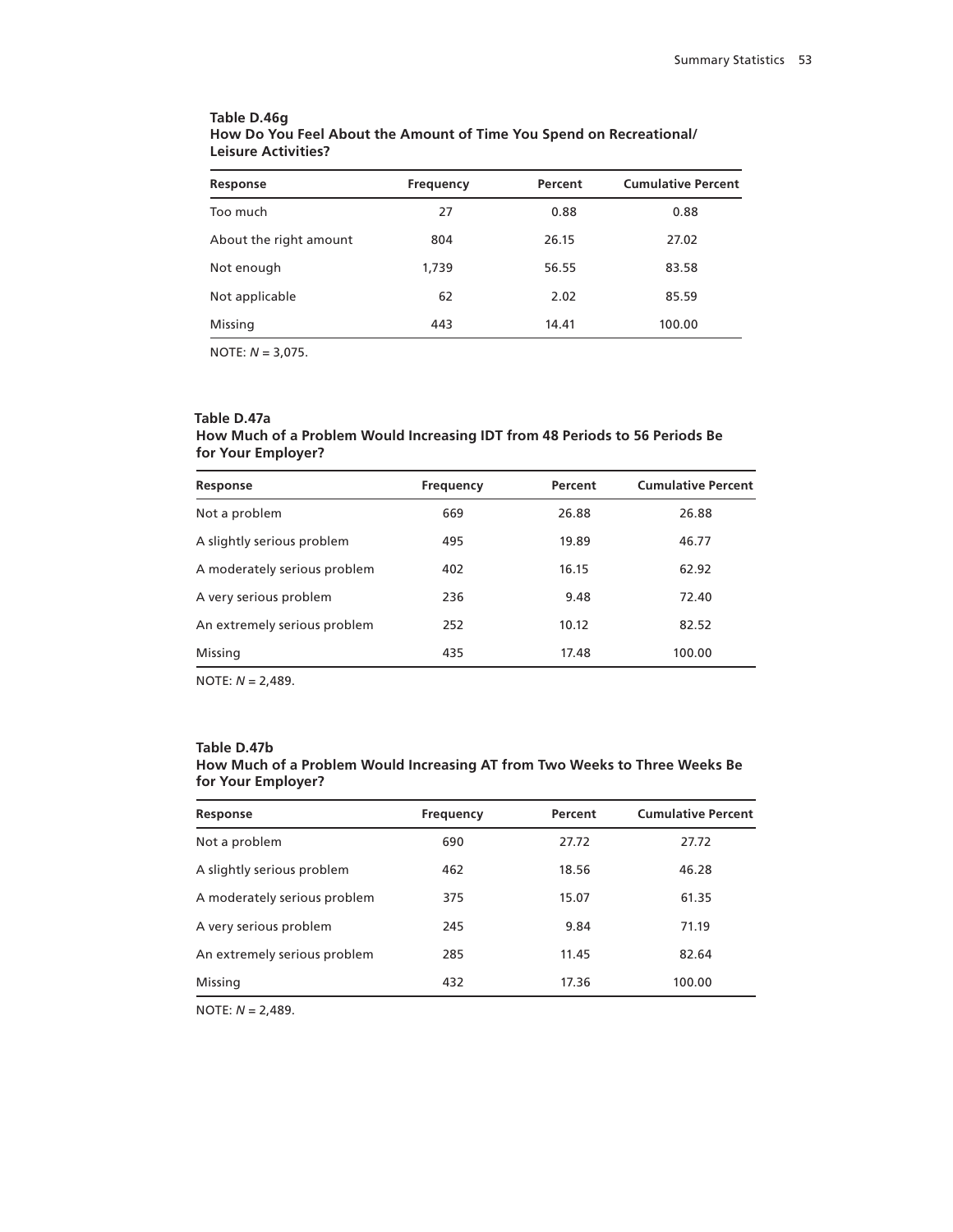#### **Table D.47c How Much of a Problem Would Increasing Unscheduled Army Reserve Activities by a Total of Seven Extra Days per Year Be for Your Employer?**

| Response                     | Frequency | Percent | <b>Cumulative Percent</b> |
|------------------------------|-----------|---------|---------------------------|
| Not a problem                | 481       | 19.33   | 19.33                     |
| A slightly serious problem   | 486       | 19.53   | 38.85                     |
| A moderately serious problem | 402       | 16.15   | 55.00                     |
| A very serious problem       | 278       | 11.17   | 66.17                     |
| An extremely serious problem | 406       | 16.31   | 82.48                     |
| Missing                      | 436       | 17.52   | 100.00                    |

NOTE: *N* = 2,489.

## **Table D.48a**

#### **How Much of a Problem Would Increasing IDT from 48 Periods to 56 Periods Be for Your Educational Institution?**

| Response                     | Frequency | Percent | <b>Cumulative Percent</b> |
|------------------------------|-----------|---------|---------------------------|
| Not a problem                | 34        | 32.69   | 32.69                     |
| A slightly serious problem   | 20        | 19.23   | 51.92                     |
| A moderately serious problem | 23        | 22.13   | 74.04                     |
| A very serious problem       | 13        | 12.50   | 86.54                     |
| An extremely serious problem | 14        | 13.46   | 100.00                    |

NOTE: *N* = 104.

#### **Table D.48b**

# **How Much of a Problem Would Increasing AT from Two Weeks to Three Weeks Be for Your Educational Institution?**

| Response                     | Frequency | Percent | <b>Cumulative Percent</b> |
|------------------------------|-----------|---------|---------------------------|
| Not a problem                | 41        | 39.42   | 39.42                     |
| A slightly serious problem   | 16        | 15.38   | 54.81                     |
| A moderately serious problem | 16        | 15.38   | 70.19                     |
| A very serious problem       | 12        | 11.54   | 81.73                     |
| An extremely serious problem | 19        | 18.27   | 100.00                    |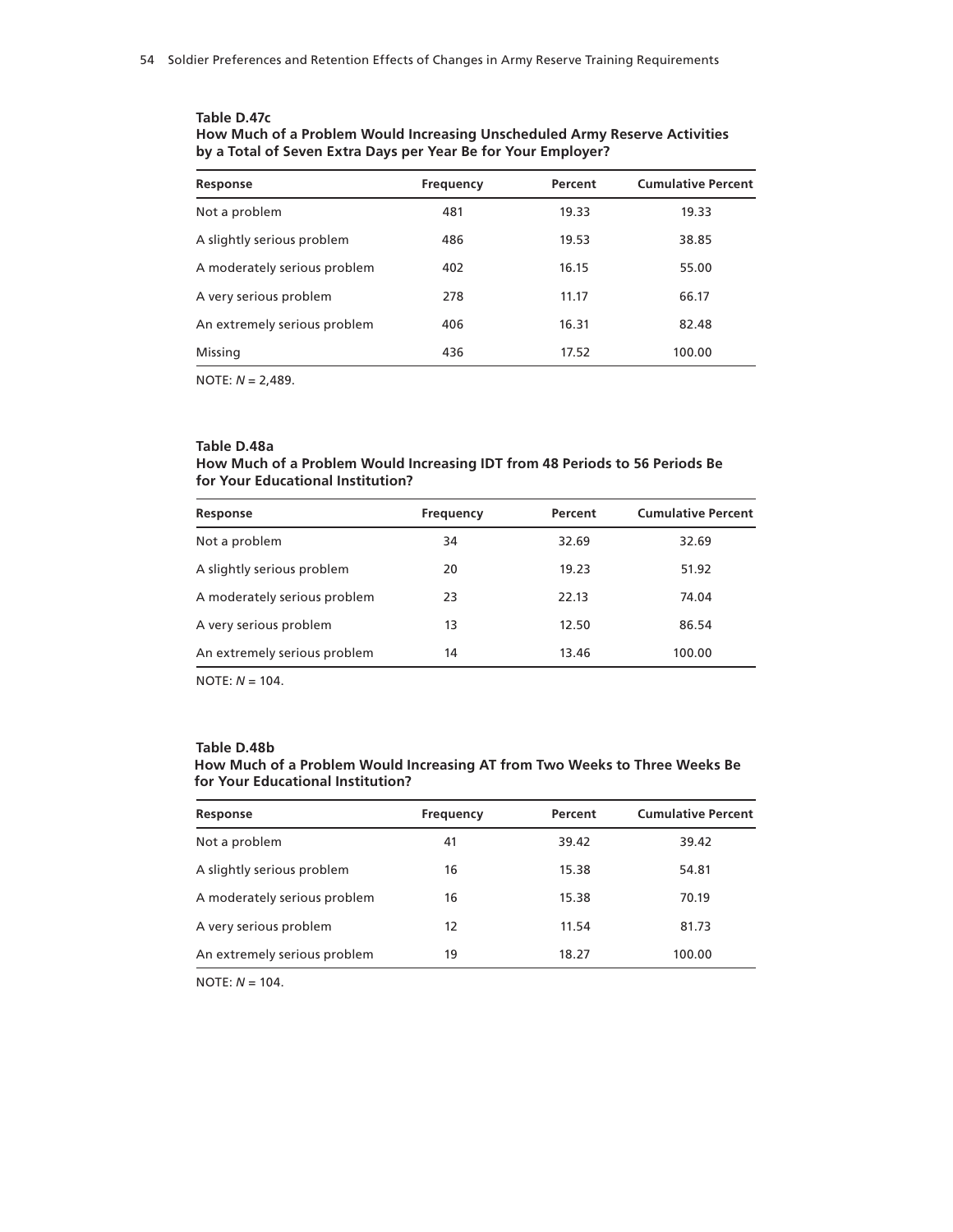## **Table D.48c**

| How Much of a Problem Would Increasing Unscheduled Army Reserve Activities   |
|------------------------------------------------------------------------------|
| by a Total of Seven Extra Days per Year Be for Your Educational Institution? |

| Response                     | Frequency | Percent | <b>Cumulative Percent</b> |
|------------------------------|-----------|---------|---------------------------|
| Not a problem                | 27        | 25.96   | 25.96                     |
| A slightly serious problem   | 21        | 20.19   | 46.15                     |
| A moderately serious problem | 17        | 16.35   | 62.50                     |
| A very serious problem       | 19        | 18.27   | 80.77                     |
| An extremely serious problem | 20        | 19.23   | 100.00                    |

NOTE: *N* = 104.

## **Table D.49 Marital Status**

| <b>Marital Status</b> | Frequency | Percent | <b>Cumulative Percent</b> |
|-----------------------|-----------|---------|---------------------------|
| Married               | 1,793     | 58.31   | 58.31                     |
| Separated             | 50        | 1.63    | 59.93                     |
| Divorced              | 315       | 10.24   | 70.18                     |
| Widowed               | 7         | 0.23    | 70.41                     |
| Never married         | 476       | 15.48   | 85.89                     |
| Missing               | 434       | 14.11   | 100.00                    |

NOTE: *N* = 3,075.

## **Table D.50**

# **Spouse's Current Work Situation (where your spouse spends the most time)**

| <b>Work Status</b>                                                                                 | Frequency | Percent | <b>Cumulative Percent</b> |
|----------------------------------------------------------------------------------------------------|-----------|---------|---------------------------|
| Working full time in a civilian job (not government)                                               | 740       | 41.27   | 41.27                     |
| Working part time in a civilian job (not<br>qovernment)                                            | 159       | 8.87    | 50.14                     |
| Working full time in a government civilian job                                                     | 172       | 9.59    | 59.73                     |
| Working part time in a government civilian job                                                     | 11        | 0.61    | 60.35                     |
| Working as an Army Reserve technician or AGR                                                       | 23        | 1.28    | 61.63                     |
| Self-employed full time in own business                                                            | 70        | 3.90    | 65.53                     |
| Self-employed part time in own business                                                            | 34        | 1.90    | 67.43                     |
| Have a job but not at work presently because of<br>temporary illness, strike, or some other reason | 8         | 0.45    | 67.88                     |
| Unpaid worker (e.g., for example, in family-run<br>business)                                       | 8         | 0.45    | 68.32                     |
| Unemployed/laid off                                                                                | 46        | 2.57    | 70.89                     |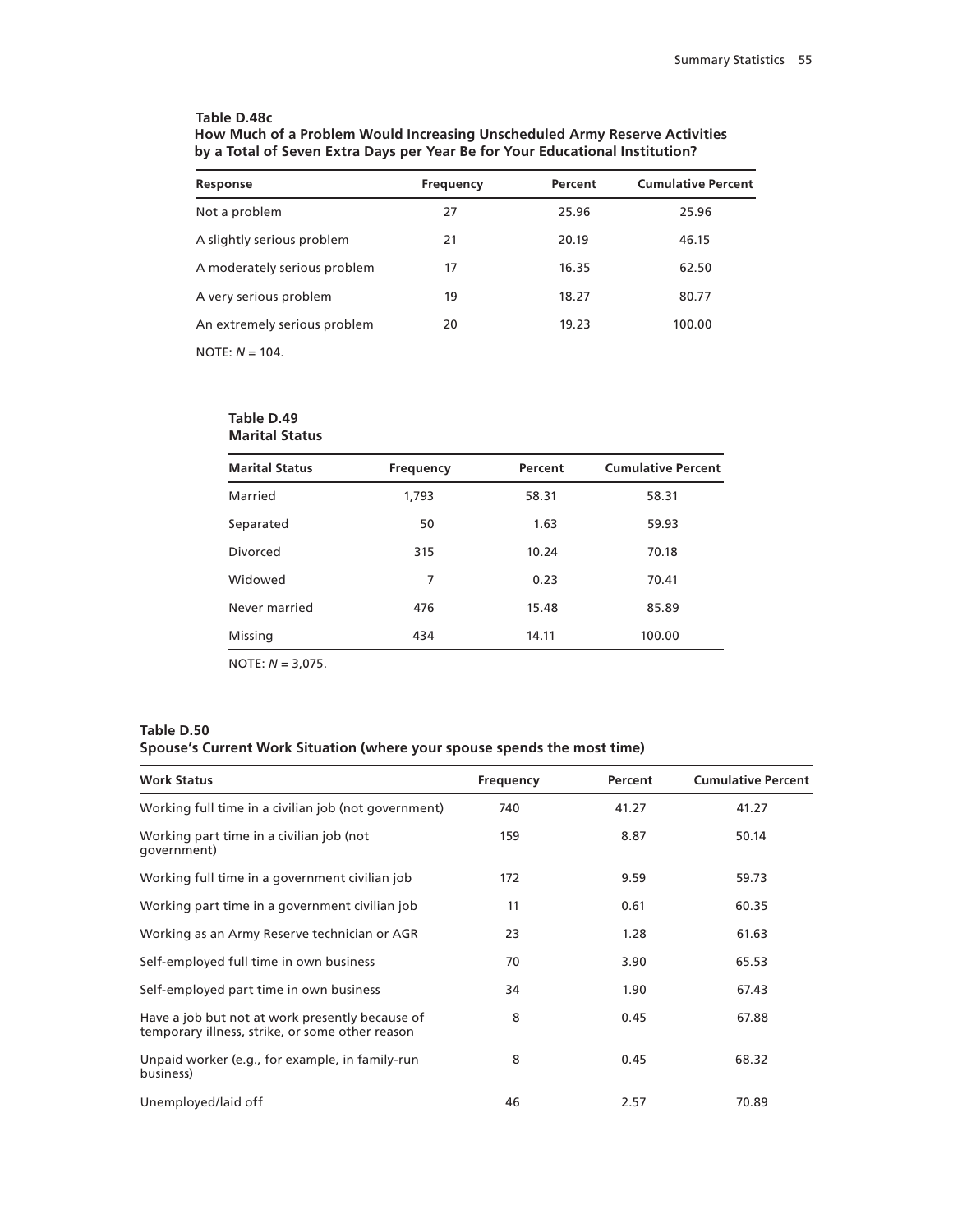| <b>Work Status</b>      | Frequency | Percent | <b>Cumulative Percent</b> |
|-------------------------|-----------|---------|---------------------------|
| In school               | 54        | 3.01    | 73.90                     |
| Keeping house/homemaker | 322       | 17.96   | 91.86                     |
| Retired                 | 43        | 2.40    | 94.26                     |
| Other                   | 94        | 5.24    | 99.50                     |
| Missing                 | 9         | 0.50    | 100.00                    |

# **Table D.50—Continued**

NOTE: *N* = 1,793.

# **Table D.51**

# **Spouse's Type of Civilian Job**

| Occupation                                                                                                                                  | Frequency | Percent | <b>Cumulative Percent</b> |
|---------------------------------------------------------------------------------------------------------------------------------------------|-----------|---------|---------------------------|
| Professional, such as social worker, accountant,<br>computer programmer, artist, registered nurse,<br>engineer, librarian, writer           | 521       | 30.54   | 30.54                     |
| Manager or administrator, such as sales manager,<br>office manager, school administrator, buyer,<br>restaurant manager, government official | 175       | 10.26   | 40.80                     |
| Proprietor or owner, such as owner of a small<br>business, contractor                                                                       | 51        | 2.99    | 43.79                     |
| Schoolteacher, such as elementary or secondary                                                                                              | 112       | 6.57    | 50.35                     |
| Technical, such as draftsman, medical or dental<br>technician, computer operator                                                            | 32        | 1.88    | 52.23                     |
| Craftsman, such as baker, auto mechanic, machinist,<br>painter, plumber, telephone installer, carpenter                                     | 13        | 0.76    | 52.99                     |
| Clerical, such as bank teller, bookkeeper, secretary,<br>typist, ticket agent                                                               | 64        | 3.75    | 56.74                     |
| Service, such as barber, beautician, practical nurse,<br>private household worker, janitor, waiter, waitress,<br>food service worker        | 55        | 3.22    | 59.96                     |
| Other                                                                                                                                       | 90        | 5.28    | 65.24                     |
| Missing                                                                                                                                     | 593       | 34.76   | 100.00                    |

NOTE: *N* = 1,706.

| Table D.52                                                                          |
|-------------------------------------------------------------------------------------|
| Spouse's Income from Civilian Job Before Taxes and Other Deductions During the Past |
| 12 Months                                                                           |

| Income             | Frequency | Percent | <b>Cumulative Percent</b> |
|--------------------|-----------|---------|---------------------------|
| Less than \$25,000 | 156       | 9.14    | 9.14                      |
| \$25,000-\$34,999  | 112       | 6.57    | 15.71                     |
| \$35,000-\$49,999  | 208       | 12.19   | 27.90                     |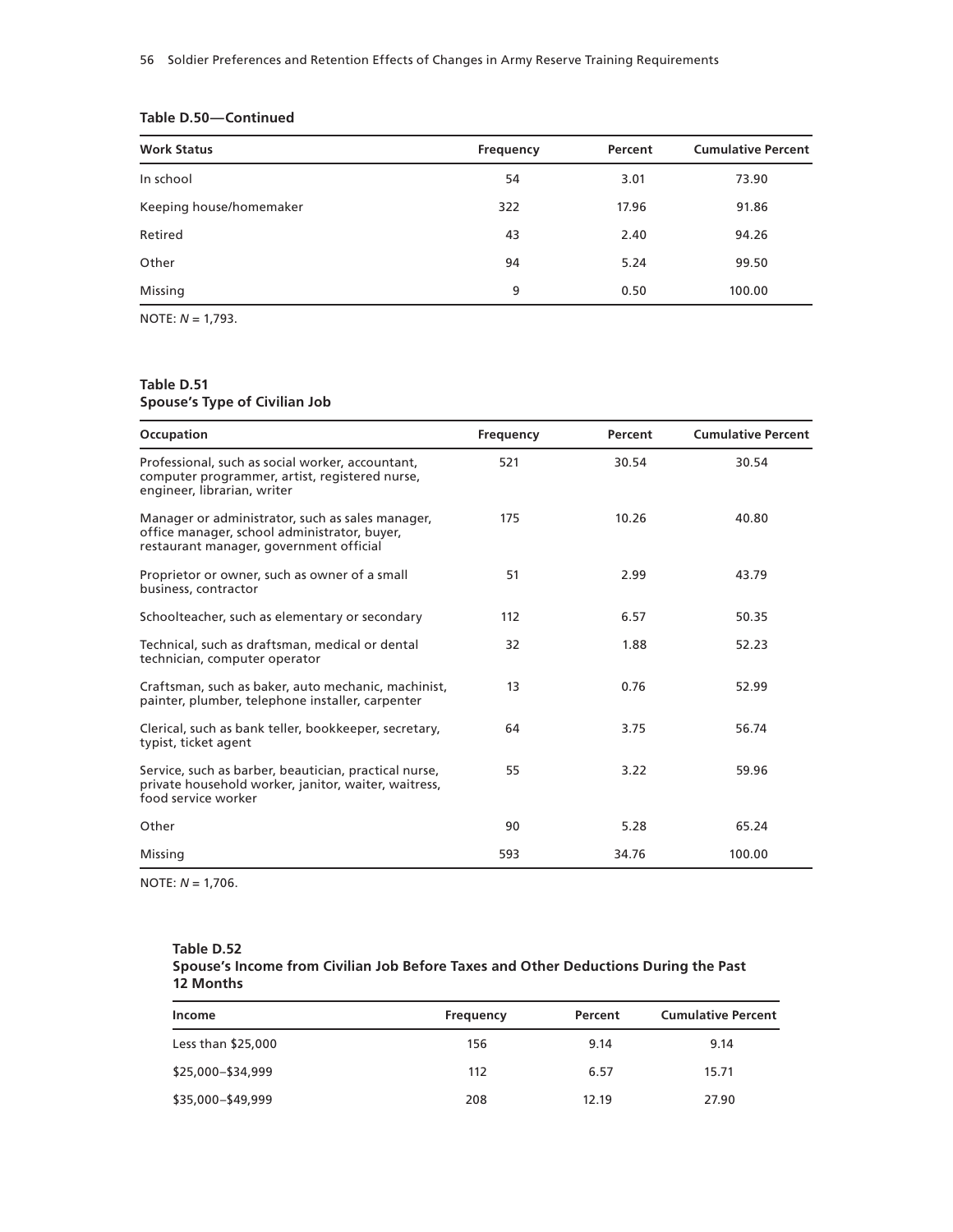## **Table D.52—Continued**

| Income                                 | Frequency | Percent | <b>Cumulative Percent</b> |
|----------------------------------------|-----------|---------|---------------------------|
| \$50,000-\$74,999                      | 256       | 15.01   | 42.91                     |
| \$75,000-\$99,999                      | 169       | 9.91    | 52.81                     |
| \$100,000-\$149,999                    | 145       | 8.50    | 61.31                     |
| \$150,000 or more                      | 79        | 4.63    | 65.94                     |
| Does not apply, my spouse did not work | 31        | 1.82    | 67.76                     |
| Missing                                | 550       | 32.24   | 100.00                    |

NOTE: *N* = 1,706.

| Table D.53                                                      |
|-----------------------------------------------------------------|
| Spouse's Attitude Toward Your Participation in the Army Reserve |

| Response                   | Frequency | Percent | <b>Cumulative Percent</b> |
|----------------------------|-----------|---------|---------------------------|
| <b>Extremely favorable</b> | 433       | 24.15   | 24.15                     |
| Very favorable             | 459       | 25.60   | 49.75                     |
| Moderately favorable       | 483       | 26.94   | 76.69                     |
| Slightly favorable         | 258       | 14.39   | 91.08                     |
| Not at all favorable       | 151       | 8.42    | 99.50                     |
| Missing                    | 9         | 0.50    | 100.00                    |

NOTE: *N* = 1,793.

| Table D.54                                                     |
|----------------------------------------------------------------|
| How Much Do You and Your Spouse Agree on Your Career Plans for |
| the Army Reserve?                                              |

| Response   | <b>Frequency</b> | Percent | <b>Cumulative Percent</b> |
|------------|------------------|---------|---------------------------|
| Completely | 704              | 39.26   | 39.26                     |
| Very much  | 459              | 25.60   | 64.86                     |
| Moderately | 383              | 21.36   | 86.22                     |
| Slightly   | 152              | 8.48    | 94.70                     |
| Not at all | 80               | 4.46    | 99.16                     |
| Missing    | 15               | 0.84    | 100.00                    |

NOTE: *N* = 1,793.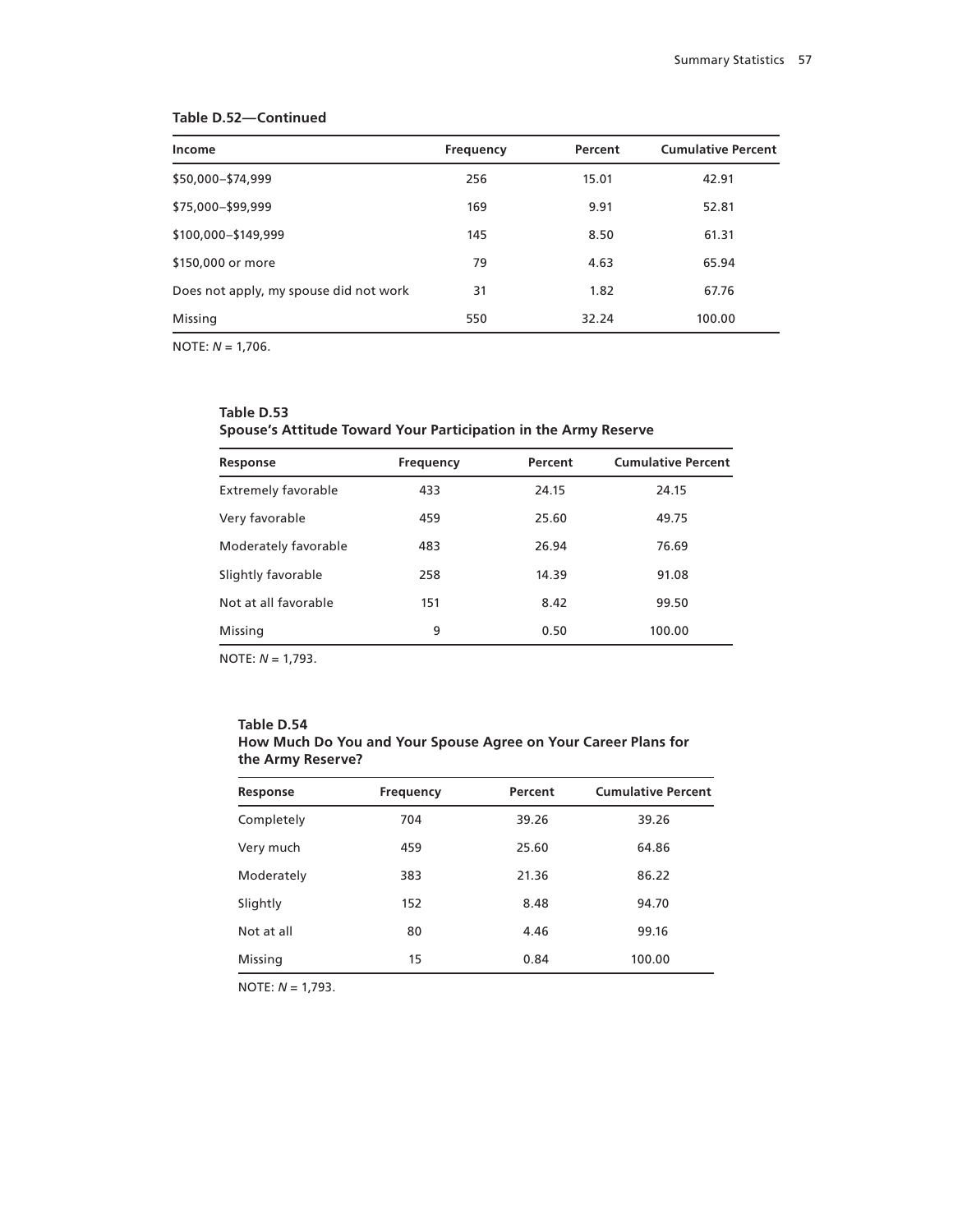| Response                    | <b>Frequency</b> | Percent | <b>Cumulative Percent</b> |
|-----------------------------|------------------|---------|---------------------------|
| <b>Extremely supportive</b> | 711              | 23.12   | 23.12                     |
| Very supportive             | 803              | 26.11   | 49.24                     |
| Moderately supportive       | 607              | 19.74   | 68.98                     |
| Slightly supportive         | 266              | 8.65    | 77.63                     |
| Not at all supportive       | 225              | 7.32    | 84.94                     |
| Missing                     | 463              | 15.06   | 100.00                    |

**Table D.55a How Supportive of Your Family Is Your Commander?**

## **Table D.55b**

# **How Supportive of Your Family Are Your Unit Officers?**

| Response                    | Frequency | Percent | <b>Cumulative Percent</b> |
|-----------------------------|-----------|---------|---------------------------|
| <b>Extremely supportive</b> | 609       | 19.80   | 19.80                     |
| Very supportive             | 859       | 27.93   | 47.74                     |
| Moderately supportive       | 658       | 21.40   | 69.14                     |
| Slightly supportive         | 275       | 8.94    | 78.08                     |
| Not at all supportive       | 197       | 6.41    | 84.49                     |
| Missing                     | 477       | 15.51   | 100.00                    |

NOTE: *N* = 3,075.

| Table D.55c                                       |
|---------------------------------------------------|
| How Supportive of Your Family Are Your Unit NCOs? |

| Response                    | <b>Frequency</b> | Percent | <b>Cumulative Percent</b> |
|-----------------------------|------------------|---------|---------------------------|
| <b>Extremely supportive</b> | 659              | 21.43   | 21.43                     |
| Very supportive             | 921              | 29.95   | 51.38                     |
| Moderately supportive       | 630              | 20.49   | 71.87                     |
| Slightly supportive         | 229              | 7.45    | 79.32                     |
| Not at all supportive       | 159              | 5.17    | 84.49                     |
| Missing                     | 477              | 15.51   | 100.00                    |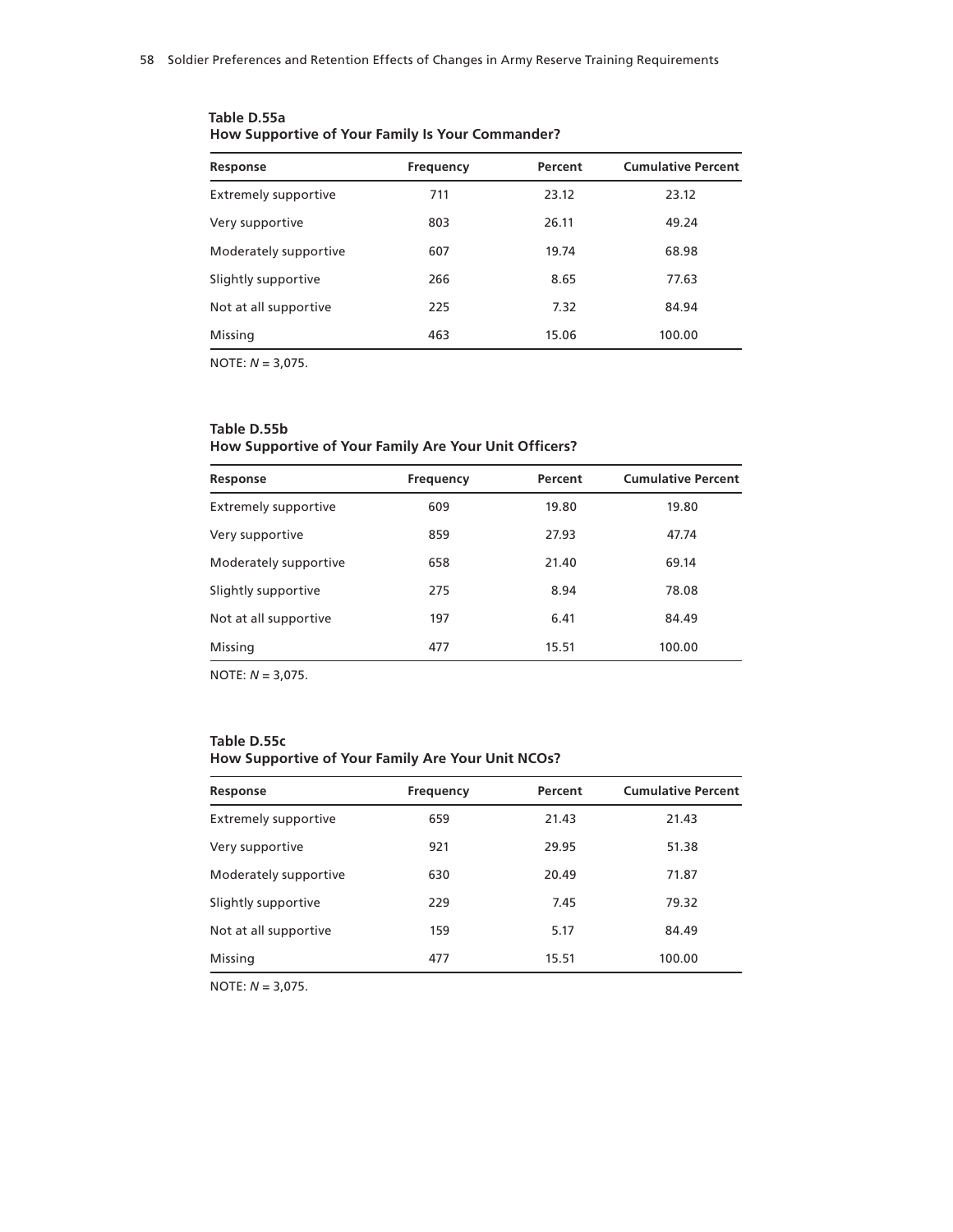| Response                    | Frequency | Percent | <b>Cumulative Percent</b> |
|-----------------------------|-----------|---------|---------------------------|
| <b>Extremely supportive</b> | 549       | 17.85   | 17.85                     |
| Very supportive             | 819       | 26.63   | 44.49                     |
| Moderately supportive       | 666       | 21.66   | 66.15                     |
| Slightly supportive         | 292       | 9.50    | 75.64                     |
| Not at all supportive       | 264       | 8.59    | 84.23                     |
| Missing                     | 485       | 15.77   | 100.00                    |

# **Table D.55d How Supportive of Your Family Are Your Unit Technician(s)?**

NOTE: *N* = 3,075.

## **Table D.55e**

# **How Supportive of Your Family Is the Army Reserve in General?**

| Response                    | <b>Frequency</b> | Percent | <b>Cumulative Percent</b> |
|-----------------------------|------------------|---------|---------------------------|
| <b>Extremely supportive</b> | 450              | 14.63   | 14.63                     |
| Very supportive             | 711              | 23.12   | 37.76                     |
| Moderately supportive       | 702              | 22.83   | 60.59                     |
| Slightly supportive         | 445              | 14.47   | 75.06                     |
| Not at all supportive       | 307              | 9.98    | 85.04                     |
| Missing                     | 460              | 14.96   | 100.00                    |

NOTE: *N* = 3,075.

## **Table D.56a How Much of a Problem Is Absence for IDT for Your Family?**

| Response                     | Frequency | Percent | <b>Cumulative Percent</b> |
|------------------------------|-----------|---------|---------------------------|
| Not a problem                | 1,167     | 37.95   | 37.95                     |
| A slightly serious problem   | 744       | 24.20   | 62.15                     |
| A moderately serious problem | 469       | 15.25   | 77.40                     |
| A very serious problem       | 140       | 4.55    | 81.95                     |
| An extremely serious problem | 89        | 2.89    | 84.85                     |
| Missing                      | 466       | 15.15   | 100.00                    |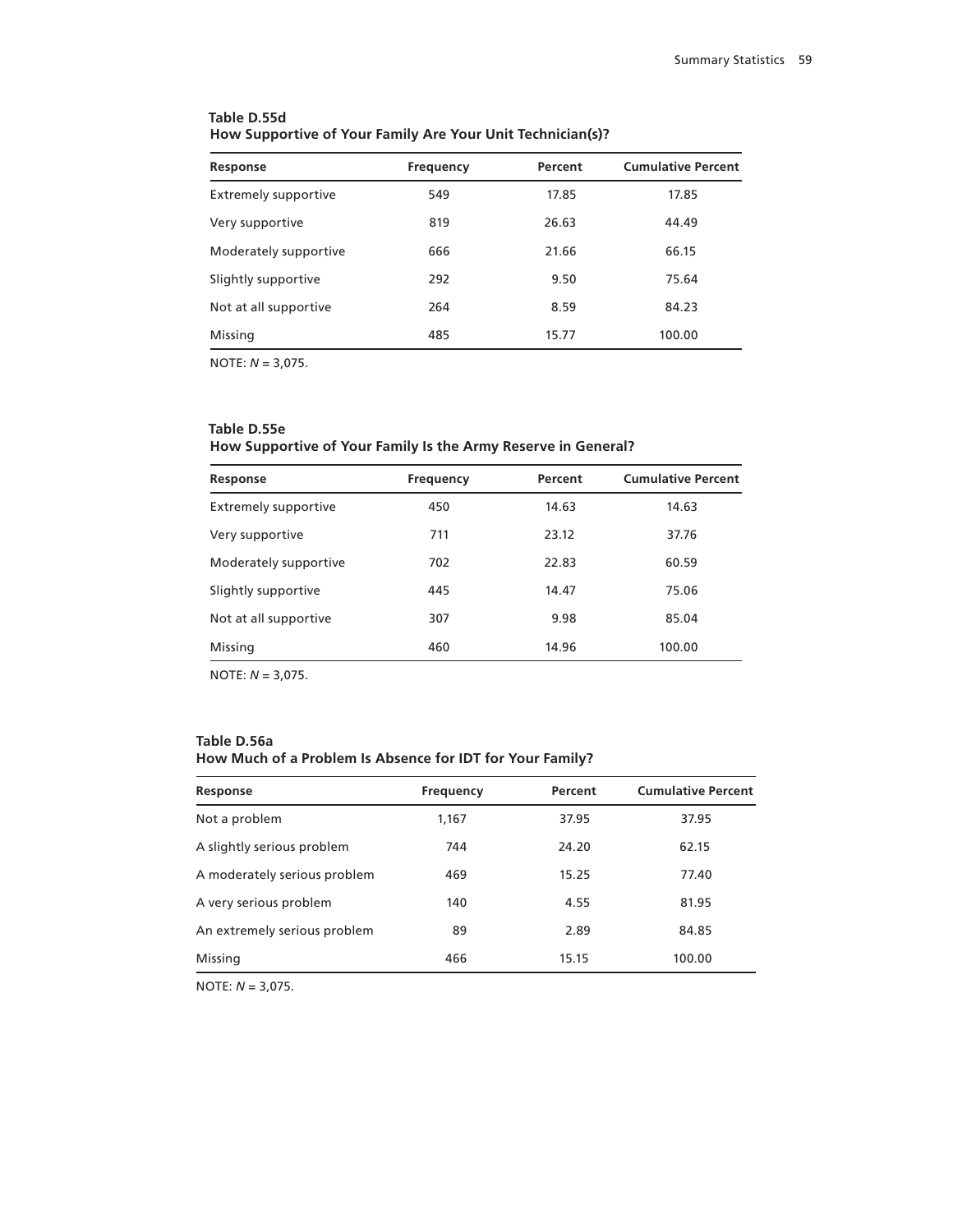| Response                     | Frequency | Percent | <b>Cumulative Percent</b> |
|------------------------------|-----------|---------|---------------------------|
| Not a problem                | 961       | 31.25   | 31.25                     |
| A slightly serious problem   | 666       | 21.66   | 52.91                     |
| A moderately serious problem | 616       | 20.23   | 72.94                     |
| A very serious problem       | 225       | 7.32    | 80.26                     |
| An extremely serious problem | 132       | 4.29    | 84.55                     |
| Missing                      | 475       | 15.45   | 100.00                    |

**Table D.56b How Much of a Problem Is Absence for AT for Your Family?**

## **Table D.56c**

## **How Much of a Problem Is Absence for Extra Time Spent with Your Army Reserve Unit for Your Family?**

| Response                     | Frequency | Percent | <b>Cumulative Percent</b> |
|------------------------------|-----------|---------|---------------------------|
| Not a problem                | 868       | 28.23   | 28.23                     |
| A slightly serious problem   | 650       | 21.14   | 49.37                     |
| A moderately serious problem | 573       | 18.63   | 68.00                     |
| A very serious problem       | 306       | 9.95    | 77.95                     |
| An extremely serious problem | 208       | 6.76    | 84.72                     |
| Missing                      | 470       | 15.28   | 100.00                    |

NOTE: *N* = 3,075.

#### **Table D.56d**

## **How Much of a Problem Is Unscheduled Army Reserve Activities for Your Family?**

| Response                     | Frequency | Percent | <b>Cumulative Percent</b> |
|------------------------------|-----------|---------|---------------------------|
| Not a problem                | 700       | 22.76   | 22.76                     |
| A slightly serious problem   | 588       | 19.12   | 41.89                     |
| A moderately serious problem | 556       | 18.08   | 59.97                     |
| A very serious problem       | 408       | 13.27   | 73.24                     |
| An extremely serious problem | 354       | 11.51   | 84.75                     |
| Missing                      | 469       | 15.25   | 100.00                    |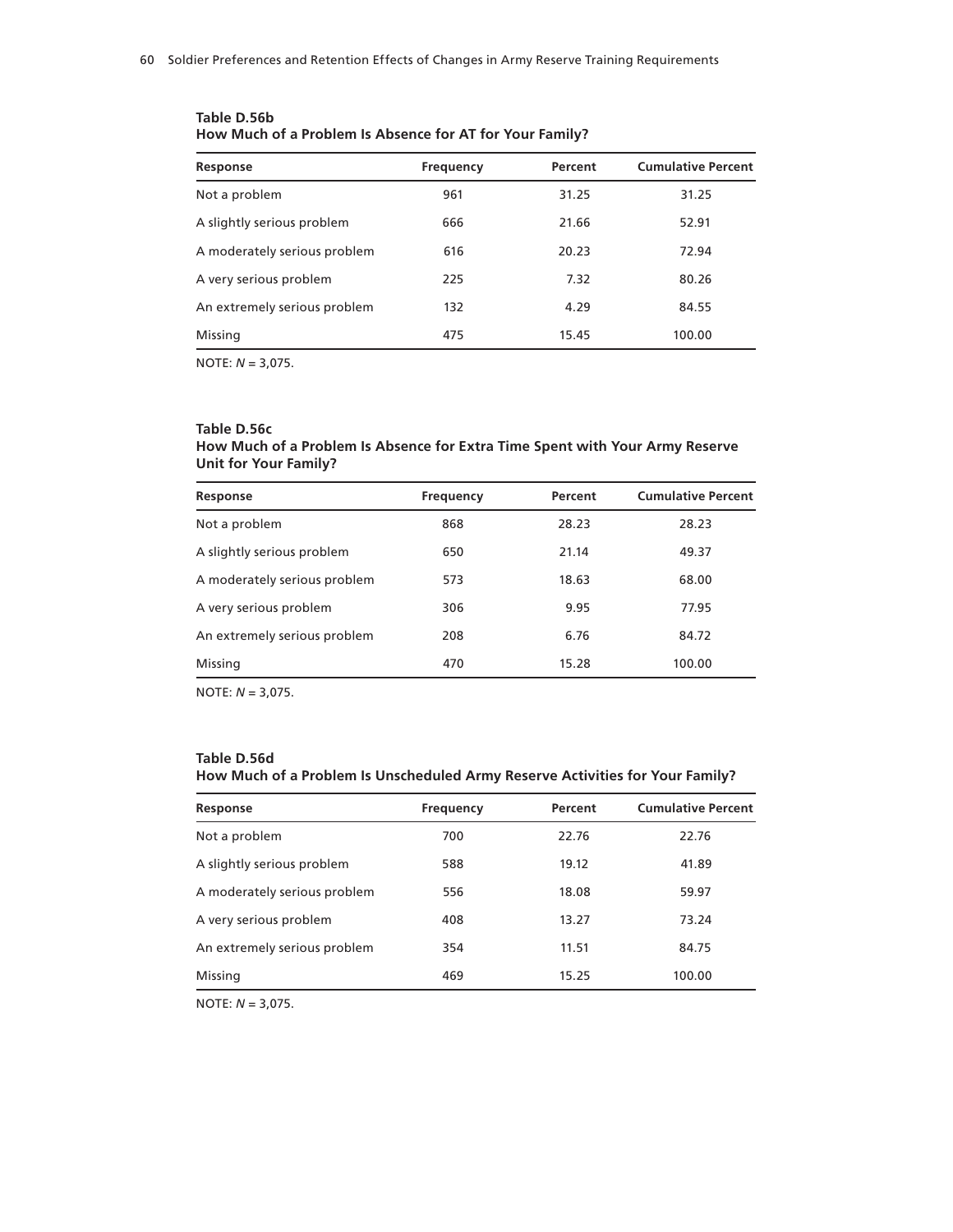| Response                     | Frequency | Percent | <b>Cumulative Percent</b> |
|------------------------------|-----------|---------|---------------------------|
| Not a problem                | 731       | 23.77   | 23.77                     |
| A slightly serious problem   | 626       | 20.36   | 44.13                     |
| A moderately serious problem | 577       | 18.76   | 62.89                     |
| A very serious problem       | 376       | 12.23   | 75.12                     |
| An extremely serious problem | 298       | 9.69    | 84.81                     |
| Missing                      | 467       | 15.19   | 100.00                    |

# **Table D.56e How Much of a Problem Is Scheduling Family Vacations for Your Family?**

NOTE: *N* = 3,075.

#### **Table D.57a**

# **How Much of a Problem Would Increasing IDT from 48 Periods to 56 Periods Be for Your Family?**

| Response                     | <b>Frequency</b> | Percent | <b>Cumulative Percent</b> |
|------------------------------|------------------|---------|---------------------------|
| Not a problem                | 471              | 26.27   | 26.27                     |
| A slightly serious problem   | 439              | 24.48   | 50.75                     |
| A moderately serious problem | 346              | 19.30   | 70.05                     |
| A very serious problem       | 244              | 13.61   | 83.06                     |
| An extremely serious problem | 259              | 14.45   | 98.10                     |
| Missing                      | 34               | 1.90    | 100.00                    |

NOTE: *N* = 1,793.

#### **Table D.57b**

# **How Much of a Problem Would Increasing AT from Two Weeks to Three Weeks Be for Your Family?**

| Response                     | Frequency | Percent | <b>Cumulative Percent</b> |
|------------------------------|-----------|---------|---------------------------|
| Not a problem                | 553       | 30.84   | 30.84                     |
| A slightly serious problem   | 417       | 23.26   | 54.10                     |
| A moderately serious problem | 340       | 18.96   | 73.06                     |
| A very serious problem       | 201       | 11.21   | 84.27                     |
| An extremely serious problem | 246       | 13.72   | 97.99                     |
| Missing                      | 36        | 2.01    | 100.00                    |
|                              |           |         |                           |

NOTE: *N* = 1,793.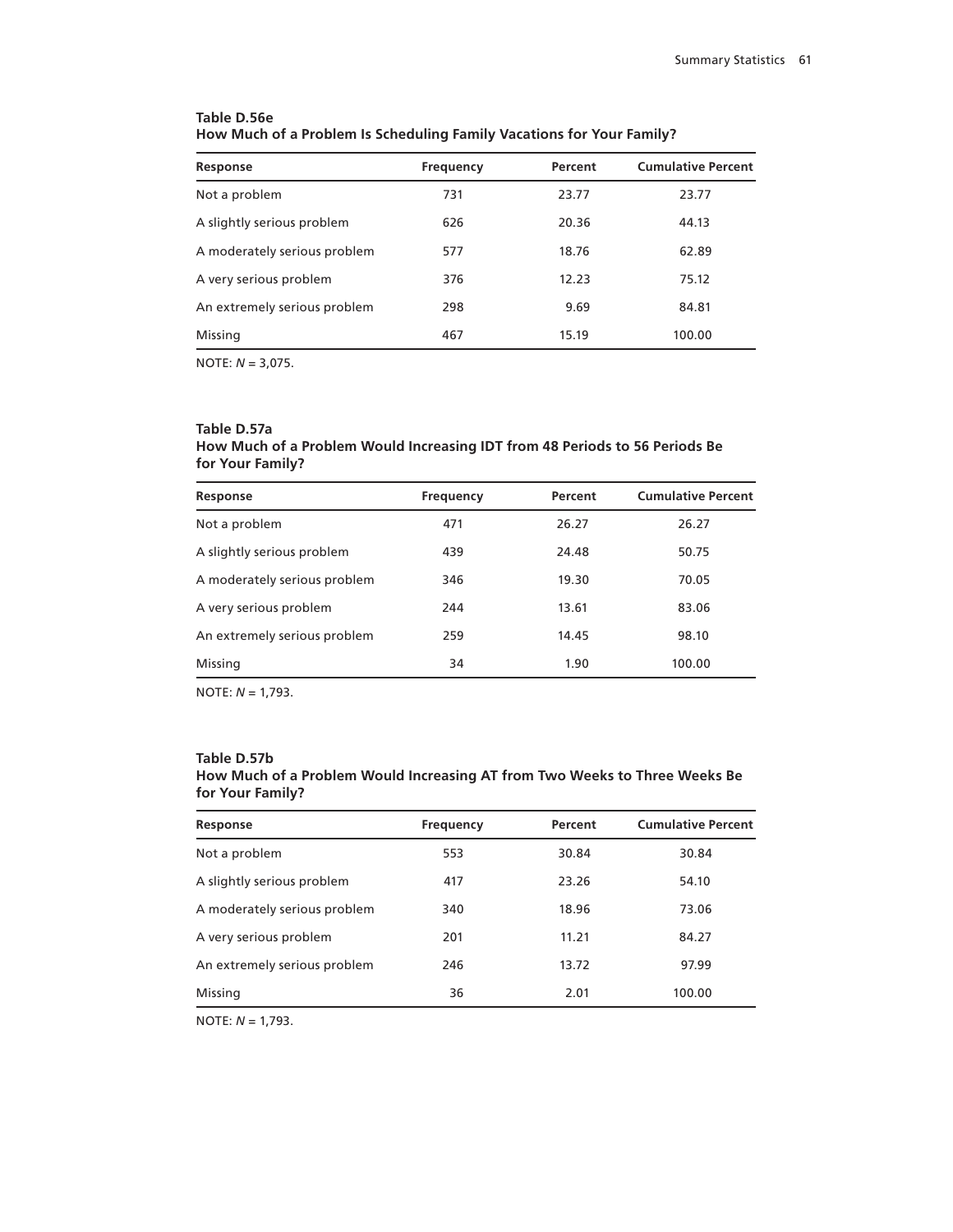| Response                     | Frequency | Percent | <b>Cumulative Percent</b> |
|------------------------------|-----------|---------|---------------------------|
| Not a problem                | 422       | 23.54   | 23.54                     |
| A slightly serious problem   | 317       | 17.68   | 41.22                     |
| A moderately serious problem | 322       | 17.96   | 59.17                     |
| A very serious problem       | 290       | 16.17   | 73.35                     |
| An extremely serious problem | 406       | 22.64   | 97.99                     |
| Missing                      | 36        | 2.01    | 100.00                    |
|                              |           |         |                           |

#### **Table D.57c How Much of a Problem Would Increasing AT from Two Weeks to Four Weeks Be for Your Family?**

NOTE: *N* = 1,793.

# **Table D.57d**

#### **How Much of a Problem Would Increasing Unscheduled Army Reserve Activities by a Total of Seven Extra Days per Year Be for Your Family?**

| Response                     | <b>Frequency</b> | Percent | <b>Cumulative Percent</b> |
|------------------------------|------------------|---------|---------------------------|
| Not a problem                | 415              | 23.15   | 23.15                     |
| A slightly serious problem   | 392              | 21.86   | 45.01                     |
| A moderately serious problem | 373              | 20.80   | 65.81                     |
| A very serious problem       | 247              | 13.78   | 79.59                     |
| An extremely serious problem | 333              | 18.57   | 98.16                     |
| Missing                      | 33               | 1.84    | 100.00                    |

NOTE: *N* = 1,793.

#### **Table D.58 Unit Location (state or territory)**

| <b>State or Territory</b> | Frequency | Percent | <b>Cumulative Percent</b> |
|---------------------------|-----------|---------|---------------------------|
| Alabama                   | 58        | 1.89    | 1.89                      |
| Alaska                    | 6         | 0.20    | 2.08                      |
| Arizona                   | 52        | 1.69    | 3.77                      |
| Arkansas                  | 15        | 0.49    | 4.26                      |
| California                | 210       | 6.83    | 11.09                     |
| Colorado                  | 58        | 1.89    | 12.98                     |
| Connecticut               | 19        | 0.62    | 13.59                     |
| Delaware                  | 4         | 0.13    | 13.72                     |
| Florida                   | 145       | 4.72    | 184.40                    |
| Georgia                   | 104       | 3.38    | 21.82                     |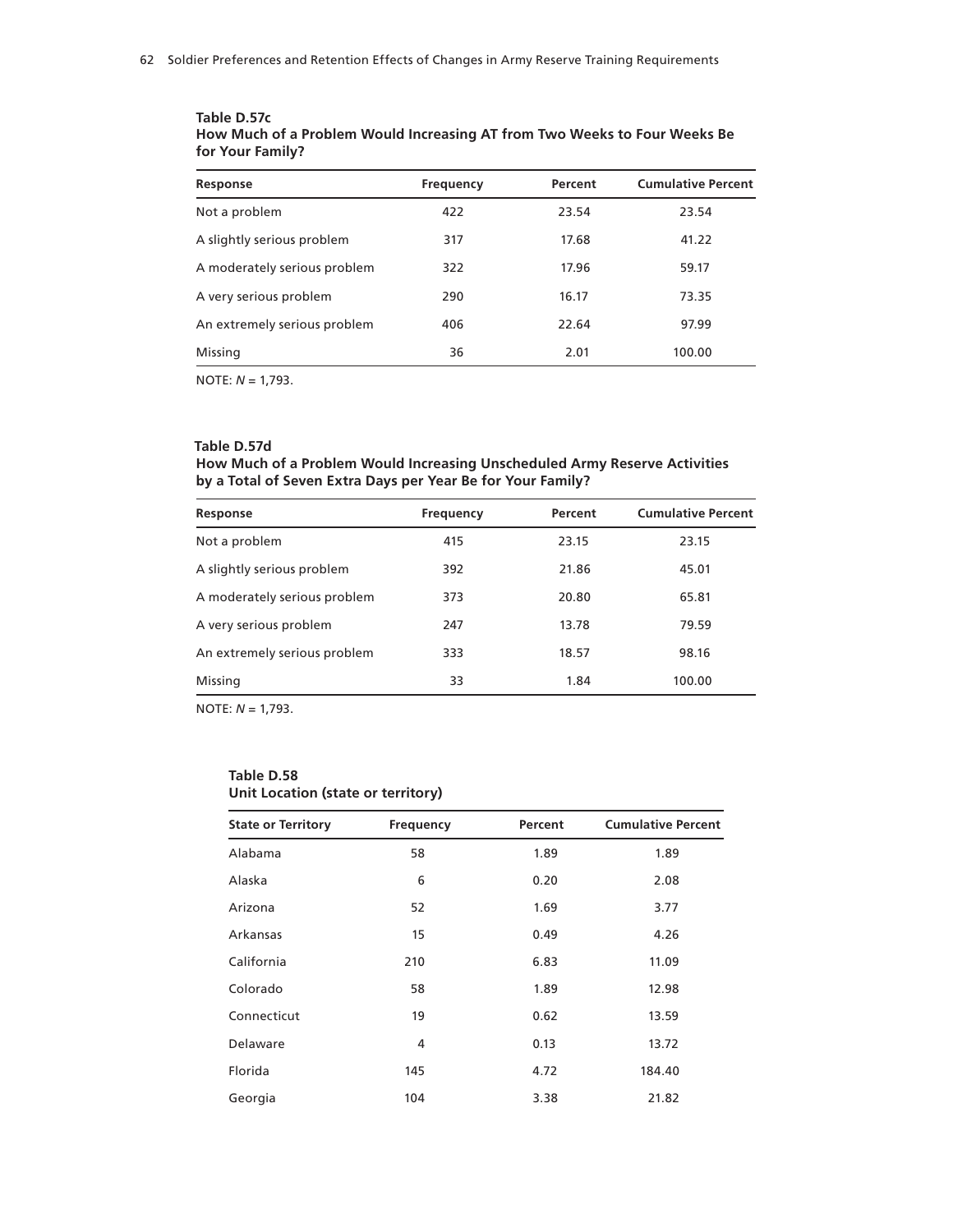| <b>State or Territory</b> | Frequency      | Percent | <b>Cumulative Percent</b> |
|---------------------------|----------------|---------|---------------------------|
| Hawaii                    | 20             | 0.65    | 22.47                     |
| Idaho                     | 9              | 0.29    | 22.76                     |
| Illinois                  | 78             | 2.54    | 25.30                     |
| Indiana                   | 37             | 1.20    | 26.50                     |
| lowa                      | 26             | 0.85    | 27.35                     |
| Kansas                    | 35             | 1.14    | 28.49                     |
| Kentucky                  | 56             | 1.82    | 30.31                     |
| Louisiana                 | 16             | 0.52    | 30.83                     |
| Maine                     | $\overline{2}$ | 0.07    | 30.89                     |
| Maryland                  | 123            | 4.00    | 34.89                     |
| Massachusetts             | 51             | 1.66    | 36.55                     |
| Michigan                  | 20             | 0.65    | 37.20                     |
| Minnesota                 | 53             | 1.72    | 38.93                     |
| Mississippi               | 24             | 0.78    | 39.71                     |
| Missouri                  | 65             | 2.11    | 41.81                     |
| Montana                   | 14             | 0.46    | 42.28                     |
| Nebraska                  | 14             | 0.46    | 42.73                     |
| Nevada                    | 10             | 0.33    | 43.06                     |
| New Hampshire             | 8              | 0.26    | 43.32                     |
| New Jersey                | 69             | 2.24    | 45.56                     |
| <b>New Mexico</b>         | 8              | 0.26    | 45.82                     |
| New York                  | 104            | 3.38    | 49.20                     |
| North Carolina            | 87             | 2.83    | 52.03                     |
| North Dakota              | 1              | 0.03    | 52.07                     |
| Ohio                      | 67             | 2.18    | 54.24                     |
| Oklahoma                  | 28             | 0.91    | 55.15                     |
| Oregon                    | 9              | 0.29    | 55.45                     |
| Pennsylvania              | 83             | 2.70    | 58.15                     |
| Rhode Island              | 8              | 0.26    | 58.41                     |
| South Carolina            | 34             | 1.11    | 59.51                     |
| South Dakota              | 4              | 0.13    | 59.64                     |
| Tennessee                 | 43             | 1.40    | 61.04                     |
| Texas                     | 213            | 6.93    | 67.97                     |
| Utah                      | 67             | 2.18    | 70.15                     |
| Virginia                  | 151            | 4.91    | 75.06                     |

#### **Table D.58—Continued**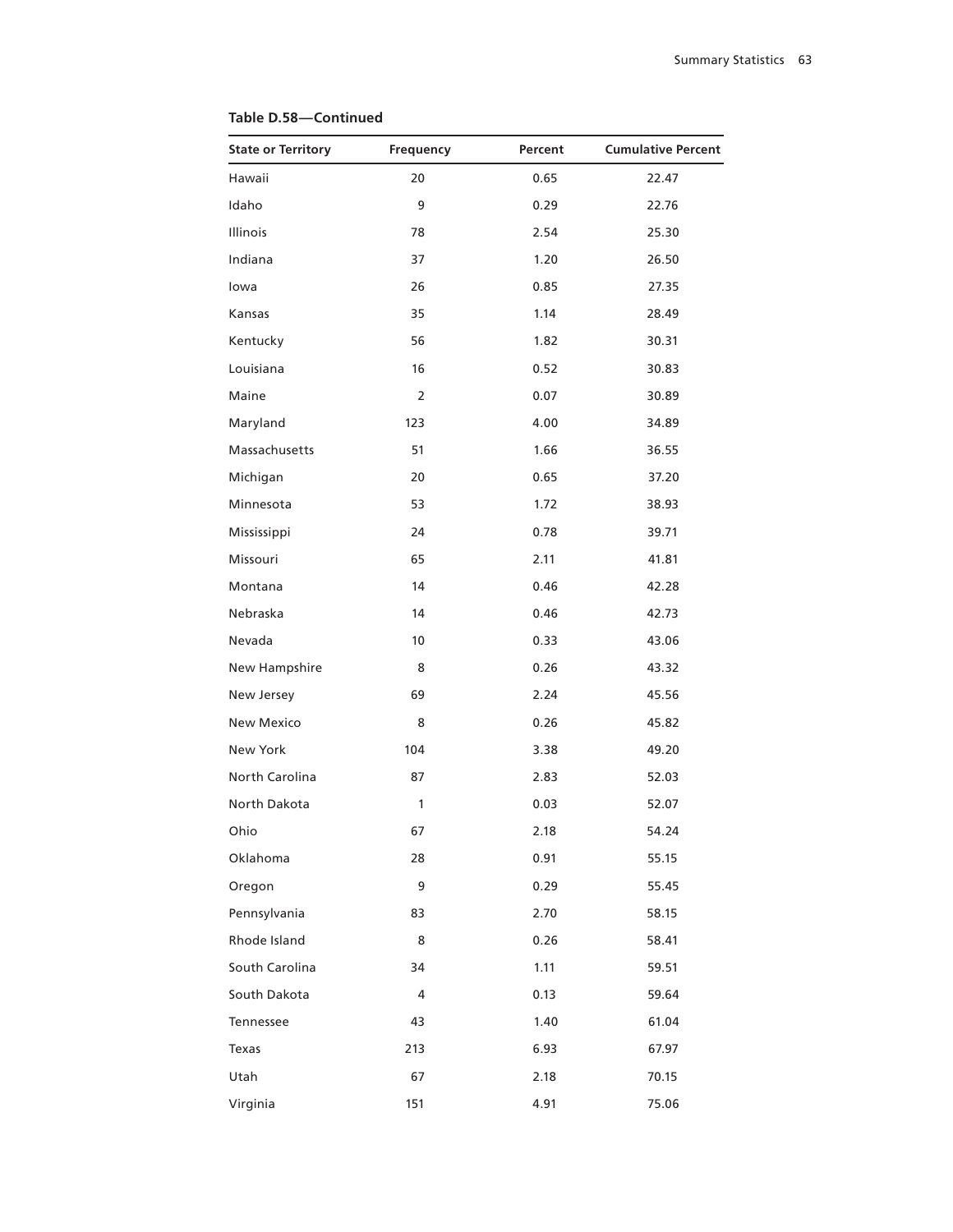| <b>State or Territory</b>             | Frequency | Percent | <b>Cumulative Percent</b> |
|---------------------------------------|-----------|---------|---------------------------|
| Washington                            | 109       | 3.54    | 78.60                     |
| West Virginia                         | 15        | 0.49    | 79.09                     |
| Wisconsin                             | 56        | 1.82    | 80.91                     |
| Wyoming                               | 1         | 0.03    | 80.94                     |
| DC                                    | 17        | 0.55    | 81.50                     |
| Puerto Rico                           | 54        | 1.76    | 83.25                     |
| Other U.S. territory<br>or possession | 44        | 1.43    | 84.68                     |
| Missing                               | 471       | 15.32   | 100.00                    |

**Table D.58—Continued**

#### **Table D.59 Have You Been Deployed in the Past 24 Months?**

|       |           | <b>Cumulative Percent</b> |
|-------|-----------|---------------------------|
| 605   | 19.67     | 19.67                     |
| 2,000 | 65.04     | 84.72                     |
| 470   | 15.28     | 100.00                    |
|       | Frequency | Percent                   |

NOTE: *N* = 3,075.

# **Table D.60**

# **Highest Degree or Level of School Completed**

| <b>Education</b>                                                    | Frequency | Percent | <b>Cumulative Percent</b> |
|---------------------------------------------------------------------|-----------|---------|---------------------------|
| 12 years or less (no diploma)                                       | 7         | 0.23    | 0.23                      |
| High school graduate—traditional diploma                            | 87        | 2.83    | 3.06                      |
| High school graduate—alternative diploma                            | 10        | 0.33    | 3.38                      |
| Some college credit, but less than one                              | 117       | 3.80    | 7.19                      |
| 1 or more years of college, no degree                               | 313       | 10.18   | 17.37                     |
| Associate degree (e.g., Associate of Arts,<br>Associate of Science) | 227       | 7.38    | 24.75                     |
| Bachelor's degree (e.g., Bachelor of Arts,<br>Bachelor of Science)  | 867       | 28.20   | 52.94                     |
| Master's, doctoral, or professional school                          | 976       | 31.74   | 84.68                     |
| Missing                                                             | 471       | 15.32   | 100.00                    |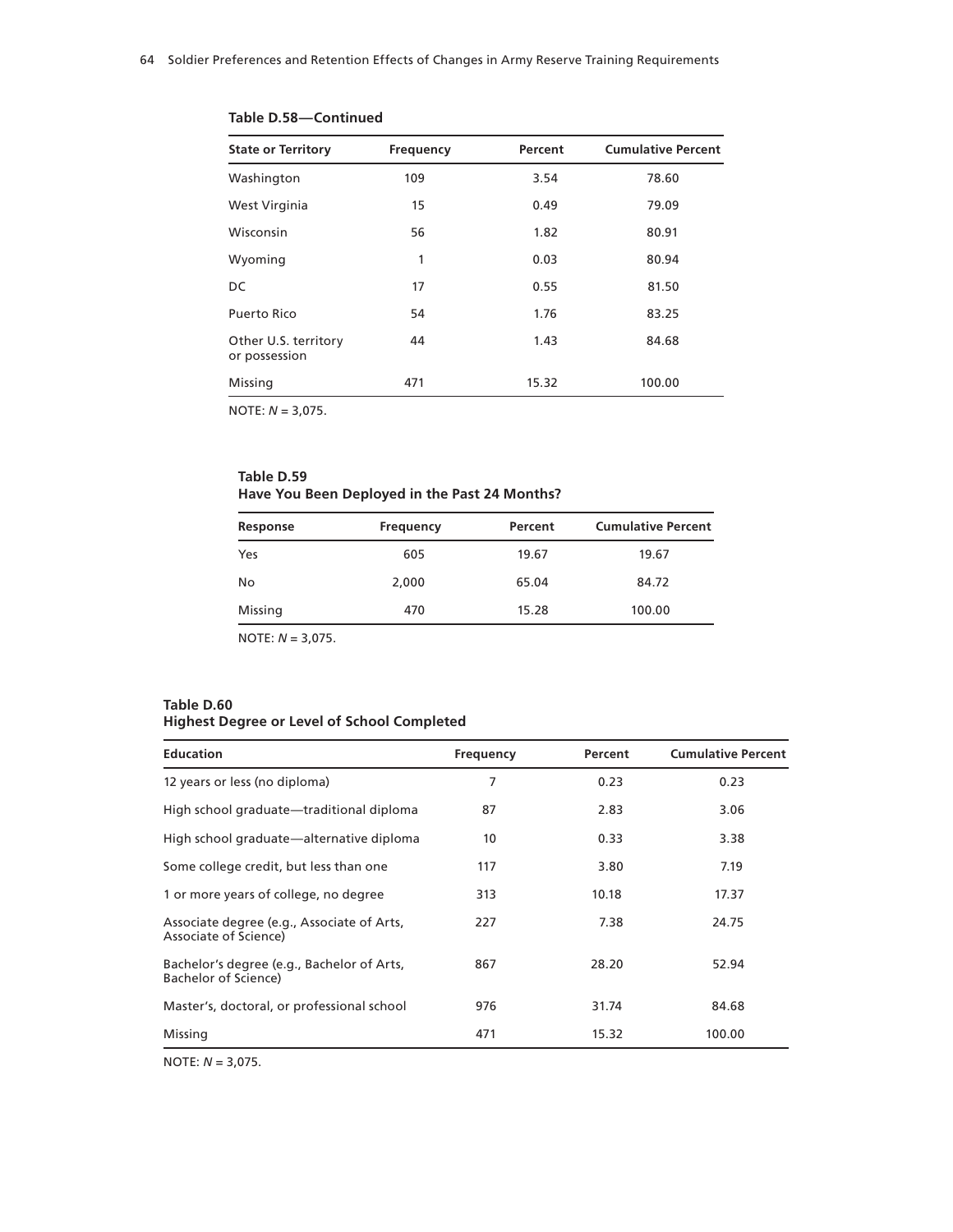| <b>Number of Children</b> | <b>Frequency</b> | Percent | <b>Cumulative Percent</b> |
|---------------------------|------------------|---------|---------------------------|
| 0                         | 1,284            | 41.76   | 41.76                     |
|                           | 411              | 13.37   | 55.12                     |
| 2                         | 201              | 6.54    | 61.66                     |
| 3                         | 33               | 1.07    | 62.73                     |
| 4                         | 5                | 0.16    | 62.89                     |
| Missing                   | 1,141            | 37.11   | 100.00                    |

**Table D.61a Number of Children or Other Legal Dependents Aged Five Years and Younger**

| <b>Number of Children</b> | <b>Frequency</b> | Percent | <b>Cumulative Percent</b> |
|---------------------------|------------------|---------|---------------------------|
| 0                         | 1,159            | 37.69   | 37.69                     |
| 1                         | 494              | 16.07   | 53.76                     |
| $\overline{2}$            | 252              | 8.20    | 61.95                     |
| 3                         | 75               | 2.44    | 64.39                     |
| 4                         | 14               | 0.46    | 64.85                     |
| 5                         | 3                | 0.10    | 64.94                     |
| 6                         | 1                | 0.03    | 64.98                     |
| $\overline{7}$            | 1                | 0.03    | 65.01                     |
| 8                         | 0                | 0.00    | 65.01                     |
| $9+$                      | 2                | 0.07    | 65.07                     |
| Missing                   | 1,074            | 34.93   | 100.00                    |

**Table D.61b Number of Children or Other Legal Dependents Aged 6–13**

NOTE: *N* = 3,075.

# **Table D.61c Number of Children or Other Legal Dependents Aged 14–18**

| <b>Number of Children</b> | Frequency | Percent | <b>Cumulative Percent</b> |
|---------------------------|-----------|---------|---------------------------|
| $\mathbf{0}$              | 1,260     | 40.98   | 40.98                     |
| 1                         | 379       | 12.33   | 53.30                     |
| $\mathcal{P}$             | 150       | 4.88    | 58.18                     |
| 3                         | 24        | 0.78    | 58.96                     |
| 4                         | 6         | 0.20    | 59.15                     |
| Missing                   | 1,256     | 40.85   | 100.00                    |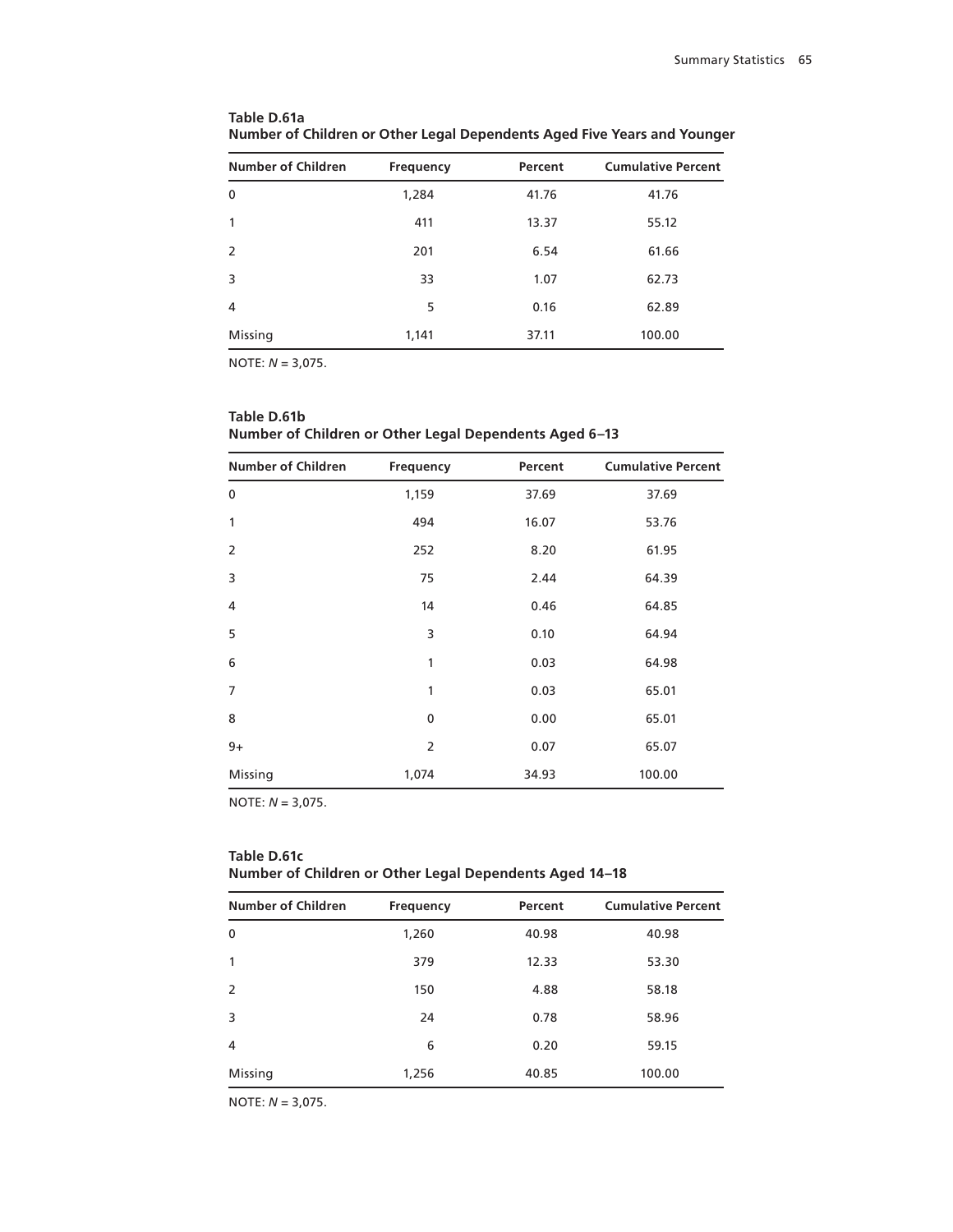| <b>Number of Children</b> | <b>Frequency</b> | Percent | <b>Cumulative Percent</b> |
|---------------------------|------------------|---------|---------------------------|
| $\mathbf{0}$              | 1,316            | 42.80   | 42.80                     |
|                           | 282              | 9.17    | 51.97                     |
| $\mathcal{P}$             | 92               | 2.99    | 54.96                     |
| 3                         | 13               | 0.42    | 55.38                     |
| 4                         | 3                | 0.10    | 55.48                     |
| Missing                   | 1,369            | 44.52   | 100.00                    |

**Table D.61d Number of Children or Other Legal Dependents Aged 19–22**

**Table D.61e Number of Children or Other Legal Dependents Aged 23 Years and Older**

| <b>Number of Children</b> | <b>Frequency</b> | Percent | <b>Cumulative Percent</b> |
|---------------------------|------------------|---------|---------------------------|
| $\mathbf 0$               | 1,228            | 39.93   | 39.93                     |
| 1                         | 286              | 9.30    | 49.24                     |
| $\overline{2}$            | 135              | 4.39    | 53.63                     |
| 3                         | 53               | 1.72    | 55.35                     |
| 4                         | 28               | 0.91    | 55.26                     |
| 5                         | 9                | 0.29    | 56.55                     |
| 6                         | 3                | 0.10    | 56.65                     |
| 7                         | 1                | 0.03    | 56.68                     |
| 8                         | 1                | 0.03    | 56.72                     |
| $9+$                      | 2                | 0.07    | 56.78                     |
| Missing                   | 1,329            | 43.22   | 100.00                    |

NOTE: *N* = 3,075.

#### **Table D.62 Spanish/Hispanic/Latino**

| Response | Frequency | Percent | <b>Cumulative Percent</b> |
|----------|-----------|---------|---------------------------|
| Yes      | 390       | 12.68   | 12.68                     |
| No       | 2.195     | 71.38   | 84.07                     |
| Missing  | 490       | 15.93   | 100.00                    |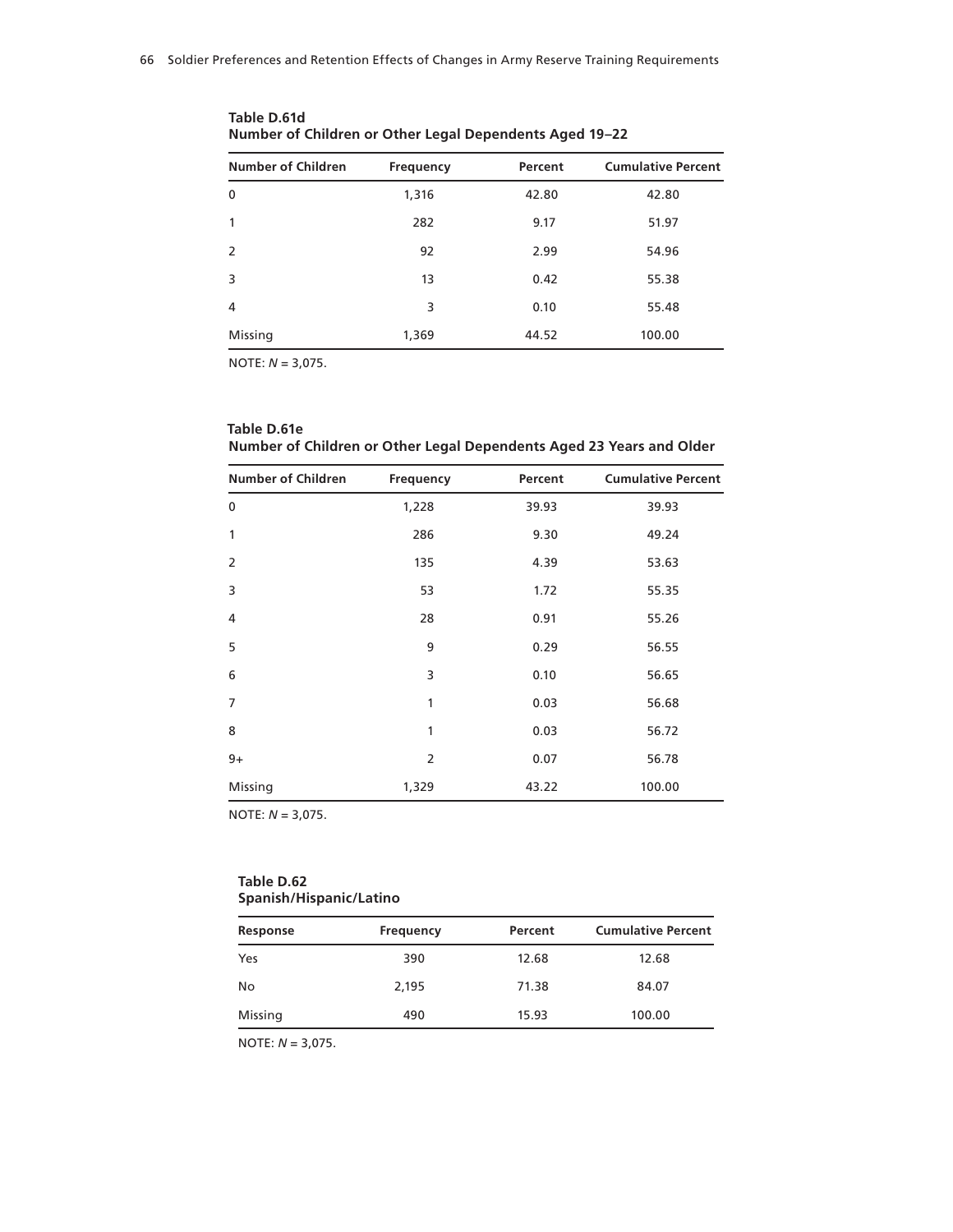| Response | Frequency | Percent | <b>Cumulative Percent</b> |
|----------|-----------|---------|---------------------------|
| No       | 560       | 18.21   | 18.21                     |
| Yes      | 2,040     | 66.34   | 84.55                     |
| Missing  | 475       | 15.45   | 100.00                    |

#### **Table D.63a Race: White**

NOTE: *N* = 3,075.

## **Table D.63b Race: Black or African American**

| Response | Frequency | Percent | <b>Cumulative Percent</b> |
|----------|-----------|---------|---------------------------|
| No       | 2,246     | 73.04   | 73.04                     |
| Yes      | 354       | 11.51   | 84.55                     |
| Missing  | 475       | 15.45   | 100.00                    |

NOTE: *N* = 3,075.

### **Table D.63c Race: American Indian/Alaska Native**

| Response | Frequency | Percent | <b>Cumulative Percent</b> |
|----------|-----------|---------|---------------------------|
| No       | 2,495     | 81.14   | 81.14                     |
| Yes      | 105       | 3.41    | 84.55                     |
| Missing  | 475       | 15.45   | 100.00                    |
|          |           |         |                           |

NOTE: *N* = 3,075.

# **Table D.63d**

**Race: Asian**

| Response | Frequency | Percent | <b>Cumulative Percent</b> |
|----------|-----------|---------|---------------------------|
| No       | 2,426     | 78.89   | 78.88                     |
| Yes      | 174       | 5.66    | 84.55                     |
| Missing  | 475       | 15.45   | 100.00                    |
|          |           |         |                           |